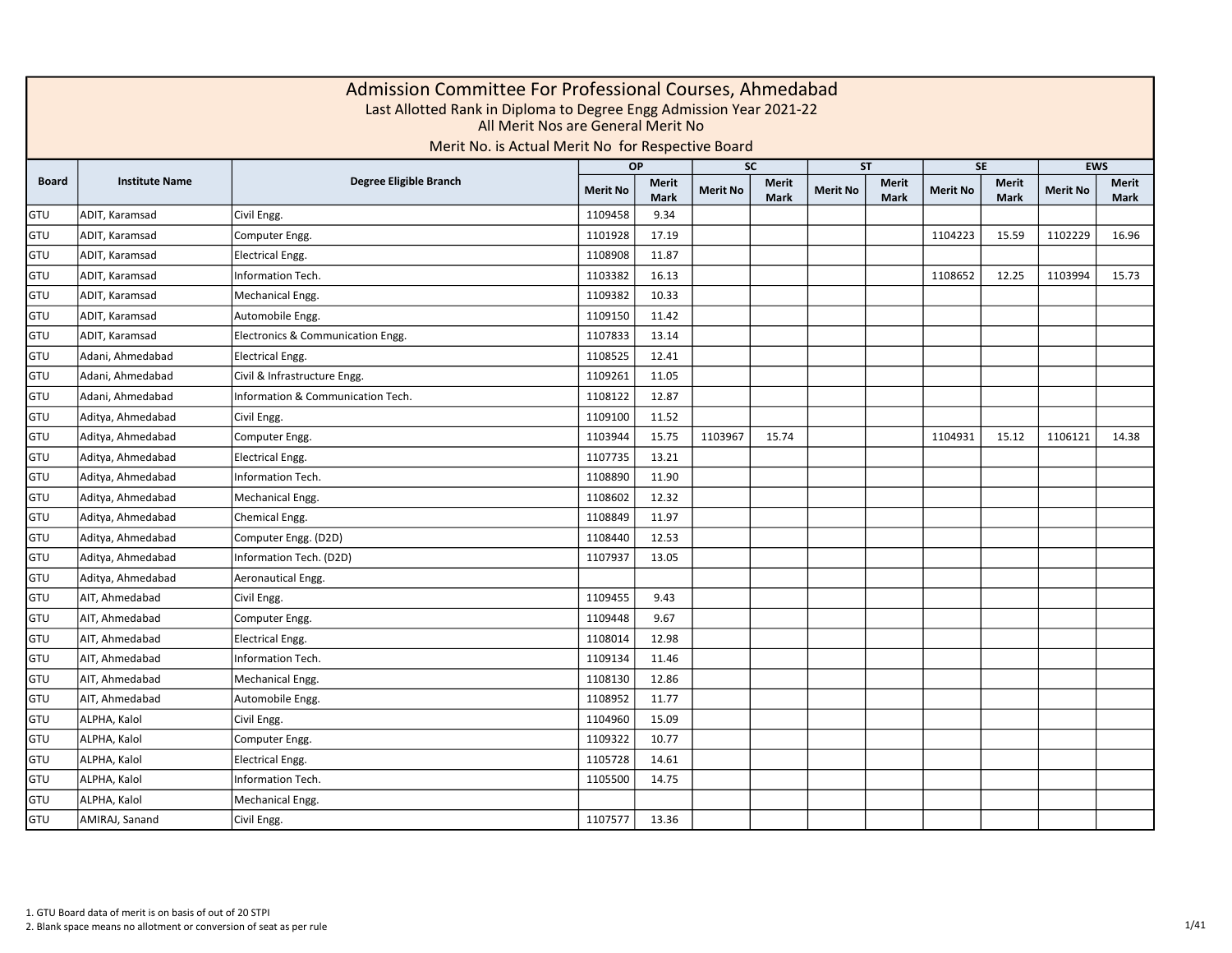|              | Admission Committee For Professional Courses, Ahmedabad<br>Last Allotted Rank in Diploma to Degree Engg Admission Year 2021-22<br>All Merit Nos are General Merit No<br>Merit No. is Actual Merit No for Respective Board<br><b>EWS</b><br><b>OP</b><br><b>SC</b><br><b>ST</b><br><b>SE</b> |                                     |                 |                             |                 |                             |                 |                      |                 |                      |                 |                             |  |  |  |
|--------------|---------------------------------------------------------------------------------------------------------------------------------------------------------------------------------------------------------------------------------------------------------------------------------------------|-------------------------------------|-----------------|-----------------------------|-----------------|-----------------------------|-----------------|----------------------|-----------------|----------------------|-----------------|-----------------------------|--|--|--|
|              |                                                                                                                                                                                                                                                                                             |                                     |                 |                             |                 |                             |                 |                      |                 |                      |                 |                             |  |  |  |
| <b>Board</b> | <b>Institute Name</b>                                                                                                                                                                                                                                                                       | Degree Eligible Branch              | <b>Merit No</b> | <b>Merit</b><br><b>Mark</b> | <b>Merit No</b> | <b>Merit</b><br><b>Mark</b> | <b>Merit No</b> | Merit<br><b>Mark</b> | <b>Merit No</b> | <b>Merit</b><br>Mark | <b>Merit No</b> | <b>Merit</b><br><b>Mark</b> |  |  |  |
| GTU          | AMIRAJ, Sanand                                                                                                                                                                                                                                                                              | <b>Electrical Engg.</b>             | 1106439         | 14.18                       |                 |                             |                 |                      |                 |                      |                 |                             |  |  |  |
| GTU          | AMIRAJ, Sanand                                                                                                                                                                                                                                                                              | Mechanical Engg.                    | 1108693         | 12.19                       |                 |                             |                 |                      |                 |                      |                 |                             |  |  |  |
| GTU          | AMIRAJ, Sanand                                                                                                                                                                                                                                                                              | Computer Science & Engg             | 1107363         | 13.52                       |                 |                             |                 |                      |                 |                      |                 |                             |  |  |  |
| GTU          | ApolloET, Ahmedabad                                                                                                                                                                                                                                                                         | Computer Engg.                      | 1108257         | 12.72                       |                 |                             |                 |                      |                 |                      |                 |                             |  |  |  |
| GTU          | ApolloET, Ahmedabad                                                                                                                                                                                                                                                                         | Information Tech.                   | 1108953         | 11.77                       |                 |                             |                 |                      |                 |                      |                 |                             |  |  |  |
| GTU          | ApolloET, Ahmedabad                                                                                                                                                                                                                                                                         | Mechanical Engg.                    |                 |                             |                 |                             |                 |                      |                 |                      |                 |                             |  |  |  |
| GTU          | ApolloET, Ahmedabad                                                                                                                                                                                                                                                                         | Ai And Data Science - Emerging Area |                 |                             |                 |                             |                 |                      |                 |                      |                 |                             |  |  |  |
| GTU          | Arrdekta, Khedbrahm                                                                                                                                                                                                                                                                         | Civil Engg.                         | 1109386         | 10.31                       |                 |                             |                 |                      |                 |                      |                 |                             |  |  |  |
| GTU          | Arrdekta, Khedbrahm                                                                                                                                                                                                                                                                         | Computer Engg.                      |                 |                             |                 |                             |                 |                      |                 |                      |                 |                             |  |  |  |
| GTU          | Arrdekta, Khedbrahm                                                                                                                                                                                                                                                                         | <b>Electrical Engg.</b>             | 1108113         | 12.88                       |                 |                             |                 |                      |                 |                      |                 |                             |  |  |  |
| GTU          | Arrdekta, Khedbrahm                                                                                                                                                                                                                                                                         | Mechanical Engg.                    |                 |                             |                 |                             |                 |                      |                 |                      |                 |                             |  |  |  |
| GTU          | ATMIYA, Rajkot                                                                                                                                                                                                                                                                              | Civil Engg.                         | 1109446         | 9.72                        |                 |                             |                 |                      |                 |                      |                 |                             |  |  |  |
| GTU          | ATMIYA, Rajkot                                                                                                                                                                                                                                                                              | Computer Engg.                      | 1108885         | 11.91                       |                 |                             |                 |                      |                 |                      |                 |                             |  |  |  |
| GTU          | ATMIYA, Rajkot                                                                                                                                                                                                                                                                              | <b>Electrical Engg.</b>             | 1108577         | 12.35                       |                 |                             |                 |                      |                 |                      |                 |                             |  |  |  |
| GTU          | ATMIYA, Rajkot                                                                                                                                                                                                                                                                              | Information Tech.                   | 1108746         | 12.12                       |                 |                             |                 |                      |                 |                      |                 |                             |  |  |  |
| GTU          | ATMIYA, Rajkot                                                                                                                                                                                                                                                                              | Mechanical Engg.                    | 1109104         | 11.52                       |                 |                             |                 |                      |                 |                      |                 |                             |  |  |  |
| GTU          | ATMIYA, Rajkot                                                                                                                                                                                                                                                                              | Ai And Data Science - Emerging Area | 1108811         | 12.01                       |                 |                             |                 |                      |                 |                      |                 |                             |  |  |  |
| GTU          | BHGARDI, Rajkot                                                                                                                                                                                                                                                                             | Civil Engg.                         | 1109204         | 11.25                       |                 |                             |                 |                      |                 |                      |                 |                             |  |  |  |
| GTU          | <b>BHGARDI, Rajkot</b>                                                                                                                                                                                                                                                                      | Computer Engg.                      | 1108777         | 12.06                       |                 |                             |                 |                      |                 |                      |                 |                             |  |  |  |
| GTU          | BHGARDI, Rajkot                                                                                                                                                                                                                                                                             | <b>Electrical Engg.</b>             | 1109235         | 11.13                       |                 |                             |                 |                      |                 |                      |                 |                             |  |  |  |
| GTU          | BHGARDI, Rajkot                                                                                                                                                                                                                                                                             | Information Tech.                   | 1109394         | 10.22                       |                 |                             |                 |                      |                 |                      |                 |                             |  |  |  |
| GTU          | BHGARDI, Rajkot                                                                                                                                                                                                                                                                             | Mechanical Engg.                    | 1108276         | 12.70                       |                 |                             |                 |                      |                 |                      |                 |                             |  |  |  |
| GTU          | BHGARDI, Rajkot                                                                                                                                                                                                                                                                             | Computer Science & Engg             | 1106926         | 13.86                       |                 |                             |                 |                      |                 |                      |                 |                             |  |  |  |
| GTU          | BIT, Vadodara                                                                                                                                                                                                                                                                               | Civil Engg.                         | 1109045         | 11.63                       |                 |                             |                 |                      |                 |                      |                 |                             |  |  |  |
| GTU          | BIT, Vadodara                                                                                                                                                                                                                                                                               | <b>Electrical Engg.</b>             | 1107059         | 13.75                       |                 |                             |                 |                      |                 |                      |                 |                             |  |  |  |
| GTU          | BIT, Vadodara                                                                                                                                                                                                                                                                               | Mechanical Engg.                    | 1109075         | 11.57                       |                 |                             |                 |                      |                 |                      |                 |                             |  |  |  |
| GTU          | BIT, Vadodara                                                                                                                                                                                                                                                                               | Computer Science & Engg             | 1109428         | 9.92                        |                 |                             |                 |                      |                 |                      |                 |                             |  |  |  |
| GTU          | BIT, Vadodara                                                                                                                                                                                                                                                                               | Electronics & Communication Engg.   | 1103359         | 16.14                       |                 |                             |                 |                      |                 |                      |                 |                             |  |  |  |
| GTU          | BIT, Vadodara                                                                                                                                                                                                                                                                               | Information Tech. - Emerging Area   | 1105517         | 14.74                       |                 |                             |                 |                      |                 |                      |                 |                             |  |  |  |
| GTU          | BALAJI, Makhiyala                                                                                                                                                                                                                                                                           | Civil Engg.                         | 1109048         | 11.62                       |                 |                             |                 |                      |                 |                      |                 |                             |  |  |  |
| GTU          | BALAJI, Makhiyala                                                                                                                                                                                                                                                                           | <b>Electrical Engg.</b>             | 1109123         | 11.49                       |                 |                             |                 |                      |                 |                      |                 |                             |  |  |  |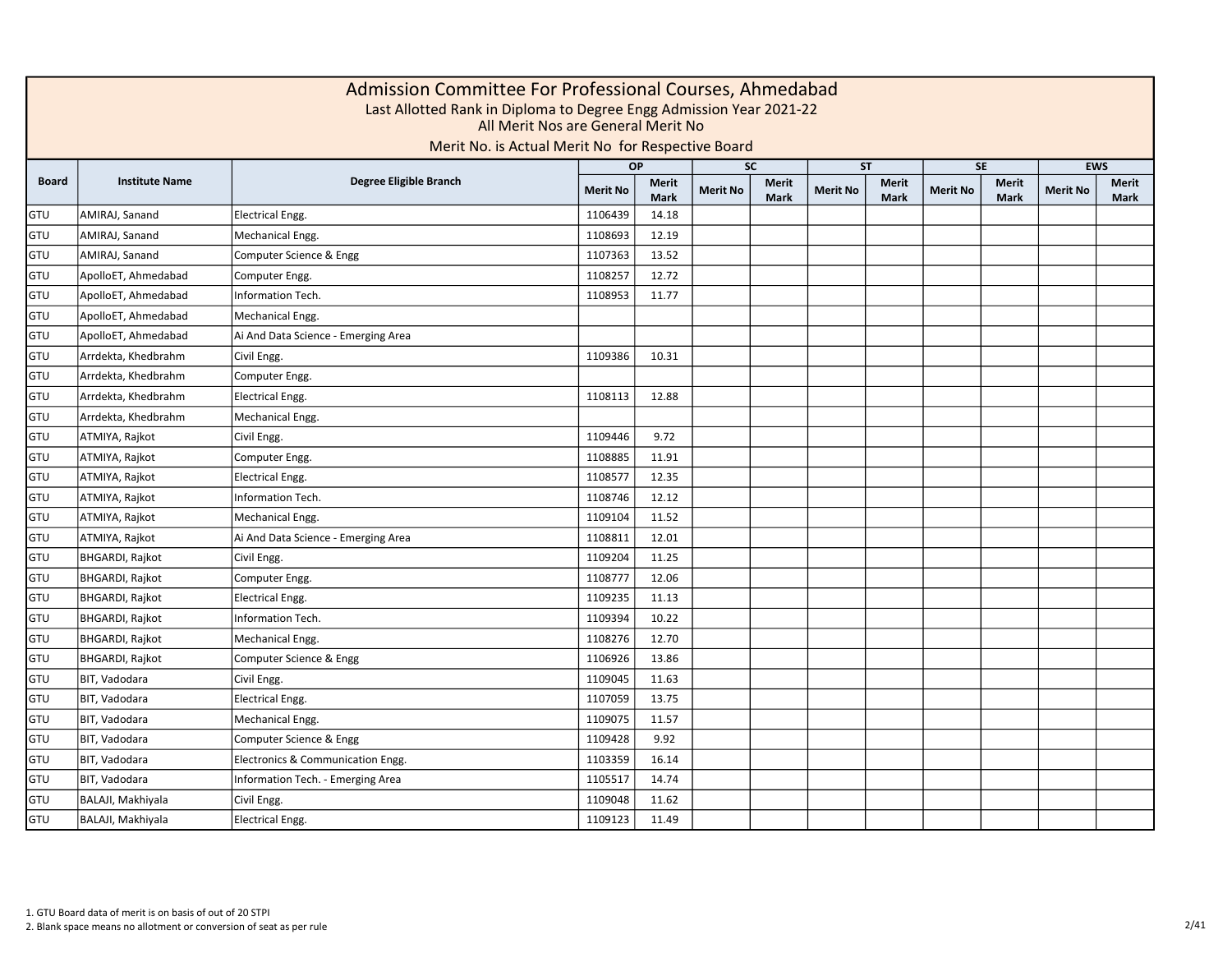|              | Admission Committee For Professional Courses, Ahmedabad<br>Last Allotted Rank in Diploma to Degree Engg Admission Year 2021-22<br>All Merit Nos are General Merit No<br>Merit No. is Actual Merit No for Respective Board<br><b>EWS</b><br><b>OP</b><br><b>SC</b><br><b>SE</b><br><b>ST</b> |                                   |                 |                      |                 |                             |                 |                      |                 |                      |                 |                      |  |  |  |
|--------------|---------------------------------------------------------------------------------------------------------------------------------------------------------------------------------------------------------------------------------------------------------------------------------------------|-----------------------------------|-----------------|----------------------|-----------------|-----------------------------|-----------------|----------------------|-----------------|----------------------|-----------------|----------------------|--|--|--|
|              |                                                                                                                                                                                                                                                                                             |                                   |                 |                      |                 |                             |                 |                      |                 |                      |                 |                      |  |  |  |
| <b>Board</b> | <b>Institute Name</b>                                                                                                                                                                                                                                                                       | Degree Eligible Branch            | <b>Merit No</b> | Merit<br><b>Mark</b> | <b>Merit No</b> | <b>Merit</b><br><b>Mark</b> | <b>Merit No</b> | Merit<br><b>Mark</b> | <b>Merit No</b> | <b>Merit</b><br>Mark | <b>Merit No</b> | Merit<br><b>Mark</b> |  |  |  |
| <b>GTU</b>   | BALAJI, Makhiyala                                                                                                                                                                                                                                                                           | Mechanical Engg.                  | 1108485         | 12.48                |                 |                             |                 |                      |                 |                      |                 |                      |  |  |  |
| <b>GTU</b>   | <b>BAIT, Surat</b>                                                                                                                                                                                                                                                                          | Computer Engg.                    | 1108583         | 12.33                |                 |                             |                 |                      |                 |                      |                 |                      |  |  |  |
| GTU          | <b>BAIT, Surat</b>                                                                                                                                                                                                                                                                          | Chemical Engg.                    | 1107701         | 13.23                |                 |                             |                 |                      |                 |                      |                 |                      |  |  |  |
| GTU          | <b>BAIT, Surat</b>                                                                                                                                                                                                                                                                          | Nano Tech.                        | 1102314         | 16.88                |                 |                             |                 |                      |                 |                      |                 |                      |  |  |  |
| GTU          | <b>BMCET, Surat</b>                                                                                                                                                                                                                                                                         | Civil Engg.                       | 1109385         | 10.31                |                 |                             |                 |                      |                 |                      |                 |                      |  |  |  |
| GTU          | <b>BMCET, Surat</b>                                                                                                                                                                                                                                                                         | Computer Engg.                    | 1103641         | 15.97                |                 |                             | 1109266         | 11.01                |                 |                      | 1105310         | 14.86                |  |  |  |
| GTU          | <b>BMCET, Surat</b>                                                                                                                                                                                                                                                                         | Mechanical Engg.                  | 1107892         | 13.08                |                 |                             |                 |                      |                 |                      |                 |                      |  |  |  |
| GTU          | <b>BMCET, Surat</b>                                                                                                                                                                                                                                                                         | Automobile Engg.                  | 1108452         | 12.51                |                 |                             |                 |                      |                 |                      |                 |                      |  |  |  |
| GTU          | <b>BMCET, Surat</b>                                                                                                                                                                                                                                                                         | Electronics & Communication Engg. |                 |                      |                 |                             |                 |                      |                 |                      |                 |                      |  |  |  |
| GTU          | BVM (GIA), VVNagar                                                                                                                                                                                                                                                                          | Civil Engg.                       | 1101125         | 17.94                | 1103361         | 16.14                       | 1105813         | 14.55                | 1102040         | 17.09                | 1101534         | 17.52                |  |  |  |
| GTU          | BVM (GIA), VVNagar                                                                                                                                                                                                                                                                          | Computer Engg.                    | 1100266         | 19.19                | 1101134         | 17.94                       | 1109176         | 11.33                | 1100786         | 18.35                | 1100297         | 19.08                |  |  |  |
| GTU          | BVM (GIA), VVNagar                                                                                                                                                                                                                                                                          | <b>Electrical Engg.</b>           | 1100642         | 18.54                | 1101664         | 17.42                       | 1104289         | 15.54                | 1101226         | 17.81                | 1100763         | 18.39                |  |  |  |
| GTU          | BVM (GIA), VVNagar                                                                                                                                                                                                                                                                          | Mechanical Engg.                  | 1100393         | 18.92                | 1100610         | 18.57                       | 1108208         | 12.78                | 1100938         | 18.17                | 1100774         | 18.37                |  |  |  |
| GTU          | BVM (GIA), VVNagar                                                                                                                                                                                                                                                                          | Production Engg.                  | 1108895         | 11.89                |                 |                             |                 |                      |                 |                      |                 |                      |  |  |  |
| GTU          | BVM (GIA), VVNagar                                                                                                                                                                                                                                                                          | Electronics Engg.                 | 1109282         | 10.95                |                 |                             |                 |                      |                 |                      |                 |                      |  |  |  |
| GTU          | BVM (SFI), VVNagar                                                                                                                                                                                                                                                                          | Information Tech.                 | 1101205         | 17.85                | 1109280         | 10.97                       |                 |                      | 1102527         | 16.73                | 1101541         | 17.51                |  |  |  |
| GTU          | BVM (SFI), VVNagar                                                                                                                                                                                                                                                                          | Mechanical Engg.                  | 1100905         | 18.21                |                 |                             |                 |                      | 1102760         | 16.53                |                 |                      |  |  |  |
| GTU          | CKPCET, Surat                                                                                                                                                                                                                                                                               | Civil Engg.                       | 1109214         | 11.21                |                 |                             |                 |                      |                 |                      |                 |                      |  |  |  |
| GTU          | CKPCET, Surat                                                                                                                                                                                                                                                                               | Computer Engg.                    | 1102172         | 17.00                | 1105519         | 14.74                       | 1106419         | 14.19                | 1104641         | 15.32                | 1105721         | 14.62                |  |  |  |
| GTU          | CKPCET, Surat                                                                                                                                                                                                                                                                               | <b>Electrical Engg.</b>           | 1109310         | 10.82                |                 |                             |                 |                      |                 |                      |                 |                      |  |  |  |
| GTU          | CKPCET, Surat                                                                                                                                                                                                                                                                               | Mechanical Engg.                  | 1109035         | 11.64                |                 |                             |                 |                      |                 |                      |                 |                      |  |  |  |
| GTU          | CUSHAH, Wadhvan                                                                                                                                                                                                                                                                             | Computer Engg.                    | 1109175         | 11.33                |                 |                             |                 |                      |                 |                      |                 |                      |  |  |  |
| GTU          | CUSHAH, Wadhvan                                                                                                                                                                                                                                                                             | <b>Electrical Engg.</b>           | 1107694         | 13.24                |                 |                             |                 |                      |                 |                      |                 |                      |  |  |  |
| GTU          | CIPET, Ahmedabad                                                                                                                                                                                                                                                                            | Plastic Engg.                     | 1109431         | 9.90                 |                 |                             |                 |                      |                 |                      |                 |                      |  |  |  |
| GTU          | CPIT, Changa                                                                                                                                                                                                                                                                                | Civil Engg.                       | 1108854         | 11.96                |                 |                             |                 |                      |                 |                      |                 |                      |  |  |  |
| GTU          | CPIT, Changa                                                                                                                                                                                                                                                                                | Computer Engg.                    | 1100921         | 18.19                | 1105650         | 14.67                       |                 |                      | 1106316         | 14.26                | 1101040         | 18.01                |  |  |  |
| GTU          | CPIT, Changa                                                                                                                                                                                                                                                                                | <b>Electrical Engg.</b>           | 1108859         | 11.95                |                 |                             |                 |                      |                 |                      |                 |                      |  |  |  |
| GTU          | CPIT, Changa                                                                                                                                                                                                                                                                                | Information Tech.                 | 1102790         | 16.51                |                 |                             |                 |                      | 1104732         | 15.25                | 1103404         | 16.12                |  |  |  |
| GTU          | CPIT, Changa                                                                                                                                                                                                                                                                                | Mechanical Engg.                  | 1109024         | 11.65                |                 |                             |                 |                      |                 |                      |                 |                      |  |  |  |
| GTU          | CPIT, Changa                                                                                                                                                                                                                                                                                | Electronics & Communication Engg. | 1107561         | 13.37                |                 |                             |                 |                      |                 |                      |                 |                      |  |  |  |
| GTU          | CPIT, Changa                                                                                                                                                                                                                                                                                | CSE - Emerging Area               | 1102646         | 16.64                | 1105464         | 14.77                       |                 |                      | 1104798         | 15.22                | 1102792         | 16.51                |  |  |  |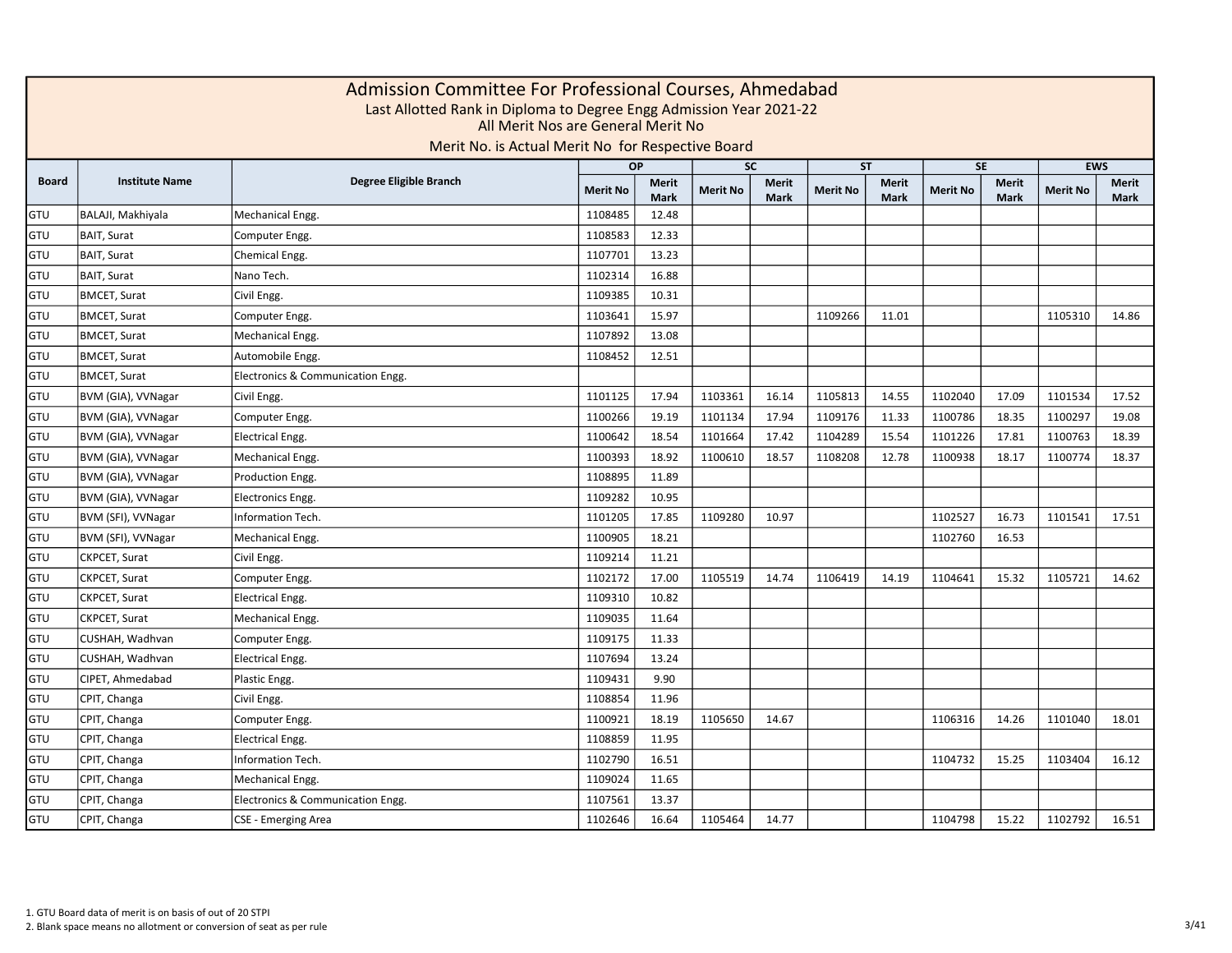|              | Admission Committee For Professional Courses, Ahmedabad<br>Last Allotted Rank in Diploma to Degree Engg Admission Year 2021-22<br>All Merit Nos are General Merit No<br>Merit No. is Actual Merit No for Respective Board<br><b>EWS</b><br><b>OP</b><br><b>SC</b><br><b>SE</b><br><b>ST</b> |                                     |                 |                      |                 |                             |                 |                      |                 |               |                 |               |  |  |  |
|--------------|---------------------------------------------------------------------------------------------------------------------------------------------------------------------------------------------------------------------------------------------------------------------------------------------|-------------------------------------|-----------------|----------------------|-----------------|-----------------------------|-----------------|----------------------|-----------------|---------------|-----------------|---------------|--|--|--|
|              |                                                                                                                                                                                                                                                                                             |                                     |                 |                      |                 |                             |                 |                      |                 |               |                 |               |  |  |  |
| <b>Board</b> | <b>Institute Name</b>                                                                                                                                                                                                                                                                       | Degree Eligible Branch              | <b>Merit No</b> | Merit<br><b>Mark</b> | <b>Merit No</b> | <b>Merit</b><br><b>Mark</b> | <b>Merit No</b> | Merit<br><b>Mark</b> | <b>Merit No</b> | Merit<br>Mark | <b>Merit No</b> | Merit<br>Mark |  |  |  |
| GTU          | CGPIT, Tarsadi                                                                                                                                                                                                                                                                              | Civil Engg.                         | 1109108         | 11.51                |                 |                             |                 |                      |                 |               |                 |               |  |  |  |
| GTU          | CGPIT, Tarsadi                                                                                                                                                                                                                                                                              | Computer Engg.                      | 1109105         | 11.51                |                 |                             |                 |                      |                 |               |                 |               |  |  |  |
| GTU          | CGPIT, Tarsadi                                                                                                                                                                                                                                                                              | <b>Electrical Engg.</b>             | 1107474         | 13.44                |                 |                             |                 |                      |                 |               |                 |               |  |  |  |
| GTU          | CGPIT, Tarsadi                                                                                                                                                                                                                                                                              | Information Tech.                   | 1107325         | 13.55                |                 |                             |                 |                      |                 |               |                 |               |  |  |  |
| GTU          | CGPIT, Tarsadi                                                                                                                                                                                                                                                                              | Mechanical Engg.                    | 1107251         | 13.61                |                 |                             |                 |                      |                 |               |                 |               |  |  |  |
| GTU          | CGPIT, Tarsadi                                                                                                                                                                                                                                                                              | Automobile Engg.                    | 1109131         | 11.47                |                 |                             |                 |                      |                 |               |                 |               |  |  |  |
| GTU          | CGPIT, Tarsadi                                                                                                                                                                                                                                                                              | Chemical Engg.                      |                 |                      |                 |                             |                 |                      |                 |               |                 |               |  |  |  |
| GTU          | CGPIT, Tarsadi                                                                                                                                                                                                                                                                              | Ai And Data Science - Emerging Area | 1102080         | 17.06                |                 |                             |                 |                      |                 |               |                 |               |  |  |  |
| GTU          | DADET, Khatraj                                                                                                                                                                                                                                                                              | Civil Engg.                         | 1108640         | 12.26                |                 |                             |                 |                      |                 |               |                 |               |  |  |  |
| GTU          | DADET, Khatraj                                                                                                                                                                                                                                                                              | Computer Engg.                      | 1108840         | 11.99                |                 |                             |                 |                      |                 |               |                 |               |  |  |  |
| GTU          | DADET, Khatraj                                                                                                                                                                                                                                                                              | Mechanical Engg.                    | 1109117         | 11.50                |                 |                             |                 |                      |                 |               |                 |               |  |  |  |
| GTU          | Darshan, Rajkot                                                                                                                                                                                                                                                                             | Civil Engg.                         | 1109353         | 10.59                |                 |                             |                 |                      |                 |               |                 |               |  |  |  |
| GTU          | Darshan, Rajkot                                                                                                                                                                                                                                                                             | Computer Engg.                      | 1101758         | 17.31                |                 |                             |                 |                      | 1104099         | 15.67         | 1103099         | 16.31         |  |  |  |
| <b>GTU</b>   | Darshan, Rajkot                                                                                                                                                                                                                                                                             | <b>Electrical Engg.</b>             | 1108617         | 12.29                |                 |                             |                 |                      |                 |               |                 |               |  |  |  |
| GTU          | Darshan, Rajkot                                                                                                                                                                                                                                                                             | Mechanical Engg.                    | 1109059         | 11.60                |                 |                             |                 |                      |                 |               |                 |               |  |  |  |
| GTU          | IAR, Gandhinagar                                                                                                                                                                                                                                                                            | Bio-Tech.                           | 1103845         | 15.83                |                 |                             |                 |                      |                 |               |                 |               |  |  |  |
| GTU          | IAR, Gandhinagar                                                                                                                                                                                                                                                                            | Computer Engg.                      | 1109007         | 11.69                |                 |                             |                 |                      |                 |               |                 |               |  |  |  |
| GTU          | IAR, Gandhinagar                                                                                                                                                                                                                                                                            | Information Tech.                   | 1109007         | 11.69                |                 |                             |                 |                      |                 |               |                 |               |  |  |  |
| GTU          | IAR, Gandhinagar                                                                                                                                                                                                                                                                            | Mechanical Engg.                    | 1109467         | 9.22                 |                 |                             |                 |                      |                 |               |                 |               |  |  |  |
| GTU          | IAR, Gandhinagar                                                                                                                                                                                                                                                                            | Chemical Engg.                      | 1108921         | 11.83                |                 |                             |                 |                      |                 |               |                 |               |  |  |  |
| GTU          | IAR, Gandhinagar                                                                                                                                                                                                                                                                            | <b>Electrical &amp; Electronics</b> | 1107475         | 13.44                |                 |                             |                 |                      |                 |               |                 |               |  |  |  |
| GTU          | DPIATR, Changa                                                                                                                                                                                                                                                                              | Computer Engg.                      | 1101336         | 17.73                | 1104521         | 15.40                       |                 |                      | 1104318         | 15.53         | 1103480         | 16.05         |  |  |  |
| GTU          | DPIATR, Changa                                                                                                                                                                                                                                                                              | <b>Information Tech.</b>            | 1102856         | 16.49                |                 |                             |                 |                      | 1105780         | 14.58         | 1103097         | 16.31         |  |  |  |
| GTU          | DPIATR, Changa                                                                                                                                                                                                                                                                              | Computer Science & Engg             | 1102661         | 16.62                |                 |                             |                 |                      | 1105543         | 14.73         | 1102899         | 16.46         |  |  |  |
| GTU          | JivrajMehta, Anand                                                                                                                                                                                                                                                                          | Civil Engg.                         | 1109470         | 9.10                 |                 |                             |                 |                      |                 |               |                 |               |  |  |  |
| GTU          | JivrajMehta, Anand                                                                                                                                                                                                                                                                          | Computer Engg.                      | 1109401         | 10.18                |                 |                             |                 |                      |                 |               |                 |               |  |  |  |
| GTU          | JivrajMehta, Anand                                                                                                                                                                                                                                                                          | Electrical Engg.                    | 1109473         | 8.94                 |                 |                             |                 |                      |                 |               |                 |               |  |  |  |
| GTU          | JivrajMehta, Anand                                                                                                                                                                                                                                                                          | Information Tech.                   | 1109323         | 10.77                |                 |                             |                 |                      |                 |               |                 |               |  |  |  |
| GTU          | JivrajMehta, Anand                                                                                                                                                                                                                                                                          | Mechanical Engg.                    | 1109408         | 10.12                |                 |                             |                 |                      |                 |               |                 |               |  |  |  |
| GTU          | GEC, Surat                                                                                                                                                                                                                                                                                  | Civil Engg.                         | 1100655         | 18.52                | 1101108         | 17.97                       | 1106369         | 14.22                | 1100993         | 18.08         | 1102217         | 16.97         |  |  |  |
| GTU          | GEC, Surat                                                                                                                                                                                                                                                                                  | <b>Electrical Engg.</b>             | 1101178         | 17.88                | 1101320         | 17.74                       | 1104314         | 15.53                | 1101718         | 17.36         | 1101353         | 17.73         |  |  |  |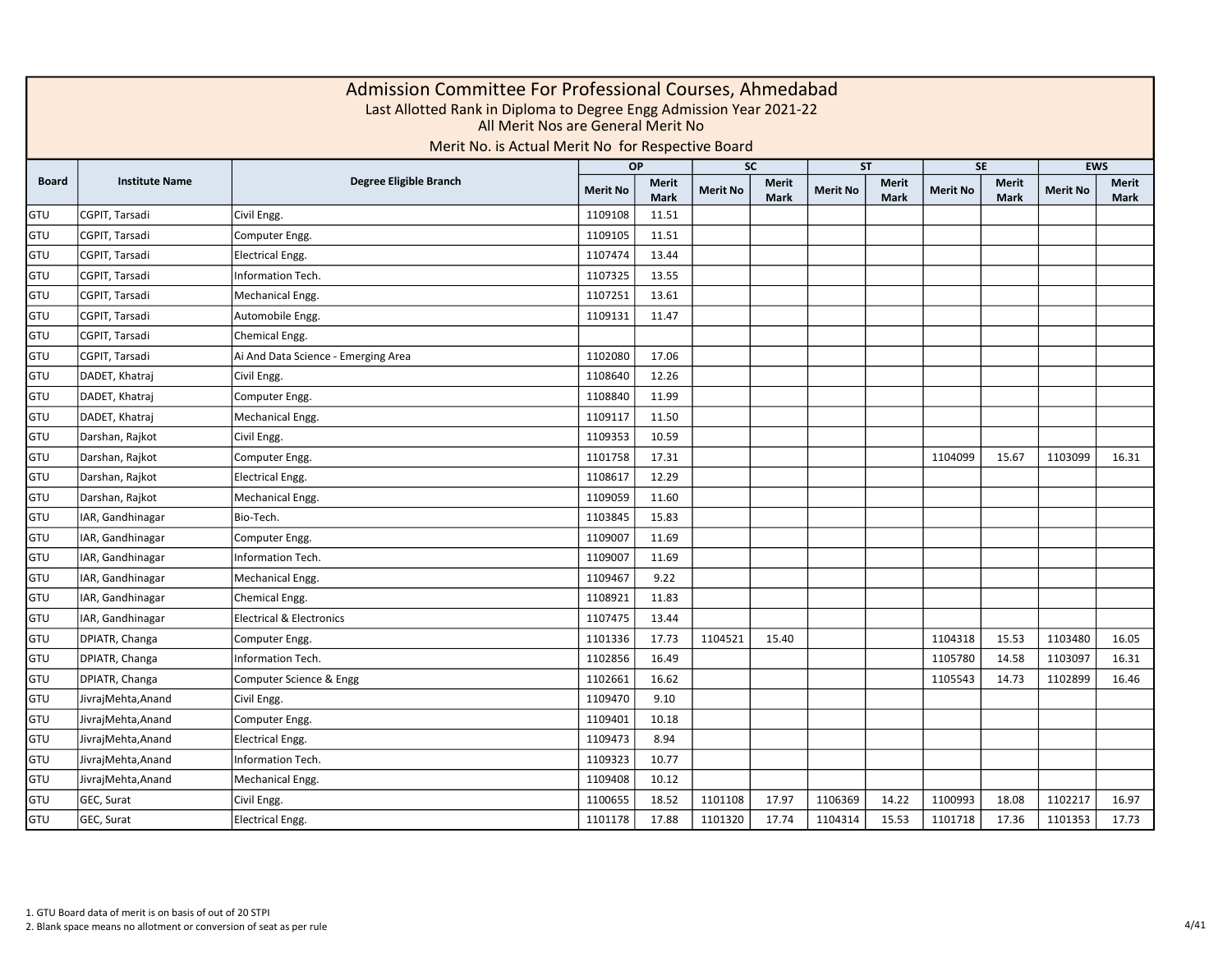|              | Admission Committee For Professional Courses, Ahmedabad<br>Last Allotted Rank in Diploma to Degree Engg Admission Year 2021-22<br>All Merit Nos are General Merit No<br>Merit No. is Actual Merit No for Respective Board<br><b>OP</b><br><b>SC</b><br><b>ST</b><br><b>SE</b><br><b>EWS</b> |                                   |                 |                             |                 |                      |                 |                      |                 |                             |                 |               |  |  |  |
|--------------|---------------------------------------------------------------------------------------------------------------------------------------------------------------------------------------------------------------------------------------------------------------------------------------------|-----------------------------------|-----------------|-----------------------------|-----------------|----------------------|-----------------|----------------------|-----------------|-----------------------------|-----------------|---------------|--|--|--|
|              |                                                                                                                                                                                                                                                                                             |                                   |                 |                             |                 |                      |                 |                      |                 |                             |                 |               |  |  |  |
| <b>Board</b> | <b>Institute Name</b>                                                                                                                                                                                                                                                                       | Degree Eligible Branch            | <b>Merit No</b> | <b>Merit</b><br><b>Mark</b> | <b>Merit No</b> | <b>Merit</b><br>Mark | <b>Merit No</b> | Merit<br><b>Mark</b> | <b>Merit No</b> | <b>Merit</b><br><b>Mark</b> | <b>Merit No</b> | Merit<br>Mark |  |  |  |
| GTU          | GEC, Surat                                                                                                                                                                                                                                                                                  | Environmental Engg.               | 1108158         | 12.83                       |                 |                      |                 |                      | 1108631         | 12.27                       | 1108923         | 11.83         |  |  |  |
| GTU          | GEC, Surat                                                                                                                                                                                                                                                                                  | Mechanical Engg.                  | 1100405         | 18.90                       | 1100783         | 18.35                | 1101425         | 17.64                | 1101214         | 17.83                       | 1100546         | 18.67         |  |  |  |
| GTU          | GEC, Surat                                                                                                                                                                                                                                                                                  | Electronics & Communication Engg. | 1108093         | 12.90                       | 1108701         | 12.18                |                 |                      |                 |                             |                 |               |  |  |  |
| GTU          | Subhash, Junagadh                                                                                                                                                                                                                                                                           | Civil Engg.                       | 1109217         | 11.19                       |                 |                      |                 |                      |                 |                             |                 |               |  |  |  |
| GTU          | Subhash, Junagadh                                                                                                                                                                                                                                                                           | <b>Electrical Engg.</b>           | 1109361         | 10.55                       |                 |                      |                 |                      |                 |                             |                 |               |  |  |  |
| GTU          | Subhash, Junagadh                                                                                                                                                                                                                                                                           | Information Tech.                 | 1108842         | 11.98                       |                 |                      |                 |                      |                 |                             |                 |               |  |  |  |
| GTU          | Subhash, Junagadh                                                                                                                                                                                                                                                                           | Mechanical Engg.                  | 1108191         | 12.80                       |                 |                      |                 |                      |                 |                             |                 |               |  |  |  |
| GTU          | Subhash, Junagadh                                                                                                                                                                                                                                                                           | Computer Science & Engg           | 1109409         | 10.12                       |                 |                      |                 |                      |                 |                             |                 |               |  |  |  |
| GTU          | Subhash, Junagadh                                                                                                                                                                                                                                                                           | Electronics & Communication Engg. | 1106820         | 13.93                       |                 |                      |                 |                      |                 |                             |                 |               |  |  |  |
| GTU          | VRGCET, Porbandar                                                                                                                                                                                                                                                                           | Civil Engg.                       | 1107547         | 13.38                       |                 |                      |                 |                      |                 |                             |                 |               |  |  |  |
| GTU          | VRGCET, Porbandar                                                                                                                                                                                                                                                                           | Computer Engg.                    | 1106314         | 14.26                       |                 |                      |                 |                      |                 |                             |                 |               |  |  |  |
| GTU          | VRGCET, Porbandar                                                                                                                                                                                                                                                                           | Mechanical Engg.                  | 1108793         | 12.04                       |                 |                      |                 |                      |                 |                             |                 |               |  |  |  |
| GTU          | VRGCET, Porbandar                                                                                                                                                                                                                                                                           | Chemical Engg.                    | 1108199         | 12.79                       |                 |                      |                 |                      |                 |                             |                 |               |  |  |  |
| GTU          | EC, Tuwa                                                                                                                                                                                                                                                                                    | Civil Engg.                       | 1109478         | 8.00                        |                 |                      |                 |                      |                 |                             |                 |               |  |  |  |
| GTU          | EC, Tuwa                                                                                                                                                                                                                                                                                    | Computer Engg.                    | 1109259         | 11.05                       |                 |                      |                 |                      |                 |                             |                 |               |  |  |  |
| GTU          | EC, Tuwa                                                                                                                                                                                                                                                                                    | <b>Electrical Engg.</b>           | 1109425         | 9.94                        |                 |                      |                 |                      |                 |                             |                 |               |  |  |  |
| GTU          | EC, Tuwa                                                                                                                                                                                                                                                                                    | Mechanical Engg.                  | 1109469         | 9.18                        |                 |                      |                 |                      |                 |                             |                 |               |  |  |  |
| GTU          | MSU (GIA), Vadodara                                                                                                                                                                                                                                                                         | Civil Engg.                       | 1100940         | 18.17                       | 1101978         | 17.16                | 1105245         | 14.91                | 1101818         | 17.26                       | 1101367         | 17.71         |  |  |  |
| GTU          | MSU (GIA), Vadodara                                                                                                                                                                                                                                                                         | <b>Electrical Engg.</b>           | 1100734         | 18.44                       | 1101488         | 17.56                | 1103306         | 16.18                | 1100974         | 18.12                       | 1104187         | 15.61         |  |  |  |
| GTU          | MSU (GIA), Vadodara                                                                                                                                                                                                                                                                         | Mechanical Engg.                  | 1100251         | 19.20                       | 1100421         | 18.86                | 1105083         | 15.02                | 1100902         | 18.21                       | 1100375         | 18.97         |  |  |  |
| GTU          | MSU (GIA), Vadodara                                                                                                                                                                                                                                                                         | Chemical Engg.                    | 1100148         | 19.43                       |                 |                      | 1102909         | 16.46                | 1100287         | 19.12                       |                 |               |  |  |  |
| GTU          | MSU (GIA), Vadodara                                                                                                                                                                                                                                                                         | <b>Electronics Engg.</b>          | 1107511         | 13.41                       |                 |                      |                 |                      |                 |                             |                 |               |  |  |  |
| GTU          | MSU (GIA), Vadodara                                                                                                                                                                                                                                                                         | Computer Science & Engg           | 1100175         | 19.35                       | 1101235         | 17.81                | 1106709         | 14.00                | 1100555         | 18.65                       | 1100222         | 19.25         |  |  |  |
| GTU          | MSU (GIA), Vadodara                                                                                                                                                                                                                                                                         | Metallurgical And Materials Engg. | 1107863         | 13.11                       |                 |                      |                 |                      | 1109295         | 10.88                       |                 |               |  |  |  |
| GTU          | MSU (GIA), Vadodara                                                                                                                                                                                                                                                                         | Textile Engg.                     |                 |                             |                 |                      |                 |                      |                 |                             |                 |               |  |  |  |
| GTU          | MSU (GIA), Vadodara                                                                                                                                                                                                                                                                         | Textile Processing Engg.          | 1109365         | 10.51                       |                 |                      |                 |                      |                 |                             |                 |               |  |  |  |
| GTU          | MSU (GIA), Vadodara                                                                                                                                                                                                                                                                         | Textile Tech.                     | 1109379         | 10.36                       |                 |                      |                 |                      |                 |                             |                 |               |  |  |  |
| GTU          | MSU (GIA), Vadodara                                                                                                                                                                                                                                                                         | Water Management                  | 1109003         | 11.69                       |                 |                      |                 |                      |                 |                             |                 |               |  |  |  |
| GTU          | DDU (GIA), Nadiad                                                                                                                                                                                                                                                                           | Civil Engg.                       | 1101429         | 17.63                       |                 |                      | 1104267         | 15.56                | 1101946         | 17.19                       | 1101775         | 17.30         |  |  |  |
| GTU          | DDU (GIA), Nadiad                                                                                                                                                                                                                                                                           | Computer Engg.                    | 1100067         | 19.73                       | 1100518         | 18.73                | 1103585         | 16.00                | 1100498         | 18.74                       |                 |               |  |  |  |
| GTU          | DDU (GIA), Nadiad                                                                                                                                                                                                                                                                           | Chemical Engg.                    | 1100089         | 19.59                       | 1101271         | 17.76                | 1105155         | 14.98                | 1100947         | 18.16                       |                 |               |  |  |  |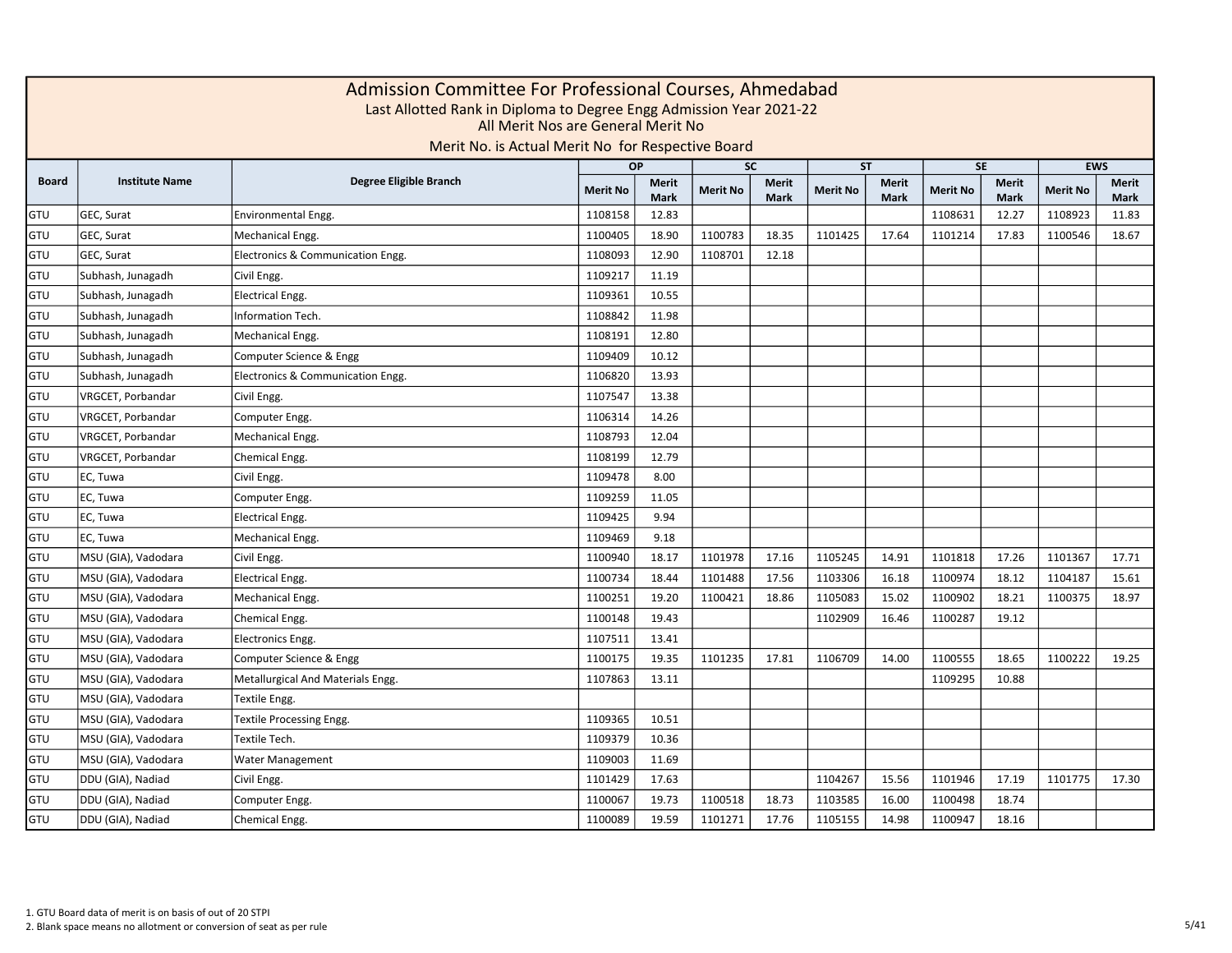|              | Admission Committee For Professional Courses, Ahmedabad<br>Last Allotted Rank in Diploma to Degree Engg Admission Year 2021-22<br>All Merit Nos are General Merit No<br>Merit No. is Actual Merit No for Respective Board<br>$\overline{SC}$<br>SE<br><b>EWS</b><br>OP<br><b>ST</b> |                                           |                 |                             |                 |                             |                 |                             |                 |                             |                 |                      |  |  |  |
|--------------|-------------------------------------------------------------------------------------------------------------------------------------------------------------------------------------------------------------------------------------------------------------------------------------|-------------------------------------------|-----------------|-----------------------------|-----------------|-----------------------------|-----------------|-----------------------------|-----------------|-----------------------------|-----------------|----------------------|--|--|--|
|              |                                                                                                                                                                                                                                                                                     |                                           |                 |                             |                 |                             |                 |                             |                 |                             |                 |                      |  |  |  |
| <b>Board</b> | <b>Institute Name</b>                                                                                                                                                                                                                                                               | Degree Eligible Branch                    | <b>Merit No</b> | <b>Merit</b><br><b>Mark</b> | <b>Merit No</b> | <b>Merit</b><br><b>Mark</b> | <b>Merit No</b> | <b>Merit</b><br><b>Mark</b> | <b>Merit No</b> | <b>Merit</b><br><b>Mark</b> | <b>Merit No</b> | <b>Merit</b><br>Mark |  |  |  |
| GTU          | DDU (GIA), Nadiad                                                                                                                                                                                                                                                                   | Electronics & Communication Engg.         | 1102334         | 16.86                       |                 |                             |                 |                             | 1106971         | 13.82                       |                 |                      |  |  |  |
| GTU          | DDU (GIA), Nadiad                                                                                                                                                                                                                                                                   | Instrumentation & Control Engg.           | 1102942         | 16.42                       |                 |                             |                 |                             | 1103728         | 15.92                       | 1104498         | 15.42                |  |  |  |
| GTU          | DDU (SFI), Nadiad                                                                                                                                                                                                                                                                   | Computer Engg.                            | 1100385         | 18.94                       |                 |                             |                 |                             | 1100932         | 18.19                       | 1100436         | 18.81                |  |  |  |
| GTU          | DDU (SFI), Nadiad                                                                                                                                                                                                                                                                   | Information Tech.                         | 1100878         | 18.25                       | 1105767         | 14.58                       |                 |                             | 1103591         | 16.00                       | 1101091         | 18.00                |  |  |  |
| GTU          | DDU (SFI), Nadiad                                                                                                                                                                                                                                                                   | Mechanical Engg.                          | 1108071         | 12.92                       |                 |                             |                 |                             |                 |                             |                 |                      |  |  |  |
| GTU          | DDU (SFI), Nadiad                                                                                                                                                                                                                                                                   | Chemical Engg.                            | 1101154         | 17.92                       |                 |                             |                 |                             | 1102538         | 16.73                       | 1105091         | 15.01                |  |  |  |
| GTU          | GCET, VVNagar                                                                                                                                                                                                                                                                       | Civil Engg.                               | 1108907         | 11.87                       |                 |                             |                 |                             |                 |                             |                 |                      |  |  |  |
| GTU          | GCET, VVNagar                                                                                                                                                                                                                                                                       | Computer Engg.                            | 1101063         | 18.00                       |                 |                             |                 |                             | 1105446         | 14.78                       | 1101288         | 17.75                |  |  |  |
| GTU          | GCET, VVNagar                                                                                                                                                                                                                                                                       | <b>Electrical Engg.</b>                   | 1107800         | 13.17                       |                 |                             |                 |                             |                 |                             |                 |                      |  |  |  |
| GTU          | GCET, VVNagar                                                                                                                                                                                                                                                                       | Information Tech.                         | 1101229         | 17.81                       |                 |                             |                 |                             | 1102959         | 16.41                       | 1101624         | 17.46                |  |  |  |
| GTU          | GCET, VVNagar                                                                                                                                                                                                                                                                       | Mechanical Engg.                          | 1109280         | 10.97                       |                 |                             |                 |                             |                 |                             |                 |                      |  |  |  |
| GTU          | GCET, VVNagar                                                                                                                                                                                                                                                                       | Chemical Engg.                            | 1103477         | 16.06                       | 1104685         | 15.28                       |                 |                             | 1105817         | 14.55                       | 1105582         | 14.72                |  |  |  |
| GTU          | GCET, VVNagar                                                                                                                                                                                                                                                                       | Mechatronics                              | 1109055         | 11.60                       |                 |                             |                 |                             |                 |                             |                 |                      |  |  |  |
| GTU          | GIT, Gandhinagar                                                                                                                                                                                                                                                                    | Civil Engg.                               | 1108203         | 12.78                       |                 |                             |                 |                             |                 |                             |                 |                      |  |  |  |
| GTU          | GIT, Gandhinagar                                                                                                                                                                                                                                                                    | Computer Engg.                            | 1104639         | 15.32                       | 1108439         | 12.53                       |                 |                             | 1109349         | 10.60                       | 1106928         | 13.86                |  |  |  |
| GTU          | GIT, Gandhinagar                                                                                                                                                                                                                                                                    | <b>Electrical Engg.</b>                   | 1108180         | 12.81                       |                 |                             |                 |                             |                 |                             |                 |                      |  |  |  |
| GTU          | GIT, Gandhinagar                                                                                                                                                                                                                                                                    | Information Tech.                         | 1103181         | 16.25                       | 1103611         | 15.99                       |                 |                             | 1105524         | 14.74                       | 1104742         | 15.25                |  |  |  |
| GTU          | GIT, Gandhinagar                                                                                                                                                                                                                                                                    | Mechanical Engg.                          | 1108566         | 12.36                       |                 |                             |                 |                             |                 |                             |                 |                      |  |  |  |
| GTU          | Ganpat Uni. ICT, Mehsana                                                                                                                                                                                                                                                            | CSE (Big Data & Analysis)                 | 1100869         | 18.25                       |                 |                             |                 |                             |                 |                             |                 |                      |  |  |  |
| GTU          | Ganpat Uni. ICT, Mehsana                                                                                                                                                                                                                                                            | <b>CSE (Cloud Based Applications)</b>     | 1107758         | 13.19                       |                 |                             |                 |                             |                 |                             |                 |                      |  |  |  |
| GTU          | Ganpat Uni. ICT, Mehsana                                                                                                                                                                                                                                                            | CSE With Specialisation In Cyber Security | 1108776         | 12.06                       |                 |                             |                 |                             |                 |                             |                 |                      |  |  |  |
| GTU          | Ganpat Uni. UVPCE, Mehsana                                                                                                                                                                                                                                                          | Civil Engg.                               | 1109442         | 9.76                        |                 |                             |                 |                             |                 |                             |                 |                      |  |  |  |
| GTU          | Ganpat Uni. UVPCE, Mehsana                                                                                                                                                                                                                                                          | Computer Engg.                            | 1108776         | 12.06                       |                 |                             |                 |                             |                 |                             |                 |                      |  |  |  |
| GTU          | Ganpat Uni. UVPCE, Mehsana                                                                                                                                                                                                                                                          | Electrical Engg.                          | 1108407         | 12.55                       |                 |                             |                 |                             |                 |                             |                 |                      |  |  |  |
| GTU          | Ganpat Uni. UVPCE, Mehsana                                                                                                                                                                                                                                                          | Information Tech.                         | 1107992         | 12.99                       |                 |                             |                 |                             |                 |                             |                 |                      |  |  |  |
| GTU          | Ganpat Uni. UVPCE, Mehsana                                                                                                                                                                                                                                                          | Mechanical Engg.                          | 1109164         | 11.38                       |                 |                             |                 |                             |                 |                             |                 |                      |  |  |  |
| GTU          | Ganpat Uni. UVPCE, Mehsana                                                                                                                                                                                                                                                          | Automobile Engg.                          | 1109380         | 10.35                       |                 |                             |                 |                             |                 |                             |                 |                      |  |  |  |
| GTU          | Ganpat Uni. UVPCE, Mehsana                                                                                                                                                                                                                                                          | Mechatronics                              | 1108242         | 12.73                       |                 |                             |                 |                             |                 |                             |                 |                      |  |  |  |
| GTU          | Ganpat Uni. UVPCE, Mehsana                                                                                                                                                                                                                                                          | Biomedical Engg.                          | 1109471         | 9.00                        |                 |                             |                 |                             |                 |                             |                 |                      |  |  |  |
| GTU          | Ganpat Uni. UVPCE, Mehsana                                                                                                                                                                                                                                                          | Computer Engg. (Artificial Intelligence)  | 1106036         | 14.44                       |                 |                             |                 |                             |                 |                             |                 |                      |  |  |  |
| GTU          | Ganpat Uni. UVPCE, Mehsana                                                                                                                                                                                                                                                          | Marine Engg.                              | 1109319         | 10.77                       |                 |                             |                 |                             |                 |                             |                 |                      |  |  |  |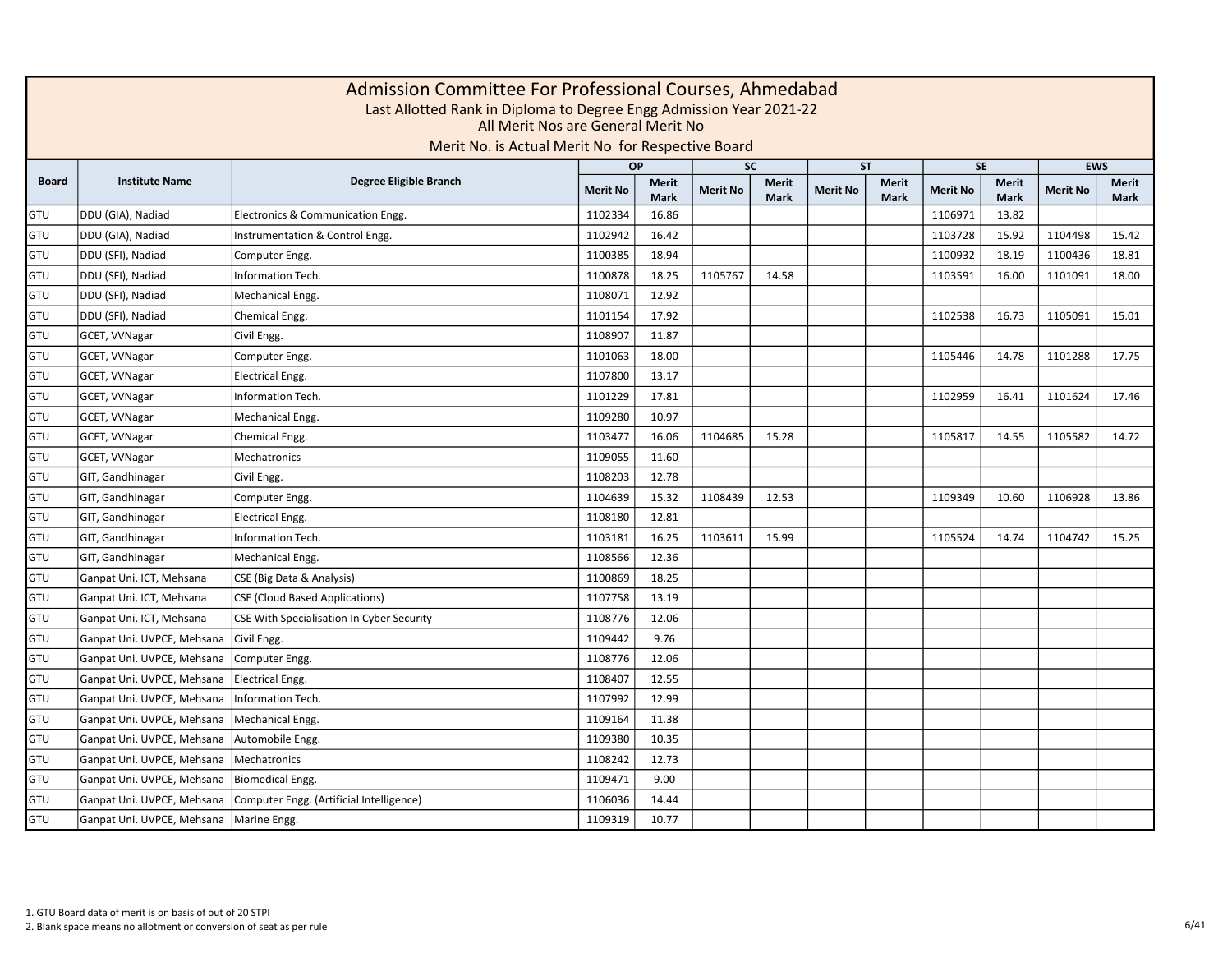|       | Admission Committee For Professional Courses, Ahmedabad<br>Last Allotted Rank in Diploma to Degree Engg Admission Year 2021-22<br>All Merit Nos are General Merit No<br>Merit No. is Actual Merit No for Respective Board<br><b>EWS</b><br>OP<br><b>SC</b><br><b>ST</b><br><b>SE</b> |                                   |                 |                             |                 |                             |                 |                             |                 |                             |                 |                             |  |  |  |
|-------|--------------------------------------------------------------------------------------------------------------------------------------------------------------------------------------------------------------------------------------------------------------------------------------|-----------------------------------|-----------------|-----------------------------|-----------------|-----------------------------|-----------------|-----------------------------|-----------------|-----------------------------|-----------------|-----------------------------|--|--|--|
|       |                                                                                                                                                                                                                                                                                      |                                   |                 |                             |                 |                             |                 |                             |                 |                             |                 |                             |  |  |  |
| Board | <b>Institute Name</b>                                                                                                                                                                                                                                                                | Degree Eligible Branch            | <b>Merit No</b> | <b>Merit</b><br><b>Mark</b> | <b>Merit No</b> | <b>Merit</b><br><b>Mark</b> | <b>Merit No</b> | <b>Merit</b><br><b>Mark</b> | <b>Merit No</b> | <b>Merit</b><br><b>Mark</b> | <b>Merit No</b> | <b>Merit</b><br><b>Mark</b> |  |  |  |
| GTU   | GIDCDEC, Navsari                                                                                                                                                                                                                                                                     | Civil Engg.                       | 1109415         | 10.06                       |                 |                             |                 |                             |                 |                             |                 |                             |  |  |  |
| GTU   | GIDCDEC, Navsari                                                                                                                                                                                                                                                                     | Computer Engg.                    | 1102862         | 16.49                       |                 |                             |                 |                             | 1106706         | 14.00                       |                 |                             |  |  |  |
| GTU   | GIDCDEC, Navsari                                                                                                                                                                                                                                                                     | <b>Electrical Engg.</b>           | 1109027         | 11.64                       |                 |                             |                 |                             |                 |                             |                 |                             |  |  |  |
| GTU   | GIDCDEC, Navsari                                                                                                                                                                                                                                                                     | Mechanical Engg.                  | 1109296         | 10.87                       |                 |                             |                 |                             |                 |                             |                 |                             |  |  |  |
| GTU   | GIDCDEC, Navsari                                                                                                                                                                                                                                                                     | Automobile Engg.                  | 1109454         | 9.47                        |                 |                             |                 |                             |                 |                             |                 |                             |  |  |  |
| GTU   | GEC, Bharuch                                                                                                                                                                                                                                                                         | Civil Engg.                       | 1102327         | 16.87                       | 1104594         | 15.35                       | 1106399         | 14.20                       | 1103754         | 15.89                       | 1106560         | 14.11                       |  |  |  |
| GTU   | GEC, Bharuch                                                                                                                                                                                                                                                                         | <b>Electrical Engg.</b>           | 1102349         | 16.85                       | 1103839         | 15.84                       | 1104620         | 15.33                       | 1107033         | 13.78                       | 1104597         | 15.35                       |  |  |  |
| GTU   | GEC, Bharuch                                                                                                                                                                                                                                                                         | Mechanical Engg.                  | 1101427         | 17.63                       | 1102680         | 16.60                       | 1108178         | 12.81                       | 1102761         | 16.53                       | 1102755         | 16.53                       |  |  |  |
| GTU   | GEC, Bharuch                                                                                                                                                                                                                                                                         | Chemical Engg.                    | 1100088         | 19.60                       |                 |                             | 1103676         | 15.94                       | 1100570         | 18.63                       | 1102560         | 16.71                       |  |  |  |
| GTU   | GEC, Bharuch                                                                                                                                                                                                                                                                         | Electronics & Communication Engg. | 1109379         | 10.36                       |                 |                             |                 |                             |                 |                             |                 |                             |  |  |  |
| GTU   | GEC, Bhavnagar                                                                                                                                                                                                                                                                       | Civil Engg.                       | 1101712         | 17.37                       |                 |                             | 1107562         | 13.37                       | 1101884         | 17.23                       | 1101881         | 17.24                       |  |  |  |
| GTU   | GEC, Bhavnagar                                                                                                                                                                                                                                                                       | Computer Engg.                    | 1100868         | 18.25                       | 1108018         | 12.97                       |                 |                             | 1101797         | 17.27                       | 1101333         | 17.73                       |  |  |  |
| GTU   | GEC, Bhavnagar                                                                                                                                                                                                                                                                       | Information Tech.                 | 1100849         | 18.27                       | 1103188         | 16.25                       |                 |                             | 1101811         | 17.27                       | 1100879         | 18.25                       |  |  |  |
| GTU   | GEC, Bhavnagar                                                                                                                                                                                                                                                                       | Mechanical Engg.                  | 1101794         | 17.27                       | 1109319         | 10.77                       | 1106446         | 14.17                       | 1102345         | 16.85                       | 1102140         | 17.00                       |  |  |  |
| GTU   | GEC, Bhavnagar                                                                                                                                                                                                                                                                       | Electronics & Communication Engg. | 1109149         | 11.42                       |                 |                             |                 |                             |                 |                             |                 |                             |  |  |  |
| GTU   | GEC, Bhuj                                                                                                                                                                                                                                                                            | Civil Engg.                       | 1106846         | 13.92                       | 1109416         | 10.04                       | 1109029         | 11.64                       | 1109421         | 10.00                       | 1108571         | 12.36                       |  |  |  |
| GTU   | GEC, Bhui                                                                                                                                                                                                                                                                            | <b>Electrical Engg.</b>           | 1109012         | 11.68                       |                 |                             | 1109012         | 11.68                       |                 |                             |                 |                             |  |  |  |
| GTU   | GEC, Bhuj                                                                                                                                                                                                                                                                            | Mechanical Engg.                  | 1108110         | 12.88                       | 1108451         | 12.51                       |                 |                             | 1108764         | 12.08                       |                 |                             |  |  |  |
| GTU   | GEC, Bhuj                                                                                                                                                                                                                                                                            | Chemical Engg.                    | 1104016         | 15.73                       | 1106769         | 13.96                       | 1109238         | 11.13                       | 1105596         | 14.71                       | 1107085         | 13.73                       |  |  |  |
| GTU   | GEC, Bhuj                                                                                                                                                                                                                                                                            | Mining Engg.                      | 1107151         | 13.68                       |                 |                             |                 |                             |                 |                             |                 |                             |  |  |  |
| GTU   | GEC, Dahod                                                                                                                                                                                                                                                                           | Civil Engg.                       | 1106555         | 14.11                       | 1108912         | 11.87                       | 1108195         | 12.80                       | 1109403         | 10.16                       | 1108924         | 11.83                       |  |  |  |
| GTU   | GEC, Dahod                                                                                                                                                                                                                                                                           | Computer Engg.                    | 1102053         | 17.08                       | 1108879         | 11.92                       | 1108778         | 12.06                       | 1104032         | 15.72                       | 1103691         | 15.94                       |  |  |  |
| GTU   | GEC, Dahod                                                                                                                                                                                                                                                                           | <b>Electrical Engg.</b>           | 1106625         | 14.05                       | 1108679         | 12.21                       | 1108495         | 12.47                       | 1109159         | 11.41                       | 1107579         | 13.35                       |  |  |  |
| GTU   | GEC, Dahod                                                                                                                                                                                                                                                                           | Mechanical Engg.                  | 1109407         | 10.14                       |                 |                             |                 |                             | 1109433         | 9.85                        |                 |                             |  |  |  |
| GTU   | GEC, Dahod                                                                                                                                                                                                                                                                           | Electronics & Communication Engg. | 1104138         | 15.64                       |                 |                             |                 |                             |                 |                             |                 |                             |  |  |  |
| GTU   | GEC, Godhra                                                                                                                                                                                                                                                                          | Civil Engg.                       | 1104427         | 15.47                       | 1107552         | 13.38                       | 1108754         | 12.11                       | 1107949         | 13.03                       | 1105439         | 14.79                       |  |  |  |
| GTU   | GEC, Godhra                                                                                                                                                                                                                                                                          | <b>Electrical Engg.</b>           | 1105812         | 14.55                       | 1108679         | 12.21                       | 1109396         | 10.20                       | 1108046         | 12.94                       | 1106486         | 14.15                       |  |  |  |
| GTU   | GEC, Godhra                                                                                                                                                                                                                                                                          | Mechanical Engg.                  | 1105235         | 14.92                       | 1108037         | 12.95                       | 1109239         | 11.12                       | 1109433         | 9.85                        | 1106460         | 14.16                       |  |  |  |
| GTU   | GEC, Modasa                                                                                                                                                                                                                                                                          | Civil Engg.                       | 1109137         | 11.45                       |                 |                             | 1109457         | 9.34                        | 1109403         | 10.16                       | 1109434         | 9.83                        |  |  |  |
| GTU   | GEC, Modasa                                                                                                                                                                                                                                                                          | Computer Engg.                    | 1101472         | 17.58                       | 1106584         | 14.08                       | 1109173         | 11.33                       | 1103486         | 16.05                       | 1102169         | 17.00                       |  |  |  |
| GTU   | GEC, Modasa                                                                                                                                                                                                                                                                          | <b>Electrical Engg.</b>           | 1105665         | 14.66                       | 1107741         | 13.20                       | 1109336         | 10.67                       | 1109047         | 11.62                       | 1108403         | 12.55                       |  |  |  |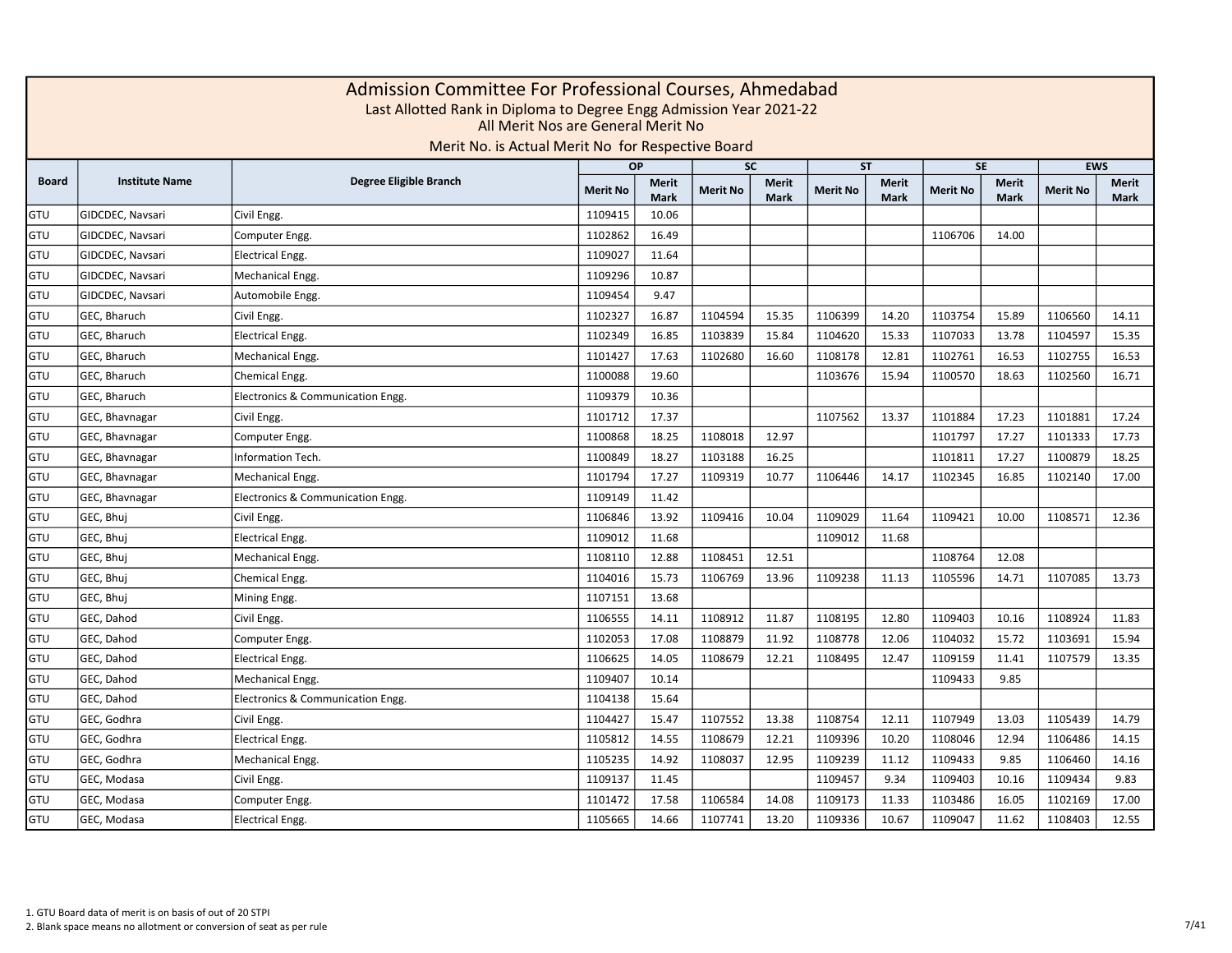|              | Admission Committee For Professional Courses, Ahmedabad<br>Last Allotted Rank in Diploma to Degree Engg Admission Year 2021-22<br>All Merit Nos are General Merit No<br>Merit No. is Actual Merit No for Respective Board<br><b>EWS</b><br><b>OP</b><br><b>SC</b><br><b>ST</b><br><b>SE</b> |                                   |                 |                             |                 |                             |                 |                             |                 |                             |                 |                             |  |  |  |
|--------------|---------------------------------------------------------------------------------------------------------------------------------------------------------------------------------------------------------------------------------------------------------------------------------------------|-----------------------------------|-----------------|-----------------------------|-----------------|-----------------------------|-----------------|-----------------------------|-----------------|-----------------------------|-----------------|-----------------------------|--|--|--|
|              |                                                                                                                                                                                                                                                                                             |                                   |                 |                             |                 |                             |                 |                             |                 |                             |                 |                             |  |  |  |
| <b>Board</b> | <b>Institute Name</b>                                                                                                                                                                                                                                                                       | Degree Eligible Branch            | <b>Merit No</b> | <b>Merit</b><br><b>Mark</b> | <b>Merit No</b> | <b>Merit</b><br><b>Mark</b> | <b>Merit No</b> | <b>Merit</b><br><b>Mark</b> | <b>Merit No</b> | <b>Merit</b><br><b>Mark</b> | <b>Merit No</b> | <b>Merit</b><br><b>Mark</b> |  |  |  |
| GTU          | GEC, Modasa                                                                                                                                                                                                                                                                                 | Information Tech.                 | 1101834         | 17.25                       | 1107527         | 13.40                       |                 |                             | 1103139         | 16.28                       | 1103082         | 16.32                       |  |  |  |
| GTU          | GEC, Modasa                                                                                                                                                                                                                                                                                 | Mechanical Engg.                  | 1109377         | 10.38                       |                 |                             |                 |                             |                 |                             |                 |                             |  |  |  |
| GTU          | GEC, Modasa                                                                                                                                                                                                                                                                                 | Automobile Engg.                  | 1106471         | 14.15                       |                 |                             | 1107619         | 13.31                       | 1109156         | 11.41                       | 1108293         | 12.68                       |  |  |  |
| GTU          | GEC, Modasa                                                                                                                                                                                                                                                                                 | Electronics & Communication Engg. | 1109183         | 11.32                       |                 |                             |                 |                             |                 |                             |                 |                             |  |  |  |
| GTU          | GEC, Palanpur                                                                                                                                                                                                                                                                               | Civil Engg                        | 1103513         | 16.04                       | 1108761         | 12.09                       | 1107562         | 13.37                       | 1106672         | 14.01                       | 1104979         | 15.08                       |  |  |  |
| GTU          | GEC, Palanpur                                                                                                                                                                                                                                                                               | <b>Electrical Engg.</b>           | 1108835         | 11.99                       |                 |                             | 1109133         | 11.47                       |                 |                             |                 |                             |  |  |  |
| GTU          | GEC, Palanpur                                                                                                                                                                                                                                                                               | Mechanical Engg.                  | 1109383         | 10.32                       |                 |                             |                 |                             |                 |                             | 1109383         | 10.32                       |  |  |  |
| GTU          | GEC, Palanpur                                                                                                                                                                                                                                                                               | Mining Engg.                      | 1107938         | 13.04                       |                 |                             |                 |                             |                 |                             |                 |                             |  |  |  |
| GTU          | GEC, Patan                                                                                                                                                                                                                                                                                  | Civil Engg.                       | 1104718         | 15.25                       | 1105072         | 15.02                       | 1106474         | 14.15                       | 1106871         | 13.90                       | 1105079         | 15.02                       |  |  |  |
| GTU          | GEC, Patan                                                                                                                                                                                                                                                                                  | <b>Electrical Engg.</b>           | 1107799         | 13.17                       |                 |                             | 1108407         | 12.55                       | 1109061         | 11.60                       | 1109309         | 10.83                       |  |  |  |
| GTU          | GEC, Patan                                                                                                                                                                                                                                                                                  | Mechanical Engg.                  | 1109472         | 8.95                        |                 |                             |                 |                             |                 |                             |                 |                             |  |  |  |
| GTU          | GEC, Patan                                                                                                                                                                                                                                                                                  | Computer Science & Engg           | 1101957         | 17.18                       | 1109097         | 11.53                       |                 |                             | 1102907         | 16.46                       | 1102955         | 16.41                       |  |  |  |
| GTU          | GEC, Patan                                                                                                                                                                                                                                                                                  | Electronics & Communication Engg. | 1108831         | 12.00                       |                 |                             |                 |                             |                 |                             |                 |                             |  |  |  |
| GTU          | GEC, Rajkot                                                                                                                                                                                                                                                                                 | Civil Engg.                       | 1101751         | 17.32                       | 1104664         | 15.29                       | 1109339         | 10.67                       | 1102249         | 16.94                       | 1101991         | 17.14                       |  |  |  |
| GTU          | GEC, Rajkot                                                                                                                                                                                                                                                                                 | Computer Engg.                    | 1100843         | 18.27                       | 1109097         | 11.53                       | 1109426         | 9.94                        | 1101335         | 17.73                       | 1101079         | 18.00                       |  |  |  |
| GTU          | GEC, Rajkot                                                                                                                                                                                                                                                                                 | Mechanical Engg.                  | 1100749         | 18.40                       | 1106058         | 14.42                       | 1109438         | 9.81                        | 1101596         | 17.48                       | 1100829         | 18.28                       |  |  |  |
| GTU          | GEC, Rajkot                                                                                                                                                                                                                                                                                 | Automobile Engg.                  | 1103346         | 16.15                       | 1103715         | 15.92                       | 1105890         | 14.51                       | 1107299         | 13.57                       | 1108160         | 12.82                       |  |  |  |
| GTU          | GEC, Rajkot                                                                                                                                                                                                                                                                                 | Electronics & Communication Engg. | 1109272         | 11.00                       |                 |                             |                 |                             |                 |                             |                 |                             |  |  |  |
| GTU          | GEC, Rajkot                                                                                                                                                                                                                                                                                 | Instrumentation & Control Engg.   | 1109366         | 10.50                       |                 |                             |                 |                             |                 |                             |                 |                             |  |  |  |
| GTU          | GEC, Rajkot                                                                                                                                                                                                                                                                                 | Electrical Engg. - Emerging Area  | 1101475         | 17.57                       | 1102237         | 16.95                       |                 |                             | 1101943         | 17.19                       | 1103416         | 16.11                       |  |  |  |
| GTU          | GEC, Gandhinagar                                                                                                                                                                                                                                                                            | Computer Engg.                    | 1100351         | 19.00                       | 1102606         | 16.67                       | 1108745         | 12.12                       | 1101058         | 18.00                       | 1100428         | 18.86                       |  |  |  |
| GTU          | GEC, Gandhinagar                                                                                                                                                                                                                                                                            | Information Tech.                 | 1100370         | 18.99                       | 1101259         | 17.77                       | 1109278         | 10.97                       | 1101054         | 18.00                       | 1100480         | 18.75                       |  |  |  |
| GTU          | GEC, Gandhinagar                                                                                                                                                                                                                                                                            | Biomedical Engg.                  | 1109466         | 9.25                        |                 |                             |                 |                             |                 |                             |                 |                             |  |  |  |
| GTU          | GEC, Gandhinagar                                                                                                                                                                                                                                                                            | Electronics & Communication Engg. | 1106550         | 14.11                       |                 |                             |                 |                             | 1109247         | 11.09                       | 1108546         | 12.39                       |  |  |  |
| GTU          | GEC, Gandhinagar                                                                                                                                                                                                                                                                            | Instrumentation & Control Engg.   | 1109396         | 10.21                       |                 |                             |                 |                             |                 |                             |                 |                             |  |  |  |
| GTU          | GEC, Gandhinagar                                                                                                                                                                                                                                                                            | Metallurgy                        | 1108493         | 12.47                       |                 |                             |                 |                             |                 |                             |                 |                             |  |  |  |
| GTU          | GEC, Valsad                                                                                                                                                                                                                                                                                 | Civil Engg.                       | 1102270         | 16.93                       |                 |                             | 1105480         | 14.76                       | 1103478         | 16.06                       | 1104719         | 15.25                       |  |  |  |
| GTU          | GEC, Valsad                                                                                                                                                                                                                                                                                 | <b>Electrical Engg.</b>           | 1102222         | 16.97                       | 1103817         | 15.85                       | 1102763         | 16.53                       | 1104633         | 15.32                       | 1103431         | 16.10                       |  |  |  |
| GTU          | GEC, Valsad                                                                                                                                                                                                                                                                                 | <b>Environmental Engg.</b>        | 1108989         | 11.71                       |                 |                             |                 |                             |                 |                             |                 |                             |  |  |  |
| GTU          | GEC, Valsad                                                                                                                                                                                                                                                                                 | Mechanical Engg.                  | 1101734         | 17.33                       | 1105417         | 14.80                       | 1104992         | 15.07                       | 1104069         | 15.69                       | 1105122         | 15.00                       |  |  |  |
| GTU          | GEC, Valsad                                                                                                                                                                                                                                                                                 | Chemical Engg.                    | 1101007         | 18.07                       | 1108718         | 12.15                       | 1105995         | 14.46                       | 1101922         | 17.20                       | 1104239         | 15.58                       |  |  |  |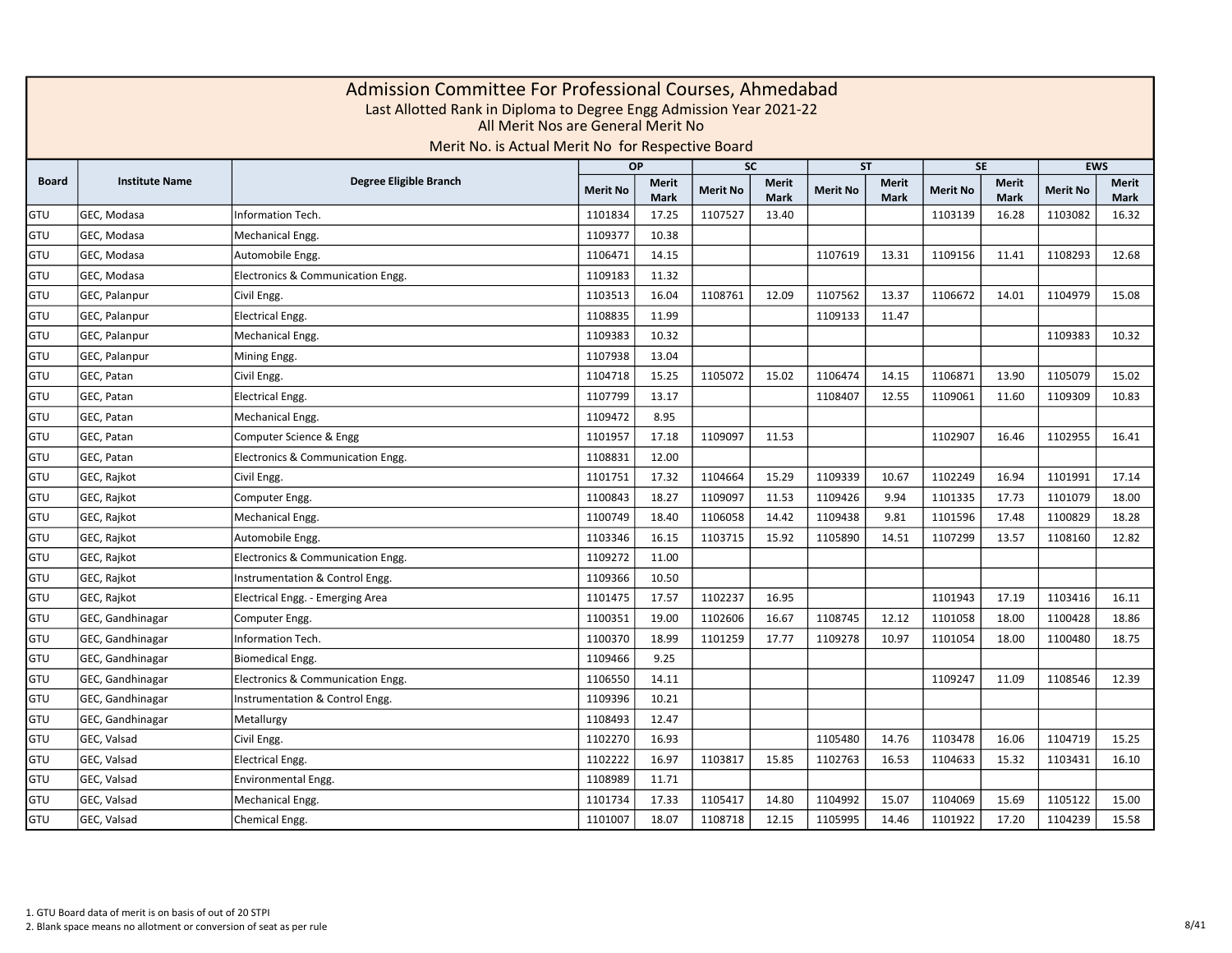|              |                        | Admission Committee For Professional Courses, Ahmedabad<br>Last Allotted Rank in Diploma to Degree Engg Admission Year 2021-22<br>All Merit Nos are General Merit No<br>Merit No. is Actual Merit No for Respective Board |                 |                             |                 |                             |                 |                             |                 |                             |                 |                             |
|--------------|------------------------|---------------------------------------------------------------------------------------------------------------------------------------------------------------------------------------------------------------------------|-----------------|-----------------------------|-----------------|-----------------------------|-----------------|-----------------------------|-----------------|-----------------------------|-----------------|-----------------------------|
|              |                        |                                                                                                                                                                                                                           |                 | <b>OP</b>                   | <b>SC</b>       |                             | <b>ST</b>       |                             |                 | <b>SE</b>                   | <b>EWS</b>      |                             |
| <b>Board</b> | <b>Institute Name</b>  | Degree Eligible Branch                                                                                                                                                                                                    | <b>Merit No</b> | <b>Merit</b><br><b>Mark</b> | <b>Merit No</b> | <b>Merit</b><br><b>Mark</b> | <b>Merit No</b> | <b>Merit</b><br><b>Mark</b> | <b>Merit No</b> | <b>Merit</b><br><b>Mark</b> | <b>Merit No</b> | <b>Merit</b><br><b>Mark</b> |
| GTU          | GrowMore, Berna        | Civil Engg.                                                                                                                                                                                                               | 1109064         | 11.59                       |                 |                             |                 |                             |                 |                             |                 |                             |
| GTU          | GrowMore, Berna        | Computer Engg.                                                                                                                                                                                                            | 1107961         | 13.01                       |                 |                             |                 |                             |                 |                             |                 |                             |
| GTU          | GrowMore, Berna        | <b>Electrical Engg.</b>                                                                                                                                                                                                   | 1108576         | 12.35                       |                 |                             |                 |                             |                 |                             |                 |                             |
| GTU          | GrowMore, Berna        | Information Tech.                                                                                                                                                                                                         | 1106712         | 14.00                       |                 |                             |                 |                             |                 |                             |                 |                             |
| GTU          | GrowMore, Berna        | Mechanical Engg.                                                                                                                                                                                                          | 1108887         | 11.91                       |                 |                             |                 |                             |                 |                             |                 |                             |
| GTU          | GPERI, Mevad           | Civil Engg.                                                                                                                                                                                                               | 1109136         | 11.46                       |                 |                             |                 |                             |                 |                             |                 |                             |
| GTU          | GPERI, Mevad           | Computer Engg.                                                                                                                                                                                                            | 1108903         | 11.88                       |                 |                             |                 |                             |                 |                             |                 |                             |
| GTU          | GPERI, Mevad           | Mechanical Engg.                                                                                                                                                                                                          | 1109067         | 11.58                       |                 |                             |                 |                             |                 |                             |                 |                             |
| GTU          | Gyanmanjari, Bhavnagar | Civil Engg.                                                                                                                                                                                                               | 1108741         | 12.12                       |                 |                             |                 |                             |                 |                             |                 |                             |
| GTU          | Gyanmanjari, Bhavnagar | Computer Engg.                                                                                                                                                                                                            | 1107523         | 13.40                       |                 |                             |                 |                             |                 |                             |                 |                             |
| GTU          | Gyanmanjari, Bhavnagar | Information Tech.                                                                                                                                                                                                         | 1107743         | 13.20                       |                 |                             |                 |                             |                 |                             |                 |                             |
| GTU          | Gyanmanjari, Bhavnagar | Mechanical Engg.                                                                                                                                                                                                          | 1109463         | 9.30                        |                 |                             |                 |                             |                 |                             |                 |                             |
| GTU          | Hansaba, Patan         | Civil Engg.                                                                                                                                                                                                               | 1107426         | 13.48                       |                 |                             |                 |                             |                 |                             |                 |                             |
| GTU          | Hansaba, Patan         | Computer Engg.                                                                                                                                                                                                            | 1105196         | 14.95                       |                 |                             |                 |                             |                 |                             |                 |                             |
| GTU          | Hansaba, Patan         | <b>Electrical Engg.</b>                                                                                                                                                                                                   | 1109370         | 10.45                       |                 |                             |                 |                             |                 |                             |                 |                             |
| GTU          | Hansaba, Patan         | Mechanical Engg.                                                                                                                                                                                                          | 1108929         | 11.81                       |                 |                             |                 |                             |                 |                             |                 |                             |
| GTU          | HGCE-Ahmedabad         | Civil Engg.                                                                                                                                                                                                               | 1109434         | 9.83                        |                 |                             |                 |                             |                 |                             |                 |                             |
| GTU          | HGCE-Ahmedabad         | Computer Engg.                                                                                                                                                                                                            | 1107779         | 13.18                       |                 |                             |                 |                             |                 |                             |                 |                             |
| GTU          | HGCE-Ahmedabad         | <b>Electrical Engg.</b>                                                                                                                                                                                                   | 1108454         | 12.51                       |                 |                             |                 |                             |                 |                             |                 |                             |
| GTU          | HGCE-Ahmedabad         | <b>Information Tech.</b>                                                                                                                                                                                                  | 1105565         | 14.72                       |                 |                             |                 |                             |                 |                             |                 |                             |
| GTU          | HGCE-Ahmedabad         | Mechanical Engg.                                                                                                                                                                                                          | 1108603         | 12.32                       |                 |                             |                 |                             |                 |                             |                 |                             |
| GTU          | HGCE-Ahmedabad         | Automobile Engg.                                                                                                                                                                                                          | 1109275         | 10.98                       |                 |                             |                 |                             |                 |                             |                 |                             |
| GTU          | HJD, Kera              | Civil Engg.                                                                                                                                                                                                               | 1109334         | 10.69                       |                 |                             |                 |                             |                 |                             |                 |                             |
| GTU          | HJD, Kera              | <b>Electrical Engg.</b>                                                                                                                                                                                                   |                 |                             |                 |                             |                 |                             |                 |                             |                 |                             |
| GTU          | HJD, Kera              | Computer Science & Engg                                                                                                                                                                                                   | 1104444         | 15.46                       |                 |                             |                 |                             |                 |                             |                 |                             |
| GTU          | Indus Uni., Ahmedabad  | Civil Engg.                                                                                                                                                                                                               | 1108666         | 12.24                       |                 |                             |                 |                             |                 |                             |                 |                             |
| GTU          | Indus Uni., Ahmedabad  | Computer Engg.                                                                                                                                                                                                            | 1101540         | 17.51                       | 1106392         | 14.21                       |                 |                             | 1107108         | 13.72                       | 1102607         | 16.67                       |
| GTU          | Indus Uni., Ahmedabad  | <b>Electrical Engg.</b>                                                                                                                                                                                                   | 1107906         | 13.07                       |                 |                             |                 |                             |                 |                             |                 |                             |
| GTU          | Indus Uni., Ahmedabad  | Information Tech.                                                                                                                                                                                                         | 1102529         | 16.73                       |                 |                             |                 |                             | 1105304         | 14.86                       | 1103176         | 16.25                       |
| GTU          | Indus Uni., Ahmedabad  | Mechanical Engg.                                                                                                                                                                                                          | 1108978         | 11.72                       |                 |                             |                 |                             |                 |                             |                 |                             |
| GTU          | Indus Uni., Ahmedabad  | Automobile Engg.                                                                                                                                                                                                          | 1109210         | 11.22                       |                 |                             |                 |                             |                 |                             |                 |                             |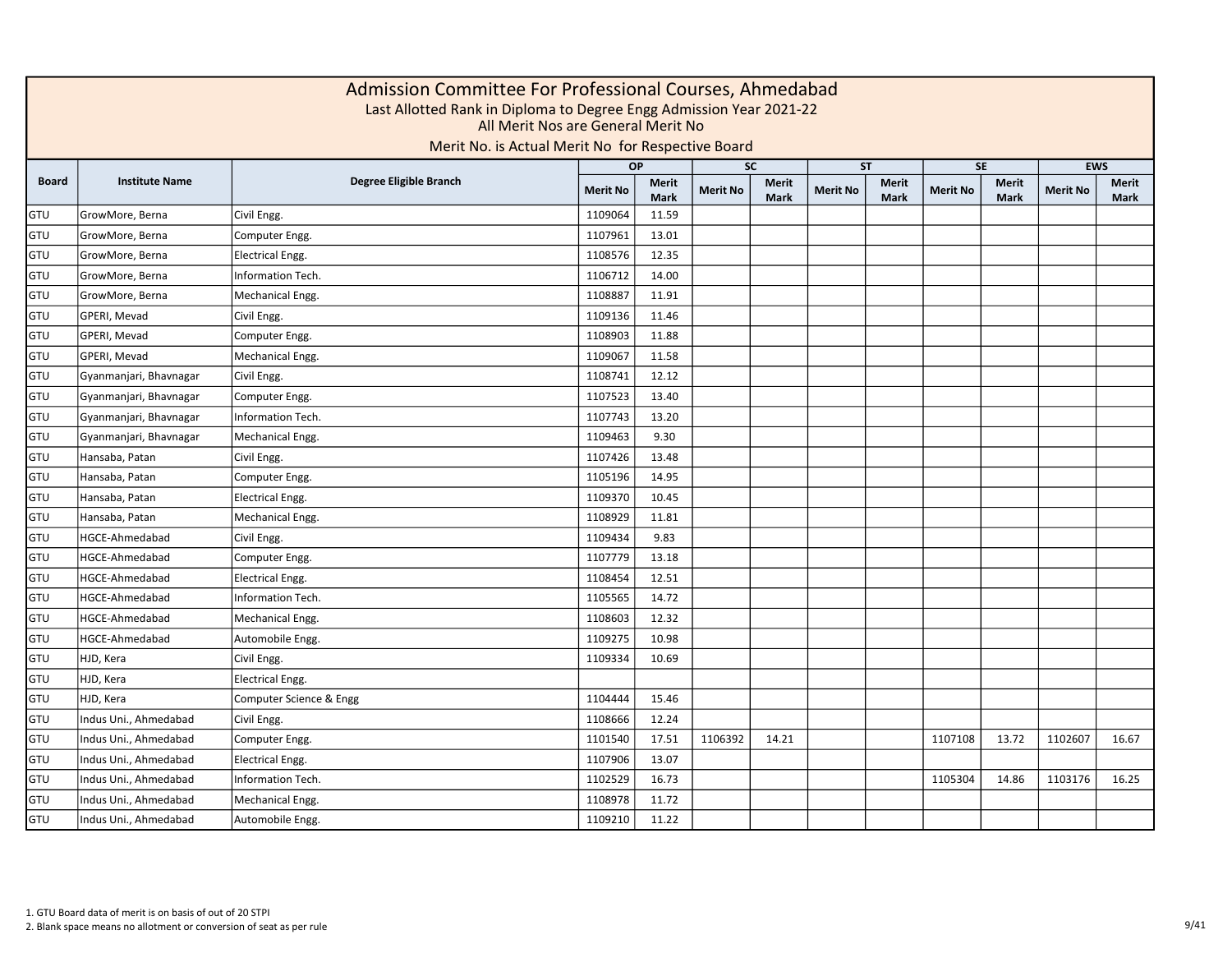|              | Admission Committee For Professional Courses, Ahmedabad<br>Last Allotted Rank in Diploma to Degree Engg Admission Year 2021-22<br>All Merit Nos are General Merit No<br>Merit No. is Actual Merit No for Respective Board<br><b>EWS</b><br><b>OP</b><br><b>SC</b><br><b>ST</b><br><b>SE</b> |                                                     |                 |                             |                 |                             |                 |                             |                 |                             |                 |                             |  |  |  |
|--------------|---------------------------------------------------------------------------------------------------------------------------------------------------------------------------------------------------------------------------------------------------------------------------------------------|-----------------------------------------------------|-----------------|-----------------------------|-----------------|-----------------------------|-----------------|-----------------------------|-----------------|-----------------------------|-----------------|-----------------------------|--|--|--|
|              |                                                                                                                                                                                                                                                                                             |                                                     |                 |                             |                 |                             |                 |                             |                 |                             |                 |                             |  |  |  |
| <b>Board</b> | <b>Institute Name</b>                                                                                                                                                                                                                                                                       | Degree Eligible Branch                              | <b>Merit No</b> | <b>Merit</b><br><b>Mark</b> | <b>Merit No</b> | <b>Merit</b><br><b>Mark</b> | <b>Merit No</b> | <b>Merit</b><br><b>Mark</b> | <b>Merit No</b> | <b>Merit</b><br><b>Mark</b> | <b>Merit No</b> | <b>Merit</b><br><b>Mark</b> |  |  |  |
| GTU          | Indus Uni., Ahmedabad                                                                                                                                                                                                                                                                       | Computer Science & Engg                             | 1103773         | 15.87                       |                 |                             |                 |                             | 1108240         | 12.73                       | 1106143         | 14.37                       |  |  |  |
| GTU          | Nirma Uni, Ahmedabad                                                                                                                                                                                                                                                                        | Civil Engg.                                         | 1102624         | 16.66                       | 1103173         | 16.25                       |                 |                             | 1106112         | 14.39                       | 1103659         | 15.96                       |  |  |  |
| GTU          | Nirma Uni, Ahmedabad                                                                                                                                                                                                                                                                        | <b>Electrical Engg.</b>                             | 1104107         | 15.66                       | 1104346         | 15.50                       | 1109068         | 11.58                       | 1105346         | 14.84                       | 1105743         | 14.60                       |  |  |  |
| GTU          | Nirma Uni, Ahmedabad                                                                                                                                                                                                                                                                        | Mechanical Engg.                                    | 1100407         | 18.90                       | 1100462         | 18.77                       | 1109305         | 10.86                       | 1101983         | 17.15                       | 1100619         | 18.55                       |  |  |  |
| GTU          | Nirma Uni, Ahmedabad                                                                                                                                                                                                                                                                        | Chemical Engg.                                      | 1101993         | 17.13                       |                 |                             |                 |                             | 1103514         | 16.03                       | 1104537         | 15.39                       |  |  |  |
| GTU          | Nirma Uni, Ahmedabad                                                                                                                                                                                                                                                                        | Computer Science & Engg                             | 1100171         | 19.35                       | 1100541         | 18.67                       |                 |                             | 1100976         | 18.12                       | 1100174         | 19.35                       |  |  |  |
| GTU          | Nirma Uni, Ahmedabad                                                                                                                                                                                                                                                                        | Electronics & Communication Engg.                   | 1107269         | 13.59                       |                 |                             |                 |                             |                 |                             |                 |                             |  |  |  |
| GTU          | Nirma Uni, Ahmedabad                                                                                                                                                                                                                                                                        | Instrumentation & Control Engg.                     | 1107232         | 13.63                       |                 |                             |                 |                             |                 |                             |                 |                             |  |  |  |
| GTU          | IIET, Dharmaj                                                                                                                                                                                                                                                                               | Computer Engg.                                      | 1108702         | 12.18                       |                 |                             |                 |                             |                 |                             |                 |                             |  |  |  |
| GTU          | IIET, Dharmaj                                                                                                                                                                                                                                                                               | Mechanical Engg.                                    | 1108623         | 12.28                       |                 |                             |                 |                             |                 |                             |                 |                             |  |  |  |
| GTU          | IIET, Dharmaj                                                                                                                                                                                                                                                                               | Automobile Engg.                                    | 1109410         | 10.10                       |                 |                             |                 |                             |                 |                             |                 |                             |  |  |  |
| GTU          | <b>ITM Universe</b>                                                                                                                                                                                                                                                                         | <b>Information Tech.</b>                            | 1109263         | 11.03                       |                 |                             |                 |                             |                 |                             |                 |                             |  |  |  |
| GTU          | <b>ITM Universe</b>                                                                                                                                                                                                                                                                         | Mechanical Engg.                                    | 1109075         | 11.57                       |                 |                             |                 |                             |                 |                             |                 |                             |  |  |  |
| GTU          | <b>ITM Universe</b>                                                                                                                                                                                                                                                                         | Automobile Engg.                                    | 1104202         | 15.60                       |                 |                             |                 |                             |                 |                             |                 |                             |  |  |  |
| GTU          | <b>ITM Universe</b>                                                                                                                                                                                                                                                                         | Chemical Engg.                                      | 1108986         | 11.72                       |                 |                             |                 |                             |                 |                             |                 |                             |  |  |  |
| GTU          | <b>ITM Universe</b>                                                                                                                                                                                                                                                                         | Computer Science & Engg                             | 1108690         | 12.19                       |                 |                             |                 |                             |                 |                             |                 |                             |  |  |  |
| GTU          | <b>ITM Universe</b>                                                                                                                                                                                                                                                                         | CSE With Specialisation In Cyber Security           | 1109200         | 11.26                       |                 |                             |                 |                             |                 |                             |                 |                             |  |  |  |
| GTU          | <b>ITM Universe</b>                                                                                                                                                                                                                                                                         | <b>CSE</b> (Artificial Intelligence)                | 1105840         | 14.54                       |                 |                             |                 |                             |                 |                             |                 |                             |  |  |  |
| GTU          | ITM Voca, Vadodara                                                                                                                                                                                                                                                                          | Civil Engg. (Construction Engg. And Management)     | 1109312         | 10.81                       |                 |                             |                 |                             |                 |                             |                 |                             |  |  |  |
| GTU          | ITM Voca, Vadodara                                                                                                                                                                                                                                                                          | Computer Engg. (Cloud Tech. & Info. Security)       | 1107974         | 13.00                       |                 |                             |                 |                             |                 |                             |                 |                             |  |  |  |
| GTU          | ITM Voca, Vadodara                                                                                                                                                                                                                                                                          | Mechanical Engg. (CAD & Advanced Cnc Manufacturing) | 1104262         | 15.56                       |                 |                             |                 |                             |                 |                             |                 |                             |  |  |  |
| GTU          | KJIET, Savali                                                                                                                                                                                                                                                                               | Civil Engg.                                         | 1108838         | 11.99                       |                 |                             |                 |                             |                 |                             |                 |                             |  |  |  |
| GTU          | KJIET, Savali                                                                                                                                                                                                                                                                               | Computer Engg.                                      | 1108743         | 12.12                       |                 |                             |                 |                             |                 |                             |                 |                             |  |  |  |
| GTU          | KJIET, Savali                                                                                                                                                                                                                                                                               | <b>Electrical Engg.</b>                             | 1108561         | 12.36                       |                 |                             |                 |                             |                 |                             |                 |                             |  |  |  |
| GTU          | KJIET, Savali                                                                                                                                                                                                                                                                               | <b>Information Tech.</b>                            | 1109265         | 11.02                       |                 |                             |                 |                             |                 |                             |                 |                             |  |  |  |
| GTU          | KJIET, Savali                                                                                                                                                                                                                                                                               | Mechanical Engg.                                    | 1108177         | 12.81                       |                 |                             |                 |                             |                 |                             |                 |                             |  |  |  |
| GTU          | KJIET, Savali                                                                                                                                                                                                                                                                               | Automobile Engg.                                    | 1108374         | 12.60                       |                 |                             |                 |                             |                 |                             |                 |                             |  |  |  |
| GTU          | KITRC, Kalol                                                                                                                                                                                                                                                                                | Civil Engg.                                         | 1109415         | 10.04                       |                 |                             |                 |                             |                 |                             |                 |                             |  |  |  |
| GTU          | KITRC, Kalol                                                                                                                                                                                                                                                                                | Computer Engg.                                      | 1109374         | 10.41                       |                 |                             |                 |                             |                 |                             |                 |                             |  |  |  |
| GTU          | KITRC, Kalol                                                                                                                                                                                                                                                                                | <b>Electrical Engg.</b>                             | 1109424         | 9.95                        |                 |                             |                 |                             |                 |                             |                 |                             |  |  |  |
| GTU          | KITRC, Kalol                                                                                                                                                                                                                                                                                | Information Tech.                                   | 1108625         | 12.28                       |                 |                             |                 |                             |                 |                             |                 |                             |  |  |  |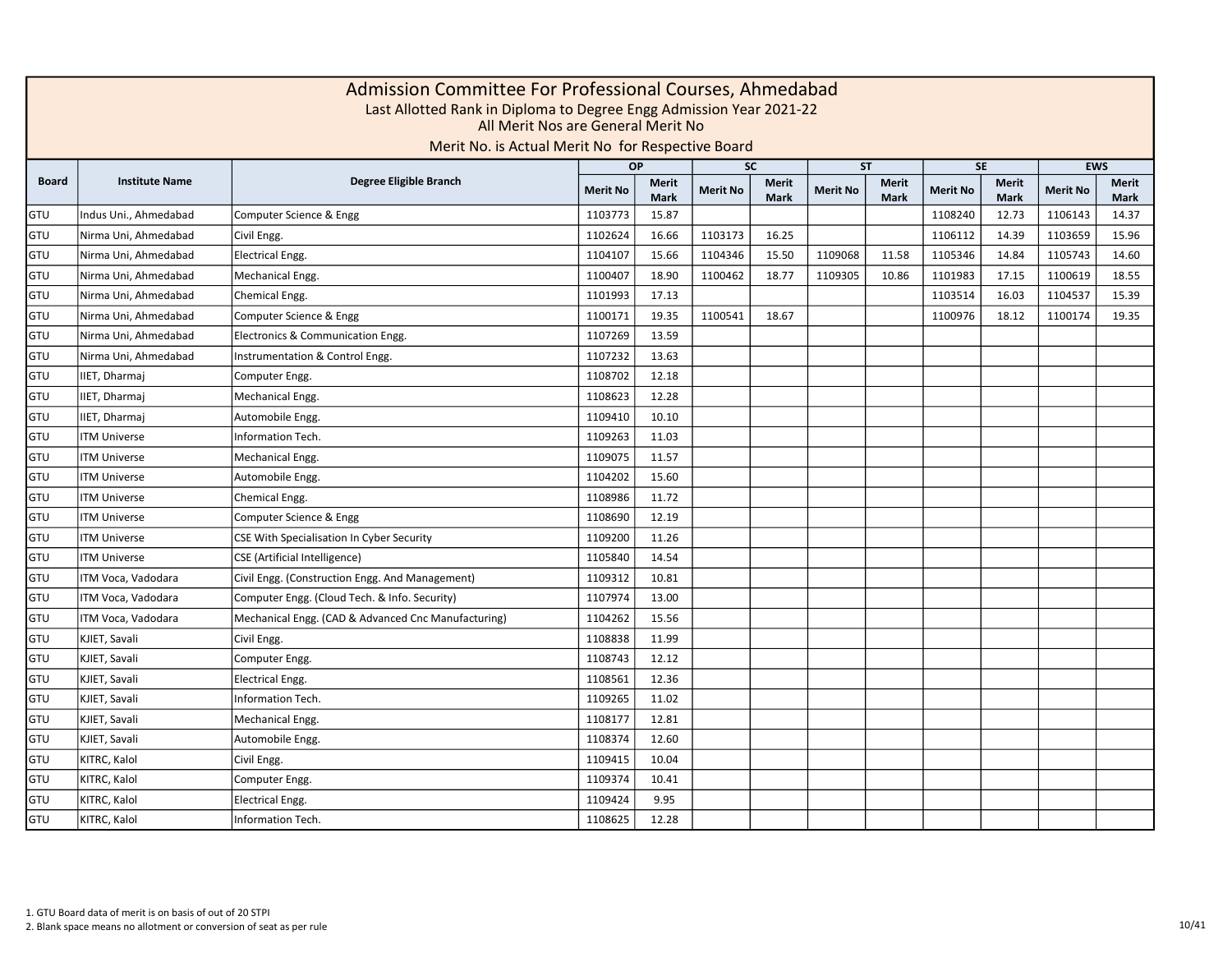|              | Admission Committee For Professional Courses, Ahmedabad<br>Last Allotted Rank in Diploma to Degree Engg Admission Year 2021-22<br>All Merit Nos are General Merit No<br>Merit No. is Actual Merit No for Respective Board<br><b>EWS</b><br><b>OP</b><br><b>SC</b><br><b>ST</b><br><b>SE</b> |                                   |                 |                             |                 |                             |                 |                      |                 |                             |                 |                             |  |  |  |
|--------------|---------------------------------------------------------------------------------------------------------------------------------------------------------------------------------------------------------------------------------------------------------------------------------------------|-----------------------------------|-----------------|-----------------------------|-----------------|-----------------------------|-----------------|----------------------|-----------------|-----------------------------|-----------------|-----------------------------|--|--|--|
|              |                                                                                                                                                                                                                                                                                             |                                   |                 |                             |                 |                             |                 |                      |                 |                             |                 |                             |  |  |  |
| <b>Board</b> | <b>Institute Name</b>                                                                                                                                                                                                                                                                       | Degree Eligible Branch            | <b>Merit No</b> | <b>Merit</b><br><b>Mark</b> | <b>Merit No</b> | <b>Merit</b><br><b>Mark</b> | <b>Merit No</b> | Merit<br><b>Mark</b> | <b>Merit No</b> | <b>Merit</b><br><b>Mark</b> | <b>Merit No</b> | <b>Merit</b><br><b>Mark</b> |  |  |  |
| GTU          | KITRC, Kalol                                                                                                                                                                                                                                                                                | Mechanical Engg.                  | 1108726         | 12.14                       |                 |                             |                 |                      |                 |                             |                 |                             |  |  |  |
| GTU          | KnowlTE, Anand                                                                                                                                                                                                                                                                              | Computer Engg.                    | 1107373         | 13.51                       |                 |                             |                 |                      |                 |                             |                 |                             |  |  |  |
| GTU          | KnowlTE, Anand                                                                                                                                                                                                                                                                              | <b>Information Tech.</b>          | 1107449         | 13.46                       |                 |                             |                 |                      |                 |                             |                 |                             |  |  |  |
| GTU          | KnowlTE, Anand                                                                                                                                                                                                                                                                              | Mechanical Engg.                  | 1108889         | 11.91                       |                 |                             |                 |                      |                 |                             |                 |                             |  |  |  |
| GTU          | LDCE, Ahmedabad                                                                                                                                                                                                                                                                             | Civil Engg.                       | 1100387         | 18.93                       | 1100904         | 18.21                       | 1103810         | 15.85                | 1101200         | 17.85                       | 1100647         | 18.53                       |  |  |  |
| GTU          | LDCE, Ahmedabad                                                                                                                                                                                                                                                                             | Computer Engg.                    | 1100084         | 19.62                       | 1101526         | 17.53                       | 1107673         | 13.26                | 1100437         | 18.81                       | 1100111         | 19.50                       |  |  |  |
| GTU          | LDCE, Ahmedabad                                                                                                                                                                                                                                                                             | <b>Electrical Engg.</b>           | 1100380         | 18.94                       | 1101002         | 18.07                       | 1102762         | 16.53                | 1100745         | 18.42                       | 1100551         | 18.66                       |  |  |  |
| GTU          | LDCE, Ahmedabad                                                                                                                                                                                                                                                                             | <b>Environmental Engg.</b>        | 1105274         | 14.88                       | 1107214         | 13.64                       |                 |                      | 1108111         | 12.88                       |                 |                             |  |  |  |
| GTU          | LDCE, Ahmedabad                                                                                                                                                                                                                                                                             | Information Tech.                 | 1100158         | 19.40                       | 1101068         | 18.00                       | 1106319         | 14.25                | 1100487         | 18.75                       | 1100227         | 19.25                       |  |  |  |
| GTU          | LDCE, Ahmedabad                                                                                                                                                                                                                                                                             | Mechanical Engg.                  | 1100215         | 19.27                       | 1100760         | 18.40                       | 1104378         | 15.49                | 1100614         | 18.56                       | 1100367         | 19.00                       |  |  |  |
| GTU          | LDCE, Ahmedabad                                                                                                                                                                                                                                                                             | Automobile Engg.                  | 1100238         | 19.23                       | 1101477         | 17.57                       | 1104272         | 15.55                | 1100412         | 18.89                       | 1100743         | 18.42                       |  |  |  |
| GTU          | LDCE, Ahmedabad                                                                                                                                                                                                                                                                             | Chemical Engg.                    | 1100213         | 19.27                       | 1100961         | 18.13                       | 1105914         | 14.50                | 1100592         | 18.59                       | 1100791         | 18.33                       |  |  |  |
| GTU          | LDCE, Ahmedabad                                                                                                                                                                                                                                                                             | Biomedical Engg.                  | 1101282         | 17.75                       | 1103955         | 15.75                       | 1109444         | 9.75                 | 1106062         | 14.42                       | 1103938         | 15.75                       |  |  |  |
| GTU          | LDCE, Ahmedabad                                                                                                                                                                                                                                                                             | Electronics & Communication Engg. | 1101675         | 17.41                       | 1106599         | 14.07                       | 1101942         | 17.19                | 1104637         | 15.32                       | 1104439         | 15.46                       |  |  |  |
| GTU          | LDCE, Ahmedabad                                                                                                                                                                                                                                                                             | Instrumentation & Control Engg.   | 1101153         | 17.92                       | 1102366         | 16.83                       |                 |                      | 1104290         | 15.54                       | 1101911         | 17.21                       |  |  |  |
| GTU          | LDCE. Ahmedabad                                                                                                                                                                                                                                                                             | Plastic Tech.                     | 1100814         | 18.30                       | 1101757         | 17.31                       | 1105900         | 14.50                | 1101823         | 17.25                       | 1101782         | 17.29                       |  |  |  |
| GTU          | LDCE. Ahmedabad                                                                                                                                                                                                                                                                             | Rubber Tech.                      | 1104244         | 15.58                       |                 |                             |                 |                      |                 |                             |                 |                             |  |  |  |
| GTU          | LDCE. Ahmedabad                                                                                                                                                                                                                                                                             | Textile Tech.                     | 1109292         | 10.89                       |                 |                             |                 |                      |                 |                             |                 |                             |  |  |  |
| GTU          | LDRP, GNAGAR                                                                                                                                                                                                                                                                                | Civil Engg.                       | 1109456         | 9.39                        |                 |                             |                 |                      |                 |                             |                 |                             |  |  |  |
| GTU          | LDRP, GNAGAR                                                                                                                                                                                                                                                                                | Computer Engg.                    | 1101494         | 17.55                       | 1104713         | 15.26                       |                 |                      | 1105244         | 14.91                       | 1102389         | 16.81                       |  |  |  |
| GTU          | LDRP, GNAGAR                                                                                                                                                                                                                                                                                | <b>Electrical Engg.</b>           | 1109008         | 11.69                       |                 |                             |                 |                      |                 |                             |                 |                             |  |  |  |
| GTU          | LDRP, GNAGAR                                                                                                                                                                                                                                                                                | Information Tech.                 | 1102604         | 16.67                       | 1102839         | 16.50                       |                 |                      | 1107979         | 13.00                       | 1103281         | 16.19                       |  |  |  |
| GTU          | LDRP, GNAGAR                                                                                                                                                                                                                                                                                | Mechanical Engg.                  | 1109299         | 10.86                       |                 |                             |                 |                      |                 |                             |                 |                             |  |  |  |
| GTU          | LDRP, GNAGAR                                                                                                                                                                                                                                                                                | Automobile Engg.                  | 1109275         | 10.98                       |                 |                             |                 |                      |                 |                             |                 |                             |  |  |  |
| GTU          | LDRP, GNAGAR                                                                                                                                                                                                                                                                                | Electronics & Communication Engg. | 1108467         | 12.50                       |                 |                             |                 |                      |                 |                             |                 |                             |  |  |  |
| GTU          | LEC, MORBI                                                                                                                                                                                                                                                                                  | Civil Engg.                       | 1104952         | 15.10                       | 1109225         | 11.16                       | 1109083         | 11.55                | 1108848         | 11.97                       | 1108513         | 12.44                       |  |  |  |
| GTU          | LEC, MORBI                                                                                                                                                                                                                                                                                  | <b>Electrical Engg.</b>           | 1109303         | 10.86                       |                 |                             |                 |                      |                 |                             |                 |                             |  |  |  |
| GTU          | LEC, MORBI                                                                                                                                                                                                                                                                                  | Information Tech.                 | 1101592         | 17.48                       |                 |                             |                 |                      | 1102351         | 16.85                       | 1101832         | 17.25                       |  |  |  |
| GTU          | LEC, MORBI                                                                                                                                                                                                                                                                                  | Mechanical Engg.                  | 1102491         | 16.75                       | 1104860         | 15.18                       |                 |                      | 1103029         | 16.35                       | 1103818         | 15.85                       |  |  |  |
| GTU          | LEC, MORBI                                                                                                                                                                                                                                                                                  | Chemical Engg.                    | 1102701         | 16.58                       | 1108986         | 11.72                       | 1107786         | 13.18                | 1104354         | 15.50                       | 1105442         | 14.78                       |  |  |  |
| GTU          | LEC, MORBI                                                                                                                                                                                                                                                                                  | Production Engg.                  | 1106344         | 14.23                       |                 |                             |                 |                      |                 |                             |                 |                             |  |  |  |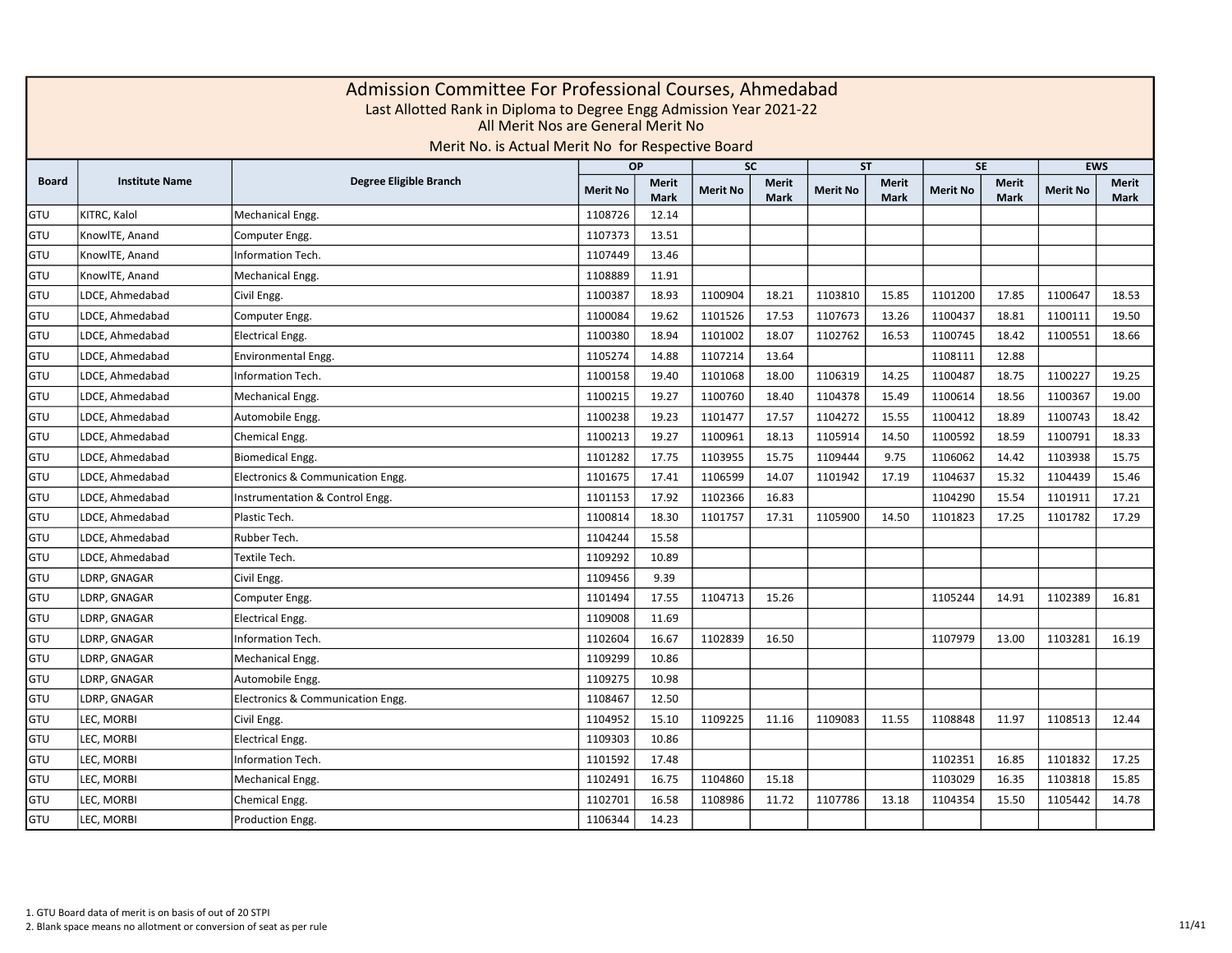|              | Admission Committee For Professional Courses, Ahmedabad<br>Last Allotted Rank in Diploma to Degree Engg Admission Year 2021-22<br>All Merit Nos are General Merit No<br>Merit No. is Actual Merit No for Respective Board<br><b>EWS</b><br><b>OP</b><br><b>SC</b><br><b>ST</b><br><b>SE</b> |                                   |                 |                      |                 |                             |                 |                      |                 |                             |                 |               |  |  |
|--------------|---------------------------------------------------------------------------------------------------------------------------------------------------------------------------------------------------------------------------------------------------------------------------------------------|-----------------------------------|-----------------|----------------------|-----------------|-----------------------------|-----------------|----------------------|-----------------|-----------------------------|-----------------|---------------|--|--|
|              |                                                                                                                                                                                                                                                                                             |                                   |                 |                      |                 |                             |                 |                      |                 |                             |                 |               |  |  |
| <b>Board</b> | <b>Institute Name</b>                                                                                                                                                                                                                                                                       | Degree Eligible Branch            | <b>Merit No</b> | Merit<br><b>Mark</b> | <b>Merit No</b> | <b>Merit</b><br><b>Mark</b> | <b>Merit No</b> | Merit<br><b>Mark</b> | <b>Merit No</b> | <b>Merit</b><br><b>Mark</b> | <b>Merit No</b> | Merit<br>Mark |  |  |
| GTU          | LEC, MORBI                                                                                                                                                                                                                                                                                  | Industrial Engg.                  | 1106344         | 14.23                |                 |                             |                 |                      |                 |                             |                 |               |  |  |
| GTU          | LEC, MORBI                                                                                                                                                                                                                                                                                  | Power Electronics                 | 1109015         | 11.68                |                 |                             |                 |                      |                 |                             |                 |               |  |  |
| GTU          | LJIET, Ahmedabad                                                                                                                                                                                                                                                                            | Civil Engg.                       | 1109402         | 10.17                |                 |                             |                 |                      |                 |                             |                 |               |  |  |
| GTU          | LJIET, Ahmedabad                                                                                                                                                                                                                                                                            | Computer Engg.                    | 1100771         | 18.38                | 1103259         | 16.21                       |                 |                      | 1101802         | 17.27                       | 1100848         | 18.27         |  |  |
| GTU          | LJIET, Ahmedabad                                                                                                                                                                                                                                                                            | Information Tech.                 | 1100929         | 18.19                |                 |                             |                 |                      | 1101299         | 17.75                       | 1101001         | 18.08         |  |  |
| GTU          | LJIET, Ahmedabad                                                                                                                                                                                                                                                                            | Mechanical Engg.                  | 1109389         | 10.27                |                 |                             |                 |                      |                 |                             |                 |               |  |  |
| GTU          | LJIET, Ahmedabad                                                                                                                                                                                                                                                                            | Automobile Engg.                  | 1109210         | 11.22                |                 |                             |                 |                      |                 |                             |                 |               |  |  |
| GTU          | LJIET, Ahmedabad                                                                                                                                                                                                                                                                            | Chemical Engg.                    | 1109304         | 10.86                |                 |                             |                 |                      |                 |                             |                 |               |  |  |
| GTU          | LJIET, Ahmedabad                                                                                                                                                                                                                                                                            | Electronics & Communication Engg. | 1107811         | 13.16                |                 |                             |                 |                      |                 |                             |                 |               |  |  |
| GTU          | LJIET, Ahmedabad                                                                                                                                                                                                                                                                            | Information & Communication Tech. | 1108240         | 12.73                |                 |                             |                 |                      |                 |                             |                 |               |  |  |
| GTU          | LJIET, Ahmedabad                                                                                                                                                                                                                                                                            | Instrumentation & Control Engg.   | 1108797         | 12.04                |                 |                             |                 |                      |                 |                             |                 |               |  |  |
| GTU          | LCIT, Bhandu                                                                                                                                                                                                                                                                                | <b>Electrical Engg.</b>           | 1106993         | 13.80                |                 |                             |                 |                      |                 |                             |                 |               |  |  |
| GTU          | LCIT, Bhandu                                                                                                                                                                                                                                                                                | Mechanical Engg.                  | 1109167         | 11.36                |                 |                             |                 |                      |                 |                             |                 |               |  |  |
| GTU          | LCIT, Bhandu                                                                                                                                                                                                                                                                                | Computer Science & Engg           | 1109130         | 11.47                |                 |                             |                 |                      |                 |                             |                 |               |  |  |
| GTU          | Laxmi, Valsad                                                                                                                                                                                                                                                                               | Civil Engg.                       | 1109006         | 11.69                |                 |                             |                 |                      |                 |                             |                 |               |  |  |
| GTU          | Laxmi, Valsad                                                                                                                                                                                                                                                                               | <b>Electrical Engg.</b>           | 1109474         | 8.94                 |                 |                             |                 |                      |                 |                             |                 |               |  |  |
| GTU          | Laxmi, Valsad                                                                                                                                                                                                                                                                               | <b>Information Tech.</b>          | 1106685         | 14.01                |                 |                             |                 |                      |                 |                             |                 |               |  |  |
| GTU          | Laxmi, Valsad                                                                                                                                                                                                                                                                               | Mechanical Engg.                  | 1109264         | 11.03                |                 |                             |                 |                      |                 |                             |                 |               |  |  |
| GTU          | Laxmi, Valsad                                                                                                                                                                                                                                                                               | Automobile Engg.                  | 1109163         | 11.38                |                 |                             |                 |                      |                 |                             |                 |               |  |  |
| GTU          | Laxmi, Valsad                                                                                                                                                                                                                                                                               | Computer Science & Engg           | 1109251         | 11.08                |                 |                             |                 |                      |                 |                             |                 |               |  |  |
| GTU          | MBPIT, VVNagar                                                                                                                                                                                                                                                                              | Computer Engg.                    | 1109323         | 10.77                |                 |                             |                 |                      |                 |                             |                 |               |  |  |
| GTU          | MBPIT, VVNagar                                                                                                                                                                                                                                                                              | Information Tech.                 | 1104743         | 15.25                |                 |                             |                 |                      | 1108694         | 12.19                       |                 |               |  |  |
| GTU          | MGIT, Navsari                                                                                                                                                                                                                                                                               | Civil Engg.                       | 1109009         | 11.68                |                 |                             |                 |                      |                 |                             |                 |               |  |  |
| GTU          | MGIT, Navsari                                                                                                                                                                                                                                                                               | Computer Engg.                    | 1109266         | 11.01                |                 |                             |                 |                      |                 |                             |                 |               |  |  |
| GTU          | MGIT, Navsari                                                                                                                                                                                                                                                                               | <b>Electrical Engg.</b>           | 1109027         | 11.64                |                 |                             |                 |                      |                 |                             |                 |               |  |  |
| GTU          | MGIT, Navsari                                                                                                                                                                                                                                                                               | Mechanical Engg.                  | 1108773         | 12.07                |                 |                             |                 |                      |                 |                             |                 |               |  |  |
| GTU          | MSCET, Vesu                                                                                                                                                                                                                                                                                 | Civil Engg.                       |                 |                      |                 |                             |                 |                      |                 |                             |                 |               |  |  |
| GTU          | MSCET, Vesu                                                                                                                                                                                                                                                                                 | Computer Engg.                    | 1109237         | 11.13                |                 |                             |                 |                      |                 |                             |                 |               |  |  |
| GTU          | MSCET, Vesu                                                                                                                                                                                                                                                                                 | Mechanical Engg.                  |                 |                      |                 |                             |                 |                      |                 |                             |                 |               |  |  |
| GTU          | MSCET, Vesu                                                                                                                                                                                                                                                                                 | Automobile Engg.                  | 1107416         | 13.49                |                 |                             |                 |                      |                 |                             |                 |               |  |  |
| GTU          | MEFGI-FOE, Rajkot                                                                                                                                                                                                                                                                           | Civil Engg.                       | 1108832         | 12.00                |                 |                             |                 |                      |                 |                             |                 |               |  |  |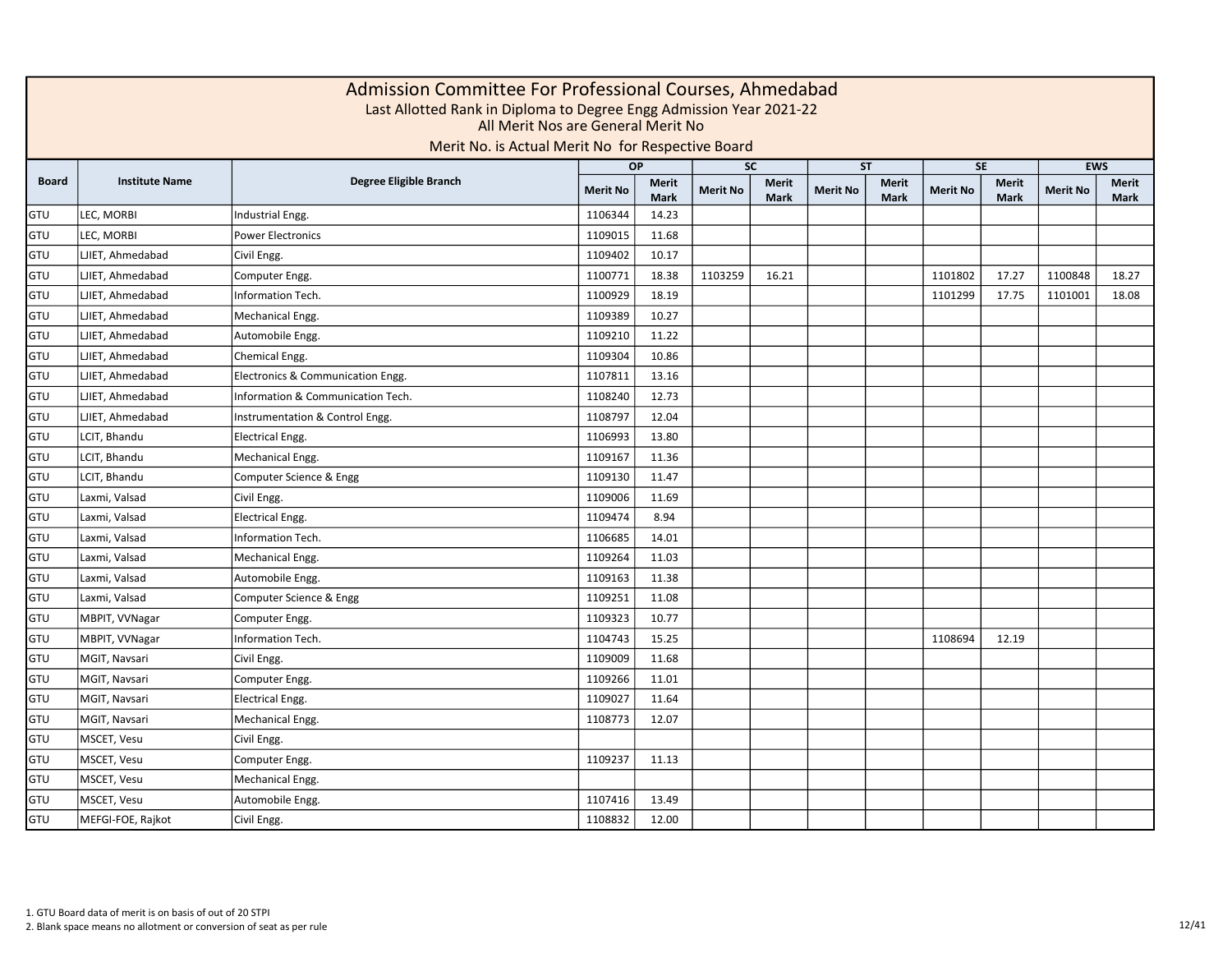|              | Admission Committee For Professional Courses, Ahmedabad<br>Last Allotted Rank in Diploma to Degree Engg Admission Year 2021-22<br>All Merit Nos are General Merit No<br>Merit No. is Actual Merit No for Respective Board<br><b>EWS</b><br>$\overline{SC}$<br>SE<br><b>OP</b><br><b>ST</b> |                                          |                 |                             |                 |                             |                 |                      |                 |                             |                 |                             |  |  |  |
|--------------|--------------------------------------------------------------------------------------------------------------------------------------------------------------------------------------------------------------------------------------------------------------------------------------------|------------------------------------------|-----------------|-----------------------------|-----------------|-----------------------------|-----------------|----------------------|-----------------|-----------------------------|-----------------|-----------------------------|--|--|--|
|              |                                                                                                                                                                                                                                                                                            |                                          |                 |                             |                 |                             |                 |                      |                 |                             |                 |                             |  |  |  |
| <b>Board</b> | <b>Institute Name</b>                                                                                                                                                                                                                                                                      | Degree Eligible Branch                   | <b>Merit No</b> | <b>Merit</b><br><b>Mark</b> | <b>Merit No</b> | <b>Merit</b><br><b>Mark</b> | <b>Merit No</b> | Merit<br><b>Mark</b> | <b>Merit No</b> | <b>Merit</b><br><b>Mark</b> | <b>Merit No</b> | <b>Merit</b><br><b>Mark</b> |  |  |  |
| GTU          | MEFGI-FOE, Rajkot                                                                                                                                                                                                                                                                          | Computer Engg.                           | 1107091         | 13.73                       |                 |                             |                 |                      | 1107195         | 13.65                       |                 |                             |  |  |  |
| GTU          | MEFGI-FOE, Rajkot                                                                                                                                                                                                                                                                          | <b>Electrical Engg.</b>                  | 1106728         | 13.99                       |                 |                             |                 |                      |                 |                             |                 |                             |  |  |  |
| GTU          | MEFGI-FOE, Rajkot                                                                                                                                                                                                                                                                          | Information Tech.                        | 1107343         | 13.54                       |                 |                             |                 |                      |                 |                             |                 |                             |  |  |  |
| GTU          | MEFGI-FOE, Rajkot                                                                                                                                                                                                                                                                          | Mechanical Engg.                         | 1109300         | 10.86                       |                 |                             |                 |                      |                 |                             |                 |                             |  |  |  |
| GTU          | MEFGI-FOT, Rajkot                                                                                                                                                                                                                                                                          | Civil Engg.                              | 1107375         | 13.51                       |                 |                             |                 |                      |                 |                             |                 |                             |  |  |  |
| GTU          | MEFGI-FOT, Rajkot                                                                                                                                                                                                                                                                          | Computer Engg.                           | 1108742         | 12.12                       |                 |                             |                 |                      |                 |                             |                 |                             |  |  |  |
| GTU          | MEFGI-FOT, Rajkot                                                                                                                                                                                                                                                                          | <b>Electrical Engg.</b>                  | 1108756         | 12.10                       |                 |                             |                 |                      |                 |                             |                 |                             |  |  |  |
| GTU          | MEFGI-FOT, Rajkot                                                                                                                                                                                                                                                                          | Mechanical Engg.                         | 1105471         | 14.77                       |                 |                             |                 |                      |                 |                             |                 |                             |  |  |  |
| GTU          | MEFGI-FOT, Rajkot                                                                                                                                                                                                                                                                          | Automobile Engg.                         | 1107102         | 13.72                       |                 |                             |                 |                      |                 |                             |                 |                             |  |  |  |
| GTU          | MEFGI-FOT, Rajkot                                                                                                                                                                                                                                                                          | Computer Engg. (Artificial Intelligence) | 1107703         | 13.23                       |                 |                             |                 |                      |                 |                             |                 |                             |  |  |  |
| GTU          | MEFGI-FOT, Rajkot                                                                                                                                                                                                                                                                          | Information & Communication Tech.        | 1107710         | 13.23                       |                 |                             |                 |                      |                 |                             |                 |                             |  |  |  |
| GTU          | MEC, BESNA                                                                                                                                                                                                                                                                                 | Civil Engg.                              | 1109452         | 9.48                        |                 |                             |                 |                      |                 |                             |                 |                             |  |  |  |
| GTU          | MEC, BESNA                                                                                                                                                                                                                                                                                 | Computer Engg.                           | 1109050         | 11.62                       |                 |                             |                 |                      |                 |                             |                 |                             |  |  |  |
| GTU          | MEC, BESNA                                                                                                                                                                                                                                                                                 | <b>Electrical Engg.</b>                  | 1109422         | 9.98                        |                 |                             |                 |                      |                 |                             |                 |                             |  |  |  |
| GTU          | MEC, BESNA                                                                                                                                                                                                                                                                                 | Mechanical Engg.                         | 1107789         | 13.17                       |                 |                             |                 |                      |                 |                             |                 |                             |  |  |  |
| GTU          | MEC, BESNA                                                                                                                                                                                                                                                                                 | Automobile Engg.                         | 1109245         | 11.10                       |                 |                             |                 |                      |                 |                             |                 |                             |  |  |  |
| GTU          | NSIT, Jetalpur                                                                                                                                                                                                                                                                             | Civil Engg.                              | 1109327         | 10.74                       |                 |                             |                 |                      |                 |                             |                 |                             |  |  |  |
| GTU          | NSIT, Jetalpur                                                                                                                                                                                                                                                                             | <b>Electrical Engg.</b>                  | 1108794         | 12.04                       |                 |                             |                 |                      |                 |                             |                 |                             |  |  |  |
| GTU          | NSIT, Jetalpur                                                                                                                                                                                                                                                                             | Mechanical Engg.                         | 1108164         | 12.82                       |                 |                             |                 |                      |                 |                             |                 |                             |  |  |  |
| GTU          | NSIT, Jetalpur                                                                                                                                                                                                                                                                             | Automobile Engg.                         | 1104955         | 15.09                       |                 |                             |                 |                      |                 |                             |                 |                             |  |  |  |
| GTU          | NSIT, Jetalpur                                                                                                                                                                                                                                                                             | Computer Science & Engg                  | 1108584         | 12.33                       |                 |                             |                 |                      |                 |                             |                 |                             |  |  |  |
| GTU          | Neotech, Vadodara                                                                                                                                                                                                                                                                          | Civil Engg.                              | 1109081         | 11.55                       |                 |                             |                 |                      |                 |                             |                 |                             |  |  |  |
| GTU          | Neotech, Vadodara                                                                                                                                                                                                                                                                          | Computer Engg.                           | 1109195         | 11.27                       |                 |                             |                 |                      |                 |                             |                 |                             |  |  |  |
| GTU          | Neotech, Vadodara                                                                                                                                                                                                                                                                          | Mechanical Engg.                         | 1108926         | 11.82                       |                 |                             |                 |                      |                 |                             |                 |                             |  |  |  |
| GTU          | Noble, Junagadh                                                                                                                                                                                                                                                                            | Civil Engg.                              | 1109328         | 10.74                       |                 |                             |                 |                      |                 |                             |                 |                             |  |  |  |
| GTU          | Noble, Junagadh                                                                                                                                                                                                                                                                            | <b>Electrical Engg.</b>                  | 1107501         | 13.42                       |                 |                             |                 |                      |                 |                             |                 |                             |  |  |  |
| GTU          | Noble, Junagadh                                                                                                                                                                                                                                                                            | Mechanical Engg.                         | 1108714         | 12.15                       |                 |                             |                 |                      |                 |                             |                 |                             |  |  |  |
| GTU          | Noble, Junagadh                                                                                                                                                                                                                                                                            | Computer Science & Engg                  | 1106142         | 14.37                       |                 |                             |                 |                      |                 |                             |                 |                             |  |  |  |
| GTU          | OMEC, Junagadh                                                                                                                                                                                                                                                                             | Civil Engg.                              | 1109277         | 10.98                       |                 |                             |                 |                      |                 |                             |                 |                             |  |  |  |
| GTU          | OMEC, Junagadh                                                                                                                                                                                                                                                                             | Computer Engg.                           | 1108044         | 12.95                       |                 |                             |                 |                      |                 |                             |                 |                             |  |  |  |
| GTU          | OMEC, Junagadh                                                                                                                                                                                                                                                                             | <b>Electrical Engg.</b>                  | 1109242         | 11.11                       |                 |                             |                 |                      |                 |                             |                 |                             |  |  |  |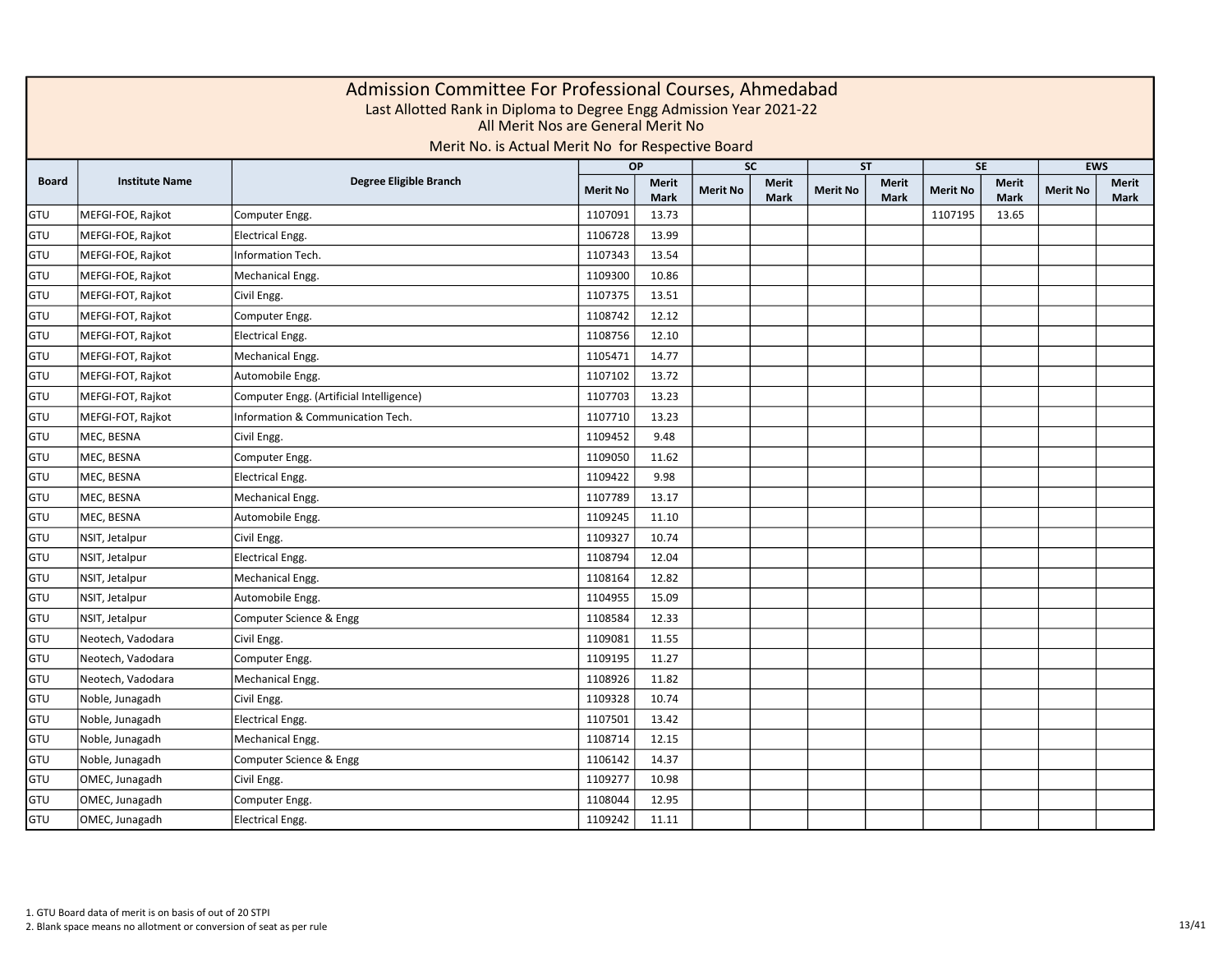|              | Admission Committee For Professional Courses, Ahmedabad<br>Last Allotted Rank in Diploma to Degree Engg Admission Year 2021-22<br>All Merit Nos are General Merit No<br>Merit No. is Actual Merit No for Respective Board<br><b>EWS</b><br>$\overline{SC}$<br>SE<br>OP<br><b>ST</b> |                                     |                 |                             |                 |                             |                 |                             |                 |                      |                 |                      |  |  |  |
|--------------|-------------------------------------------------------------------------------------------------------------------------------------------------------------------------------------------------------------------------------------------------------------------------------------|-------------------------------------|-----------------|-----------------------------|-----------------|-----------------------------|-----------------|-----------------------------|-----------------|----------------------|-----------------|----------------------|--|--|--|
|              |                                                                                                                                                                                                                                                                                     |                                     |                 |                             |                 |                             |                 |                             |                 |                      |                 |                      |  |  |  |
| <b>Board</b> | <b>Institute Name</b>                                                                                                                                                                                                                                                               | Degree Eligible Branch              | <b>Merit No</b> | <b>Merit</b><br><b>Mark</b> | <b>Merit No</b> | <b>Merit</b><br><b>Mark</b> | <b>Merit No</b> | <b>Merit</b><br><b>Mark</b> | <b>Merit No</b> | Merit<br><b>Mark</b> | <b>Merit No</b> | <b>Merit</b><br>Mark |  |  |  |
| GTU          | OMEC, Junagadh                                                                                                                                                                                                                                                                      | Mechanical Engg.                    | 1108657         | 12.24                       |                 |                             |                 |                             |                 |                      |                 |                      |  |  |  |
| GTU          | OMEC, Junagadh                                                                                                                                                                                                                                                                      | Chemical Engg.                      | 1108524         | 12.42                       |                 |                             |                 |                             |                 |                      |                 |                      |  |  |  |
| GTU          | OMIT, Shahera                                                                                                                                                                                                                                                                       | Civil Engg.                         |                 |                             |                 |                             |                 |                             |                 |                      |                 |                      |  |  |  |
| GTU          | OMIT, Shahera                                                                                                                                                                                                                                                                       | Mechanical Engg.                    | 1108161         | 12.82                       |                 |                             |                 |                             |                 |                      |                 |                      |  |  |  |
| GTU          | PPSSE, PPS Uni., Kosamba                                                                                                                                                                                                                                                            | Civil Engg.                         | 1109004         | 11.69                       |                 |                             |                 |                             |                 |                      |                 |                      |  |  |  |
| GTU          | PPSSE, PPS Uni., Kosamba                                                                                                                                                                                                                                                            | Computer Engg.                      | 1109096         | 11.53                       |                 |                             |                 |                             |                 |                      |                 |                      |  |  |  |
| GTU          | PPSSE, PPS Uni., Kosamba                                                                                                                                                                                                                                                            | Information Tech.                   | 1107715         | 13.22                       |                 |                             |                 |                             |                 |                      |                 |                      |  |  |  |
| GTU          | PPSSE, PPS Uni., Kosamba                                                                                                                                                                                                                                                            | Mechanical Engg.                    | 1106943         | 13.85                       |                 |                             |                 |                             |                 |                      |                 |                      |  |  |  |
| GTU          | PPSSE, PPS Uni., Kosamba                                                                                                                                                                                                                                                            | Chemical Engg.                      | 1109121         | 11.49                       |                 |                             |                 |                             |                 |                      |                 |                      |  |  |  |
| GTU          | PPSSE, PPS Uni., Kosamba                                                                                                                                                                                                                                                            | Machine Learning & Al               | 1107241         | 13.62                       |                 |                             |                 |                             |                 |                      |                 |                      |  |  |  |
| GTU          | Pacific, Surat                                                                                                                                                                                                                                                                      | Civil Engg.                         |                 |                             |                 |                             |                 |                             |                 |                      |                 |                      |  |  |  |
| GTU          | Pacific, Surat                                                                                                                                                                                                                                                                      | Computer Engg.                      | 1107780         | 13.18                       |                 |                             |                 |                             |                 |                      |                 |                      |  |  |  |
| GTU          | Pacific, Surat                                                                                                                                                                                                                                                                      | <b>Electrical Engg.</b>             | 1107113         | 13.72                       |                 |                             |                 |                             |                 |                      |                 |                      |  |  |  |
| GTU          | Pacific, Surat                                                                                                                                                                                                                                                                      | Mechanical Engg.                    | 1107892         | 13.08                       |                 |                             |                 |                             |                 |                      |                 |                      |  |  |  |
| GTU          | Pacific, Surat                                                                                                                                                                                                                                                                      | Chemical Engg.                      | 1107615         | 13.32                       |                 |                             |                 |                             |                 |                      |                 |                      |  |  |  |
| GTU          | PDPU, Raisan                                                                                                                                                                                                                                                                        | Civil Engg.                         | 1109230         | 11.15                       |                 |                             |                 |                             |                 |                      |                 |                      |  |  |  |
| GTU          | PDPU, Raisan                                                                                                                                                                                                                                                                        | Computer Engg.                      | 1100553         | 18.65                       | 1103967         | 15.74                       |                 |                             | 1103264         | 16.21                | 1101628         | 17.46                |  |  |  |
| GTU          | PDPU, Raisan                                                                                                                                                                                                                                                                        | <b>Electrical Engg.</b>             | 1109424         | 9.95                        |                 |                             |                 |                             |                 |                      |                 |                      |  |  |  |
| GTU          | PDPU, Raisan                                                                                                                                                                                                                                                                        | Mechanical Engg.                    | 1103084         | 16.32                       | 1105320         | 14.85                       | 1108348         | 12.63                       | 1106371         | 14.22                | 1106232         | 14.31                |  |  |  |
| GTU          | PDPU, Raisan                                                                                                                                                                                                                                                                        | Automobile Engg.                    | 1109146         | 11.43                       |                 |                             |                 |                             |                 |                      |                 |                      |  |  |  |
| GTU          | PDPU, Raisan                                                                                                                                                                                                                                                                        | Chemical Engg.                      | 1108513         | 12.44                       |                 |                             |                 |                             |                 |                      |                 |                      |  |  |  |
| GTU          | PDPU, Raisan                                                                                                                                                                                                                                                                        | Information & Communication Tech.   | 1105587         | 14.71                       |                 |                             |                 |                             |                 |                      | 1106143         | 14.37                |  |  |  |
| GTU          | PDPU, Raisan                                                                                                                                                                                                                                                                        | Petroleum Engg.                     | 1106571         | 14.09                       |                 |                             |                 |                             |                 |                      |                 |                      |  |  |  |
| GTU          | PIET, Waghodia                                                                                                                                                                                                                                                                      | Civil Engg.                         | 1109335         | 10.68                       |                 |                             |                 |                             |                 |                      |                 |                      |  |  |  |
| GTU          | PIET, Waghodia                                                                                                                                                                                                                                                                      | <b>Electrical Engg.</b>             | 1108378         | 12.60                       |                 |                             |                 |                             |                 |                      |                 |                      |  |  |  |
| GTU          | PIET, Waghodia                                                                                                                                                                                                                                                                      | Information Tech.                   | 1107449         | 13.46                       |                 |                             |                 |                             |                 |                      |                 |                      |  |  |  |
| GTU          | PIET, Waghodia                                                                                                                                                                                                                                                                      | Mechanical Engg.                    | 1109372         | 10.42                       |                 |                             |                 |                             |                 |                      |                 |                      |  |  |  |
| GTU          | PIET, Waghodia                                                                                                                                                                                                                                                                      | Aeronautical Engg.                  | 1103840         | 15.84                       |                 |                             |                 |                             |                 |                      |                 |                      |  |  |  |
| GTU          | PIET, Waghodia                                                                                                                                                                                                                                                                      | Computer Science & Engg             | 1106835         | 13.92                       | 1109205         | 11.24                       |                 |                             | 1109274         | 10.99                |                 |                      |  |  |  |
| GTU          | PIET, Waghodia                                                                                                                                                                                                                                                                      | Electronics & Communication Engg.   | 1105071         | 15.02                       |                 |                             |                 |                             |                 |                      |                 |                      |  |  |  |
| GTU          | PIET, Waghodia                                                                                                                                                                                                                                                                      | Computer Engg. (Big Data Analytics) | 1105136         | 14.99                       |                 |                             |                 |                             |                 |                      |                 |                      |  |  |  |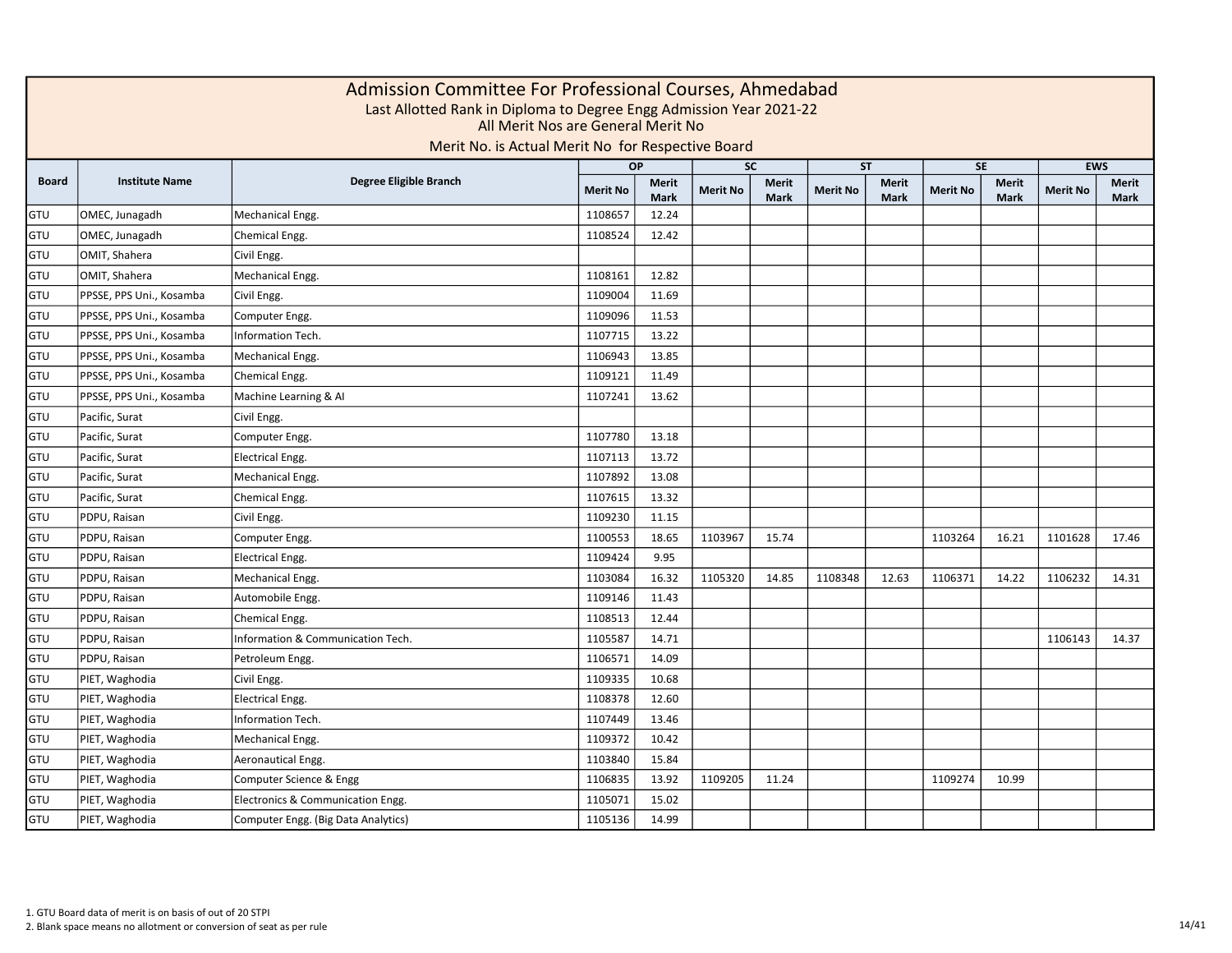|              |                       |                                               |                 | Admission Committee For Professional Courses, Ahmedabad<br>Last Allotted Rank in Diploma to Degree Engg Admission Year 2021-22<br>All Merit Nos are General Merit No<br>Merit No. is Actual Merit No for Respective Board<br><b>EWS</b><br><b>SC</b><br><b>ST</b><br><b>SE</b><br><b>OP</b> |                 |                             |                 |                             |                 |                             |                 |                      |  |  |  |  |  |  |
|--------------|-----------------------|-----------------------------------------------|-----------------|---------------------------------------------------------------------------------------------------------------------------------------------------------------------------------------------------------------------------------------------------------------------------------------------|-----------------|-----------------------------|-----------------|-----------------------------|-----------------|-----------------------------|-----------------|----------------------|--|--|--|--|--|--|
|              |                       |                                               |                 |                                                                                                                                                                                                                                                                                             |                 |                             |                 |                             |                 |                             |                 |                      |  |  |  |  |  |  |
| <b>Board</b> | <b>Institute Name</b> | Degree Eligible Branch                        | <b>Merit No</b> | <b>Merit</b><br><b>Mark</b>                                                                                                                                                                                                                                                                 | <b>Merit No</b> | <b>Merit</b><br><b>Mark</b> | <b>Merit No</b> | <b>Merit</b><br><b>Mark</b> | <b>Merit No</b> | <b>Merit</b><br><b>Mark</b> | <b>Merit No</b> | <b>Merit</b><br>Mark |  |  |  |  |  |  |
| GTU          | PIET, Waghodia        | Computer Engg. (Cyber Security And Forensics) | 1108870         | 11.94                                                                                                                                                                                                                                                                                       |                 |                             |                 |                             |                 |                             |                 |                      |  |  |  |  |  |  |
| GTU          | PIET, Waghodia        | Computer Engg. (Internet Of Things)           | 1109477         | 8.58                                                                                                                                                                                                                                                                                        |                 |                             |                 |                             |                 |                             |                 |                      |  |  |  |  |  |  |
| GTU          | PIET, Waghodia        | CSE (Artificial Intelligence)                 | 1107357         | 13.53                                                                                                                                                                                                                                                                                       |                 |                             |                 |                             |                 |                             |                 |                      |  |  |  |  |  |  |
| GTU          | PIT, Waghodia         | Automobile Engg.                              | 1105654         | 14.66                                                                                                                                                                                                                                                                                       |                 |                             |                 |                             |                 |                             |                 |                      |  |  |  |  |  |  |
| GTU          | PIT, Waghodia         | Chemical Engg.                                | 1109180         | 11.33                                                                                                                                                                                                                                                                                       |                 |                             |                 |                             |                 |                             |                 |                      |  |  |  |  |  |  |
| GTU          | PIT, Waghodia         | Mechatronics                                  | 1107186         | 13.66                                                                                                                                                                                                                                                                                       |                 |                             |                 |                             |                 |                             |                 |                      |  |  |  |  |  |  |
| GTU          | PIT, Waghodia         | <b>Biomedical Engg.</b>                       | 1109325         | 10.75                                                                                                                                                                                                                                                                                       |                 |                             |                 |                             |                 |                             |                 |                      |  |  |  |  |  |  |
| GTU          | PIT, Waghodia         | Computer Science & Engg                       | 1109349         | 10.60                                                                                                                                                                                                                                                                                       |                 |                             |                 |                             |                 |                             |                 |                      |  |  |  |  |  |  |
| GTU          | PIT, Waghodia         | Computer Engg. (Big Data Analytics)           |                 |                                                                                                                                                                                                                                                                                             |                 |                             |                 |                             |                 |                             |                 |                      |  |  |  |  |  |  |
| GTU          | PIT, Waghodia         | Computer Engg. (Cyber Security And Forensics) |                 |                                                                                                                                                                                                                                                                                             |                 |                             |                 |                             |                 |                             |                 |                      |  |  |  |  |  |  |
| GTU          | PIT, Waghodia         | Computer Engg. (Internet Of Things)           |                 |                                                                                                                                                                                                                                                                                             |                 |                             |                 |                             |                 |                             |                 |                      |  |  |  |  |  |  |
| GTU          | PIT, Waghodia         | <b>CSE</b> (Artificial Intelligence)          | 1108910         | 11.87                                                                                                                                                                                                                                                                                       |                 |                             |                 |                             |                 |                             |                 |                      |  |  |  |  |  |  |
| GTU          | PrimeIET, Navsari     | Civil Engg.                                   |                 |                                                                                                                                                                                                                                                                                             |                 |                             |                 |                             |                 |                             |                 |                      |  |  |  |  |  |  |
| GTU          | PrimeIET, Navsari     | Computer Engg.                                | 1109454         | 9.47                                                                                                                                                                                                                                                                                        |                 |                             |                 |                             |                 |                             |                 |                      |  |  |  |  |  |  |
| GTU          | PrimeIET, Navsari     | <b>Electrical Engg.</b>                       | 1109095         | 11.53                                                                                                                                                                                                                                                                                       |                 |                             |                 |                             |                 |                             |                 |                      |  |  |  |  |  |  |
| GTU          | PrimeIET, Navsari     | Mechanical Engg.                              | 1108883         | 11.92                                                                                                                                                                                                                                                                                       |                 |                             |                 |                             |                 |                             |                 |                      |  |  |  |  |  |  |
| GTU          | PrimeIET, Navsari     | Chemical Engg.                                | 1108409         | 12.55                                                                                                                                                                                                                                                                                       |                 |                             |                 |                             |                 |                             |                 |                      |  |  |  |  |  |  |
| GTU          | RK Uni., Rajkot       | Civil Engg.                                   | 1108866         | 11.94                                                                                                                                                                                                                                                                                       |                 |                             |                 |                             |                 |                             |                 |                      |  |  |  |  |  |  |
| GTU          | RK Uni., Rajkot       | Computer Engg.                                | 1109330         | 10.72                                                                                                                                                                                                                                                                                       |                 |                             |                 |                             |                 |                             |                 |                      |  |  |  |  |  |  |
| GTU          | RK Uni., Rajkot       | <b>Electrical Engg.</b>                       | 1105971         | 14.47                                                                                                                                                                                                                                                                                       |                 |                             |                 |                             |                 |                             |                 |                      |  |  |  |  |  |  |
| GTU          | RK Uni., Rajkot       | Information Tech.                             | 1108042         | 12.95                                                                                                                                                                                                                                                                                       |                 |                             |                 |                             |                 |                             |                 |                      |  |  |  |  |  |  |
| GTU          | RK Uni., Rajkot       | Mechanical Engg.                              | 1108368         | 12.60                                                                                                                                                                                                                                                                                       |                 |                             |                 |                             |                 |                             |                 |                      |  |  |  |  |  |  |
| GTU          | RNGPIT, Isroli        | Civil Engg.                                   | 1109371         | 10.43                                                                                                                                                                                                                                                                                       |                 |                             |                 |                             |                 |                             |                 |                      |  |  |  |  |  |  |
| GTU          | RNGPIT, Isroli        | <b>Electrical Engg.</b>                       | 1109461         | 9.32                                                                                                                                                                                                                                                                                        |                 |                             |                 |                             |                 |                             |                 |                      |  |  |  |  |  |  |
| GTU          | RNGPIT, Isroli        | Mechanical Engg.                              | 1107721         | 13.22                                                                                                                                                                                                                                                                                       |                 |                             |                 |                             |                 |                             |                 |                      |  |  |  |  |  |  |
| GTU          | RNGPIT, Isroli        | Chemical Engg.                                | 1109226         | 11.16                                                                                                                                                                                                                                                                                       |                 |                             |                 |                             |                 |                             |                 |                      |  |  |  |  |  |  |
| GTU          | RNGPIT, Isroli        | Computer Science & Engg                       | 1102279         | 16.92                                                                                                                                                                                                                                                                                       |                 |                             | 1106546         | 14.12                       | 1102545         | 16.72                       | 1106391         | 14.21                |  |  |  |  |  |  |
| GTU          | SPEC, Linch           | Civil Engg.                                   | 1103498         | 16.04                                                                                                                                                                                                                                                                                       |                 |                             |                 |                             |                 |                             |                 |                      |  |  |  |  |  |  |
| GTU          | SPEC, Linch           | Computer Engg.                                | 1107358         | 13.53                                                                                                                                                                                                                                                                                       |                 |                             |                 |                             |                 |                             |                 |                      |  |  |  |  |  |  |
| GTU          | SPEC, Linch           | Mechanical Engg.                              | 1108543         | 12.39                                                                                                                                                                                                                                                                                       |                 |                             |                 |                             |                 |                             |                 |                      |  |  |  |  |  |  |
| GTU          | Agrawal, Navsari      | Civil Engg.                                   | 1109413         | 10.07                                                                                                                                                                                                                                                                                       |                 |                             |                 |                             |                 |                             |                 |                      |  |  |  |  |  |  |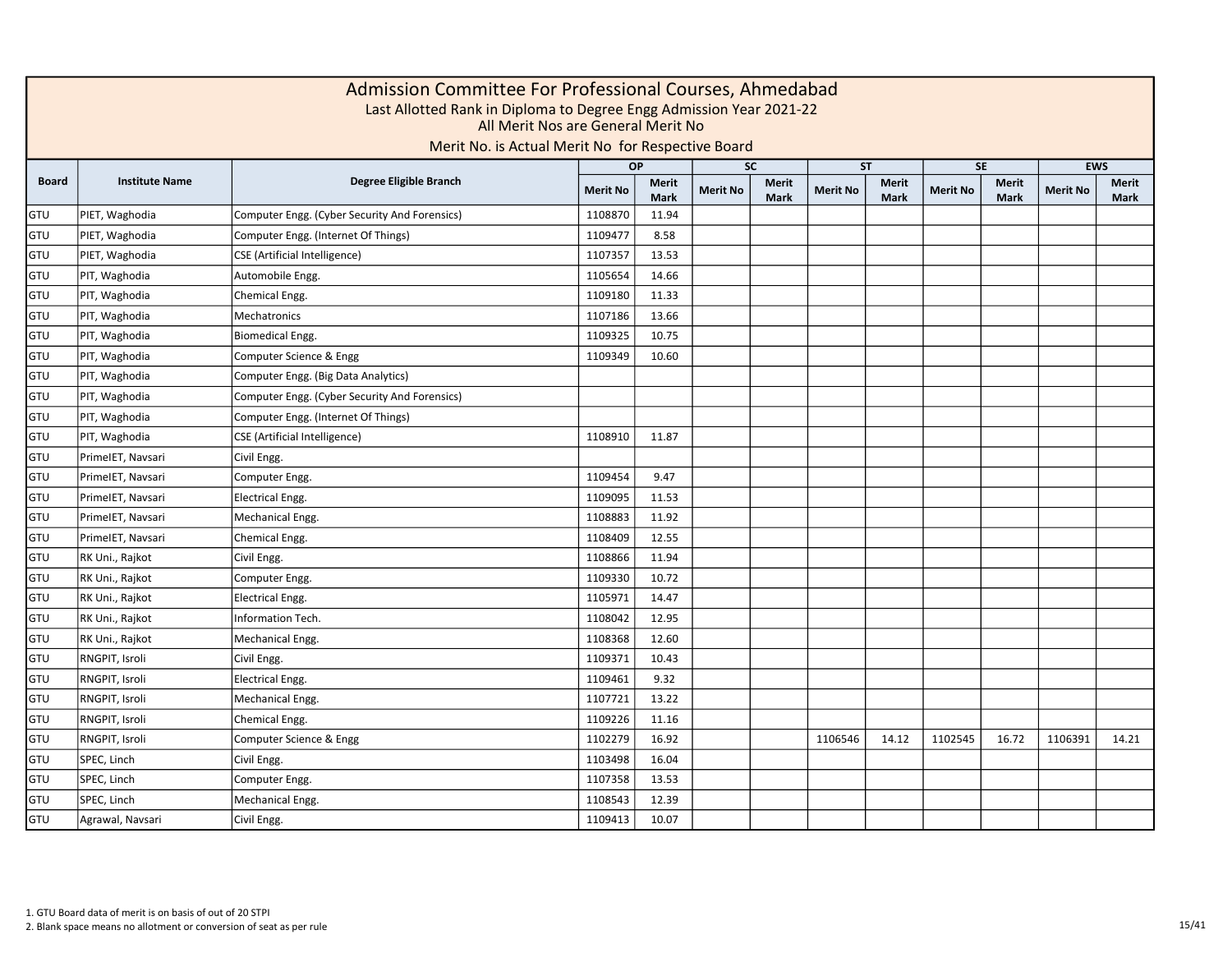|              | Admission Committee For Professional Courses, Ahmedabad<br>Last Allotted Rank in Diploma to Degree Engg Admission Year 2021-22<br>All Merit Nos are General Merit No<br>Merit No. is Actual Merit No for Respective Board<br><b>EWS</b><br><b>OP</b><br><b>SC</b><br><b>SE</b><br><b>ST</b> |                                                   |                 |                      |                 |                             |                 |                      |                 |                             |                 |               |  |  |
|--------------|---------------------------------------------------------------------------------------------------------------------------------------------------------------------------------------------------------------------------------------------------------------------------------------------|---------------------------------------------------|-----------------|----------------------|-----------------|-----------------------------|-----------------|----------------------|-----------------|-----------------------------|-----------------|---------------|--|--|
|              |                                                                                                                                                                                                                                                                                             |                                                   |                 |                      |                 |                             |                 |                      |                 |                             |                 |               |  |  |
| <b>Board</b> | <b>Institute Name</b>                                                                                                                                                                                                                                                                       | Degree Eligible Branch                            | <b>Merit No</b> | Merit<br><b>Mark</b> | <b>Merit No</b> | <b>Merit</b><br><b>Mark</b> | <b>Merit No</b> | Merit<br><b>Mark</b> | <b>Merit No</b> | <b>Merit</b><br><b>Mark</b> | <b>Merit No</b> | Merit<br>Mark |  |  |
| GTU          | Agrawal, Navsari                                                                                                                                                                                                                                                                            | Computer Engg.                                    | 1109326         | 10.74                |                 |                             |                 |                      |                 |                             |                 |               |  |  |
| GTU          | Agrawal, Navsari                                                                                                                                                                                                                                                                            | <b>Electrical Engg.</b>                           | 1109196         | 11.27                |                 |                             |                 |                      |                 |                             |                 |               |  |  |
| GTU          | Agrawal, Navsari                                                                                                                                                                                                                                                                            | Mechanical Engg.                                  | 1109229         | 11.15                |                 |                             |                 |                      |                 |                             |                 |               |  |  |
| GTU          | Agrawal, Navsari                                                                                                                                                                                                                                                                            | Chemical Engg.                                    | 1108565         | 12.36                |                 |                             |                 |                      |                 |                             |                 |               |  |  |
| GTU          | SALCE, Ahmedabad                                                                                                                                                                                                                                                                            | Computer Engg.                                    | 1109070         | 11.58                |                 |                             |                 |                      |                 |                             |                 |               |  |  |
| GTU          | SALCE, Ahmedabad                                                                                                                                                                                                                                                                            | <b>Information Tech.</b>                          | 1107697         | 13.24                |                 |                             |                 |                      |                 |                             |                 |               |  |  |
| GTU          | SALCE, Ahmedabad                                                                                                                                                                                                                                                                            | Mechanical Engg.                                  | 1108263         | 12.71                |                 |                             |                 |                      |                 |                             |                 |               |  |  |
| GTU          | SALCE, Ahmedabad                                                                                                                                                                                                                                                                            | Chemical Engg.                                    | 1106381         | 14.21                |                 |                             |                 |                      |                 |                             |                 |               |  |  |
| GTU          | SALCE, Ahmedabad                                                                                                                                                                                                                                                                            | Mechatronics                                      | 1107114         | 13.71                |                 |                             |                 |                      |                 |                             |                 |               |  |  |
| GTU          | SalETI, Ahmedabad                                                                                                                                                                                                                                                                           | Computer Engg.                                    | 1109233         | 11.14                |                 |                             |                 |                      |                 |                             |                 |               |  |  |
| GTU          | SalETI, Ahmedabad                                                                                                                                                                                                                                                                           | Information Tech.                                 | 1104724         | 15.25                |                 |                             |                 |                      | 1107680         | 13.25                       | 1106025         | 14.44         |  |  |
| GTU          | SalETI, Ahmedabad                                                                                                                                                                                                                                                                           | CSE - Emerging Area                               | 1105738         | 14.60                |                 |                             |                 |                      |                 |                             |                 |               |  |  |
| GTU          | SalETI, Ahmedabad                                                                                                                                                                                                                                                                           | Information & Communication Tech. - Emerging Area | 1106324         | 14.25                |                 |                             |                 |                      |                 |                             |                 |               |  |  |
| GTU          | SALITER, Ahmedabad                                                                                                                                                                                                                                                                          | Civil Engg.                                       | 1109254         | 11.08                |                 |                             |                 |                      |                 |                             |                 |               |  |  |
| GTU          | SALITER, Ahmedabad                                                                                                                                                                                                                                                                          | Computer Engg.                                    | 1102671         | 16.60                |                 |                             |                 |                      | 1103991         | 15.73                       | 1104092         | 15.67         |  |  |
| GTU          | SALITER, Ahmedabad                                                                                                                                                                                                                                                                          | <b>Electrical Engg.</b>                           | 1108947         | 11.78                |                 |                             |                 |                      |                 |                             |                 |               |  |  |
| GTU          | SALITER, Ahmedabad                                                                                                                                                                                                                                                                          | Mechanical Engg.                                  | 1108602         | 12.32                |                 |                             |                 |                      |                 |                             |                 |               |  |  |
| GTU          | SALITER, Ahmedabad                                                                                                                                                                                                                                                                          | Automobile Engg.                                  | 1109185         | 11.31                |                 |                             |                 |                      |                 |                             |                 |               |  |  |
| GTU          | SALITER, Ahmedabad                                                                                                                                                                                                                                                                          | Electronics & Communication Engg.                 | 1108546         | 12.39                |                 |                             |                 |                      |                 |                             |                 |               |  |  |
| GTU          | SALITER, Ahmedabad                                                                                                                                                                                                                                                                          | Instrumentation & Control Engg.                   | 1107120         | 13.71                |                 |                             |                 |                      |                 |                             |                 |               |  |  |
| GTU          | SALITER, Ahmedabad                                                                                                                                                                                                                                                                          | CSE - Emerging Area                               | 1108135         | 12.86                |                 |                             |                 |                      |                 |                             |                 |               |  |  |
| GTU          | SALITER, Ahmedabad                                                                                                                                                                                                                                                                          | Information & Communication Tech. - Emerging Area | 1103961         | 15.75                |                 |                             |                 |                      |                 |                             |                 |               |  |  |
| GTU          | SRCE, Rajkot                                                                                                                                                                                                                                                                                | <b>Information Tech.</b>                          | 1104387         | 15.49                |                 |                             |                 |                      |                 |                             |                 |               |  |  |
| GTU          | SRCE, Rajkot                                                                                                                                                                                                                                                                                | Computer Science & Engg                           | 1108766         | 12.08                |                 |                             |                 |                      |                 |                             |                 |               |  |  |
| GTU          | SKPCE, Visnagar                                                                                                                                                                                                                                                                             | Civil Engg.                                       | 1109388         | 10.28                |                 |                             |                 |                      |                 |                             |                 |               |  |  |
| GTU          | SKPCE, Visnagar                                                                                                                                                                                                                                                                             | Computer Engg.                                    | 1109337         | 10.67                |                 |                             |                 |                      |                 |                             |                 |               |  |  |
| GTU          | SKPCE, Visnagar                                                                                                                                                                                                                                                                             | Information Tech.                                 | 1105919         | 14.50                |                 |                             |                 |                      |                 |                             |                 |               |  |  |
| GTU          | SKPCE, Visnagar                                                                                                                                                                                                                                                                             | Mechanical Engg.                                  | 1108969         | 11.74                |                 |                             |                 |                      |                 |                             |                 |               |  |  |
| GTU          | SKPCE, Visnagar                                                                                                                                                                                                                                                                             | Information & Communication Tech.                 |                 |                      |                 |                             |                 |                      |                 |                             |                 |               |  |  |
| GTU          | SPCE, Bakrol                                                                                                                                                                                                                                                                                | Civil Engg.                                       | 1109249         | 11.09                |                 |                             |                 |                      |                 |                             |                 |               |  |  |
| GTU          | SPCE, Bakrol                                                                                                                                                                                                                                                                                | Computer Engg.                                    | 1109258         | 11.05                |                 |                             |                 |                      |                 |                             |                 |               |  |  |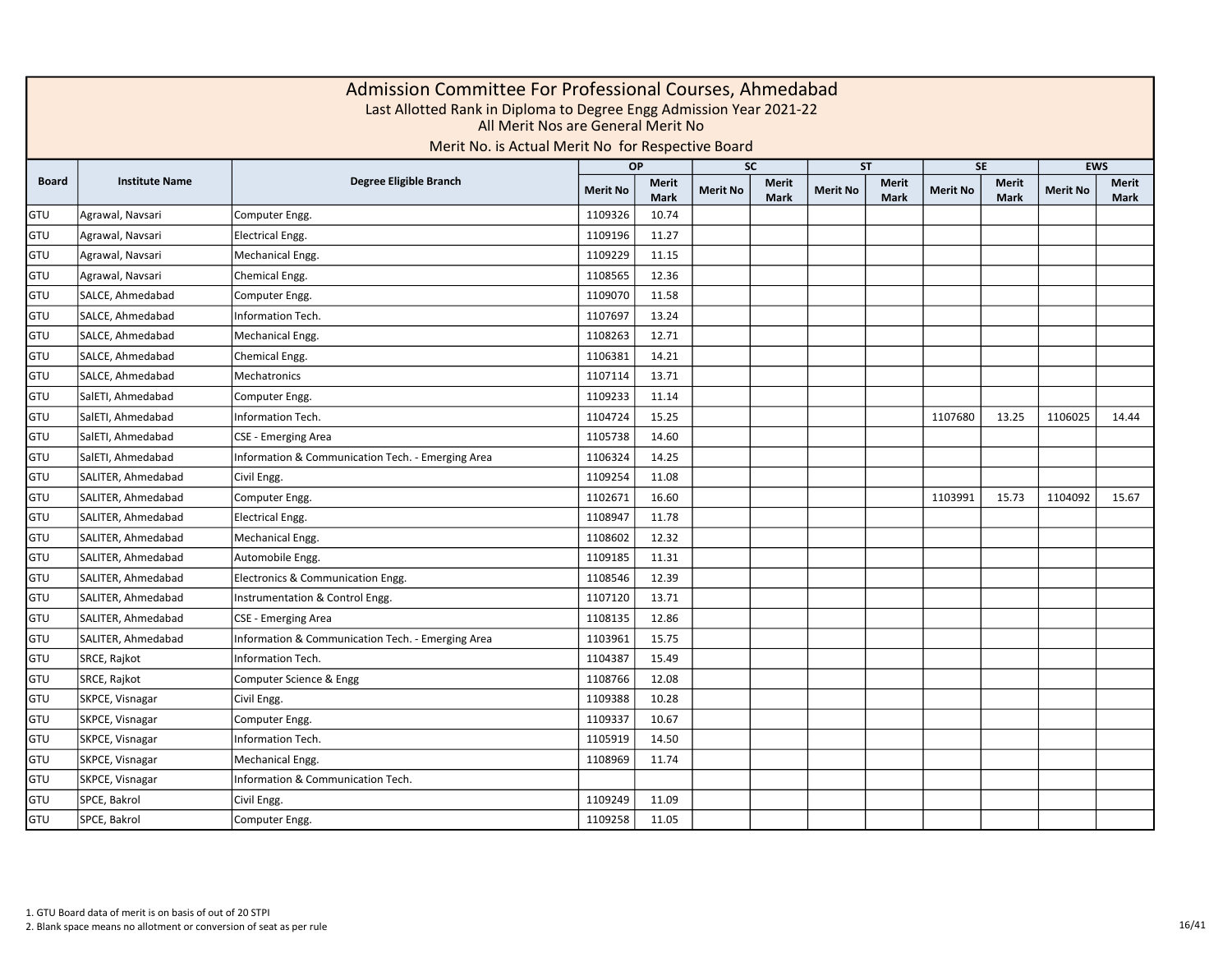|              | Admission Committee For Professional Courses, Ahmedabad<br>Last Allotted Rank in Diploma to Degree Engg Admission Year 2021-22<br>All Merit Nos are General Merit No<br>Merit No. is Actual Merit No for Respective Board<br><b>EWS</b><br><b>OP</b><br><b>SC</b><br><b>SE</b><br><b>ST</b> |                                      |                 |                      |                 |                      |                 |                      |                 |               |                 |               |  |  |
|--------------|---------------------------------------------------------------------------------------------------------------------------------------------------------------------------------------------------------------------------------------------------------------------------------------------|--------------------------------------|-----------------|----------------------|-----------------|----------------------|-----------------|----------------------|-----------------|---------------|-----------------|---------------|--|--|
|              |                                                                                                                                                                                                                                                                                             |                                      |                 |                      |                 |                      |                 |                      |                 |               |                 |               |  |  |
| <b>Board</b> | <b>Institute Name</b>                                                                                                                                                                                                                                                                       | Degree Eligible Branch               | <b>Merit No</b> | Merit<br><b>Mark</b> | <b>Merit No</b> | Merit<br><b>Mark</b> | <b>Merit No</b> | Merit<br><b>Mark</b> | <b>Merit No</b> | Merit<br>Mark | <b>Merit No</b> | Merit<br>Mark |  |  |
| GTU          | SPCE, Bakrol                                                                                                                                                                                                                                                                                | <b>Electrical Engg.</b>              | 1108706         | 12.17                |                 |                      |                 |                      |                 |               |                 |               |  |  |
| GTU          | SPCE, Bakrol                                                                                                                                                                                                                                                                                | Information Tech.                    | 1107856         | 13.12                |                 |                      |                 |                      |                 |               |                 |               |  |  |
| GTU          | SPCE, Bakrol                                                                                                                                                                                                                                                                                | Mechanical Engg.                     | 1109100         | 11.52                |                 |                      |                 |                      |                 |               |                 |               |  |  |
| GTU          | SVPIT, Vasad                                                                                                                                                                                                                                                                                | Civil Engg.                          | 1108966         | 11.74                |                 |                      |                 |                      |                 |               |                 |               |  |  |
| GTU          | SVPIT, Vasad                                                                                                                                                                                                                                                                                | Computer Engg.                       | 1102071         | 17.06                | 1106830         | 13.92                |                 |                      | 1106501         | 14.14         | 1103855         | 15.82         |  |  |
| GTU          | SVPIT, Vasad                                                                                                                                                                                                                                                                                | Electrical Engg.                     | 1109396         | 10.20                |                 |                      |                 |                      |                 |               |                 |               |  |  |
| GTU          | SVPIT, Vasad                                                                                                                                                                                                                                                                                | Information Tech.                    | 1103795         | 15.86                | 1108933         | 11.81                |                 |                      | 1105988         | 14.46         | 1104302         | 15.54         |  |  |
| GTU          | SVPIT, Vasad                                                                                                                                                                                                                                                                                | Mechanical Engg.                     | 1109253         | 11.08                |                 |                      |                 |                      |                 |               |                 |               |  |  |
| GTU          | SVPIT, Vasad                                                                                                                                                                                                                                                                                | Aeronautical Engg.                   | 1108995         | 11.70                |                 |                      |                 |                      |                 |               |                 |               |  |  |
| GTU          | SCET, Surat                                                                                                                                                                                                                                                                                 | Civil Engg.                          | 1104538         | 15.39                | 1106960         | 13.83                | 1108593         | 12.33                | 1109111         | 11.50         | 1105715         | 14.62         |  |  |
| GTU          | SCET, Surat                                                                                                                                                                                                                                                                                 | Computer Engg.                       | 1100717         | 18.46                | 1102746         | 16.54                | 1107984         | 13.00                | 1102504         | 16.74         | 1101398         | 17.67         |  |  |
| GTU          | SCET, Surat                                                                                                                                                                                                                                                                                 | <b>Electrical Engg.</b>              | 1109013         | 11.68                |                 |                      |                 |                      |                 |               |                 |               |  |  |
| GTU          | SCET, Surat                                                                                                                                                                                                                                                                                 | Information Tech.                    | 1101326         | 17.73                |                 |                      |                 |                      | 1101855         | 17.25         |                 |               |  |  |
| GTU          | SCET, Surat                                                                                                                                                                                                                                                                                 | Mechanical Engg.                     | 1108473         | 12.49                |                 |                      |                 |                      |                 |               |                 |               |  |  |
| GTU          | SCET, Surat                                                                                                                                                                                                                                                                                 | Chemical Engg.                       | 1108615         | 12.29                |                 |                      |                 |                      |                 |               |                 |               |  |  |
| GTU          | SCET, Surat                                                                                                                                                                                                                                                                                 | Instrumentation & Control Engg.      | 1102728         | 16.55                |                 |                      |                 |                      |                 |               |                 |               |  |  |
| GTU          | Rai Uni., Dholka                                                                                                                                                                                                                                                                            | Mechanical Engg.                     |                 |                      |                 |                      |                 |                      |                 |               |                 |               |  |  |
| GTU          | Rai Uni., Dholka                                                                                                                                                                                                                                                                            | Computer Science & Engg              | 1106715         | 14.00                |                 |                      |                 |                      |                 |               |                 |               |  |  |
| GTU          | Indrashil, Kadi                                                                                                                                                                                                                                                                             | Mechanical Engg.                     | 1106741         | 13.98                |                 |                      |                 |                      |                 |               |                 |               |  |  |
| GTU          | Navrachana, Vadodara                                                                                                                                                                                                                                                                        | Civil Engg.                          | 1102391         | 16.80                |                 |                      |                 |                      |                 |               |                 |               |  |  |
| GTU          | Navrachana, Vadodara                                                                                                                                                                                                                                                                        | Computer Science & Engg              | 1107608         | 13.32                |                 |                      |                 |                      |                 |               |                 |               |  |  |
| GTU          | GSFCU, Vadodara                                                                                                                                                                                                                                                                             | Mechanical Engg.                     | 1109273         | 10.99                |                 |                      |                 |                      |                 |               |                 |               |  |  |
| GTU          | GSFCU, Vadodara                                                                                                                                                                                                                                                                             | Chemical Engg.                       | 1105580         | 14.72                |                 |                      | 1108309         | 12.67                | 1107167         | 13.68         | 1105844         | 14.53         |  |  |
| GTU          | GSFCU, Vadodara                                                                                                                                                                                                                                                                             | Computer Science & Engg              | 1108208         | 12.78                |                 |                      |                 |                      |                 |               |                 |               |  |  |
| GTU          | GSFCU, Vadodara                                                                                                                                                                                                                                                                             | Fire And Safety, Health, Environment | 1108247         | 12.72                |                 |                      |                 |                      |                 |               |                 |               |  |  |
| GTU          | SVBIT, Unava                                                                                                                                                                                                                                                                                | Civil Engg.                          | 1108993         | 11.70                |                 |                      |                 |                      |                 |               |                 |               |  |  |
| GTU          | SVBIT, Unava                                                                                                                                                                                                                                                                                | Computer Engg.                       | 1109236         | 11.13                |                 |                      |                 |                      |                 |               |                 |               |  |  |
| GTU          | SVBIT, Unava                                                                                                                                                                                                                                                                                | <b>Electrical Engg.</b>              | 1108421         | 12.54                |                 |                      |                 |                      |                 |               |                 |               |  |  |
| GTU          | SVBIT, Unava                                                                                                                                                                                                                                                                                | Information Tech.                    | 1108945         | 11.78                |                 |                      |                 |                      |                 |               |                 |               |  |  |
| GTU          | SVBIT, Unava                                                                                                                                                                                                                                                                                | Mechanical Engg.                     | 1107199         | 13.65                |                 |                      |                 |                      |                 |               |                 |               |  |  |
| GTU          | SVBIT, Unava                                                                                                                                                                                                                                                                                | Electronics & Communication Engg.    | 1105621         | 14.68                |                 |                      |                 |                      |                 |               |                 |               |  |  |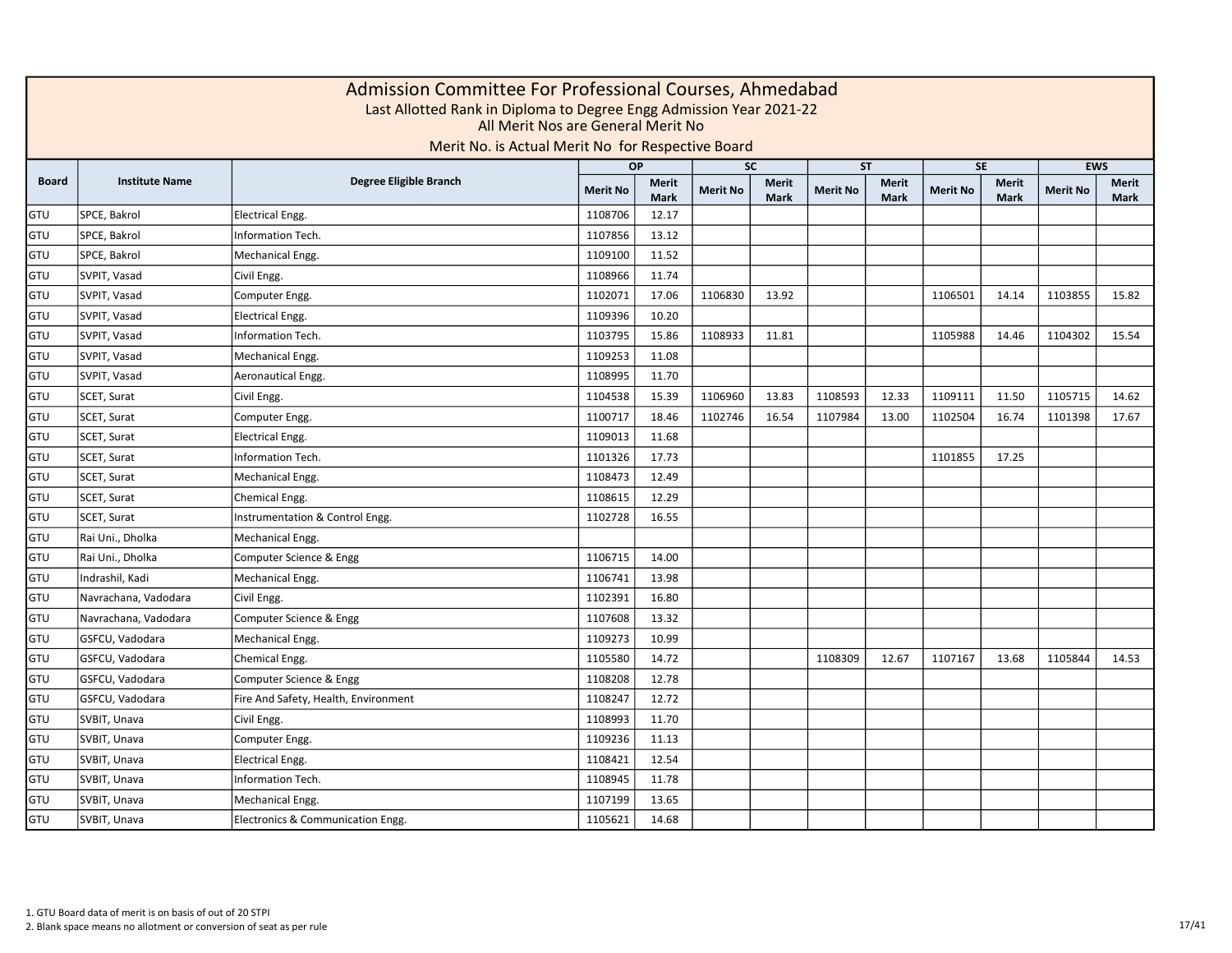|              | Admission Committee For Professional Courses, Ahmedabad<br>Last Allotted Rank in Diploma to Degree Engg Admission Year 2021-22<br>All Merit Nos are General Merit No<br>Merit No. is Actual Merit No for Respective Board<br><b>EWS</b><br><b>OP</b><br><b>SC</b><br><b>ST</b><br><b>SE</b> |                                   |                 |                             |                 |                             |                 |                             |                 |                             |                 |                             |  |  |
|--------------|---------------------------------------------------------------------------------------------------------------------------------------------------------------------------------------------------------------------------------------------------------------------------------------------|-----------------------------------|-----------------|-----------------------------|-----------------|-----------------------------|-----------------|-----------------------------|-----------------|-----------------------------|-----------------|-----------------------------|--|--|
|              |                                                                                                                                                                                                                                                                                             |                                   |                 |                             |                 |                             |                 |                             |                 |                             |                 |                             |  |  |
| <b>Board</b> | <b>Institute Name</b>                                                                                                                                                                                                                                                                       | Degree Eligible Branch            | <b>Merit No</b> | <b>Merit</b><br><b>Mark</b> | <b>Merit No</b> | <b>Merit</b><br><b>Mark</b> | <b>Merit No</b> | <b>Merit</b><br><b>Mark</b> | <b>Merit No</b> | <b>Merit</b><br><b>Mark</b> | <b>Merit No</b> | <b>Merit</b><br><b>Mark</b> |  |  |
| GTU          | SSEC, Bhavnagar                                                                                                                                                                                                                                                                             | Civil Engg.                       | 1108140         | 12.86                       |                 |                             | 1109190         | 11.30                       | 1109411         | 10.09                       | 1109285         | 10.91                       |  |  |
| GTU          | SSEC, Bhavnagar                                                                                                                                                                                                                                                                             | <b>Electrical Engg.</b>           | 1104532         | 15.40                       | 1107012         | 13.79                       | 1108495         | 12.47                       | 1107792         | 13.17                       | 1108531         | 12.41                       |  |  |
| GTU          | SSEC, Bhavnagar                                                                                                                                                                                                                                                                             | Information Tech.                 | 1101939         | 17.19                       | 1109460         | 9.33                        | 1107927         | 13.05                       | 1104089         | 15.67                       | 1102185         | 17.00                       |  |  |
| GTU          | SSEC, Bhavnagar                                                                                                                                                                                                                                                                             | Mechanical Engg.                  | 1106920         | 13.86                       | 1107963         | 13.01                       |                 |                             | 1109340         | 10.66                       | 1109143         | 11.43                       |  |  |
| GTU          | SSEC, Bhavnagar                                                                                                                                                                                                                                                                             | Instrumentation & Control Engg.   | 1105035         | 15.04                       |                 |                             |                 |                             |                 |                             |                 |                             |  |  |
| GTU          | SSIT, Bhat                                                                                                                                                                                                                                                                                  | Civil Engg.                       | 1109137         | 11.45                       |                 |                             |                 |                             |                 |                             |                 |                             |  |  |
| GTU          | SSIT, Bhat                                                                                                                                                                                                                                                                                  | Computer Engg.                    | 1107759         | 13.19                       |                 |                             |                 |                             |                 |                             |                 |                             |  |  |
| GTU          | SSIT, Bhat                                                                                                                                                                                                                                                                                  | <b>Electrical Engg.</b>           | 1108454         | 12.51                       |                 |                             |                 |                             |                 |                             |                 |                             |  |  |
| GTU          | SSIT, Bhat                                                                                                                                                                                                                                                                                  | Mechanical Engg.                  | 1109418         | 10.00                       |                 |                             |                 |                             |                 |                             |                 |                             |  |  |
| GTU          | SSIT, Bhat                                                                                                                                                                                                                                                                                  | Electronics & Communication Engg. |                 |                             |                 |                             |                 |                             |                 |                             |                 |                             |  |  |
| GTU          | JMSabva, Botad                                                                                                                                                                                                                                                                              | Civil Engg.                       | 1108674         | 12.22                       |                 |                             |                 |                             |                 |                             |                 |                             |  |  |
| GTU          | JMSabva, Botad                                                                                                                                                                                                                                                                              | Mechanical Engg.                  | 1109340         | 10.66                       |                 |                             |                 |                             |                 |                             |                 |                             |  |  |
| GTU          | LTIET, Rajkot                                                                                                                                                                                                                                                                               | Civil Engg.                       | 1109347         | 10.62                       |                 |                             |                 |                             |                 |                             |                 |                             |  |  |
| GTU          | LTIET, Rajkot                                                                                                                                                                                                                                                                               | <b>Electrical Engg.</b>           | 1105428         | 14.79                       |                 |                             |                 |                             |                 |                             |                 |                             |  |  |
| GTU          | LTIET, Rajkot                                                                                                                                                                                                                                                                               | Mechanical Engg.                  | 1108455         | 12.51                       |                 |                             |                 |                             |                 |                             |                 |                             |  |  |
| GTU          | LTIET, Rajkot                                                                                                                                                                                                                                                                               | Computer Science & Engg           | 1108308         | 12.67                       |                 |                             |                 |                             |                 |                             |                 |                             |  |  |
| GTU          | SSMIT, Bharuch                                                                                                                                                                                                                                                                              | Civil Engg.                       | 1109369         | 10.47                       |                 |                             |                 |                             |                 |                             |                 |                             |  |  |
| GTU          | SSMIT, Bharuch                                                                                                                                                                                                                                                                              | <b>Electrical Engg.</b>           | 1108735         | 12.12                       |                 |                             |                 |                             |                 |                             |                 |                             |  |  |
| GTU          | SSMIT, Bharuch                                                                                                                                                                                                                                                                              | <b>Information Tech.</b>          | 1108360         | 12.62                       |                 |                             |                 |                             |                 |                             |                 |                             |  |  |
| GTU          | SSMIT, Bharuch                                                                                                                                                                                                                                                                              | Mechanical Engg.                  | 1108687         | 12.20                       |                 |                             |                 |                             |                 |                             |                 |                             |  |  |
| GTU          | SSMIT, Bharuch                                                                                                                                                                                                                                                                              | Chemical Engg.                    | 1105047         | 15.03                       | 1107025         | 13.78                       | 1109228         | 11.16                       | 1107134         | 13.70                       |                 |                             |  |  |
| GTU          | SSMIT, Bharuch                                                                                                                                                                                                                                                                              | Computer Science & Engg           | 1108136         | 12.86                       |                 |                             |                 |                             |                 |                             |                 |                             |  |  |
| GTU          | Satsangi, Vadasma                                                                                                                                                                                                                                                                           | <b>Electrical Engg.</b>           |                 |                             |                 |                             |                 |                             |                 |                             |                 |                             |  |  |
| GTU          | Satsangi, Vadasma                                                                                                                                                                                                                                                                           | Automobile Engg.                  |                 |                             |                 |                             |                 |                             |                 |                             |                 |                             |  |  |
| GTU          | SSNPITR, Umrakh                                                                                                                                                                                                                                                                             | Civil Engg.                       | 1109423         | 9.97                        |                 |                             |                 |                             |                 |                             |                 |                             |  |  |
| GTU          | SSNPITR, Umrakh                                                                                                                                                                                                                                                                             | <b>Electrical Engg.</b>           | 1109430         | 9.91                        |                 |                             |                 |                             |                 |                             |                 |                             |  |  |
| GTU          | SSNPITR, Umrakh                                                                                                                                                                                                                                                                             | Mechanical Engg.                  | 1109142         | 11.44                       |                 |                             |                 |                             |                 |                             |                 |                             |  |  |
| GTU          | SSNPITR, Umrakh                                                                                                                                                                                                                                                                             | Chemical Engg.                    | 1108801         | 12.04                       |                 |                             |                 |                             |                 |                             |                 |                             |  |  |
| GTU          | SSNPITR, Umrakh                                                                                                                                                                                                                                                                             | Computer Science & Engg           | 1103769         | 15.87                       |                 |                             | 1107757         | 13.19                       | 1106500         | 14.14                       | 1106924         | 13.86                       |  |  |
| GTU          | SSASIT, Surat                                                                                                                                                                                                                                                                               | Civil Engg.                       | 1109307         | 10.84                       |                 |                             |                 |                             |                 |                             |                 |                             |  |  |
| GTU          | SSASIT, Surat                                                                                                                                                                                                                                                                               | Computer Engg.                    | 1101507         | 17.54                       | 1102883         | 16.47                       |                 |                             | 1103083         | 16.32                       | 1103147         | 16.27                       |  |  |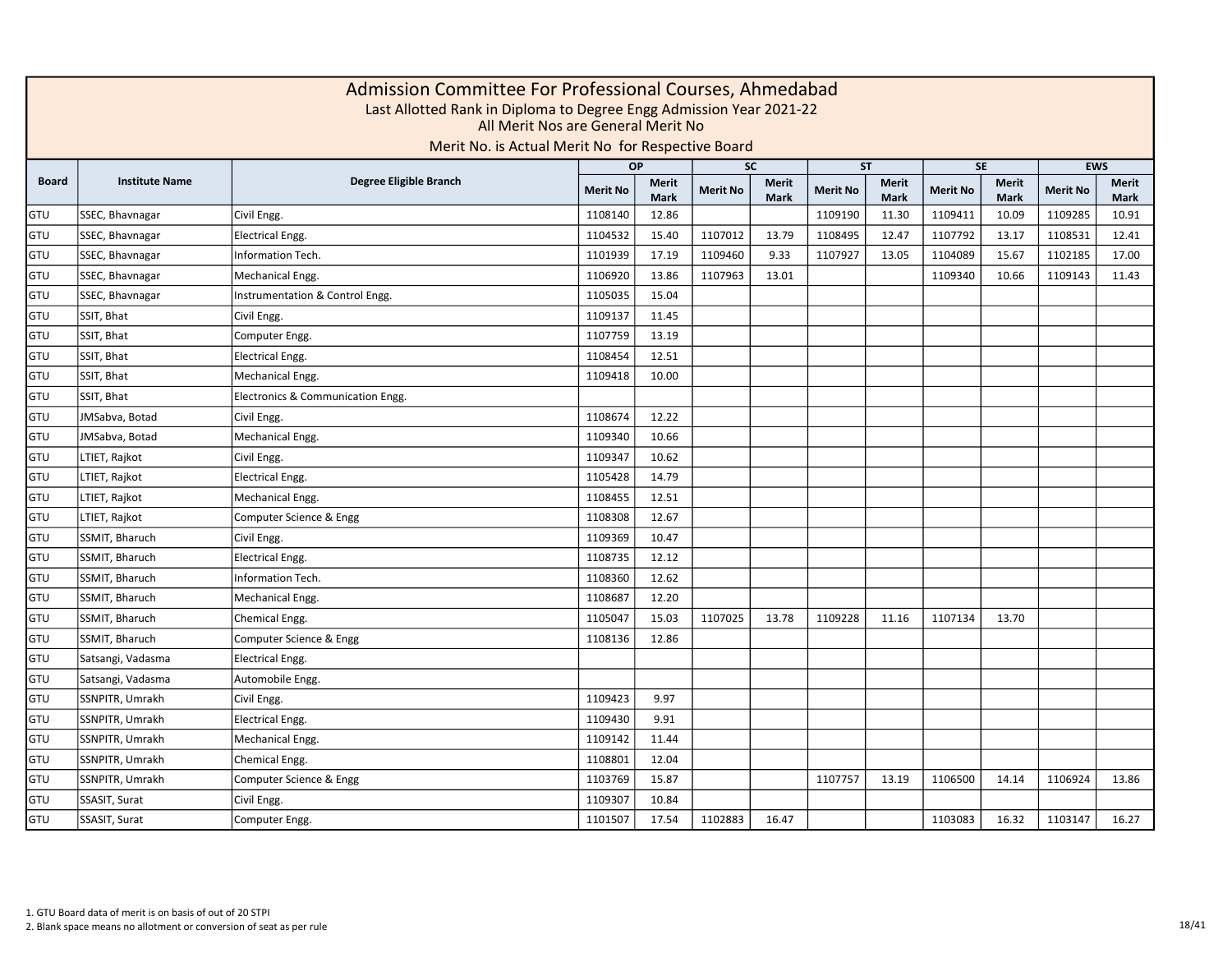|            | Admission Committee For Professional Courses, Ahmedabad<br>Last Allotted Rank in Diploma to Degree Engg Admission Year 2021-22<br>All Merit Nos are General Merit No<br>Merit No. is Actual Merit No for Respective Board<br><b>EWS</b><br><b>OP</b><br><b>SC</b><br><b>SE</b><br><b>ST</b> |                                                                       |                 |                      |                 |                      |                 |                      |                 |               |                 |               |  |  |
|------------|---------------------------------------------------------------------------------------------------------------------------------------------------------------------------------------------------------------------------------------------------------------------------------------------|-----------------------------------------------------------------------|-----------------|----------------------|-----------------|----------------------|-----------------|----------------------|-----------------|---------------|-----------------|---------------|--|--|
|            |                                                                                                                                                                                                                                                                                             |                                                                       |                 |                      |                 |                      |                 |                      |                 |               |                 |               |  |  |
| Board      | <b>Institute Name</b>                                                                                                                                                                                                                                                                       | Degree Eligible Branch                                                | <b>Merit No</b> | Merit<br><b>Mark</b> | <b>Merit No</b> | Merit<br><b>Mark</b> | <b>Merit No</b> | Merit<br><b>Mark</b> | <b>Merit No</b> | Merit<br>Mark | <b>Merit No</b> | Merit<br>Mark |  |  |
| GTU        | SSASIT, Surat                                                                                                                                                                                                                                                                               | <b>Electrical Engg.</b>                                               | 1107470         | 13.45                |                 |                      |                 |                      |                 |               |                 |               |  |  |
| GTU        | SSASIT, Surat                                                                                                                                                                                                                                                                               | Mechanical Engg.                                                      | 1108789         | 12.05                |                 |                      |                 |                      |                 |               |                 |               |  |  |
| GTU        | Shroff, Bharuch                                                                                                                                                                                                                                                                             | <b>Electrical Engg.</b>                                               | 1107933         | 13.05                |                 |                      |                 |                      |                 |               |                 |               |  |  |
| GTU        | Shroff, Bharuch                                                                                                                                                                                                                                                                             | Mechanical Engg.                                                      | 1107313         | 13.56                |                 |                      |                 |                      |                 |               |                 |               |  |  |
| GTU        | Shroff, Bharuch                                                                                                                                                                                                                                                                             | Chemical Engg.                                                        | 1103021         | 16.36                | 1106035         | 14.44                | 1108492         | 12.48                | 1108458         | 12.50         | 1106910         | 13.87         |  |  |
| GTU        | Shroff, Bharuch                                                                                                                                                                                                                                                                             | Environmental Science & Tech.                                         | 1109065         | 11.59                |                 |                      |                 |                      |                 |               |                 |               |  |  |
| GTU        | Shroff, Bharuch                                                                                                                                                                                                                                                                             | Chemical Tech.                                                        | 1108447         | 12.52                |                 |                      |                 |                      |                 |               |                 |               |  |  |
| GTU        | Sigma, Bakrol                                                                                                                                                                                                                                                                               | Civil Engg.                                                           | 1109345         | 10.63                |                 |                      |                 |                      |                 |               |                 |               |  |  |
| GTU        | Sigma, Bakrol                                                                                                                                                                                                                                                                               | Computer Engg.                                                        | 1109258         | 11.05                |                 |                      |                 |                      |                 |               |                 |               |  |  |
| GTU        | Sigma, Bakrol                                                                                                                                                                                                                                                                               | <b>Electrical Engg.</b>                                               | 1108582         | 12.34                |                 |                      |                 |                      |                 |               |                 |               |  |  |
| GTU        | Sigma, Bakrol                                                                                                                                                                                                                                                                               | Information Tech.                                                     | 1108634         | 12.27                |                 |                      |                 |                      |                 |               |                 |               |  |  |
| GTU        | Sigma, Bakrol                                                                                                                                                                                                                                                                               | Mechanical Engg.                                                      | 1109395         | 10.21                |                 |                      |                 |                      |                 |               |                 |               |  |  |
| GTU        | Sigma, Bakrol                                                                                                                                                                                                                                                                               | Chemical Engg. (Green Tech. And Sustainability Engg.) - Emerging Area | 1108431         | 12.53                |                 |                      |                 |                      |                 |               |                 |               |  |  |
| GTU        | Silver Oak, Ahmedabad                                                                                                                                                                                                                                                                       | Civil Engg.                                                           | 1109308         | 10.84                |                 |                      |                 |                      |                 |               |                 |               |  |  |
| GTU        | Silver Oak, Ahmedabad                                                                                                                                                                                                                                                                       | Computer Engg.                                                        | 1109448         | 9.67                 |                 |                      |                 |                      |                 |               |                 |               |  |  |
| GTU        | Silver Oak, Ahmedabad                                                                                                                                                                                                                                                                       | Information Tech.                                                     | 1109090         | 11.54                |                 |                      |                 |                      |                 |               |                 |               |  |  |
| GTU        | Silver Oak, Ahmedabad                                                                                                                                                                                                                                                                       | Mechanical Engg.                                                      | 1108562         | 12.36                |                 |                      |                 |                      |                 |               |                 |               |  |  |
| GTU        | Silver Oak, Ahmedabad                                                                                                                                                                                                                                                                       | Computer Engg. (D2D)                                                  | 1107650         | 13.27                |                 |                      |                 |                      |                 |               |                 |               |  |  |
| GTU        | Silver Oak, Ahmedabad                                                                                                                                                                                                                                                                       | Information Tech. (D2D)                                               | 1108261         | 12.71                |                 |                      |                 |                      |                 |               |                 |               |  |  |
| GTU        | Silver Oak, Ahmedabad                                                                                                                                                                                                                                                                       | CSE With Specialisation In Cyber Security                             | 1106390         | 14.21                |                 |                      |                 |                      |                 |               |                 |               |  |  |
| GTU        | Silver Oak, Ahmedabad                                                                                                                                                                                                                                                                       | Computer Engg. (AI And Machine Learning)                              | 1108591         | 12.33                |                 |                      |                 |                      |                 |               |                 |               |  |  |
| GTU        | Silver Oak, Ahmedabad                                                                                                                                                                                                                                                                       | Computer Engg. (Cloud Computing)                                      |                 |                      |                 |                      |                 |                      |                 |               |                 |               |  |  |
| GTU        | Silver Oak, Ahmedabad                                                                                                                                                                                                                                                                       | CSE Spl. In Cyber Security (D2D)                                      | 1108500         | 12.46                |                 |                      |                 |                      |                 |               |                 |               |  |  |
| GTU        | SRPATEL, Dabhi                                                                                                                                                                                                                                                                              | Civil Engg.                                                           | 1109441         | 9.77                 |                 |                      |                 |                      |                 |               |                 |               |  |  |
| GTU        | SRPATEL, Dabhi                                                                                                                                                                                                                                                                              | Computer Engg.                                                        | 1108828         | 12.00                |                 |                      |                 |                      |                 |               |                 |               |  |  |
| GTU        | SRPATEL, Dabhi                                                                                                                                                                                                                                                                              | Mechanical Engg.                                                      | 1108801         | 12.04                |                 |                      |                 |                      |                 |               |                 |               |  |  |
| GTU        | SHGEC, Amreli                                                                                                                                                                                                                                                                               | Civil Engg.                                                           | 1105090         | 15.01                |                 |                      |                 |                      |                 |               |                 |               |  |  |
| GTU        | SHGEC, Amreli                                                                                                                                                                                                                                                                               | Computer Engg.                                                        | 1107823         | 13.14                |                 |                      |                 |                      |                 |               |                 |               |  |  |
| GTU        | SHGEC, Amreli                                                                                                                                                                                                                                                                               | Automobile Engg.                                                      | 1107665         | 13.26                |                 |                      |                 |                      |                 |               |                 |               |  |  |
| GTU        | SCET, Kalol                                                                                                                                                                                                                                                                                 | Civil Engg.                                                           | 1106589         | 14.08                |                 |                      |                 |                      |                 |               |                 |               |  |  |
| <b>GTU</b> | SCET, Kalol                                                                                                                                                                                                                                                                                 | Computer Engg.                                                        | 1107509         | 13.41                |                 |                      |                 |                      |                 |               |                 |               |  |  |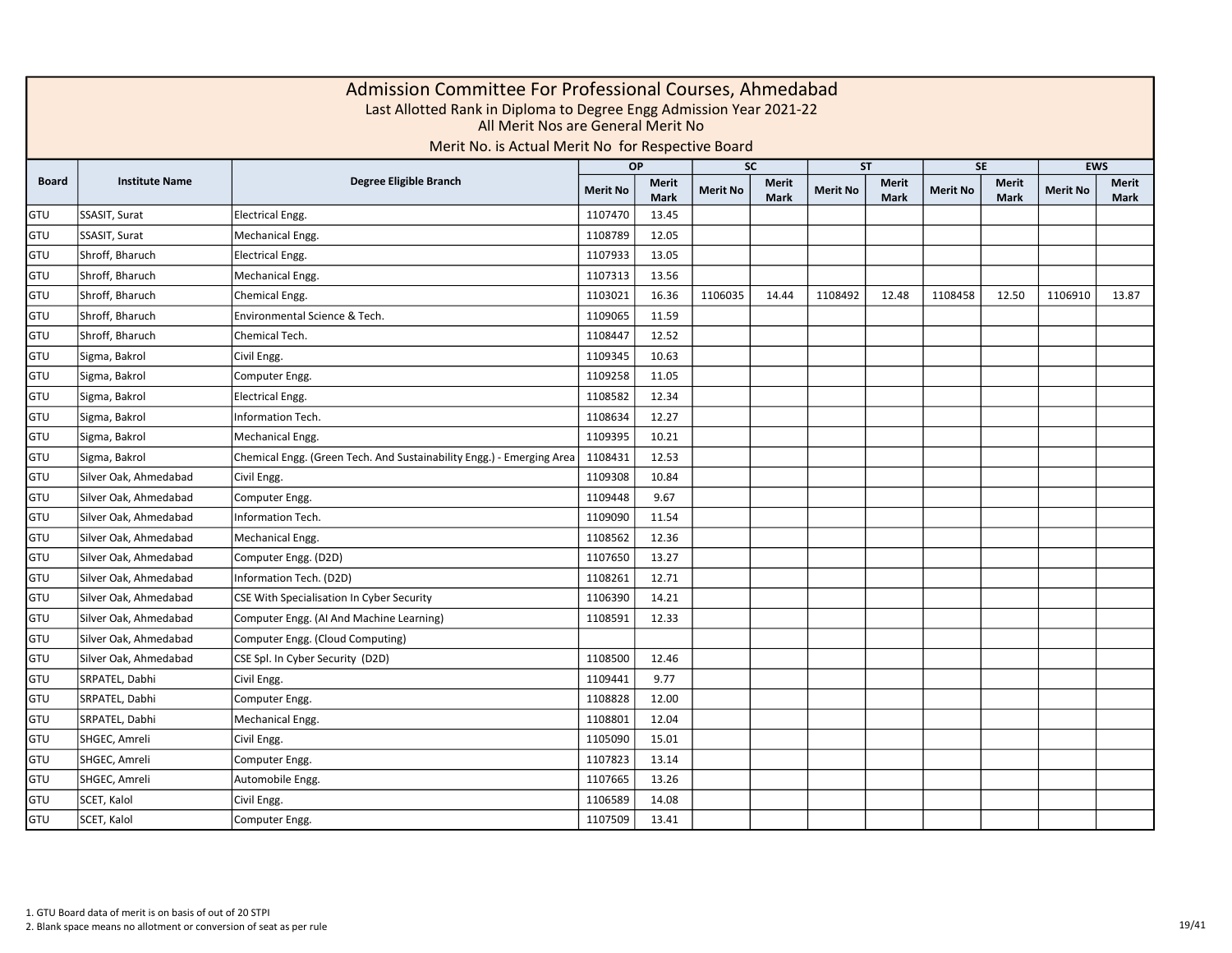|       | Admission Committee For Professional Courses, Ahmedabad<br>Last Allotted Rank in Diploma to Degree Engg Admission Year 2021-22<br>All Merit Nos are General Merit No<br>Merit No. is Actual Merit No for Respective Board<br><b>EWS</b><br><b>OP</b><br><b>SC</b><br><b>SE</b><br><b>ST</b> |                                             |                 |                             |                 |                             |                 |                      |                 |                      |                 |               |  |  |  |
|-------|---------------------------------------------------------------------------------------------------------------------------------------------------------------------------------------------------------------------------------------------------------------------------------------------|---------------------------------------------|-----------------|-----------------------------|-----------------|-----------------------------|-----------------|----------------------|-----------------|----------------------|-----------------|---------------|--|--|--|
|       |                                                                                                                                                                                                                                                                                             |                                             |                 |                             |                 |                             |                 |                      |                 |                      |                 |               |  |  |  |
| Board | <b>Institute Name</b>                                                                                                                                                                                                                                                                       | Degree Eligible Branch                      | <b>Merit No</b> | <b>Merit</b><br><b>Mark</b> | <b>Merit No</b> | <b>Merit</b><br><b>Mark</b> | <b>Merit No</b> | Merit<br><b>Mark</b> | <b>Merit No</b> | <b>Merit</b><br>Mark | <b>Merit No</b> | Merit<br>Mark |  |  |  |
| GTU   | SCET, Kalol                                                                                                                                                                                                                                                                                 | <b>Electrical Engg.</b>                     | 1107752         | 13.19                       |                 |                             |                 |                      |                 |                      |                 |               |  |  |  |
| GTU   | SCET, Kalol                                                                                                                                                                                                                                                                                 | Mechanical Engg.                            | 1108264         | 12.71                       |                 |                             |                 |                      |                 |                      |                 |               |  |  |  |
| GTU   | SCET, Kalol                                                                                                                                                                                                                                                                                 | Automobile Engg.                            | 1108518         | 12.43                       |                 |                             |                 |                      |                 |                      |                 |               |  |  |  |
| GTU   | Aadishwar, Bhoyan                                                                                                                                                                                                                                                                           | Computer Engg.                              | 1103883         | 15.79                       |                 |                             |                 |                      |                 |                      |                 |               |  |  |  |
| GTU   | Aadishwar, Bhoyan                                                                                                                                                                                                                                                                           | Information Tech.                           | 1107715         | 13.22                       |                 |                             |                 |                      |                 |                      |                 |               |  |  |  |
| GTU   | Aadishwar, Bhoyan                                                                                                                                                                                                                                                                           | Mechanical Engg.                            | 1108716         | 12.15                       |                 |                             |                 |                      |                 |                      |                 |               |  |  |  |
| GTU   | Aadishwar, Bhoyan                                                                                                                                                                                                                                                                           | Automobile Engg.                            | 1109155         | 11.41                       |                 |                             |                 |                      |                 |                      |                 |               |  |  |  |
| GTU   | Aadishwar, Bhoyan                                                                                                                                                                                                                                                                           | <b>Cloud Tech &amp;Information Security</b> | 1108256         | 12.72                       |                 |                             |                 |                      |                 |                      |                 |               |  |  |  |
| GTU   | Tatva, Modasa                                                                                                                                                                                                                                                                               | Civil Engg.                                 | 1109342         | 10.65                       |                 |                             |                 |                      |                 |                      |                 |               |  |  |  |
| GTU   | Tatva, Modasa                                                                                                                                                                                                                                                                               | <b>Electrical Engg.</b>                     |                 |                             |                 |                             |                 |                      |                 |                      |                 |               |  |  |  |
| GTU   | Tatva, Modasa                                                                                                                                                                                                                                                                               | Information Tech.                           | 1105111         | 15.00                       |                 |                             |                 |                      |                 |                      |                 |               |  |  |  |
| GTU   | VVP, Rajkot                                                                                                                                                                                                                                                                                 | Civil Engg.                                 | 1109018         | 11.67                       |                 |                             |                 |                      |                 |                      |                 |               |  |  |  |
| GTU   | VVP, Rajkot                                                                                                                                                                                                                                                                                 | Computer Engg.                              | 1101311         | 17.74                       |                 |                             |                 |                      | 1104135         | 15.64                | 1103101         | 16.31         |  |  |  |
| GTU   | VVP, Rajkot                                                                                                                                                                                                                                                                                 | <b>Electrical Engg.</b>                     | 1109068         | 11.58                       |                 |                             |                 |                      |                 |                      |                 |               |  |  |  |
| GTU   | VVP, Rajkot                                                                                                                                                                                                                                                                                 | Information Tech.                           | 1103684         | 15.94                       |                 |                             |                 |                      | 1105842         | 14.54                | 1103772         | 15.87         |  |  |  |
| GTU   | VVP, Rajkot                                                                                                                                                                                                                                                                                 | Mechanical Engg.                            | 1108938         | 11.79                       |                 |                             |                 |                      |                 |                      |                 |               |  |  |  |
| GTU   | VVP, Rajkot                                                                                                                                                                                                                                                                                 | Chemical Engg.                              | 1109317         | 10.79                       |                 |                             |                 |                      |                 |                      |                 |               |  |  |  |
| GTU   | VIE, Kotambi                                                                                                                                                                                                                                                                                | Civil Engg.                                 | 1105902         | 14.50                       |                 |                             |                 |                      |                 |                      |                 |               |  |  |  |
| GTU   | VIE, Kotambi                                                                                                                                                                                                                                                                                | Computer Engg.                              | 1109174         | 11.33                       |                 |                             |                 |                      |                 |                      |                 |               |  |  |  |
| GTU   | VIE, Kotambi                                                                                                                                                                                                                                                                                | <b>Electrical Engg.</b>                     | 1107095         | 13.73                       |                 |                             |                 |                      |                 |                      |                 |               |  |  |  |
| GTU   | VIE, Kotambi                                                                                                                                                                                                                                                                                | Information Tech.                           | 1107044         | 13.77                       |                 |                             |                 |                      |                 |                      |                 |               |  |  |  |
| GTU   | Veerayatan, Mandvi                                                                                                                                                                                                                                                                          | Civil Engg.                                 | 1109464         | 9.27                        |                 |                             |                 |                      |                 |                      |                 |               |  |  |  |
| GTU   | Veerayatan, Mandvi                                                                                                                                                                                                                                                                          | Electrical Engg.                            | 1108285         | 12.68                       |                 |                             |                 |                      |                 |                      |                 |               |  |  |  |
| GTU   | Veerayatan, Mandvi                                                                                                                                                                                                                                                                          | Mechanical Engg.                            | 1108984         | 11.72                       |                 |                             |                 |                      |                 |                      |                 |               |  |  |  |
| GTU   | Veerayatan, Mandvi                                                                                                                                                                                                                                                                          | Chemical Engg.                              | 1107150         | 13.68                       |                 |                             |                 |                      |                 |                      |                 |               |  |  |  |
| GTU   | Vidhyadeep, Kim                                                                                                                                                                                                                                                                             | Civil Engg.                                 | 1108815         | 12.01                       |                 |                             |                 |                      |                 |                      |                 |               |  |  |  |
| GTU   | Vidhyadeep, Kim                                                                                                                                                                                                                                                                             | Computer Engg.                              | 1108549         | 12.38                       |                 |                             |                 |                      |                 |                      |                 |               |  |  |  |
| GTU   | Vidhyadeep, Kim                                                                                                                                                                                                                                                                             | <b>Electrical Engg.</b>                     | 1108820         | 12.00                       |                 |                             |                 |                      |                 |                      |                 |               |  |  |  |
| GTU   | Vidhyadeep, Kim                                                                                                                                                                                                                                                                             | Mechanical Engg.                            | 1108386         | 12.59                       |                 |                             |                 |                      |                 |                      |                 |               |  |  |  |
| GTU   | VSITR, Kadi                                                                                                                                                                                                                                                                                 | Civil Engg.                                 | 1106972         | 13.82                       |                 |                             |                 |                      |                 |                      |                 |               |  |  |  |
| GTU   | VSITR, Kadi                                                                                                                                                                                                                                                                                 | Computer Engg.                              | 1107942         | 13.04                       |                 |                             |                 |                      |                 |                      |                 |               |  |  |  |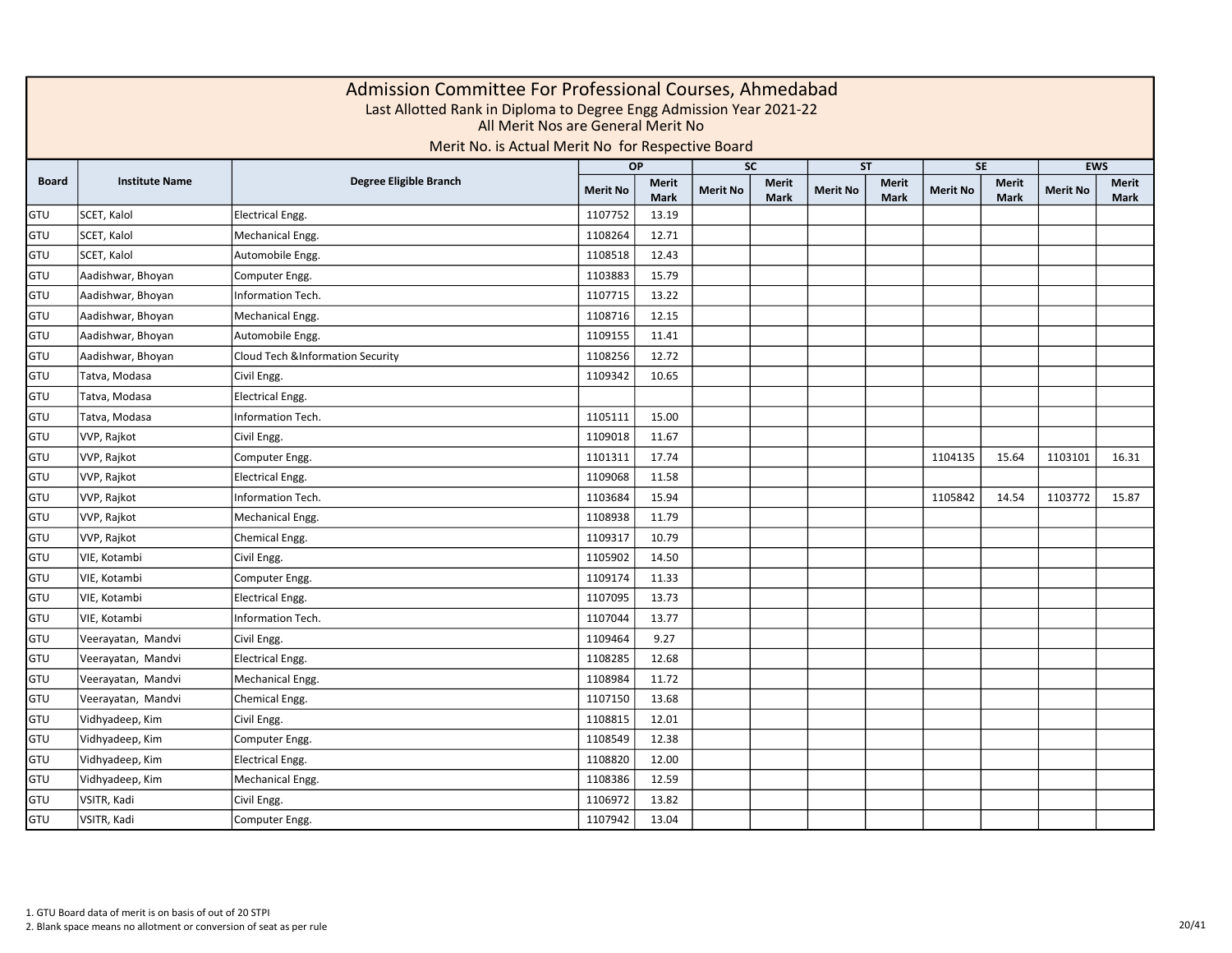|              | Admission Committee For Professional Courses, Ahmedabad<br>Last Allotted Rank in Diploma to Degree Engg Admission Year 2021-22<br>All Merit Nos are General Merit No<br>Merit No. is Actual Merit No for Respective Board<br><b>EWS</b><br><b>OP</b><br><b>SC</b><br><b>ST</b><br><b>SE</b> |                                          |                 |                             |                 |                             |                 |                      |                 |                             |                 |                      |  |  |
|--------------|---------------------------------------------------------------------------------------------------------------------------------------------------------------------------------------------------------------------------------------------------------------------------------------------|------------------------------------------|-----------------|-----------------------------|-----------------|-----------------------------|-----------------|----------------------|-----------------|-----------------------------|-----------------|----------------------|--|--|
|              |                                                                                                                                                                                                                                                                                             |                                          |                 |                             |                 |                             |                 |                      |                 |                             |                 |                      |  |  |
| <b>Board</b> | <b>Institute Name</b>                                                                                                                                                                                                                                                                       | Degree Eligible Branch                   | <b>Merit No</b> | <b>Merit</b><br><b>Mark</b> | <b>Merit No</b> | <b>Merit</b><br><b>Mark</b> | <b>Merit No</b> | Merit<br><b>Mark</b> | <b>Merit No</b> | <b>Merit</b><br><b>Mark</b> | <b>Merit No</b> | Merit<br><b>Mark</b> |  |  |
| GTU          | VSITR, Kadi                                                                                                                                                                                                                                                                                 | Information Tech.                        | 1106038         | 14.44                       |                 |                             |                 |                      |                 |                             |                 |                      |  |  |
| GTU          | VSITR, Kadi                                                                                                                                                                                                                                                                                 | Mechanical Engg.                         | 1108510         | 12.45                       |                 |                             |                 |                      |                 |                             |                 |                      |  |  |
| GTU          | VSITR, Kadi                                                                                                                                                                                                                                                                                 | Computer Science & Engg                  | 1108185         | 12.81                       |                 |                             |                 |                      |                 |                             |                 |                      |  |  |
| GTU          | VGEC, Ahmedabad                                                                                                                                                                                                                                                                             | Civil Engg.                              | 1101028         | 18.03                       | 1101215         | 17.83                       | 1104014         | 15.73                | 1102267         | 16.93                       | 1101775         | 17.30                |  |  |
| GTU          | VGEC, Ahmedabad                                                                                                                                                                                                                                                                             | Computer Engg.                           | 1100172         | 19.35                       | 1101808         | 17.27                       | 1108821         | 12.00                | 1100684         | 18.50                       | 1100203         | 19.27                |  |  |
| GTU          | VGEC, Ahmedabad                                                                                                                                                                                                                                                                             | <b>Electrical Engg.</b>                  | 1101111         | 17.96                       | 1102291         | 16.91                       | 1104294         | 15.54                | 1101949         | 17.18                       | 1101706         | 17.37                |  |  |
| GTU          | VGEC, Ahmedabad                                                                                                                                                                                                                                                                             | Information Tech.                        | 1100228         | 19.25                       | 1101083         | 18.00                       | 1109453         | 9.48                 | 1100680         | 18.50                       | 1100237         | 19.24                |  |  |
| GTU          | VGEC, Ahmedabad                                                                                                                                                                                                                                                                             | Mechanical Engg.                         | 1100538         | 18.67                       | 1101157         | 17.91                       | 1106641         | 14.04                | 1100970         | 18.12                       | 1100761         | 18.39                |  |  |
| GTU          | VGEC, Ahmedabad                                                                                                                                                                                                                                                                             | Chemical Engg.                           | 1100740         | 18.43                       | 1104209         | 15.59                       | 1106542         | 14.12                | 1101057         | 18.00                       | 1101948         | 17.18                |  |  |
| GTU          | VGEC, Ahmedabad                                                                                                                                                                                                                                                                             | <b>Power Electronics</b>                 | 1109373         | 10.42                       |                 |                             |                 |                      |                 |                             |                 |                      |  |  |
| GTU          | VGEC, Ahmedabad                                                                                                                                                                                                                                                                             | Electronics & Communication Engg.        | 1104283         | 15.55                       | 1108311         | 12.66                       |                 |                      | 1107002         | 13.80                       | 1105796         | 14.57                |  |  |
| GTU          | VGEC, Ahmedabad                                                                                                                                                                                                                                                                             | Instrumentation & Control Engg.          | 1104620         | 15.33                       |                 |                             | 1108799         | 12.04                | 1109191         | 11.29                       | 1108509         | 12.45                |  |  |
| GTU          | NLJIET, Ahmedabad                                                                                                                                                                                                                                                                           | Information Tech.                        | 1106334         | 14.24                       | 1107440         | 13.47                       |                 |                      | 1108514         | 12.44                       | 1108586         | 12.33                |  |  |
| GTU          | NLJIET, Ahmedabad                                                                                                                                                                                                                                                                           | CSE (AI And Machine Learning)            | 1102358         | 16.85                       |                 |                             |                 |                      | 1103386         | 16.13                       |                 |                      |  |  |
| <b>RKU</b>   | Aditya, Ahmedabad                                                                                                                                                                                                                                                                           | Computer Engg.                           | 1200044         | 57.90                       |                 |                             |                 |                      |                 |                             |                 |                      |  |  |
| <b>RKU</b>   | AIT. Ahmedabad                                                                                                                                                                                                                                                                              | Computer Engg.                           | 1200050         | 53.30                       |                 |                             |                 |                      |                 |                             |                 |                      |  |  |
| <b>RKU</b>   | ApolloET, Ahmedabad                                                                                                                                                                                                                                                                         | Computer Engg.                           | 1200012         | 77.70                       |                 |                             |                 |                      |                 |                             |                 |                      |  |  |
| <b>RKU</b>   | ATMIYA, Rajkot                                                                                                                                                                                                                                                                              | Computer Engg.                           | 1200053         | 45.80                       |                 |                             |                 |                      |                 |                             |                 |                      |  |  |
| <b>RKU</b>   | Ganpat Uni. UVPCE, Mehsana                                                                                                                                                                                                                                                                  | Electrical Engg.                         | 1200037         | 63.90                       |                 |                             |                 |                      |                 |                             |                 |                      |  |  |
| RKU          | Ganpat Uni. UVPCE, Mehsana                                                                                                                                                                                                                                                                  | Computer Engg. (Artificial Intelligence) | 1200012         | 77.70                       |                 |                             |                 |                      |                 |                             |                 |                      |  |  |
| RKU          | GEC, Gandhinagar                                                                                                                                                                                                                                                                            | Computer Engg.                           | 1200023         | 72.30                       |                 |                             |                 |                      |                 |                             |                 |                      |  |  |
| <b>RKU</b>   | Gyanmanjari, Bhavnagar                                                                                                                                                                                                                                                                      | Computer Engg.                           | 1200030         | 70.50                       |                 |                             |                 |                      |                 |                             |                 |                      |  |  |
| <b>RKU</b>   | Nirma Uni, Ahmedabad                                                                                                                                                                                                                                                                        | <b>Electrical Engg.</b>                  | 1200014         | 76.20                       |                 |                             |                 |                      |                 |                             |                 |                      |  |  |
| <b>RKU</b>   | LDCE, Ahmedabad                                                                                                                                                                                                                                                                             | Mechanical Engg.                         | 1200025         | 71.60                       |                 |                             |                 |                      |                 |                             |                 |                      |  |  |
| <b>RKU</b>   | LEC, MORBI                                                                                                                                                                                                                                                                                  | <b>Electrical Engg.</b>                  | 1200005         | 82.60                       |                 |                             |                 |                      |                 |                             |                 |                      |  |  |
| <b>RKU</b>   | MEFGI-FOT, Rajkot                                                                                                                                                                                                                                                                           | Computer Engg.                           | 1200039         | 63.50                       |                 |                             |                 |                      |                 |                             |                 |                      |  |  |
| <b>RKU</b>   | Neotech, Vadodara                                                                                                                                                                                                                                                                           | Computer Engg.                           | 1200008         | 81.90                       |                 |                             |                 |                      |                 |                             |                 |                      |  |  |
| RKU          | PDPU, Raisan                                                                                                                                                                                                                                                                                | Electrical Engg.                         | 1200027         | 71.20                       |                 |                             |                 |                      |                 |                             |                 |                      |  |  |
| <b>RKU</b>   | RK Uni., Rajkot                                                                                                                                                                                                                                                                             | Civil Engg.                              | 1200007         | 82.40                       |                 |                             |                 |                      |                 |                             |                 |                      |  |  |
| <b>RKU</b>   | RK Uni., Rajkot                                                                                                                                                                                                                                                                             | Computer Engg.                           | 1200052         | 48.40                       |                 |                             |                 |                      |                 |                             |                 |                      |  |  |
| <b>RKU</b>   | RK Uni., Rajkot                                                                                                                                                                                                                                                                             | <b>Electrical Engg.</b>                  | 1200049         | 54.90                       |                 |                             |                 |                      |                 |                             |                 |                      |  |  |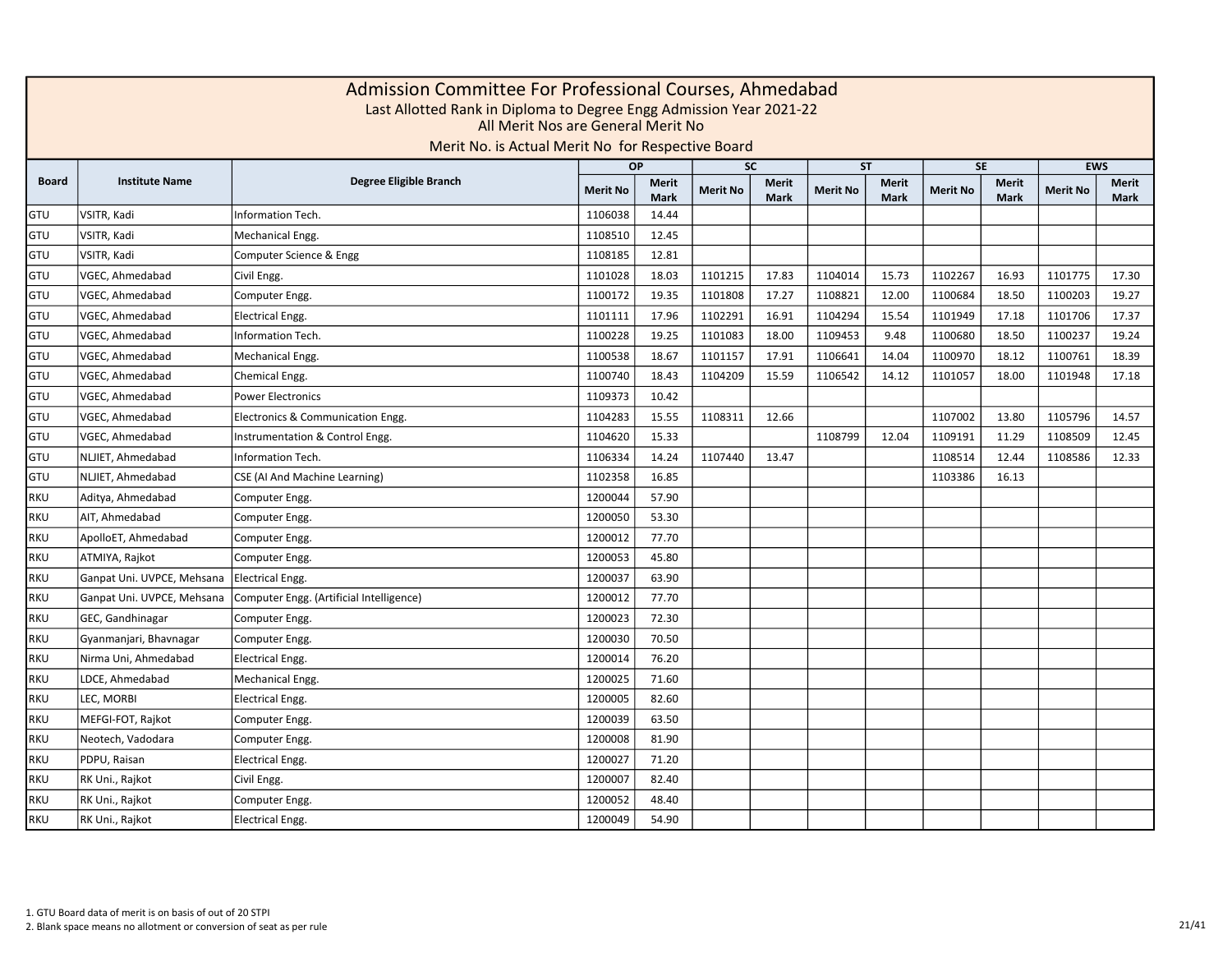|              | Admission Committee For Professional Courses, Ahmedabad<br>Last Allotted Rank in Diploma to Degree Engg Admission Year 2021-22<br>All Merit Nos are General Merit No<br>Merit No. is Actual Merit No for Respective Board<br><b>EWS</b><br><b>OP</b><br><b>SC</b><br><b>SE</b><br><b>ST</b> |                                 |                 |                             |                 |                             |                 |                      |                 |                             |                 |                             |  |  |  |
|--------------|---------------------------------------------------------------------------------------------------------------------------------------------------------------------------------------------------------------------------------------------------------------------------------------------|---------------------------------|-----------------|-----------------------------|-----------------|-----------------------------|-----------------|----------------------|-----------------|-----------------------------|-----------------|-----------------------------|--|--|--|
|              |                                                                                                                                                                                                                                                                                             |                                 |                 |                             |                 |                             |                 |                      |                 |                             |                 |                             |  |  |  |
| <b>Board</b> | <b>Institute Name</b>                                                                                                                                                                                                                                                                       | Degree Eligible Branch          | <b>Merit No</b> | <b>Merit</b><br><b>Mark</b> | <b>Merit No</b> | <b>Merit</b><br><b>Mark</b> | <b>Merit No</b> | Merit<br><b>Mark</b> | <b>Merit No</b> | <b>Merit</b><br><b>Mark</b> | <b>Merit No</b> | <b>Merit</b><br><b>Mark</b> |  |  |  |
| <b>RKU</b>   | RK Uni., Rajkot                                                                                                                                                                                                                                                                             | Mechanical Engg.                | 1200047         | 56.70                       |                 |                             |                 |                      |                 |                             |                 |                             |  |  |  |
| <b>RKU</b>   | SCET, Surat                                                                                                                                                                                                                                                                                 | Electrical Engg.                | 1200020         | 73.00                       |                 |                             |                 |                      |                 |                             |                 |                             |  |  |  |
| <b>DDU</b>   | Aditya, Ahmedabad                                                                                                                                                                                                                                                                           | Chemical Engg.                  | 1300024         | 61.11                       |                 |                             |                 |                      |                 |                             |                 |                             |  |  |  |
| <b>DDU</b>   | BVM (GIA), VVNagar                                                                                                                                                                                                                                                                          | Production Engg.                | 1300006         | 79.11                       |                 |                             |                 |                      |                 |                             |                 |                             |  |  |  |
| <b>DDU</b>   | CIPET, Ahmedabad                                                                                                                                                                                                                                                                            | Plastic Engg.                   | 1300015         | 70.67                       |                 |                             |                 |                      |                 |                             |                 |                             |  |  |  |
| <b>DDU</b>   | IAR, Gandhinagar                                                                                                                                                                                                                                                                            | Chemical Engg.                  | 1300018         | 65.33                       |                 |                             |                 |                      |                 |                             |                 |                             |  |  |  |
| <b>DDU</b>   | DDU (GIA), Nadiad                                                                                                                                                                                                                                                                           | Chemical Engg.                  | 1300001         | 87.33                       |                 |                             |                 |                      |                 |                             |                 |                             |  |  |  |
| <b>DDU</b>   | DDU (SFI), Nadiad                                                                                                                                                                                                                                                                           | Chemical Engg.                  | 1300002         | 83.78                       |                 |                             |                 |                      |                 |                             |                 |                             |  |  |  |
| <b>DDU</b>   | GEC, Gandhinagar                                                                                                                                                                                                                                                                            | Metallurgy                      | 1300015         | 70.67                       |                 |                             |                 |                      |                 |                             |                 |                             |  |  |  |
| <b>DDU</b>   | Nirma Uni, Ahmedabad                                                                                                                                                                                                                                                                        | Chemical Engg.                  |                 |                             |                 |                             |                 |                      | 1300003         | 83.56                       |                 |                             |  |  |  |
| <b>DDU</b>   | Nirma Uni, Ahmedabad                                                                                                                                                                                                                                                                        | Instrumentation & Control Engg. | 1300021         | 63.78                       |                 |                             |                 |                      |                 |                             |                 |                             |  |  |  |
| <b>DDU</b>   | <b>ITM Universe</b>                                                                                                                                                                                                                                                                         | Chemical Engg.                  | 1300025         | 56.22                       |                 |                             |                 |                      |                 |                             |                 |                             |  |  |  |
| <b>DDU</b>   | MEFGI-FOT, Rajkot                                                                                                                                                                                                                                                                           | Chemical Engg.                  | 1300022         | 61.56                       |                 |                             |                 |                      |                 |                             |                 |                             |  |  |  |
| <b>DDU</b>   | PPSSE, PPS Uni., Kosamba                                                                                                                                                                                                                                                                    | Chemical Engg.                  | 1300023         | 61.11                       |                 |                             |                 |                      |                 |                             |                 |                             |  |  |  |
| <b>DDU</b>   | Pacific, Surat                                                                                                                                                                                                                                                                              | Chemical Engg.                  | 1300020         | 64.67                       |                 |                             |                 |                      |                 |                             |                 |                             |  |  |  |
| <b>DDU</b>   | PDPU, Raisan                                                                                                                                                                                                                                                                                | Chemical Engg.                  | 1300013         | 73.11                       |                 |                             |                 |                      |                 |                             |                 |                             |  |  |  |
| <b>DDU</b>   | PDPU, Raisan                                                                                                                                                                                                                                                                                | Petroleum Engg.                 | 1300012         | 73.78                       |                 |                             |                 |                      |                 |                             |                 |                             |  |  |  |
| <b>DDU</b>   | PIT, Waghodia                                                                                                                                                                                                                                                                               | Chemical Engg.                  | 1300024         | 61.11                       |                 |                             |                 |                      |                 |                             |                 |                             |  |  |  |
| <b>DDU</b>   | PrimeIET, Navsari                                                                                                                                                                                                                                                                           | Chemical Engg.                  | 1300006         | 79.11                       |                 |                             |                 |                      |                 |                             |                 |                             |  |  |  |
| <b>DDU</b>   | SALCE, Ahmedabad                                                                                                                                                                                                                                                                            | Chemical Engg.                  | 1300027         | 51.11                       |                 |                             |                 |                      |                 |                             |                 |                             |  |  |  |
| <b>DDU</b>   | SCET, Surat                                                                                                                                                                                                                                                                                 | Chemical Engg.                  | 1300019         | 64.89                       |                 |                             |                 |                      |                 |                             |                 |                             |  |  |  |
| <b>MSU</b>   | ADIT, Karamsad                                                                                                                                                                                                                                                                              | Civil Engg.                     | 1400289         | 41.90                       |                 |                             |                 |                      |                 |                             |                 |                             |  |  |  |
| <b>MSU</b>   | ADIT, Karamsad                                                                                                                                                                                                                                                                              | Computer Engg.                  | 1400045         | 83.25                       |                 |                             |                 |                      |                 |                             |                 |                             |  |  |  |
| <b>MSU</b>   | ADIT, Karamsad                                                                                                                                                                                                                                                                              | <b>Electrical Engg.</b>         | 1400131         | 75.22                       |                 |                             |                 |                      |                 |                             |                 |                             |  |  |  |
| <b>MSU</b>   | Aditya, Ahmedabad                                                                                                                                                                                                                                                                           | Civil Engg.                     | 1400286         | 50.60                       |                 |                             |                 |                      |                 |                             |                 |                             |  |  |  |
| <b>MSU</b>   | AIT, Ahmedabad                                                                                                                                                                                                                                                                              | Computer Engg.                  | 1400227         | 66.50                       |                 |                             |                 |                      |                 |                             |                 |                             |  |  |  |
| <b>MSU</b>   | ApolloET, Ahmedabad                                                                                                                                                                                                                                                                         | Information Tech.               | 1400217         | 67.90                       |                 |                             |                 |                      |                 |                             |                 |                             |  |  |  |
| <b>MSU</b>   | BIT, Vadodara                                                                                                                                                                                                                                                                               | Civil Engg.                     | 1400259         | 62.80                       |                 |                             |                 |                      |                 |                             |                 |                             |  |  |  |
| <b>MSU</b>   | BIT, Vadodara                                                                                                                                                                                                                                                                               | <b>Electrical Engg.</b>         | 1400122         | 75.56                       |                 |                             |                 |                      |                 |                             |                 |                             |  |  |  |
| <b>MSU</b>   | BIT, Vadodara                                                                                                                                                                                                                                                                               | Mechanical Engg.                | 1400273         | 60.33                       |                 |                             |                 |                      |                 |                             |                 |                             |  |  |  |
| <b>MSU</b>   | BIT, Vadodara                                                                                                                                                                                                                                                                               | Computer Science & Engg         | 1400236         | 65.89                       |                 |                             |                 |                      |                 |                             |                 |                             |  |  |  |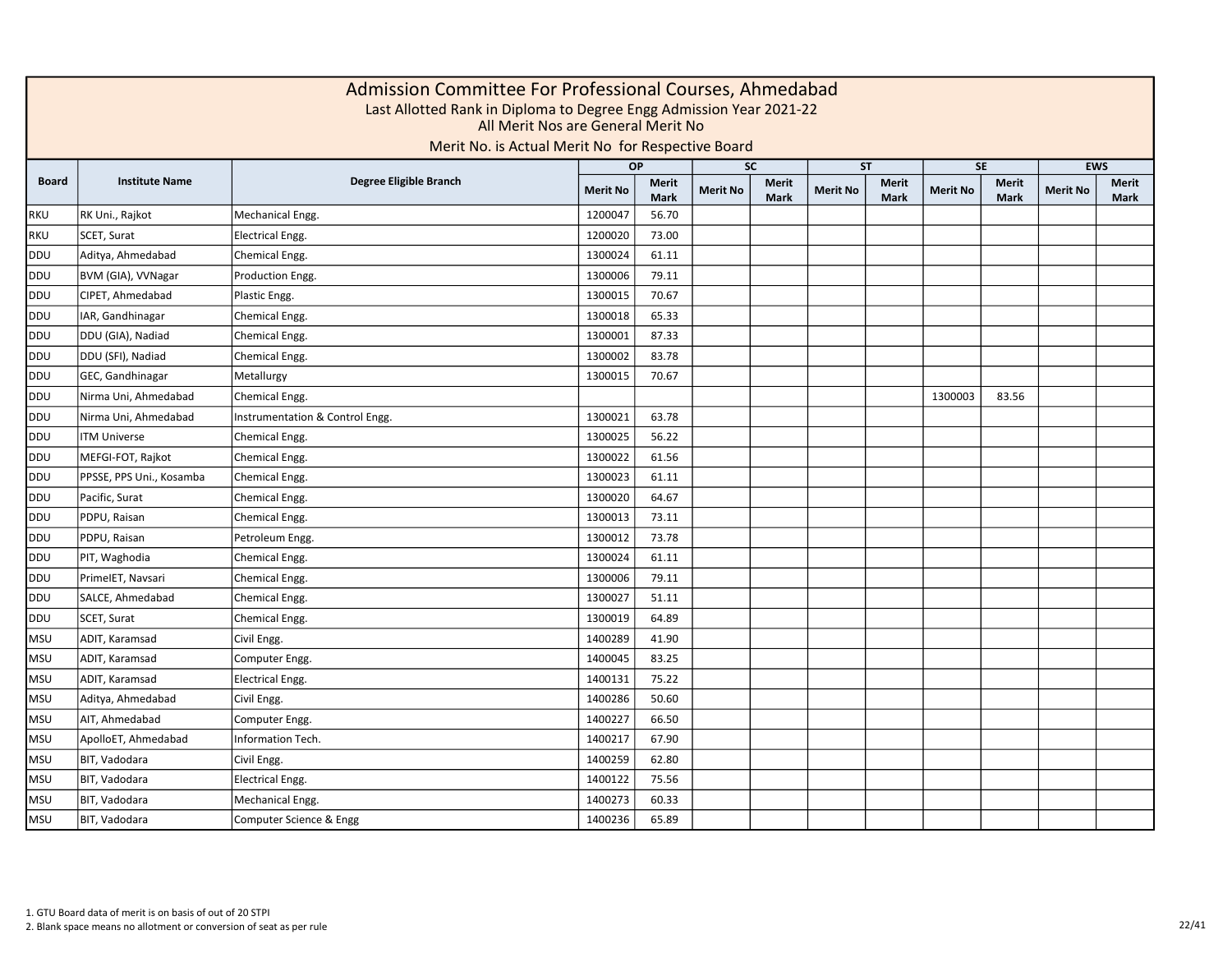|              |                       | Admission Committee For Professional Courses, Ahmedabad<br>Last Allotted Rank in Diploma to Degree Engg Admission Year 2021-22<br>All Merit Nos are General Merit No<br>Merit No. is Actual Merit No for Respective Board |                 |                             |                 |                             |                 |                      |                 |                             |                 |                      |
|--------------|-----------------------|---------------------------------------------------------------------------------------------------------------------------------------------------------------------------------------------------------------------------|-----------------|-----------------------------|-----------------|-----------------------------|-----------------|----------------------|-----------------|-----------------------------|-----------------|----------------------|
|              |                       |                                                                                                                                                                                                                           |                 | OP                          |                 | $\overline{SC}$             |                 | ST                   |                 | SE                          |                 | <b>EWS</b>           |
| <b>Board</b> | <b>Institute Name</b> | <b>Degree Eligible Branch</b>                                                                                                                                                                                             | <b>Merit No</b> | <b>Merit</b><br><b>Mark</b> | <b>Merit No</b> | <b>Merit</b><br><b>Mark</b> | <b>Merit No</b> | Merit<br><b>Mark</b> | <b>Merit No</b> | <b>Merit</b><br><b>Mark</b> | <b>Merit No</b> | <b>Merit</b><br>Mark |
| <b>MSU</b>   | BIT, Vadodara         | Electronics & Communication Engg.                                                                                                                                                                                         | 1400261         | 62.56                       |                 |                             |                 |                      |                 |                             |                 |                      |
| <b>MSU</b>   | BVM (GIA), VVNagar    | Computer Engg.                                                                                                                                                                                                            |                 |                             |                 |                             |                 |                      | 1400019         | 88.75                       |                 |                      |
| <b>MSU</b>   | BVM (GIA), VVNagar    | Mechanical Engg.                                                                                                                                                                                                          | 1400067         | 80.20                       |                 |                             |                 |                      |                 |                             |                 |                      |
| <b>MSU</b>   | BVM (GIA), VVNagar    | <b>Electronics Engg.</b>                                                                                                                                                                                                  | 1400256         | 63.44                       |                 |                             |                 |                      |                 |                             |                 |                      |
| <b>MSU</b>   | CPIT, Changa          | Computer Engg.                                                                                                                                                                                                            |                 |                             |                 |                             |                 |                      | 1400036         | 85.78                       |                 |                      |
| <b>MSU</b>   | CPIT, Changa          | <b>Electrical Engg.</b>                                                                                                                                                                                                   | 1400190         | 70.33                       |                 |                             |                 |                      |                 |                             |                 |                      |
| <b>MSU</b>   | CPIT, Changa          | Information Tech.                                                                                                                                                                                                         |                 |                             |                 |                             |                 |                      |                 |                             |                 |                      |
| <b>MSU</b>   | CPIT, Changa          | Mechanical Engg.                                                                                                                                                                                                          | 1400149         | 74.00                       |                 |                             |                 |                      |                 |                             |                 |                      |
| <b>MSU</b>   | Darshan, Rajkot       | Civil Engg.                                                                                                                                                                                                               | 1400283         | 54.20                       |                 |                             |                 |                      |                 |                             |                 |                      |
| <b>MSU</b>   | IAR, Gandhinagar      | Information Tech.                                                                                                                                                                                                         | 1400030         | 86.88                       |                 |                             |                 |                      |                 |                             |                 |                      |
| <b>MSU</b>   | DPIATR, Changa        | Computer Engg.                                                                                                                                                                                                            | 1400024         | 88.00                       |                 |                             |                 |                      |                 |                             |                 |                      |
| <b>MSU</b>   | GEC, Surat            | Civil Engg.                                                                                                                                                                                                               |                 |                             |                 |                             |                 |                      |                 |                             | 1400127         | 75.30                |
| <b>MSU</b>   | GEC, Surat            | <b>Electrical Engg.</b>                                                                                                                                                                                                   | 1400054         | 82.11                       |                 |                             |                 |                      |                 |                             |                 |                      |
| <b>MSU</b>   | GEC, Surat            | Environmental Engg.                                                                                                                                                                                                       | 1400271         | 61.00                       |                 |                             |                 |                      |                 |                             |                 |                      |
| <b>MSU</b>   | GEC, Surat            | Mechanical Engg.                                                                                                                                                                                                          | 1400089         | 78.20                       |                 |                             |                 |                      |                 |                             |                 |                      |
| <b>MSU</b>   | MSU (GIA), Vadodara   | Mechanical Engg.                                                                                                                                                                                                          |                 |                             |                 |                             |                 |                      | 1400056         | 81.80                       |                 |                      |
| <b>MSU</b>   | MSU (GIA), Vadodara   | Chemical Engg.                                                                                                                                                                                                            |                 |                             | 1400242         | 65.00                       |                 |                      |                 |                             |                 |                      |
| <b>MSU</b>   | MSU (GIA), Vadodara   | Electronics Engg.                                                                                                                                                                                                         | 1400175         | 71.89                       |                 |                             |                 |                      |                 |                             |                 |                      |
| <b>MSU</b>   | MSU (GIA), Vadodara   | Computer Science & Engg                                                                                                                                                                                                   |                 |                             |                 |                             | 1400058         | 81.63                |                 |                             |                 |                      |
| <b>MSU</b>   | MSU (GIA), Vadodara   | Textile Engg.                                                                                                                                                                                                             | 1400221         | 67.33                       |                 |                             |                 |                      |                 |                             |                 |                      |
| <b>MSU</b>   | MSU (GIA), Vadodara   | Textile Processing Engg.                                                                                                                                                                                                  | 1400288         | 44.25                       |                 |                             |                 |                      |                 |                             |                 |                      |
| <b>MSU</b>   | MSU (GIA), Vadodara   | Textile Tech.                                                                                                                                                                                                             | 1400287         | 44.56                       |                 |                             |                 |                      |                 |                             |                 |                      |
| <b>MSU</b>   | MSU (GIA), Vadodara   | Water Management                                                                                                                                                                                                          | 1400254         | 63.70                       |                 |                             |                 |                      |                 |                             |                 |                      |
| <b>MSU</b>   | DDU (GIA), Nadiad     | Civil Engg.                                                                                                                                                                                                               | 1400047         | 82.90                       |                 |                             |                 |                      |                 |                             |                 |                      |
| <b>MSU</b>   | DDU (SFI), Nadiad     | Information Tech.                                                                                                                                                                                                         | 1400003         | 92.75                       |                 |                             |                 |                      |                 |                             |                 |                      |
| <b>MSU</b>   | DDU (SFI), Nadiad     | Mechanical Engg.                                                                                                                                                                                                          | 1400201         | 69.30                       |                 |                             |                 |                      |                 |                             |                 |                      |
| <b>MSU</b>   | GCET, VVNagar         | Civil Engg.                                                                                                                                                                                                               | 1400289         | 41.90                       |                 |                             |                 |                      |                 |                             |                 |                      |
| <b>MSU</b>   | GCET, VVNagar         | <b>Electrical Engg.</b>                                                                                                                                                                                                   |                 |                             |                 |                             |                 |                      |                 |                             |                 |                      |
| <b>MSU</b>   | GCET, VVNagar         | Information Tech.                                                                                                                                                                                                         | 1400123         | 75.38                       |                 |                             |                 |                      |                 |                             |                 |                      |
| <b>MSU</b>   | GCET, VVNagar         | Mechatronics                                                                                                                                                                                                              | 1400121         | 75.56                       |                 |                             |                 |                      |                 |                             |                 |                      |
| <b>MSU</b>   |                       | Ganpat Uni. UVPCE, Mehsana   Computer Engg. (Artificial Intelligence)                                                                                                                                                     | 1400123         | 75.38                       |                 |                             |                 |                      |                 |                             |                 |                      |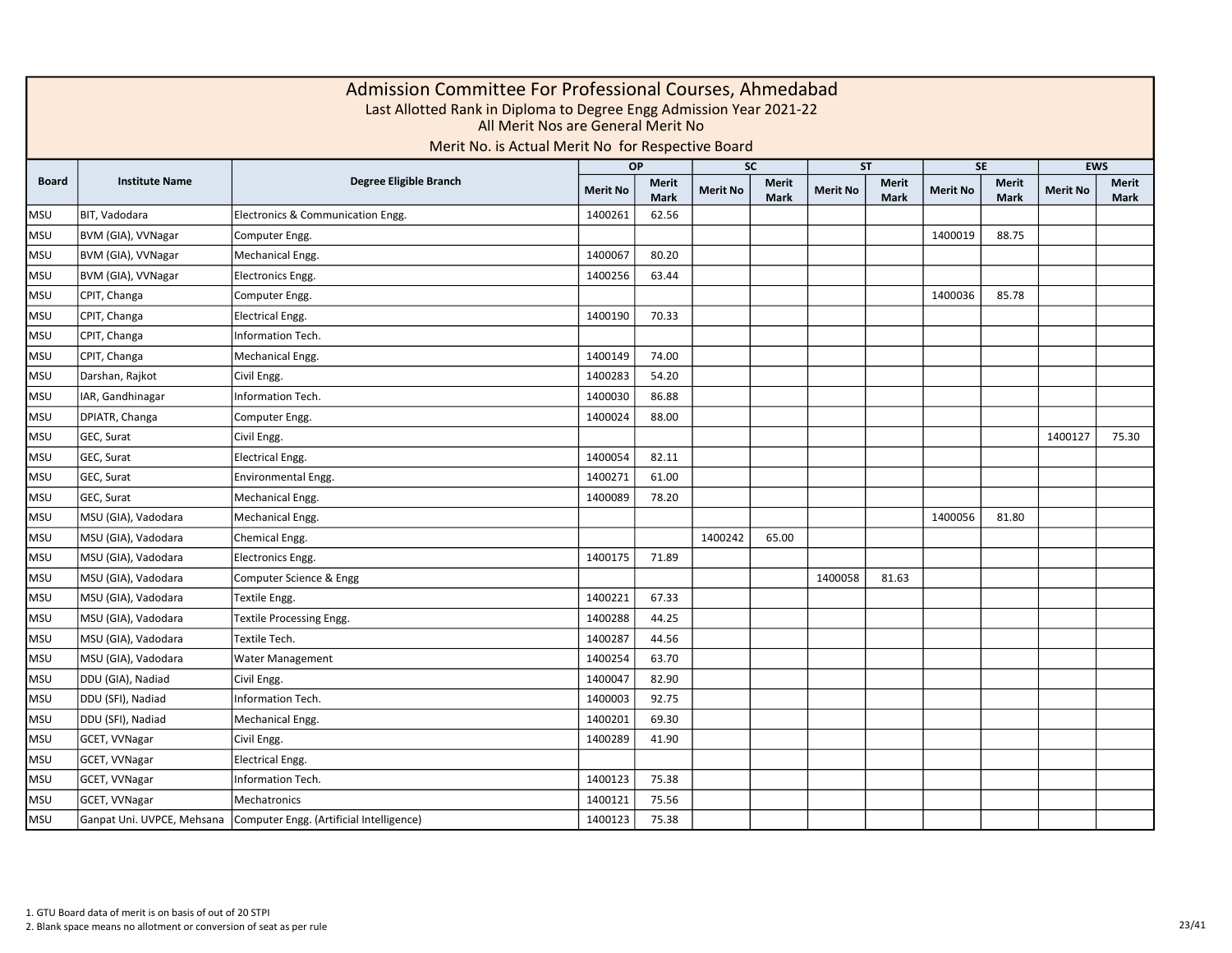|              |                       | Admission Committee For Professional Courses, Ahmedabad<br>Last Allotted Rank in Diploma to Degree Engg Admission Year 2021-22<br>All Merit Nos are General Merit No<br>Merit No. is Actual Merit No for Respective Board |                 |                             |                 |                             |                 |                      |                 |                             |                 |                             |
|--------------|-----------------------|---------------------------------------------------------------------------------------------------------------------------------------------------------------------------------------------------------------------------|-----------------|-----------------------------|-----------------|-----------------------------|-----------------|----------------------|-----------------|-----------------------------|-----------------|-----------------------------|
|              |                       |                                                                                                                                                                                                                           |                 | <b>OP</b>                   |                 | <b>SC</b>                   | <b>ST</b>       |                      |                 | <b>SE</b>                   |                 | <b>EWS</b>                  |
| <b>Board</b> | <b>Institute Name</b> | Degree Eligible Branch                                                                                                                                                                                                    | <b>Merit No</b> | <b>Merit</b><br><b>Mark</b> | <b>Merit No</b> | <b>Merit</b><br><b>Mark</b> | <b>Merit No</b> | Merit<br><b>Mark</b> | <b>Merit No</b> | <b>Merit</b><br><b>Mark</b> | <b>Merit No</b> | <b>Merit</b><br><b>Mark</b> |
| <b>MSU</b>   | GEC, Bharuch          | Civil Engg.                                                                                                                                                                                                               |                 |                             |                 |                             |                 |                      | 1400043         | 83.70                       |                 |                             |
| <b>MSU</b>   | GEC, Bharuch          | <b>Electrical Engg.</b>                                                                                                                                                                                                   | 1400049         | 82.89                       |                 |                             |                 |                      |                 |                             |                 |                             |
| <b>MSU</b>   | GEC, Bharuch          | Mechanical Engg.                                                                                                                                                                                                          | 1400099         | 77.30                       |                 |                             |                 |                      |                 |                             |                 |                             |
| <b>MSU</b>   | GEC, Bharuch          | Electronics & Communication Engg.                                                                                                                                                                                         | 1400261         | 62.56                       |                 |                             |                 |                      |                 |                             |                 |                             |
| <b>MSU</b>   | GEC, Bhavnagar        | Civil Engg.                                                                                                                                                                                                               | 1400117         | 75.80                       |                 |                             |                 |                      |                 |                             |                 |                             |
| <b>MSU</b>   | GEC, Bhuj             | Civil Engg.                                                                                                                                                                                                               | 1400264         | 61.80                       |                 |                             |                 |                      | 1400284         | 52.60                       |                 |                             |
| <b>MSU</b>   | GEC, Bhuj             | Mechanical Engg.                                                                                                                                                                                                          | 1400270         | 61.00                       |                 |                             |                 |                      |                 |                             |                 |                             |
| <b>MSU</b>   | GEC, Bhuj             | Chemical Engg.                                                                                                                                                                                                            |                 |                             |                 |                             |                 |                      | 1400240         | 65.00                       |                 |                             |
| <b>MSU</b>   | GEC, Dahod            | Civil Engg.                                                                                                                                                                                                               | 1400249         | 64.40                       |                 |                             |                 |                      |                 |                             |                 |                             |
| <b>MSU</b>   | GEC, Dahod            | Computer Engg.                                                                                                                                                                                                            | 1400037         | 85.67                       |                 |                             |                 |                      |                 |                             |                 |                             |
| <b>MSU</b>   | GEC, Dahod            | <b>Electrical Engg.</b>                                                                                                                                                                                                   | 1400111         | 76.11                       |                 |                             |                 |                      |                 |                             |                 |                             |
| <b>MSU</b>   | GEC, Dahod            | Mechanical Engg.                                                                                                                                                                                                          | 1400235         | 65.89                       |                 |                             |                 |                      | 1400235         | 65.89                       |                 |                             |
| <b>MSU</b>   | GEC, Godhra           | <b>Electrical Engg.</b>                                                                                                                                                                                                   | 1400140         | 74.89                       |                 |                             |                 |                      |                 |                             |                 |                             |
| <b>MSU</b>   | GEC, Godhra           | Mechanical Engg.                                                                                                                                                                                                          | 1400104         | 76.60                       |                 |                             |                 |                      | 1400203         | 69.11                       |                 |                             |
| <b>MSU</b>   | GEC, Modasa           | Civil Engg.                                                                                                                                                                                                               | 1400126         | 75.30                       |                 |                             | 1400138         | 74.90                |                 |                             |                 |                             |
| <b>MSU</b>   | GEC, Modasa           | Computer Engg.                                                                                                                                                                                                            | 1400065         | 80.89                       |                 |                             |                 |                      |                 |                             |                 |                             |
| <b>MSU</b>   | GEC, Modasa           | <b>Electrical Engg.</b>                                                                                                                                                                                                   | 1400152         | 73.78                       |                 |                             |                 |                      | 1400207         | 68.67                       |                 |                             |
| <b>MSU</b>   | GEC, Modasa           | Information Tech.                                                                                                                                                                                                         | 1400205         | 69.00                       |                 |                             |                 |                      |                 |                             |                 |                             |
| <b>MSU</b>   | GEC, Modasa           | Mechanical Engg.                                                                                                                                                                                                          | 1400282         | 54.80                       |                 |                             |                 |                      |                 |                             |                 |                             |
| <b>MSU</b>   | GEC, Palanpur         | Electrical Engg.                                                                                                                                                                                                          | 1400209         | 68.56                       |                 |                             |                 |                      |                 |                             |                 |                             |
| <b>MSU</b>   | GEC, Patan            | Electrical Engg.                                                                                                                                                                                                          | 1400140         | 74.89                       |                 |                             |                 |                      |                 |                             |                 |                             |
| <b>MSU</b>   | GEC, Patan            | Mechanical Engg.                                                                                                                                                                                                          | 1400285         | 51.56                       |                 |                             |                 |                      |                 |                             |                 |                             |
| <b>MSU</b>   | GEC, Rajkot           | Computer Engg.                                                                                                                                                                                                            |                 |                             |                 |                             |                 |                      | 1400040         | 84.38                       |                 |                             |
| <b>MSU</b>   | GEC, Rajkot           | Automobile Engg.                                                                                                                                                                                                          | 1400219         | 67.60                       |                 |                             |                 |                      |                 |                             |                 |                             |
| <b>MSU</b>   | GEC, Gandhinagar      | Computer Engg.                                                                                                                                                                                                            | 1400004         | 92.75                       |                 |                             |                 |                      |                 |                             |                 |                             |
| <b>MSU</b>   | GEC, Valsad           | <b>Electrical Engg.</b>                                                                                                                                                                                                   | 1400069         | 80.11                       |                 |                             |                 |                      | 1400097         | 77.44                       |                 |                             |
| <b>MSU</b>   | GEC, Valsad           | Mechanical Engg.                                                                                                                                                                                                          | 1400258         | 63.10                       |                 |                             |                 |                      |                 |                             |                 |                             |
| <b>MSU</b>   | Nirma Uni, Ahmedabad  | Civil Engg.                                                                                                                                                                                                               | 1400066         | 80.30                       |                 |                             |                 |                      |                 |                             |                 |                             |
| <b>MSU</b>   | Nirma Uni, Ahmedabad  | Chemical Engg.                                                                                                                                                                                                            |                 |                             |                 |                             |                 |                      |                 |                             |                 |                             |
| <b>MSU</b>   | Nirma Uni, Ahmedabad  | Computer Science & Engg                                                                                                                                                                                                   |                 |                             |                 |                             |                 |                      | 1400002         | 93.25                       |                 |                             |
| <b>MSU</b>   | Nirma Uni, Ahmedabad  | Electronics & Communication Engg.                                                                                                                                                                                         | 1400288         | 43.44                       |                 |                             |                 |                      |                 |                             |                 |                             |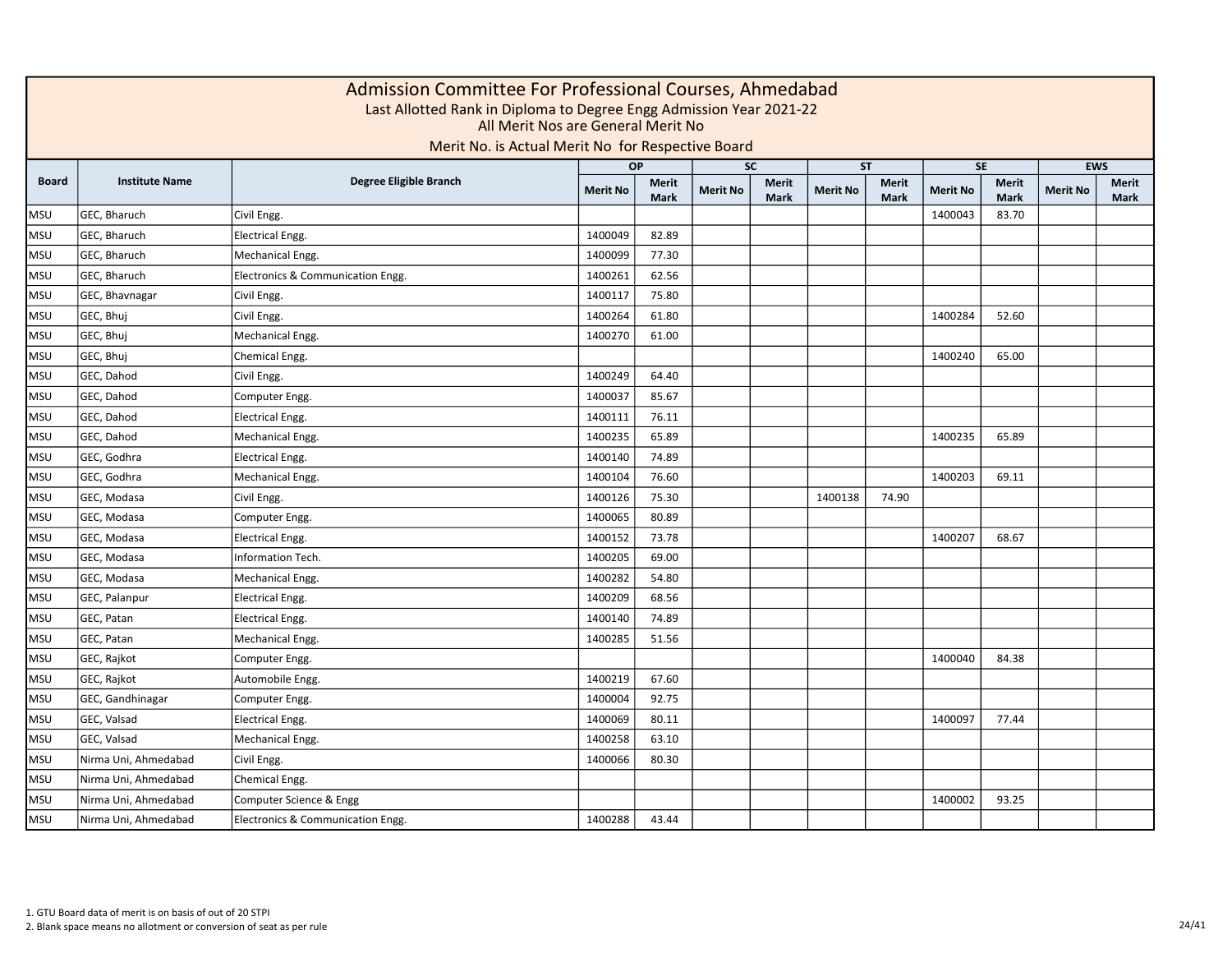|              | Admission Committee For Professional Courses, Ahmedabad<br>Last Allotted Rank in Diploma to Degree Engg Admission Year 2021-22<br>All Merit Nos are General Merit No<br>Merit No. is Actual Merit No for Respective Board<br><b>SC</b><br><b>SE</b><br><b>EWS</b><br><b>OP</b><br><b>ST</b> |                                                   |                 |                             |                 |                             |                 |                      |                 |                             |                 |                             |  |  |  |
|--------------|---------------------------------------------------------------------------------------------------------------------------------------------------------------------------------------------------------------------------------------------------------------------------------------------|---------------------------------------------------|-----------------|-----------------------------|-----------------|-----------------------------|-----------------|----------------------|-----------------|-----------------------------|-----------------|-----------------------------|--|--|--|
|              |                                                                                                                                                                                                                                                                                             |                                                   |                 |                             |                 |                             |                 |                      |                 |                             |                 |                             |  |  |  |
| <b>Board</b> | <b>Institute Name</b>                                                                                                                                                                                                                                                                       | Degree Eligible Branch                            | <b>Merit No</b> | <b>Merit</b><br><b>Mark</b> | <b>Merit No</b> | <b>Merit</b><br><b>Mark</b> | <b>Merit No</b> | Merit<br><b>Mark</b> | <b>Merit No</b> | <b>Merit</b><br><b>Mark</b> | <b>Merit No</b> | <b>Merit</b><br><b>Mark</b> |  |  |  |
| <b>MSU</b>   | <b>ITM Universe</b>                                                                                                                                                                                                                                                                         | Chemical Engg.                                    | 1400202         | 69.20                       |                 |                             |                 |                      |                 |                             |                 |                             |  |  |  |
| <b>MSU</b>   | <b>ITM Universe</b>                                                                                                                                                                                                                                                                         | Computer Science & Engg                           | 1400058         | 81.56                       |                 |                             |                 |                      |                 |                             |                 |                             |  |  |  |
| <b>MSU</b>   | <b>ITM Universe</b>                                                                                                                                                                                                                                                                         | CSE With Specialisation In Cyber Security         | 1400233         | 66.00                       |                 |                             |                 |                      |                 |                             |                 |                             |  |  |  |
| <b>MSU</b>   | ITM Voca, Vadodara                                                                                                                                                                                                                                                                          | Computer Engg. (Cloud Tech. & Info. Security)     | 1400016         | 90.00                       |                 |                             |                 |                      |                 |                             |                 |                             |  |  |  |
| <b>MSU</b>   | ITM Voca, Vadodara                                                                                                                                                                                                                                                                          | Mechatronics (Industrial Automation And Robotics) | 1400164         | 72.78                       |                 |                             |                 |                      |                 |                             |                 |                             |  |  |  |
| <b>MSU</b>   | ITM Voca, Vadodara                                                                                                                                                                                                                                                                          | Computer Engg. (Data Science)                     | 1400009         | 91.75                       |                 |                             |                 |                      |                 |                             |                 |                             |  |  |  |
| <b>MSU</b>   | KJIET, Savali                                                                                                                                                                                                                                                                               | Civil Engg.                                       | 1400286         | 50.50                       |                 |                             |                 |                      |                 |                             |                 |                             |  |  |  |
| <b>MSU</b>   | KJIET, Savali                                                                                                                                                                                                                                                                               | Computer Engg.                                    |                 |                             |                 |                             |                 |                      |                 |                             |                 |                             |  |  |  |
| <b>MSU</b>   | KJIET, Savali                                                                                                                                                                                                                                                                               | Mechanical Engg.                                  | 1400287         | 44.56                       |                 |                             |                 |                      |                 |                             |                 |                             |  |  |  |
| <b>MSU</b>   | LDCE, Ahmedabad                                                                                                                                                                                                                                                                             | Civil Engg.                                       | 1400052         | 82.60                       |                 |                             |                 |                      |                 |                             |                 |                             |  |  |  |
| <b>MSU</b>   | LDCE, Ahmedabad                                                                                                                                                                                                                                                                             | Computer Engg.                                    | 1400001         | 93.89                       |                 |                             |                 |                      |                 |                             |                 |                             |  |  |  |
| <b>MSU</b>   | LDCE, Ahmedabad                                                                                                                                                                                                                                                                             | <b>Electrical Engg.</b>                           | 1400039         | 84.67                       |                 |                             |                 |                      |                 |                             |                 |                             |  |  |  |
| <b>MSU</b>   | LDCE, Ahmedabad                                                                                                                                                                                                                                                                             | Environmental Engg.                               | 1400095         | 77.70                       |                 |                             |                 |                      |                 |                             |                 |                             |  |  |  |
| <b>MSU</b>   | LDCE, Ahmedabad                                                                                                                                                                                                                                                                             | Information Tech.                                 |                 |                             |                 |                             |                 |                      | 1400012         | 91.63                       |                 |                             |  |  |  |
| <b>MSU</b>   | LDRP, GNAGAR                                                                                                                                                                                                                                                                                | <b>Electrical Engg.</b>                           | 1400232         | 66.00                       |                 |                             |                 |                      |                 |                             |                 |                             |  |  |  |
| <b>MSU</b>   | LDRP, GNAGAR                                                                                                                                                                                                                                                                                | Mechanical Engg.                                  | 1400192         | 69.90                       |                 |                             |                 |                      |                 |                             |                 |                             |  |  |  |
| <b>MSU</b>   | LEC, MORBI                                                                                                                                                                                                                                                                                  | Civil Engg.                                       | 1400075         | 79.00                       |                 |                             |                 |                      | 1400180         | 71.20                       |                 |                             |  |  |  |
| <b>MSU</b>   | LEC, MORBI                                                                                                                                                                                                                                                                                  | <b>Electrical Engg.</b>                           | 1400133         | 75.11                       |                 |                             |                 |                      |                 |                             |                 |                             |  |  |  |
| <b>MSU</b>   | LEC, MORBI                                                                                                                                                                                                                                                                                  | Industrial Engg.                                  | 1400191         | 70.10                       |                 |                             |                 |                      |                 |                             |                 |                             |  |  |  |
| <b>MSU</b>   | LJIET, Ahmedabad                                                                                                                                                                                                                                                                            | Mechanical Engg.                                  | 1400200         | 69.50                       |                 |                             |                 |                      |                 |                             |                 |                             |  |  |  |
| <b>MSU</b>   | LJIET, Ahmedabad                                                                                                                                                                                                                                                                            | Chemical Engg.                                    | 1400187         | 70.70                       |                 |                             |                 |                      | 1400187         | 70.70                       |                 |                             |  |  |  |
| <b>MSU</b>   | MBPIT, VVNagar                                                                                                                                                                                                                                                                              | Computer Engg.                                    | 1400015         | 90.33                       |                 |                             |                 |                      |                 |                             |                 |                             |  |  |  |
| <b>MSU</b>   | MEFGI-FOT, Rajkot                                                                                                                                                                                                                                                                           | Computer Engg. (Artificial Intelligence)          | 1400014         | 90.88                       |                 |                             |                 |                      |                 |                             |                 |                             |  |  |  |
| <b>MSU</b>   | Neotech, Vadodara                                                                                                                                                                                                                                                                           | Civil Engg.                                       | 1400286         | 50.50                       |                 |                             |                 |                      |                 |                             |                 |                             |  |  |  |
| <b>MSU</b>   | Neotech, Vadodara                                                                                                                                                                                                                                                                           | Mechanical Engg.                                  | 1400251         | 64.11                       |                 |                             |                 |                      |                 |                             |                 |                             |  |  |  |
| <b>MSU</b>   | Pacific, Surat                                                                                                                                                                                                                                                                              | Chemical Engg.                                    | 1400247         | 64.60                       |                 |                             |                 |                      |                 |                             |                 |                             |  |  |  |
| <b>MSU</b>   | PDPU, Raisan                                                                                                                                                                                                                                                                                | Civil Engg.                                       | 1400215         | 68.10                       |                 |                             |                 |                      |                 |                             |                 |                             |  |  |  |
| <b>MSU</b>   | PDPU, Raisan                                                                                                                                                                                                                                                                                | Computer Engg.                                    | 1400031         | 86.80                       | 1400105         | 76.56                       |                 |                      |                 |                             |                 |                             |  |  |  |
| <b>MSU</b>   | PDPU, Raisan                                                                                                                                                                                                                                                                                | <b>Electrical Engg.</b>                           | 1400232         | 66.00                       |                 |                             |                 |                      |                 |                             |                 |                             |  |  |  |
| <b>MSU</b>   | PDPU, Raisan                                                                                                                                                                                                                                                                                | Mechanical Engg.                                  | 1400092         | 77.80                       |                 |                             |                 |                      |                 |                             |                 |                             |  |  |  |
| <b>MSU</b>   | PDPU, Raisan                                                                                                                                                                                                                                                                                | Chemical Engg.                                    | 1400238         | 65.40                       |                 |                             |                 |                      |                 |                             |                 |                             |  |  |  |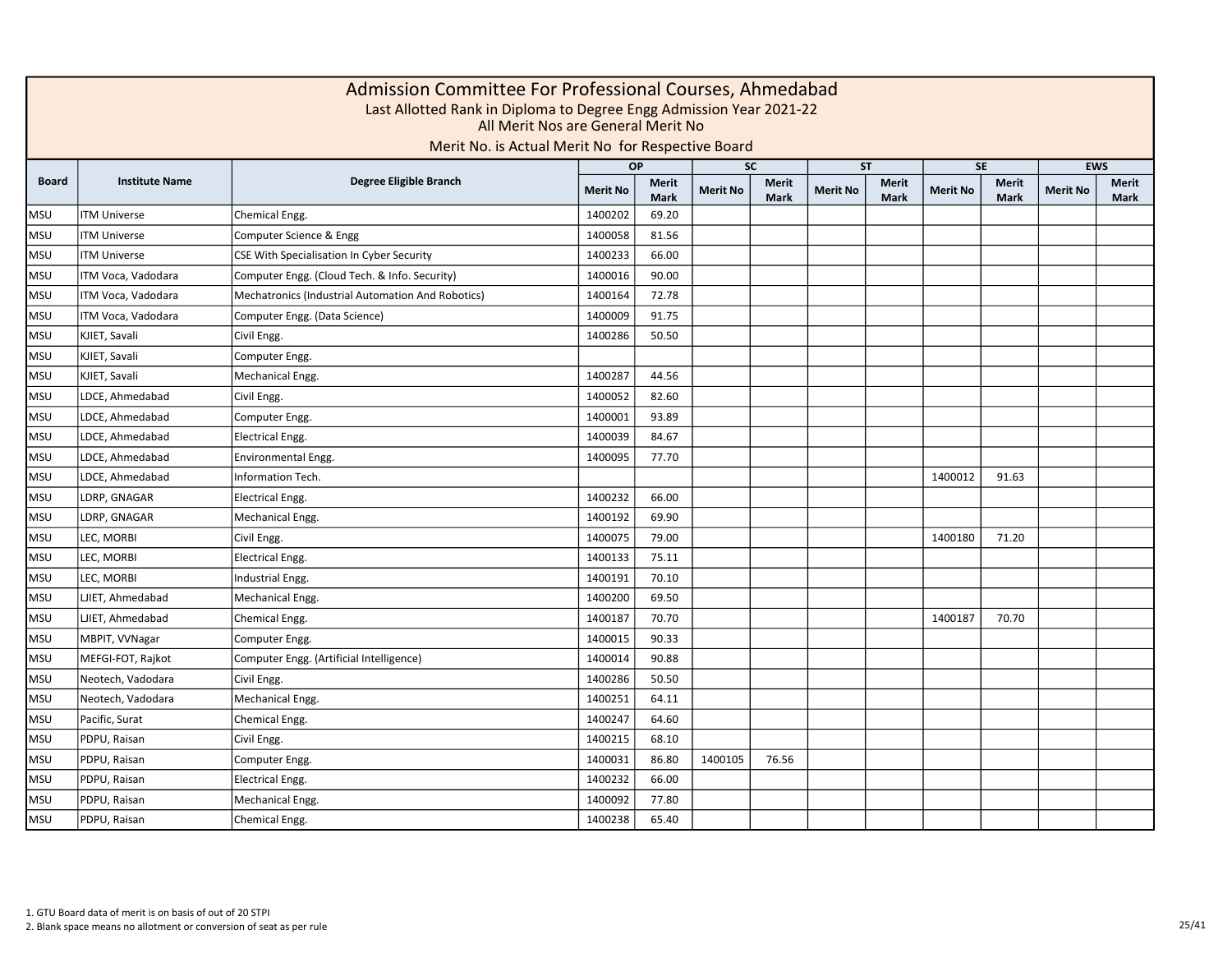|              |                       | Admission Committee For Professional Courses, Ahmedabad<br>Last Allotted Rank in Diploma to Degree Engg Admission Year 2021-22<br>All Merit Nos are General Merit No<br>Merit No. is Actual Merit No for Respective Board |                 |               |                 |                             |                 |                             |                 |                      |                 |                      |
|--------------|-----------------------|---------------------------------------------------------------------------------------------------------------------------------------------------------------------------------------------------------------------------|-----------------|---------------|-----------------|-----------------------------|-----------------|-----------------------------|-----------------|----------------------|-----------------|----------------------|
|              |                       |                                                                                                                                                                                                                           |                 | <b>OP</b>     | <b>SC</b>       |                             |                 | <b>ST</b>                   |                 | <b>SE</b>            |                 | <b>EWS</b>           |
| <b>Board</b> | <b>Institute Name</b> | Degree Eligible Branch                                                                                                                                                                                                    | <b>Merit No</b> | Merit<br>Mark | <b>Merit No</b> | <b>Merit</b><br><b>Mark</b> | <b>Merit No</b> | <b>Merit</b><br><b>Mark</b> | <b>Merit No</b> | <b>Merit</b><br>Mark | <b>Merit No</b> | Merit<br><b>Mark</b> |
| <b>MSU</b>   | PDPU, Raisan          | Petroleum Engg.                                                                                                                                                                                                           | 1400281         | 55.40         |                 |                             |                 |                             |                 |                      |                 |                      |
| <b>MSU</b>   | PIET, Waghodia        | Civil Engg.                                                                                                                                                                                                               | 1400259         | 62.80         |                 |                             |                 |                             |                 |                      |                 |                      |
| <b>MSU</b>   | PIET, Waghodia        | <b>Electrical Engg.</b>                                                                                                                                                                                                   | 1400212         | 68.44         |                 |                             |                 |                             |                 |                      |                 |                      |
| <b>MSU</b>   | PIET, Waghodia        | Information Tech.                                                                                                                                                                                                         | 1400027         | 87.50         |                 |                             |                 |                             |                 |                      |                 |                      |
| <b>MSU</b>   | PIET, Waghodia        | Mechanical Engg.                                                                                                                                                                                                          | 1400269         | 61.10         |                 |                             |                 |                             |                 |                      |                 |                      |
| <b>MSU</b>   | PIET, Waghodia        | Computer Science & Engg                                                                                                                                                                                                   | 1400029         | 87.00         |                 |                             |                 |                             |                 |                      |                 |                      |
| <b>MSU</b>   | PIET, Waghodia        | Electronics & Communication Engg.                                                                                                                                                                                         | 1400262         | 62.33         |                 |                             |                 |                             |                 |                      |                 |                      |
| <b>MSU</b>   | PIET, Waghodia        | Computer Engg. (Big Data Analytics)                                                                                                                                                                                       | 1400265         | 61.78         |                 |                             |                 |                             |                 |                      |                 |                      |
| <b>MSU</b>   | PIET, Waghodia        | Computer Engg. (Cyber Security And Forensics)                                                                                                                                                                             | 1400105         | 76.56         |                 |                             |                 |                             |                 |                      |                 |                      |
| <b>MSU</b>   | PIET, Waghodia        | Computer Engg. (Internet Of Things)                                                                                                                                                                                       | 1400155         | 73.56         |                 |                             |                 |                             |                 |                      |                 |                      |
| <b>MSU</b>   | PIT, Waghodia         | Chemical Engg.                                                                                                                                                                                                            | 1400281         | 55.40         |                 |                             |                 |                             |                 |                      |                 |                      |
| <b>MSU</b>   | PIT, Waghodia         | Computer Science & Engg                                                                                                                                                                                                   | 1400243         | 64.89         |                 |                             |                 |                             |                 |                      |                 |                      |
| <b>MSU</b>   | SPCE, Bakrol          | Electrical Engg.                                                                                                                                                                                                          | 1400165         | 72.78         |                 |                             |                 |                             |                 |                      |                 |                      |
| <b>MSU</b>   | SPCE, Bakrol          | Mechanical Engg.                                                                                                                                                                                                          | 1400279         | 57.00         |                 |                             |                 |                             |                 |                      |                 |                      |
| <b>MSU</b>   | SVPIT, Vasad          | Civil Engg.                                                                                                                                                                                                               | 1400286         | 50.60         |                 |                             |                 |                             |                 |                      |                 |                      |
| <b>MSU</b>   | SVPIT, Vasad          | <b>Electrical Engg.</b>                                                                                                                                                                                                   | 1400190         | 70.33         |                 |                             |                 |                             |                 |                      |                 |                      |
| <b>MSU</b>   | SVPIT, Vasad          | Mechanical Engg.                                                                                                                                                                                                          | 1400284         | 52.60         |                 |                             |                 |                             |                 |                      |                 |                      |
| <b>MSU</b>   | SVPIT, Vasad          | Electronics & Communication Engg.                                                                                                                                                                                         | 1400214         | 68.33         |                 |                             |                 |                             |                 |                      |                 |                      |
| <b>MSU</b>   | SCET, Surat           | Chemical Engg.                                                                                                                                                                                                            | 1400226         | 66.60         |                 |                             |                 |                             |                 |                      |                 |                      |
| <b>MSU</b>   | Navrachana, Vadodara  | Mechanical Engg.                                                                                                                                                                                                          | 1400050         | 82.80         |                 |                             |                 |                             |                 |                      |                 |                      |
| <b>MSU</b>   | Navrachana, Vadodara  | Computer Science & Engg                                                                                                                                                                                                   | 1400208         | 68.67         |                 |                             |                 |                             |                 |                      |                 |                      |
| <b>MSU</b>   | Navrachana, Vadodara  | <b>Electrical &amp; Electronics</b>                                                                                                                                                                                       | 1400085         | 78.44         |                 |                             |                 |                             |                 |                      |                 |                      |
| <b>MSU</b>   | GSFCU, Vadodara       | Computer Science & Engg                                                                                                                                                                                                   | 1400086         | 78.33         |                 |                             |                 |                             |                 |                      |                 |                      |
| <b>MSU</b>   | SSEC, Bhavnagar       | Civil Engg.                                                                                                                                                                                                               | 1400159         | 73.10         |                 |                             | 1400286         | 48.80                       |                 |                      |                 |                      |
| <b>MSU</b>   | SSEC, Bhavnagar       | <b>Electrical Engg.</b>                                                                                                                                                                                                   |                 |               |                 |                             |                 |                             | 1400076         | 79.00                |                 |                      |
| <b>MSU</b>   | SSEC, Bhavnagar       | Information Tech.                                                                                                                                                                                                         | 1400020         | 88.50         |                 |                             |                 |                             |                 |                      |                 |                      |
| <b>MSU</b>   | SSEC, Bhavnagar       | Mechanical Engg.                                                                                                                                                                                                          | 1400277         | 57.80         |                 |                             |                 |                             |                 |                      |                 |                      |
| <b>MSU</b>   | SSIT, Bhat            | Mechanical Engg.                                                                                                                                                                                                          | 1400192         | 69.90         |                 |                             |                 |                             |                 |                      |                 |                      |
| <b>MSU</b>   | SSMIT, Bharuch        | Civil Engg.                                                                                                                                                                                                               | 1400276         | 59.00         |                 |                             |                 |                             |                 |                      |                 |                      |
| <b>MSU</b>   | SSMIT, Bharuch        | Chemical Engg.                                                                                                                                                                                                            | 1400272         | 60.70         |                 |                             |                 |                             |                 |                      |                 |                      |
| <b>MSU</b>   | Sigma, Bakrol         | Civil Engg.                                                                                                                                                                                                               | 1400169         | 72.40         |                 |                             |                 |                             |                 |                      |                 |                      |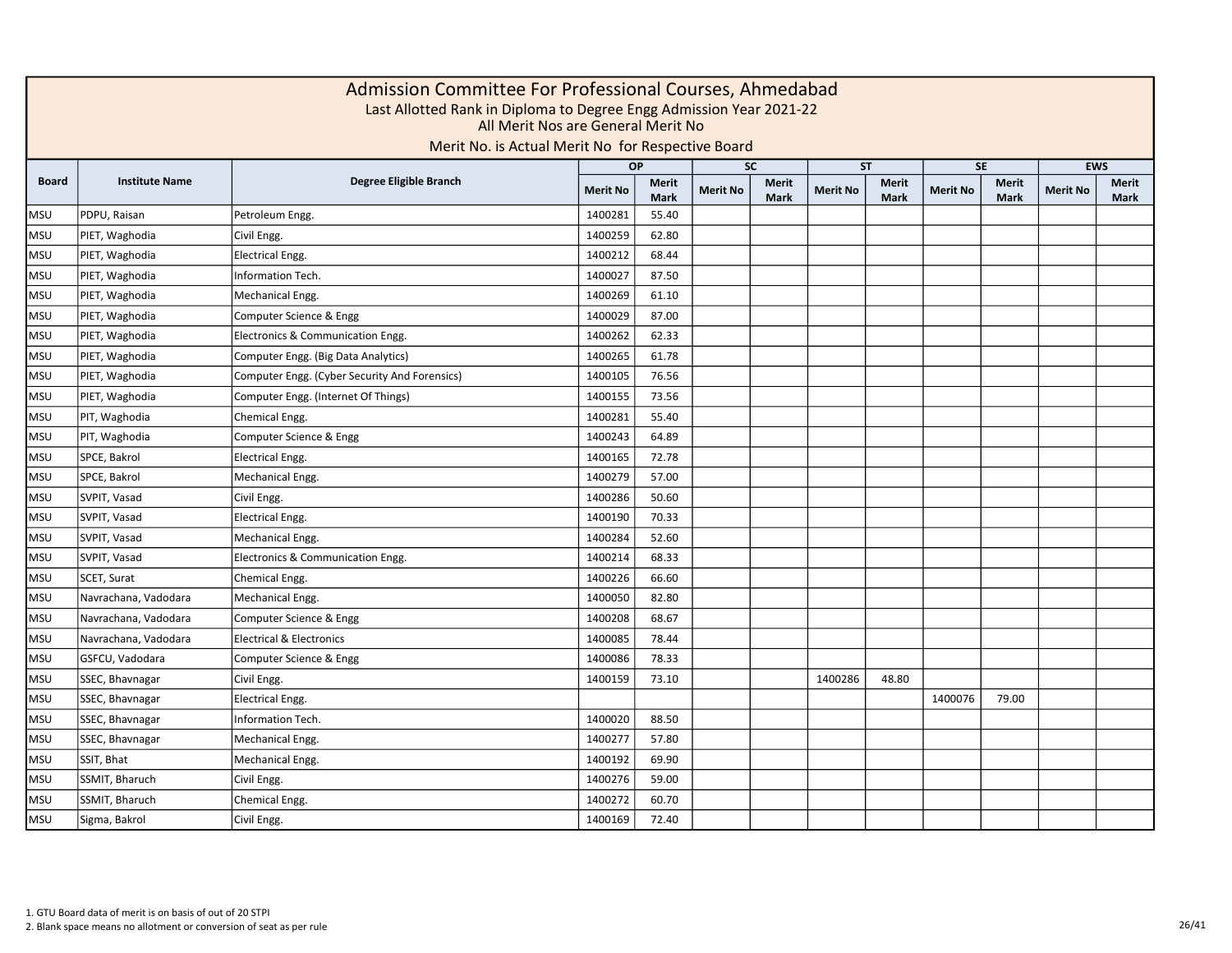|              |                            | Admission Committee For Professional Courses, Ahmedabad<br>Last Allotted Rank in Diploma to Degree Engg Admission Year 2021-22<br>All Merit Nos are General Merit No<br>Merit No. is Actual Merit No for Respective Board |                 |                             |                 |                             |                 |                      |                 |                             |                 |               |
|--------------|----------------------------|---------------------------------------------------------------------------------------------------------------------------------------------------------------------------------------------------------------------------|-----------------|-----------------------------|-----------------|-----------------------------|-----------------|----------------------|-----------------|-----------------------------|-----------------|---------------|
|              |                            |                                                                                                                                                                                                                           |                 | <b>OP</b>                   | <b>SC</b>       |                             |                 | <b>ST</b>            |                 | <b>SE</b>                   |                 | <b>EWS</b>    |
| <b>Board</b> | <b>Institute Name</b>      | Degree Eligible Branch                                                                                                                                                                                                    | <b>Merit No</b> | <b>Merit</b><br><b>Mark</b> | <b>Merit No</b> | <b>Merit</b><br><b>Mark</b> | <b>Merit No</b> | Merit<br><b>Mark</b> | <b>Merit No</b> | <b>Merit</b><br><b>Mark</b> | <b>Merit No</b> | Merit<br>Mark |
| <b>MSU</b>   | Sigma, Bakrol              | Computer Engg.                                                                                                                                                                                                            | 1400070         | 80.00                       |                 |                             |                 |                      |                 |                             |                 |               |
| <b>MSU</b>   | Sigma, Bakrol              | <b>Electrical Engg.</b>                                                                                                                                                                                                   | 1400179         | 71.33                       |                 |                             |                 |                      |                 |                             |                 |               |
| <b>MSU</b>   | Sigma, Bakrol              | Mechanical Engg.                                                                                                                                                                                                          | 1400241         | 65.00                       |                 |                             |                 |                      |                 |                             |                 |               |
| <b>MSU</b>   | Sigma, Bakrol              | Chemical Engg. (Green Tech. And Sustainability Engg.) - Emerging Area                                                                                                                                                     | 1400210         | 68.50                       |                 |                             |                 |                      |                 |                             |                 |               |
| <b>MSU</b>   | Silver Oak, Ahmedabad      | Computer Engg.                                                                                                                                                                                                            | 1400023         | 88.00                       |                 |                             |                 |                      |                 |                             |                 |               |
| <b>MSU</b>   | VIE, Kotambi               | Civil Engg.                                                                                                                                                                                                               | 1400150         | 74.00                       |                 |                             |                 |                      |                 |                             |                 |               |
| <b>MSU</b>   | VIE, Kotambi               | Computer Engg.                                                                                                                                                                                                            | 1400015         | 90.33                       |                 |                             |                 |                      |                 |                             |                 |               |
| <b>MSU</b>   | VGEC, Ahmedabad            | <b>Electrical Engg.</b>                                                                                                                                                                                                   |                 |                             |                 |                             |                 |                      | 1400091         | 77.89                       |                 |               |
| <b>MSU</b>   | VGEC, Ahmedabad            | Information Tech.                                                                                                                                                                                                         |                 |                             | 1400006         | 92.50                       |                 |                      |                 |                             |                 |               |
| <b>MSU</b>   | VGEC, Ahmedabad            | Chemical Engg.                                                                                                                                                                                                            | 1400145         | 74.50                       |                 |                             |                 |                      |                 |                             |                 |               |
| <b>MSU</b>   | VGEC, Ahmedabad            | Instrumentation & Control Engg.                                                                                                                                                                                           | 1400225         | 67.00                       |                 |                             |                 |                      |                 |                             |                 |               |
| <b>MSU</b>   | NLJIET, Ahmedabad          | Information Tech.                                                                                                                                                                                                         | 1400030         | 86.88                       |                 |                             |                 |                      |                 |                             |                 |               |
| <b>IGTR</b>  | BVM (GIA), VVNagar         | Production Engg.                                                                                                                                                                                                          | 1500006         | 70.36                       |                 |                             |                 |                      |                 |                             |                 |               |
| <b>IGTR</b>  | PDPU, Raisan               | Mechanical Engg.                                                                                                                                                                                                          | 1500006         | 68.67                       |                 |                             |                 |                      |                 |                             |                 |               |
| <b>CIPET</b> | CIPET, Ahmedabad           | Plastic Engg.                                                                                                                                                                                                             | 1600015         | 48.60                       |                 |                             |                 |                      |                 |                             |                 |               |
| <b>CIPET</b> | LDCE, Ahmedabad            | Plastic Tech.                                                                                                                                                                                                             | 1600003         | 72.75                       |                 |                             |                 |                      |                 |                             |                 |               |
| <b>CIPET</b> | LDCE, Ahmedabad            | Rubber Tech.                                                                                                                                                                                                              | 1600006         | 70.00                       |                 |                             |                 |                      |                 |                             |                 |               |
| RAI          | Aditya, Ahmedabad          | Mechanical Engg.                                                                                                                                                                                                          | 1800018         | 14.12                       |                 |                             |                 |                      |                 |                             |                 |               |
| RAI          | Aditya, Ahmedabad          | Computer Engg. (D2D)                                                                                                                                                                                                      | 1800017         | 14.26                       |                 |                             |                 |                      |                 |                             |                 |               |
| RAI          | AIT, Ahmedabad             | Information Tech.                                                                                                                                                                                                         | 1800008         | 15.60                       |                 |                             |                 |                      |                 |                             |                 |               |
| RAI          | AIT. Ahmedabad             | Automobile Engg.                                                                                                                                                                                                          | 1800019         | 11.58                       |                 |                             |                 |                      |                 |                             |                 |               |
| RAI          | ApolloET, Ahmedabad        | Computer Engg.                                                                                                                                                                                                            | 1800009         | 15.50                       |                 |                             |                 |                      |                 |                             |                 |               |
| RAI          | IAR, Gandhinagar           | Information Tech.                                                                                                                                                                                                         | 1800012         | 15.20                       |                 |                             |                 |                      |                 |                             |                 |               |
| RAI          | Ganpat Uni. UVPCE, Mehsana | Civil Engg.                                                                                                                                                                                                               | 1800013         | 14.94                       |                 |                             |                 |                      |                 |                             |                 |               |
| <b>IRAI</b>  | GEC, Bhuj                  | Civil Engg.                                                                                                                                                                                                               | 1800015         | 14.94                       |                 |                             |                 |                      |                 |                             |                 |               |
| RAI          | GEC, Patan                 | Computer Science & Engg                                                                                                                                                                                                   | 1800001         | 18.00                       |                 |                             |                 |                      |                 |                             |                 |               |
| RAI          | HGCE-Ahmedabad             | Civil Engg.                                                                                                                                                                                                               | 1800016         | 14.48                       |                 |                             |                 |                      |                 |                             |                 |               |
| RAI          | Indus Uni., Ahmedabad      | Electrical Engg.                                                                                                                                                                                                          | 1800007         | 16.00                       |                 |                             |                 |                      |                 |                             |                 |               |
| RAI          | LJIET, Ahmedabad           | Civil Engg.                                                                                                                                                                                                               | 1800010         | 15.30                       |                 |                             |                 |                      |                 |                             |                 |               |
| RAI          | LJIET, Ahmedabad           | Automobile Engg.                                                                                                                                                                                                          | 1800019         | 11.58                       |                 |                             |                 |                      |                 |                             |                 |               |
| RAI          | SALCE, Ahmedabad           | Information Tech.                                                                                                                                                                                                         | 1800012         | 15.20                       |                 |                             |                 |                      |                 |                             |                 |               |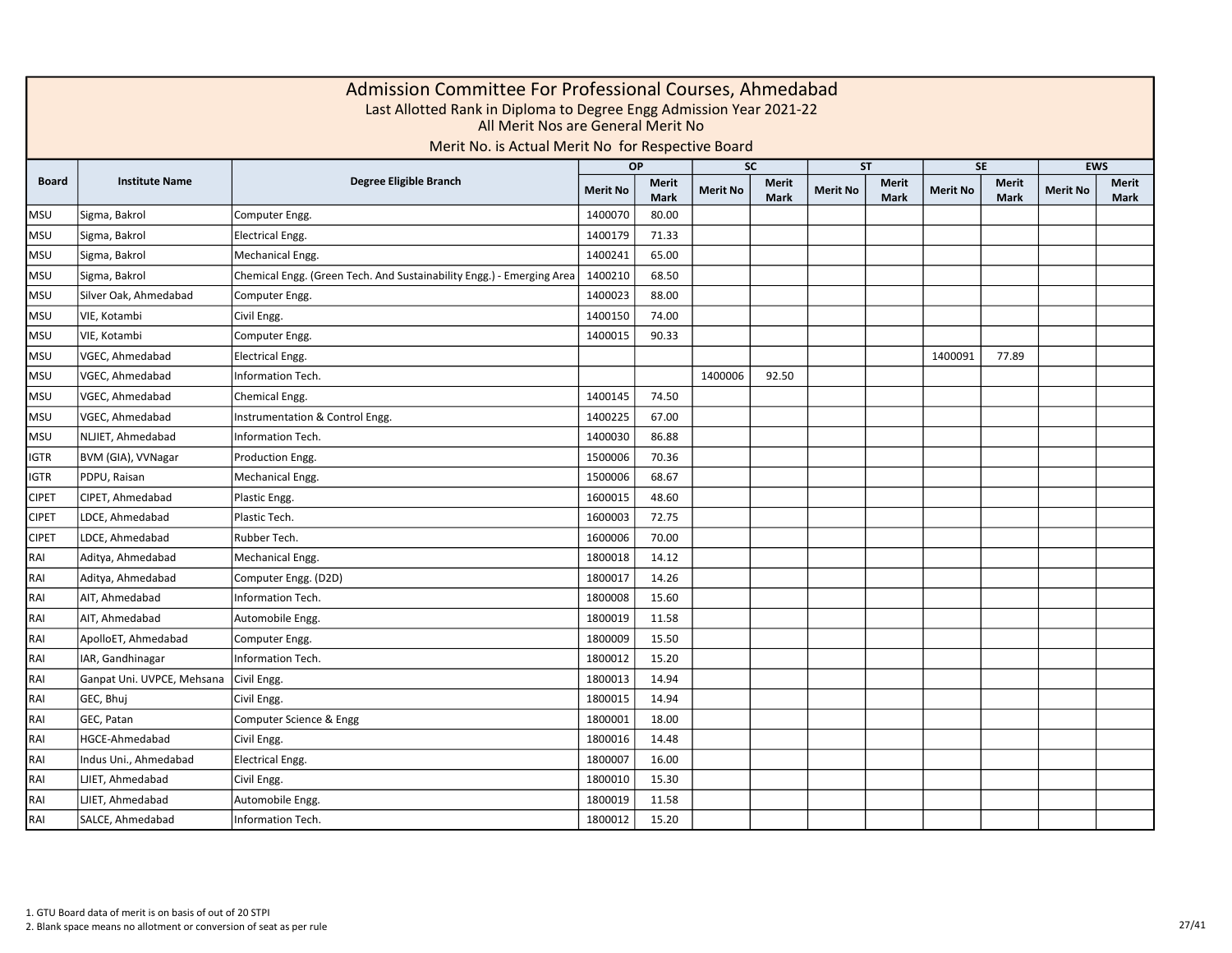|              | Admission Committee For Professional Courses, Ahmedabad<br>Last Allotted Rank in Diploma to Degree Engg Admission Year 2021-22<br>All Merit Nos are General Merit No<br>Merit No. is Actual Merit No for Respective Board<br><b>EWS</b><br>$\overline{SC}$<br>SE<br><b>OP</b><br><b>ST</b> |                                     |                 |                             |                 |                             |                 |                      |                 |                             |                 |                      |  |  |  |
|--------------|--------------------------------------------------------------------------------------------------------------------------------------------------------------------------------------------------------------------------------------------------------------------------------------------|-------------------------------------|-----------------|-----------------------------|-----------------|-----------------------------|-----------------|----------------------|-----------------|-----------------------------|-----------------|----------------------|--|--|--|
|              |                                                                                                                                                                                                                                                                                            |                                     |                 |                             |                 |                             |                 |                      |                 |                             |                 |                      |  |  |  |
| <b>Board</b> | <b>Institute Name</b>                                                                                                                                                                                                                                                                      | Degree Eligible Branch              | <b>Merit No</b> | <b>Merit</b><br><b>Mark</b> | <b>Merit No</b> | <b>Merit</b><br><b>Mark</b> | <b>Merit No</b> | Merit<br><b>Mark</b> | <b>Merit No</b> | <b>Merit</b><br><b>Mark</b> | <b>Merit No</b> | <b>Merit</b><br>Mark |  |  |  |
| RAI          | SalETI, Ahmedabad                                                                                                                                                                                                                                                                          | Computer Engg.                      | 1800011         | 15.26                       |                 |                             |                 |                      |                 |                             |                 |                      |  |  |  |
| RAI          | Rai Uni., Dholka                                                                                                                                                                                                                                                                           | Computer Science & Engg             | 1800009         | 15.50                       |                 |                             |                 |                      |                 |                             |                 |                      |  |  |  |
| RAI          | NLJIET, Ahmedabad                                                                                                                                                                                                                                                                          | Information Tech.                   | 1800003         | 16.80                       |                 |                             |                 |                      |                 |                             |                 |                      |  |  |  |
| UTU          | Aditya, Ahmedabad                                                                                                                                                                                                                                                                          | Chemical Engg.                      | 1700123         | 59.75                       |                 |                             |                 |                      |                 |                             |                 |                      |  |  |  |
| UTU          | Aditya, Ahmedabad                                                                                                                                                                                                                                                                          | Computer Engg. (D2D)                | 1700110         | 64.90                       |                 |                             |                 |                      |                 |                             |                 |                      |  |  |  |
| UTU          | AIT, Ahmedabad                                                                                                                                                                                                                                                                             | Computer Engg.                      | 1700050         | 78.40                       |                 |                             |                 |                      |                 |                             |                 |                      |  |  |  |
| UTU          | ApolloET, Ahmedabad                                                                                                                                                                                                                                                                        | Computer Engg.                      | 1700120         | 61.70                       |                 |                             |                 |                      |                 |                             |                 |                      |  |  |  |
| UTU          | BIT, Vadodara                                                                                                                                                                                                                                                                              | Computer Science & Engg             | 1700034         | 82.50                       |                 |                             |                 |                      |                 |                             |                 |                      |  |  |  |
| UTU          | <b>BAIT, Surat</b>                                                                                                                                                                                                                                                                         | Computer Engg.                      | 1700127         | 57.50                       |                 |                             |                 |                      |                 |                             |                 |                      |  |  |  |
| UTU          | CKPCET, Surat                                                                                                                                                                                                                                                                              | Civil Engg.                         | 1700081         | 70.95                       |                 |                             |                 |                      |                 |                             |                 |                      |  |  |  |
| UTU          | CPIT, Changa                                                                                                                                                                                                                                                                               | Information Tech.                   |                 |                             |                 |                             |                 |                      | 1700026         | 84.90                       |                 |                      |  |  |  |
| UTU          | CGPIT, Tarsadi                                                                                                                                                                                                                                                                             | Civil Engg.                         | 1700132         | 41.75                       |                 |                             |                 |                      |                 |                             |                 |                      |  |  |  |
| UTU          | CGPIT, Tarsadi                                                                                                                                                                                                                                                                             | Computer Engg.                      | 1700040         | 80.55                       |                 |                             |                 |                      |                 |                             |                 |                      |  |  |  |
| UTU          | CGPIT, Tarsadi                                                                                                                                                                                                                                                                             | Electrical Engg.                    | 1700114         | 64.30                       |                 |                             |                 |                      |                 |                             |                 |                      |  |  |  |
| UTU          | CGPIT, Tarsadi                                                                                                                                                                                                                                                                             | Information Tech.                   | 1700125         | 58.20                       |                 |                             |                 |                      |                 |                             |                 |                      |  |  |  |
| UTU          | CGPIT, Tarsadi                                                                                                                                                                                                                                                                             | Mechanical Engg.                    | 1700124         | 59.75                       |                 |                             |                 |                      |                 |                             |                 |                      |  |  |  |
| UTU          | CGPIT, Tarsadi                                                                                                                                                                                                                                                                             | Chemical Engg.                      | 1700111         | 64.90                       |                 |                             |                 |                      |                 |                             |                 |                      |  |  |  |
| UTU          | CGPIT, Tarsadi                                                                                                                                                                                                                                                                             | Ai And Data Science - Emerging Area | 1700115         | 64.20                       |                 |                             |                 |                      |                 |                             |                 |                      |  |  |  |
| UTU          | CGPIT, Tarsadi                                                                                                                                                                                                                                                                             | Cyber Security - Emerging Area      | 1700115         | 64.20                       |                 |                             |                 |                      |                 |                             |                 |                      |  |  |  |
| UTU          | IAR, Gandhinagar                                                                                                                                                                                                                                                                           | Chemical Engg.                      | 1700058         | 75.55                       |                 |                             |                 |                      |                 |                             |                 |                      |  |  |  |
| UTU          | DPIATR, Changa                                                                                                                                                                                                                                                                             | Computer Science & Engg             | 1700020         | 85.70                       |                 |                             |                 |                      |                 |                             |                 |                      |  |  |  |
| UTU          | GEC, Surat                                                                                                                                                                                                                                                                                 | Environmental Engg.                 | 1700033         | 82.95                       |                 |                             |                 |                      |                 |                             |                 |                      |  |  |  |
| UTU          | Subhash, Junagadh                                                                                                                                                                                                                                                                          | Computer Science & Engg             | 1700095         | 68.40                       |                 |                             |                 |                      |                 |                             |                 |                      |  |  |  |
| UTU          | MSU (GIA), Vadodara                                                                                                                                                                                                                                                                        | Civil Engg.                         |                 |                             |                 |                             |                 |                      | 1700092         | 69.50                       |                 |                      |  |  |  |
| UTU          | MSU (GIA), Vadodara                                                                                                                                                                                                                                                                        | Mechanical Engg.                    | 1700012         | 90.35                       |                 |                             |                 |                      |                 |                             |                 |                      |  |  |  |
| UTU          | DDU (SFI), Nadiad                                                                                                                                                                                                                                                                          | Mechanical Engg.                    | 1700116         | 64.10                       |                 |                             |                 |                      |                 |                             |                 |                      |  |  |  |
| UTU          | GCET, VVNagar                                                                                                                                                                                                                                                                              | Mechanical Engg.                    | 1700022         | 85.55                       |                 |                             |                 |                      |                 |                             |                 |                      |  |  |  |
| UTU          | GIDCDEC, Navsari                                                                                                                                                                                                                                                                           | Civil Engg.                         | 1700049         | 78.55                       |                 |                             |                 |                      |                 |                             |                 |                      |  |  |  |
| UTU          | GIDCDEC, Navsari                                                                                                                                                                                                                                                                           | Automobile Engg.                    | 1700118         | 63.45                       |                 |                             |                 |                      |                 |                             |                 |                      |  |  |  |
| UTU          | GEC, Modasa                                                                                                                                                                                                                                                                                | Information Tech.                   | 1700076         | 72.40                       |                 |                             |                 |                      |                 |                             |                 |                      |  |  |  |
| UTU          | GEC, Rajkot                                                                                                                                                                                                                                                                                | Computer Engg.                      | 1700015         | 89.85                       |                 |                             |                 |                      |                 |                             |                 |                      |  |  |  |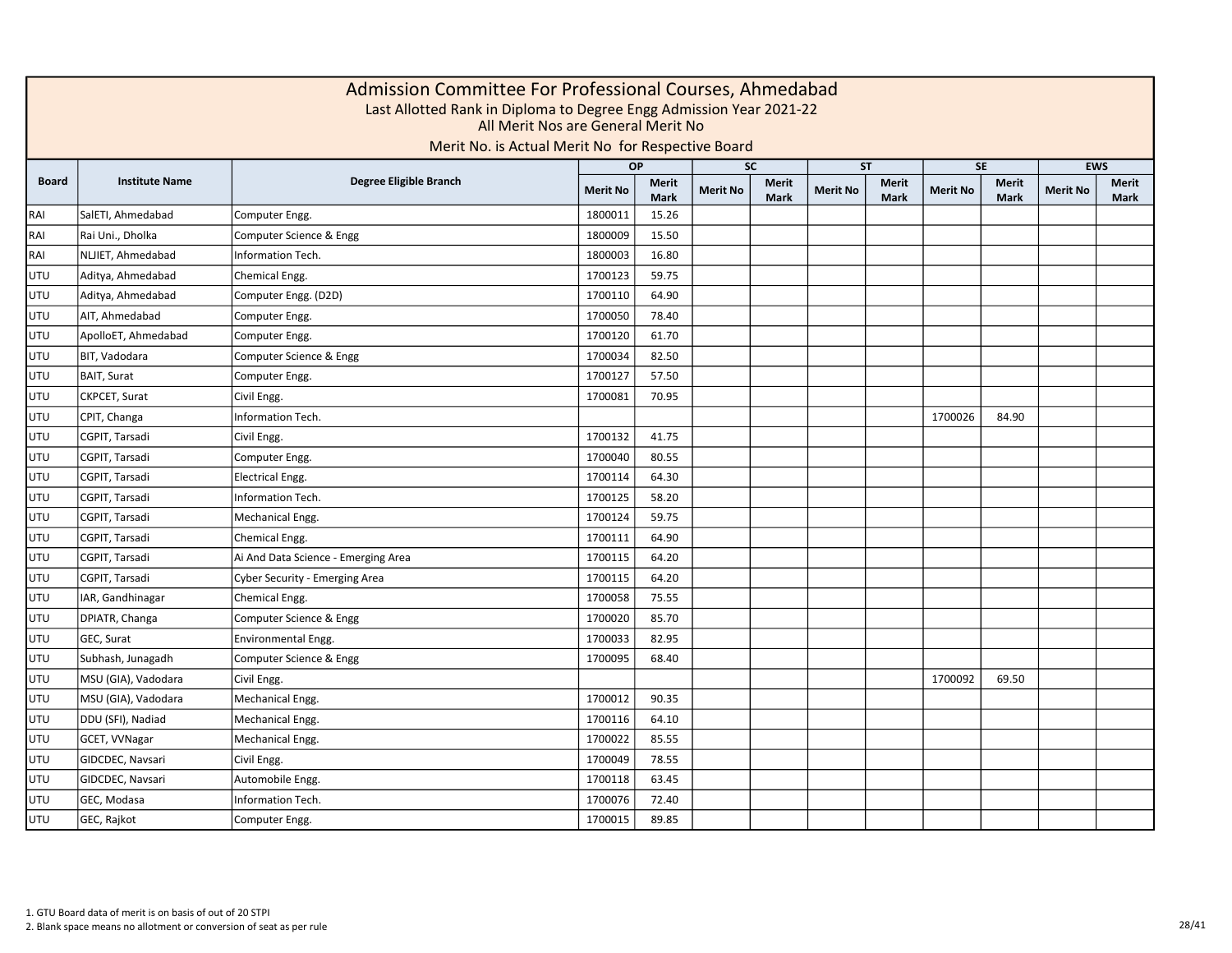|              | Admission Committee For Professional Courses, Ahmedabad<br>Last Allotted Rank in Diploma to Degree Engg Admission Year 2021-22<br>All Merit Nos are General Merit No<br>Merit No. is Actual Merit No for Respective Board<br><b>EWS</b><br>$\overline{SC}$<br>SE<br><b>OP</b><br><b>ST</b> |                                   |                 |                             |                 |                             |                 |                      |                 |                             |                 |                             |  |  |  |
|--------------|--------------------------------------------------------------------------------------------------------------------------------------------------------------------------------------------------------------------------------------------------------------------------------------------|-----------------------------------|-----------------|-----------------------------|-----------------|-----------------------------|-----------------|----------------------|-----------------|-----------------------------|-----------------|-----------------------------|--|--|--|
|              |                                                                                                                                                                                                                                                                                            |                                   |                 |                             |                 |                             |                 |                      |                 |                             |                 |                             |  |  |  |
| <b>Board</b> | <b>Institute Name</b>                                                                                                                                                                                                                                                                      | Degree Eligible Branch            | <b>Merit No</b> | <b>Merit</b><br><b>Mark</b> | <b>Merit No</b> | <b>Merit</b><br><b>Mark</b> | <b>Merit No</b> | Merit<br><b>Mark</b> | <b>Merit No</b> | <b>Merit</b><br><b>Mark</b> | <b>Merit No</b> | <b>Merit</b><br><b>Mark</b> |  |  |  |
| UTU          | GEC, Gandhinagar                                                                                                                                                                                                                                                                           | Computer Engg.                    | 1700006         | 93.65                       |                 |                             |                 |                      |                 |                             |                 |                             |  |  |  |
| UTU          | GEC, Gandhinagar                                                                                                                                                                                                                                                                           | Information Tech.                 | 1700014         | 89.90                       |                 |                             |                 |                      |                 |                             |                 |                             |  |  |  |
| UTU          | GEC, Gandhinagar                                                                                                                                                                                                                                                                           | Instrumentation & Control Engg.   | 1700023         | 85.35                       |                 |                             |                 |                      |                 |                             |                 |                             |  |  |  |
| UTU          | GEC, Valsad                                                                                                                                                                                                                                                                                | Environmental Engg.               | 1700089         | 69.90                       |                 |                             |                 |                      |                 |                             |                 |                             |  |  |  |
| UTU          | GEC, Valsad                                                                                                                                                                                                                                                                                | Chemical Engg.                    |                 |                             |                 |                             |                 |                      | 1700008         | 92.20                       |                 |                             |  |  |  |
| UTU          | Indus Uni., Ahmedabad                                                                                                                                                                                                                                                                      | Mechanical Engg.                  | 1700117         | 64.00                       |                 |                             |                 |                      |                 |                             |                 |                             |  |  |  |
| UTU          | Nirma Uni, Ahmedabad                                                                                                                                                                                                                                                                       | Computer Science & Engg           | 1700001         | 95.00                       |                 |                             |                 |                      |                 |                             |                 |                             |  |  |  |
| UTU          | ITM Voca, Vadodara                                                                                                                                                                                                                                                                         | Computer Engg. (Data Science)     | 1700122         | 60.35                       |                 |                             |                 |                      |                 |                             |                 |                             |  |  |  |
| UTU          | KITRC, Kalol                                                                                                                                                                                                                                                                               | Computer Engg.                    | 1700062         | 75.00                       |                 |                             |                 |                      |                 |                             |                 |                             |  |  |  |
| UTU          | LDCE, Ahmedabad                                                                                                                                                                                                                                                                            | Civil Engg.                       | 1700027         | 84.60                       |                 |                             | 1700068         | 73.95                |                 |                             |                 |                             |  |  |  |
| UTU          | LDCE, Ahmedabad                                                                                                                                                                                                                                                                            | <b>Electrical Engg.</b>           |                 |                             |                 |                             |                 |                      | 1700102         | 67.30                       |                 |                             |  |  |  |
| UTU          | LJIET, Ahmedabad                                                                                                                                                                                                                                                                           | Chemical Engg.                    | 1700119         | 62.65                       |                 |                             |                 |                      |                 |                             |                 |                             |  |  |  |
| UTU          | MGIT, Navsari                                                                                                                                                                                                                                                                              | Computer Engg.                    | 1700131         | 46.40                       |                 |                             |                 |                      |                 |                             |                 |                             |  |  |  |
| UTU          | MSCET, Vesu                                                                                                                                                                                                                                                                                | Computer Engg.                    | 1700127         | 57.50                       |                 |                             |                 |                      |                 |                             |                 |                             |  |  |  |
| UTU          | MEFGI-FOT, Rajkot                                                                                                                                                                                                                                                                          | Computer Engg.                    | 1700031         | 83.30                       |                 |                             |                 |                      |                 |                             |                 |                             |  |  |  |
| UTU          | MEFGI-FOT, Rajkot                                                                                                                                                                                                                                                                          | Chemical Engg.                    | 1700080         | 71.25                       |                 |                             |                 |                      |                 |                             |                 |                             |  |  |  |
| UTU          | MEC, BESNA                                                                                                                                                                                                                                                                                 | <b>Electrical Engg.</b>           | 1700113         | 64.60                       |                 |                             |                 |                      |                 |                             |                 |                             |  |  |  |
| UTU          | PPSSE, PPS Uni., Kosamba                                                                                                                                                                                                                                                                   | Computer Engg.                    | 1700079         | 71.70                       |                 |                             |                 |                      |                 |                             |                 |                             |  |  |  |
| UTU          | PPSSE, PPS Uni., Kosamba                                                                                                                                                                                                                                                                   | Information Tech.                 | 1700035         | 82.05                       |                 |                             |                 |                      |                 |                             |                 |                             |  |  |  |
| UTU          | PDPU, Raisan                                                                                                                                                                                                                                                                               | Civil Engg.                       | 1700072         | 72.65                       |                 |                             |                 |                      |                 |                             |                 |                             |  |  |  |
| UTU          | PDPU, Raisan                                                                                                                                                                                                                                                                               | Chemical Engg.                    | 1700075         | 72.45                       |                 |                             |                 |                      |                 |                             |                 |                             |  |  |  |
| UTU          | PDPU, Raisan                                                                                                                                                                                                                                                                               | Information & Communication Tech. | 1700011         | 90.70                       |                 |                             |                 |                      |                 |                             |                 |                             |  |  |  |
| UTU          | PIET, Waghodia                                                                                                                                                                                                                                                                             | Civil Engg.                       | 1700104         | 66.40                       |                 |                             |                 |                      |                 |                             |                 |                             |  |  |  |
| UTU          | PIET, Waghodia                                                                                                                                                                                                                                                                             | Information Tech.                 | 1700088         | 70.10                       |                 |                             |                 |                      |                 |                             |                 |                             |  |  |  |
| UTU          | PIT, Waghodia                                                                                                                                                                                                                                                                              | Chemical Engg.                    | 1700029         | 83.65                       |                 |                             |                 |                      |                 |                             |                 |                             |  |  |  |
| UTU          | RNGPIT, Isroli                                                                                                                                                                                                                                                                             | Civil Engg.                       | 1700068         | 73.95                       |                 |                             |                 |                      |                 |                             |                 |                             |  |  |  |
| UTU          | RNGPIT, Isroli                                                                                                                                                                                                                                                                             | Mechanical Engg.                  | 1700090         | 69.60                       |                 |                             |                 |                      |                 |                             |                 |                             |  |  |  |
| UTU          | RNGPIT, Isroli                                                                                                                                                                                                                                                                             | Chemical Engg.                    | 1700045         | 79.30                       |                 |                             |                 |                      |                 |                             |                 |                             |  |  |  |
| UTU          | Agrawal, Navsari                                                                                                                                                                                                                                                                           | <b>Electrical Engg.</b>           | 1700119         | 63.15                       |                 |                             |                 |                      |                 |                             |                 |                             |  |  |  |
| UTU          | Agrawal, Navsari                                                                                                                                                                                                                                                                           | Chemical Engg.                    | 1700121         | 60.65                       |                 |                             |                 |                      |                 |                             |                 |                             |  |  |  |
| UTU          | SALITER, Ahmedabad                                                                                                                                                                                                                                                                         | Computer Engg.                    | 1700096         | 68.30                       |                 |                             |                 |                      |                 |                             |                 |                             |  |  |  |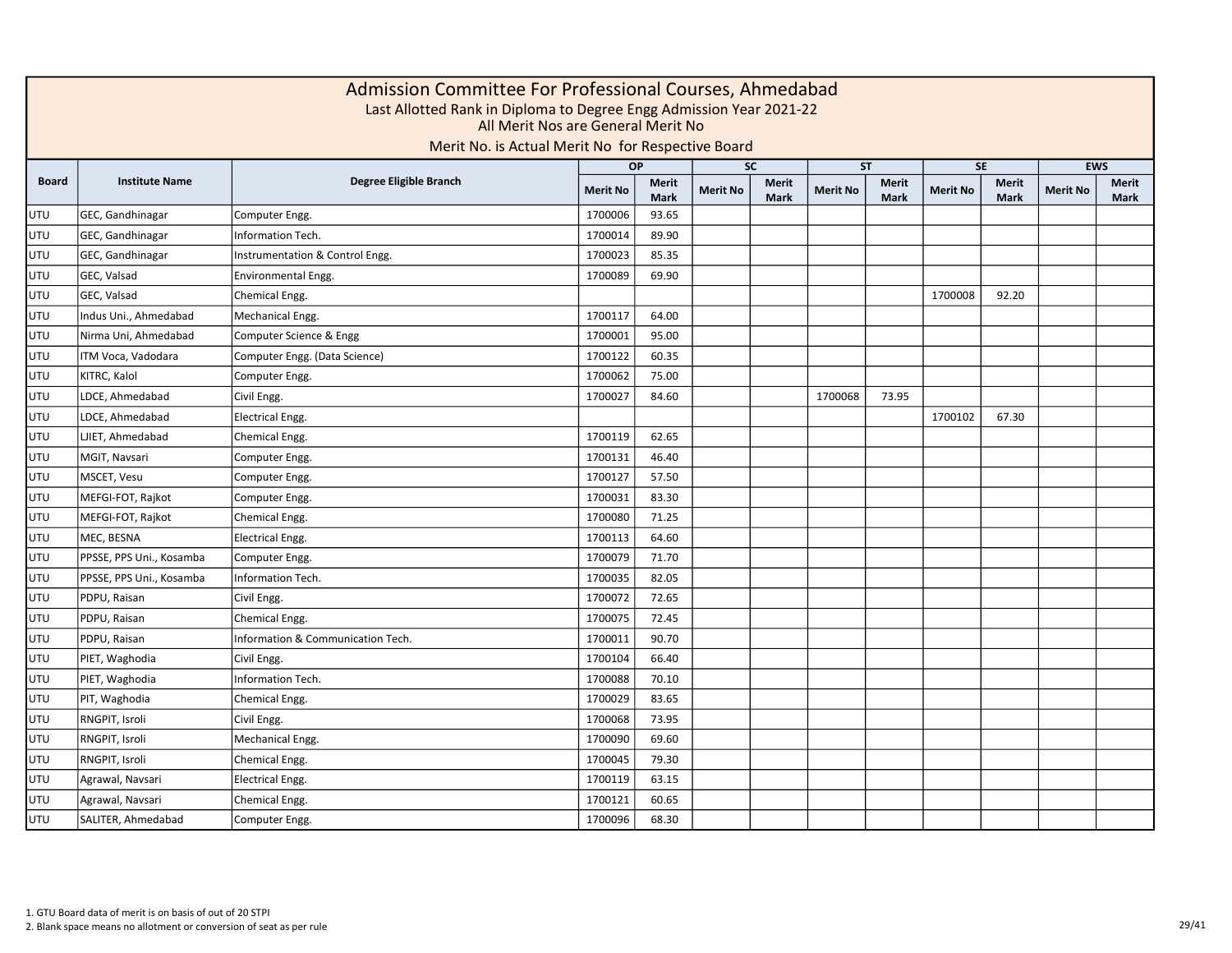|              | Admission Committee For Professional Courses, Ahmedabad<br>Last Allotted Rank in Diploma to Degree Engg Admission Year 2021-22<br>All Merit Nos are General Merit No<br>Merit No. is Actual Merit No for Respective Board<br><b>EWS</b><br><b>OP</b><br><b>SC</b><br><b>ST</b><br><b>SE</b> |                                   |                 |                             |                 |                             |                 |                      |                 |                             |                 |               |  |  |  |
|--------------|---------------------------------------------------------------------------------------------------------------------------------------------------------------------------------------------------------------------------------------------------------------------------------------------|-----------------------------------|-----------------|-----------------------------|-----------------|-----------------------------|-----------------|----------------------|-----------------|-----------------------------|-----------------|---------------|--|--|--|
|              |                                                                                                                                                                                                                                                                                             |                                   |                 |                             |                 |                             |                 |                      |                 |                             |                 |               |  |  |  |
| <b>Board</b> | <b>Institute Name</b>                                                                                                                                                                                                                                                                       | Degree Eligible Branch            | <b>Merit No</b> | <b>Merit</b><br><b>Mark</b> | <b>Merit No</b> | <b>Merit</b><br><b>Mark</b> | <b>Merit No</b> | Merit<br><b>Mark</b> | <b>Merit No</b> | <b>Merit</b><br><b>Mark</b> | <b>Merit No</b> | Merit<br>Mark |  |  |  |
| UTU          | SPCE, Bakrol                                                                                                                                                                                                                                                                                | Computer Engg.                    | 1700130         | 46.40                       |                 |                             |                 |                      |                 |                             |                 |               |  |  |  |
| <b>UTU</b>   | SVPIT, Vasad                                                                                                                                                                                                                                                                                | Information Tech.                 | 1700082         | 70.90                       |                 |                             |                 |                      |                 |                             |                 |               |  |  |  |
| <b>UTU</b>   | SCET, Surat                                                                                                                                                                                                                                                                                 | Civil Engg.                       |                 |                             |                 |                             |                 |                      |                 |                             |                 |               |  |  |  |
| <b>UTU</b>   | SCET, Surat                                                                                                                                                                                                                                                                                 | Mechanical Engg.                  | 1700084         | 70.60                       |                 |                             |                 |                      |                 |                             |                 |               |  |  |  |
| <b>UTU</b>   | SCET, Surat                                                                                                                                                                                                                                                                                 | Chemical Engg.                    | 1700123         | 59.75                       |                 |                             |                 |                      |                 |                             |                 |               |  |  |  |
| UTU          | Navrachana, Vadodara                                                                                                                                                                                                                                                                        | Computer Science & Engg           | 1700082         | 70.90                       |                 |                             |                 |                      |                 |                             |                 |               |  |  |  |
| <b>UTU</b>   | GSFCU, Vadodara                                                                                                                                                                                                                                                                             | Computer Science & Engg           | 1700002         | 95.00                       |                 |                             |                 |                      |                 |                             |                 |               |  |  |  |
| <b>UTU</b>   | SSEC, Bhavnagar                                                                                                                                                                                                                                                                             | Mechanical Engg.                  | 1700107         | 65.65                       |                 |                             |                 |                      |                 |                             |                 |               |  |  |  |
| UTU          | SSMIT, Bharuch                                                                                                                                                                                                                                                                              | Computer Science & Engg           | 1700131         | 46.40                       |                 |                             |                 |                      |                 |                             |                 |               |  |  |  |
| <b>UTU</b>   | SSNPITR, Umrakh                                                                                                                                                                                                                                                                             | Electrical Engg.                  | 1700126         | 57.75                       |                 |                             |                 |                      |                 |                             |                 |               |  |  |  |
| <b>UTU</b>   | SSNPITR, Umrakh                                                                                                                                                                                                                                                                             | Chemical Engg.                    | 1700112         | 64.80                       |                 |                             |                 |                      |                 |                             |                 |               |  |  |  |
| <b>UTU</b>   | SSASIT, Surat                                                                                                                                                                                                                                                                               | Civil Engg.                       | 1700097         | 68.05                       |                 |                             |                 |                      |                 |                             |                 |               |  |  |  |
| <b>UTU</b>   | Sigma, Bakrol                                                                                                                                                                                                                                                                               | Computer Engg.                    | 1700062         | 75.00                       |                 |                             |                 |                      |                 |                             |                 |               |  |  |  |
| <b>UTU</b>   | Sigma, Bakrol                                                                                                                                                                                                                                                                               | Information Tech.                 | 1700109         | 65.45                       |                 |                             |                 |                      |                 |                             |                 |               |  |  |  |
| UTU          | Aadishwar, Bhoyan                                                                                                                                                                                                                                                                           | <b>Environment Engg.</b>          | 1700089         | 69.90                       |                 |                             |                 |                      |                 |                             |                 |               |  |  |  |
| <b>UTU</b>   | VGEC, Ahmedabad                                                                                                                                                                                                                                                                             | Computer Engg.                    | 1700005         | 93.75                       |                 |                             |                 |                      |                 |                             |                 |               |  |  |  |
| <b>UTU</b>   | VGEC, Ahmedabad                                                                                                                                                                                                                                                                             | <b>Electrical Engg.</b>           | 1700103         | 66.95                       |                 |                             |                 |                      |                 |                             |                 |               |  |  |  |
| UTU          | VGEC, Ahmedabad                                                                                                                                                                                                                                                                             | Mechanical Engg.                  | 1700018         | 85.95                       |                 |                             |                 |                      |                 |                             |                 |               |  |  |  |
| CUShah       | AMIRAJ, Sanand                                                                                                                                                                                                                                                                              | Civil Engg.                       | 1900012         | 55.63                       |                 |                             |                 |                      |                 |                             |                 |               |  |  |  |
| CUShah       | ATMIYA, Rajkot                                                                                                                                                                                                                                                                              | Mechanical Engg.                  |                 |                             |                 |                             |                 |                      |                 |                             |                 |               |  |  |  |
| CUShah       | CUSHAH, Wadhvan                                                                                                                                                                                                                                                                             | <b>Electrical Engg.</b>           | 1900014         | 46.50                       |                 |                             |                 |                      |                 |                             |                 |               |  |  |  |
| CUShah       | GEC, Godhra                                                                                                                                                                                                                                                                                 | Mechanical Engg.                  | 1900003         | 66.22                       |                 |                             |                 |                      |                 |                             |                 |               |  |  |  |
| CUShah       | GEC, Modasa                                                                                                                                                                                                                                                                                 | Computer Engg.                    | 1900004         | 64.25                       |                 |                             |                 |                      |                 |                             |                 |               |  |  |  |
| CUShah       | LDCE, Ahmedabad                                                                                                                                                                                                                                                                             | Electronics & Communication Engg. | 1900017         | 42.11                       |                 |                             |                 |                      |                 |                             |                 |               |  |  |  |
| CUShah       | LEC, MORBI                                                                                                                                                                                                                                                                                  | Civil Engg.                       | 1900019         | 37.13                       |                 |                             |                 |                      |                 |                             |                 |               |  |  |  |
| CUShah       | LJIET, Ahmedabad                                                                                                                                                                                                                                                                            | Civil Engg.                       | 1900016         | 43.13                       |                 |                             |                 |                      |                 |                             |                 |               |  |  |  |
| CUShah       | LJIET, Ahmedabad                                                                                                                                                                                                                                                                            | Computer Engg.                    | 1900010         | 57.50                       |                 |                             |                 |                      |                 |                             |                 |               |  |  |  |
| CUShah       | LJIET, Ahmedabad                                                                                                                                                                                                                                                                            | Mechanical Engg.                  | 1900008         | 59.56                       |                 |                             |                 |                      |                 |                             |                 |               |  |  |  |
| CUShah       | Noble, Junagadh                                                                                                                                                                                                                                                                             | Computer Science & Engg           | 1900005         | 63.25                       |                 |                             |                 |                      |                 |                             |                 |               |  |  |  |
| CUShah       | PIET, Waghodia                                                                                                                                                                                                                                                                              | Civil Engg.                       | 1900015         | 43.75                       |                 |                             |                 |                      |                 |                             |                 |               |  |  |  |
| CUShah       | RK Uni., Rajkot                                                                                                                                                                                                                                                                             | Civil Engg.                       | 1900015         | 43.75                       |                 |                             |                 |                      |                 |                             |                 |               |  |  |  |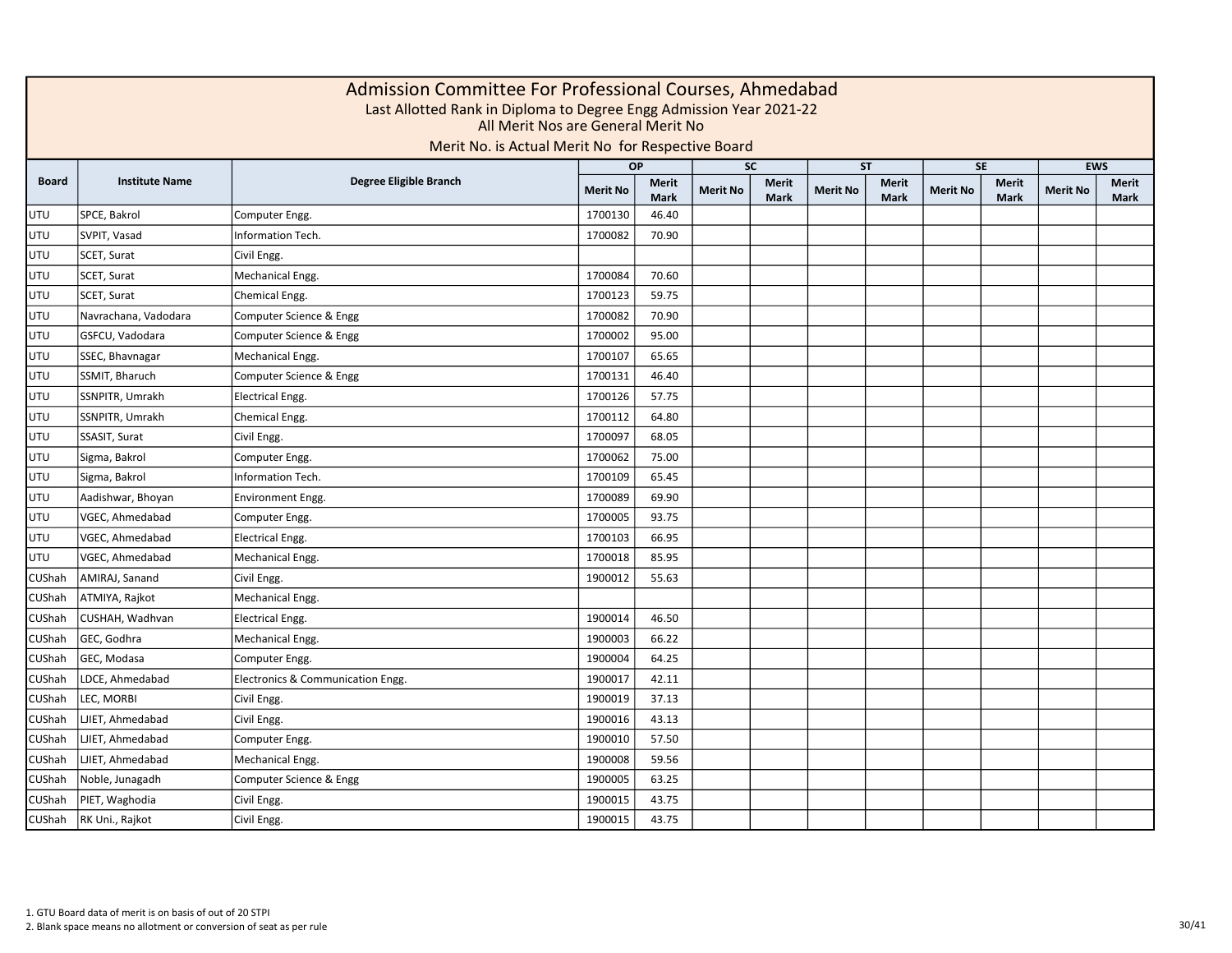|              |                          |                                       |                 | Admission Committee For Professional Courses, Ahmedabad<br>Last Allotted Rank in Diploma to Degree Engg Admission Year 2021-22<br>All Merit Nos are General Merit No<br>Merit No. is Actual Merit No for Respective Board<br><b>EWS</b><br>OP<br><b>SC</b><br><b>ST</b><br><b>SE</b> |                 |                             |                 |                             |                 |                             |                 |                      |  |  |  |  |  |  |
|--------------|--------------------------|---------------------------------------|-----------------|--------------------------------------------------------------------------------------------------------------------------------------------------------------------------------------------------------------------------------------------------------------------------------------|-----------------|-----------------------------|-----------------|-----------------------------|-----------------|-----------------------------|-----------------|----------------------|--|--|--|--|--|--|
|              |                          |                                       |                 |                                                                                                                                                                                                                                                                                      |                 |                             |                 |                             |                 |                             |                 |                      |  |  |  |  |  |  |
| <b>Board</b> | <b>Institute Name</b>    | Degree Eligible Branch                | <b>Merit No</b> | <b>Merit</b><br><b>Mark</b>                                                                                                                                                                                                                                                          | <b>Merit No</b> | <b>Merit</b><br><b>Mark</b> | <b>Merit No</b> | <b>Merit</b><br><b>Mark</b> | <b>Merit No</b> | <b>Merit</b><br><b>Mark</b> | <b>Merit No</b> | <b>Merit</b><br>Mark |  |  |  |  |  |  |
| CUShah       | JMSabva, Botad           | Civil Engg.                           | 1900020         | 34.63                                                                                                                                                                                                                                                                                |                 |                             |                 |                             |                 |                             |                 |                      |  |  |  |  |  |  |
| CUShah       | Silver Oak, Ahmedabad    | Computer Engg. (D2D)                  | 1900007         | 60.00                                                                                                                                                                                                                                                                                |                 |                             |                 |                             |                 |                             |                 |                      |  |  |  |  |  |  |
| Ganpat       | Adani, Ahmedabad         | Information & Communication Tech.     | 2000204         | 81.25                                                                                                                                                                                                                                                                                |                 |                             |                 |                             |                 |                             |                 |                      |  |  |  |  |  |  |
| Ganpat       | Aditya, Ahmedabad        | Chemical Engg.                        | 2000212         | 80.45                                                                                                                                                                                                                                                                                |                 |                             |                 |                             |                 |                             |                 |                      |  |  |  |  |  |  |
| Ganpat       | AIT, Ahmedabad           | Civil Engg.                           | 2000478         | 52.85                                                                                                                                                                                                                                                                                |                 |                             |                 |                             |                 |                             |                 |                      |  |  |  |  |  |  |
| Ganpat       | AIT, Ahmedabad           | Computer Engg.                        | 2000391         | 71.25                                                                                                                                                                                                                                                                                |                 |                             |                 |                             |                 |                             |                 |                      |  |  |  |  |  |  |
| Ganpat       | ALPHA, Kalol             | Computer Engg.                        | 2000331         | 75.00                                                                                                                                                                                                                                                                                |                 |                             |                 |                             |                 |                             |                 |                      |  |  |  |  |  |  |
| Ganpat       | ApolloET, Ahmedabad      | Information Tech.                     | 2000272         | 77.90                                                                                                                                                                                                                                                                                |                 |                             |                 |                             |                 |                             |                 |                      |  |  |  |  |  |  |
| Ganpat       | BVM (GIA), VVNagar       | Civil Engg.                           | 2000394         | 71.05                                                                                                                                                                                                                                                                                |                 |                             |                 |                             |                 |                             |                 |                      |  |  |  |  |  |  |
| Ganpat       | BVM (GIA), VVNagar       | Computer Engg.                        |                 |                                                                                                                                                                                                                                                                                      |                 |                             |                 |                             |                 |                             | 2000046         | 90.85                |  |  |  |  |  |  |
| Ganpat       | BVM (GIA), VVNagar       | Mechanical Engg.                      | 2000244         | 78.95                                                                                                                                                                                                                                                                                |                 |                             |                 |                             |                 |                             |                 |                      |  |  |  |  |  |  |
| Ganpat       | BVM (GIA), VVNagar       | Production Engg.                      | 2000135         | 85.00                                                                                                                                                                                                                                                                                |                 |                             |                 |                             |                 |                             |                 |                      |  |  |  |  |  |  |
| Ganpat       | BVM (SFI), VVNagar       | Information Tech.                     | 2000074         | 88.75                                                                                                                                                                                                                                                                                |                 |                             |                 |                             | 2000083         | 87.90                       |                 |                      |  |  |  |  |  |  |
| Ganpat       | CKPCET, Surat            | Mechanical Engg.                      | 2000383         | 71.65                                                                                                                                                                                                                                                                                |                 |                             |                 |                             |                 |                             |                 |                      |  |  |  |  |  |  |
| Ganpat       | CPIT, Changa             | Information Tech.                     | 2000074         | 88.75                                                                                                                                                                                                                                                                                |                 |                             |                 |                             |                 |                             |                 |                      |  |  |  |  |  |  |
| Ganpat       | CGPIT, Tarsadi           | Chemical Engg.                        | 2000094         | 87.55                                                                                                                                                                                                                                                                                |                 |                             |                 |                             |                 |                             |                 |                      |  |  |  |  |  |  |
| Ganpat       | IAR, Gandhinagar         | Chemical Engg.                        | 2000167         | 83.50                                                                                                                                                                                                                                                                                |                 |                             |                 |                             |                 |                             |                 |                      |  |  |  |  |  |  |
| Ganpat       | DPIATR, Changa           | Computer Engg.                        | 2000121         | 85.40                                                                                                                                                                                                                                                                                |                 |                             |                 |                             |                 |                             |                 |                      |  |  |  |  |  |  |
| Ganpat       | DPIATR, Changa           | Computer Science & Engg               |                 |                                                                                                                                                                                                                                                                                      |                 |                             |                 |                             | 2000057         | 90.40                       |                 |                      |  |  |  |  |  |  |
| Ganpat       | GEC, Surat               | Civil Engg.                           | 2000297         | 76.75                                                                                                                                                                                                                                                                                |                 |                             |                 |                             |                 |                             |                 |                      |  |  |  |  |  |  |
| Ganpat       | MSU (GIA), Vadodara      | Civil Engg.                           | 2000143         | 83.95                                                                                                                                                                                                                                                                                |                 |                             |                 |                             |                 |                             |                 |                      |  |  |  |  |  |  |
| Ganpat       | MSU (GIA), Vadodara      | Electronics Engg.                     | 2000371         | 72.50                                                                                                                                                                                                                                                                                |                 |                             |                 |                             |                 |                             |                 |                      |  |  |  |  |  |  |
| Ganpat       | DDU (GIA), Nadiad        | Computer Engg.                        | 2000048         | 90.85                                                                                                                                                                                                                                                                                |                 |                             |                 |                             |                 |                             |                 |                      |  |  |  |  |  |  |
| Ganpat       | DDU (SFI), Nadiad        | <b>Information Tech.</b>              | 2000157         | 83.75                                                                                                                                                                                                                                                                                |                 |                             |                 |                             |                 |                             |                 |                      |  |  |  |  |  |  |
| Ganpat       | GCET, VVNagar            | <b>Electrical Engg.</b>               | 2000131         | 85.00                                                                                                                                                                                                                                                                                |                 |                             |                 |                             |                 |                             |                 |                      |  |  |  |  |  |  |
| Ganpat       | GCET, VVNagar            | Chemical Engg.                        |                 |                                                                                                                                                                                                                                                                                      |                 |                             |                 |                             | 2000029         | 92.70                       |                 |                      |  |  |  |  |  |  |
| Ganpat       | GCET, VVNagar            | Mechatronics                          | 2000072         | 88.85                                                                                                                                                                                                                                                                                |                 |                             |                 |                             |                 |                             |                 |                      |  |  |  |  |  |  |
| Ganpat       | GIT, Gandhinagar         | Computer Engg.                        | 2000232         | 80.00                                                                                                                                                                                                                                                                                |                 |                             |                 |                             |                 |                             |                 |                      |  |  |  |  |  |  |
| Ganpat       | GIT, Gandhinagar         | Mechanical Engg.                      |                 |                                                                                                                                                                                                                                                                                      |                 |                             |                 |                             |                 |                             |                 |                      |  |  |  |  |  |  |
| Ganpat       | Ganpat Uni. ICT, Mehsana | CSE (Big Data & Analysis)             | 2000213         | 80.40                                                                                                                                                                                                                                                                                |                 |                             |                 |                             |                 |                             |                 |                      |  |  |  |  |  |  |
| Ganpat       | Ganpat Uni. ICT, Mehsana | <b>CSE (Cloud Based Applications)</b> | 2000133         | 85.00                                                                                                                                                                                                                                                                                |                 |                             |                 |                             |                 |                             |                 |                      |  |  |  |  |  |  |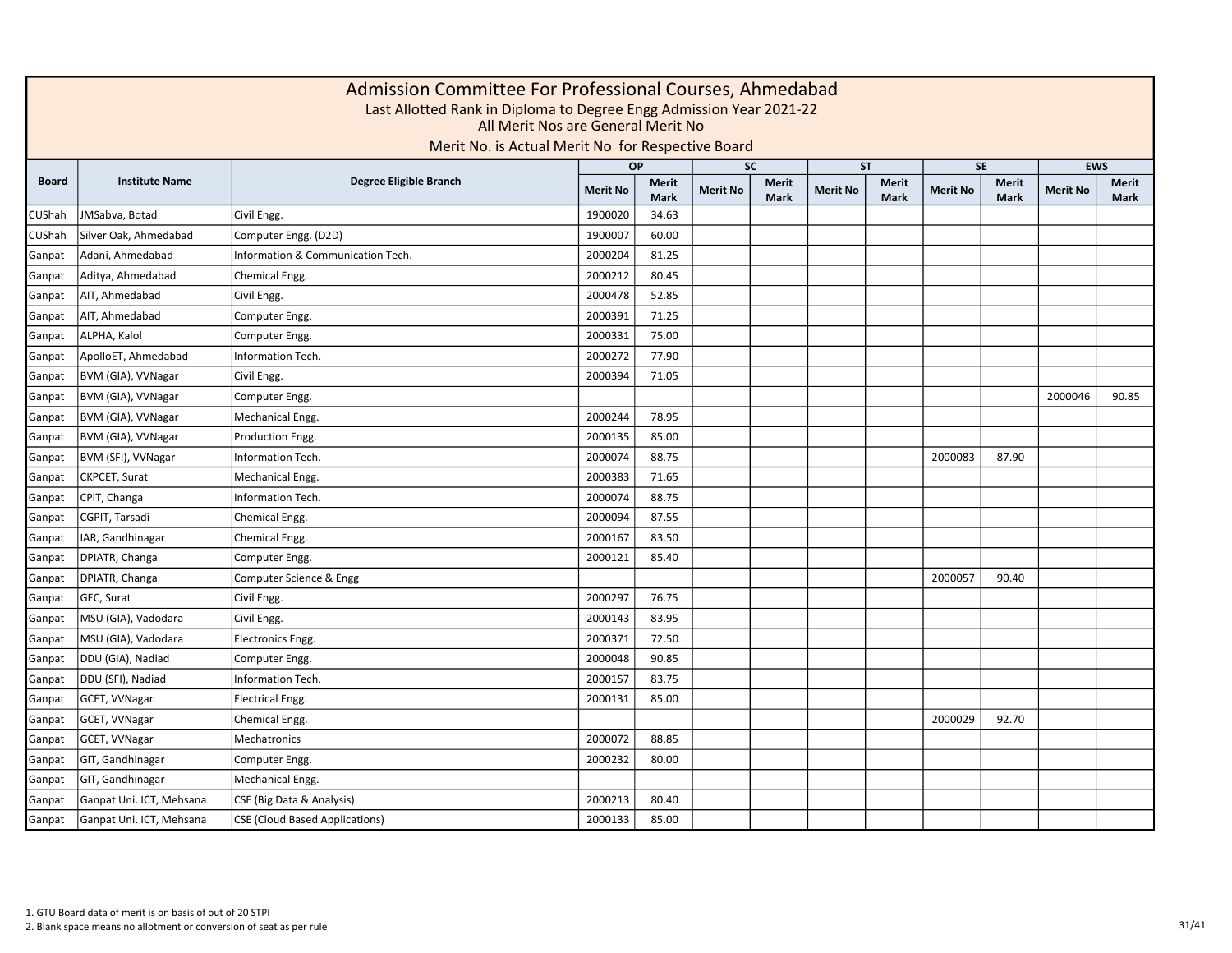|              |                            | Admission Committee For Professional Courses, Ahmedabad<br>Last Allotted Rank in Diploma to Degree Engg Admission Year 2021-22<br>All Merit Nos are General Merit No<br>Merit No. is Actual Merit No for Respective Board |                 |                             |                 |                             |                 |                      |                 |                             |                 |                             |
|--------------|----------------------------|---------------------------------------------------------------------------------------------------------------------------------------------------------------------------------------------------------------------------|-----------------|-----------------------------|-----------------|-----------------------------|-----------------|----------------------|-----------------|-----------------------------|-----------------|-----------------------------|
|              |                            |                                                                                                                                                                                                                           | OP              |                             | <b>SC</b>       |                             | <b>ST</b>       |                      |                 | <b>SE</b>                   |                 | <b>EWS</b>                  |
| <b>Board</b> | <b>Institute Name</b>      | Degree Eligible Branch                                                                                                                                                                                                    | <b>Merit No</b> | <b>Merit</b><br><b>Mark</b> | <b>Merit No</b> | <b>Merit</b><br><b>Mark</b> | <b>Merit No</b> | Merit<br><b>Mark</b> | <b>Merit No</b> | <b>Merit</b><br><b>Mark</b> | <b>Merit No</b> | <b>Merit</b><br><b>Mark</b> |
| Ganpat       | Ganpat Uni. ICT, Mehsana   | CSE With Specialisation In Cyber Security                                                                                                                                                                                 | 2000311         | 76.25                       |                 |                             |                 |                      |                 |                             |                 |                             |
| Ganpat       | Ganpat Uni. UVPCE, Mehsana | Civil Engg.                                                                                                                                                                                                               | 2000477         | 53.20                       |                 |                             |                 |                      |                 |                             |                 |                             |
| Ganpat       | Ganpat Uni. UVPCE, Mehsana | Computer Engg.                                                                                                                                                                                                            | 2000282         | 77.50                       |                 |                             |                 |                      |                 |                             |                 |                             |
| Ganpat       | Ganpat Uni. UVPCE, Mehsana | <b>Electrical Engg.</b>                                                                                                                                                                                                   | 2000474         | 55.00                       |                 |                             |                 |                      |                 |                             |                 |                             |
| Ganpat       | Ganpat Uni. UVPCE, Mehsana | Information Tech.                                                                                                                                                                                                         | 2000435         | 65.00                       |                 |                             |                 |                      |                 |                             |                 |                             |
| Ganpat       | Ganpat Uni. UVPCE, Mehsana | Mechanical Engg.                                                                                                                                                                                                          | 2000416         | 68.35                       | 2000448         | 63.40                       |                 |                      |                 |                             |                 |                             |
| Ganpat       | Ganpat Uni. UVPCE, Mehsana | Automobile Engg.                                                                                                                                                                                                          | 2000473         | 56.70                       |                 |                             |                 |                      |                 |                             |                 |                             |
| Ganpat       | Ganpat Uni. UVPCE, Mehsana | Mechatronics                                                                                                                                                                                                              | 2000476         | 53.55                       |                 |                             |                 |                      |                 |                             |                 |                             |
| Ganpat       | Ganpat Uni. UVPCE, Mehsana | Computer Engg. (Artificial Intelligence)                                                                                                                                                                                  | 2000334         | 75.00                       |                 |                             |                 |                      |                 |                             |                 |                             |
| Ganpat       | Ganpat Uni. UVPCE, Mehsana | Petrochemical Engg.                                                                                                                                                                                                       | 2000235         | 79.65                       |                 |                             |                 |                      |                 |                             |                 |                             |
| Ganpat       | GIDCDEC, Navsari           | Civil Engg.                                                                                                                                                                                                               | 2000430         | 66.75                       |                 |                             |                 |                      |                 |                             |                 |                             |
| Ganpat       | GEC, Bharuch               | <b>Electrical Engg.</b>                                                                                                                                                                                                   | 2000307         | 76.25                       |                 |                             |                 |                      |                 |                             |                 |                             |
| Ganpat       | GEC, Bhavnagar             | Computer Engg.                                                                                                                                                                                                            | 2000194         | 82.10                       |                 |                             |                 |                      |                 |                             |                 |                             |
| Ganpat       | GEC, Bhuj                  | Chemical Engg.                                                                                                                                                                                                            | 2000008         | 93.90                       |                 |                             |                 |                      |                 |                             |                 |                             |
| Ganpat       | GEC, Dahod                 | Civil Engg.                                                                                                                                                                                                               | 2000234         | 79.65                       |                 |                             |                 |                      |                 |                             |                 |                             |
| Ganpat       | GEC, Dahod                 | Mechanical Engg.                                                                                                                                                                                                          | 2000442         | 64.40                       |                 |                             | 2000459         | 60.45                |                 |                             |                 |                             |
| Ganpat       | GEC, Godhra                | Civil Engg.                                                                                                                                                                                                               | 2000306         | 76.40                       |                 |                             |                 |                      |                 |                             |                 |                             |
| Ganpat       | GEC, Modasa                | Civil Engg.                                                                                                                                                                                                               | 2000414         | 68.55                       |                 |                             |                 |                      |                 |                             |                 |                             |
| Ganpat       | GEC, Modasa                | Computer Engg.                                                                                                                                                                                                            | 2000130         | 85.00                       |                 |                             |                 |                      |                 |                             |                 |                             |
| Ganpat       | GEC, Modasa                | Information Tech.                                                                                                                                                                                                         | 2000116         | 85.85                       |                 |                             |                 |                      |                 |                             |                 |                             |
| Ganpat       | GEC, Modasa                | Automobile Engg.                                                                                                                                                                                                          | 2000260         | 78.30                       |                 |                             |                 |                      |                 |                             |                 |                             |
| Ganpat       | GEC, Palanpur              | Civil Engg.                                                                                                                                                                                                               | 2000098         | 87.10                       |                 |                             |                 |                      |                 |                             |                 |                             |
| Ganpat       | GEC, Patan                 | Civil Engg.                                                                                                                                                                                                               | 2000035         | 91.80                       |                 |                             |                 |                      |                 |                             |                 |                             |
| Ganpat       | GEC, Patan                 | Mechanical Engg.                                                                                                                                                                                                          | 2000322         | 75.45                       |                 |                             |                 |                      |                 |                             |                 |                             |
| Ganpat       | GEC, Patan                 | Computer Science & Engg                                                                                                                                                                                                   |                 |                             |                 |                             |                 |                      | 2000110         | 86.25                       |                 |                             |
| Ganpat       | GEC, Rajkot                | Computer Engg.                                                                                                                                                                                                            | 2000266         | 77.90                       |                 |                             |                 |                      |                 |                             |                 |                             |
| Ganpat       | GEC, Gandhinagar           | Computer Engg.                                                                                                                                                                                                            | 2000031         | 92.10                       |                 |                             |                 |                      |                 |                             |                 |                             |
| Ganpat       | GEC, Gandhinagar           | Biomedical Engg.                                                                                                                                                                                                          | 2000207         | 80.95                       |                 |                             |                 |                      |                 |                             |                 |                             |
| Ganpat       | GEC, Valsad                | Chemical Engg.                                                                                                                                                                                                            | 2000020         | 93.00                       |                 |                             |                 |                      |                 |                             |                 |                             |
| Ganpat       | GrowMore, Berna            | Computer Engg.                                                                                                                                                                                                            | 2000163         | 83.75                       |                 |                             |                 |                      |                 |                             |                 |                             |
| Ganpat       | GPERI, Mevad               | Civil Engg.                                                                                                                                                                                                               | 2000366         | 72.85                       |                 |                             |                 |                      |                 |                             |                 |                             |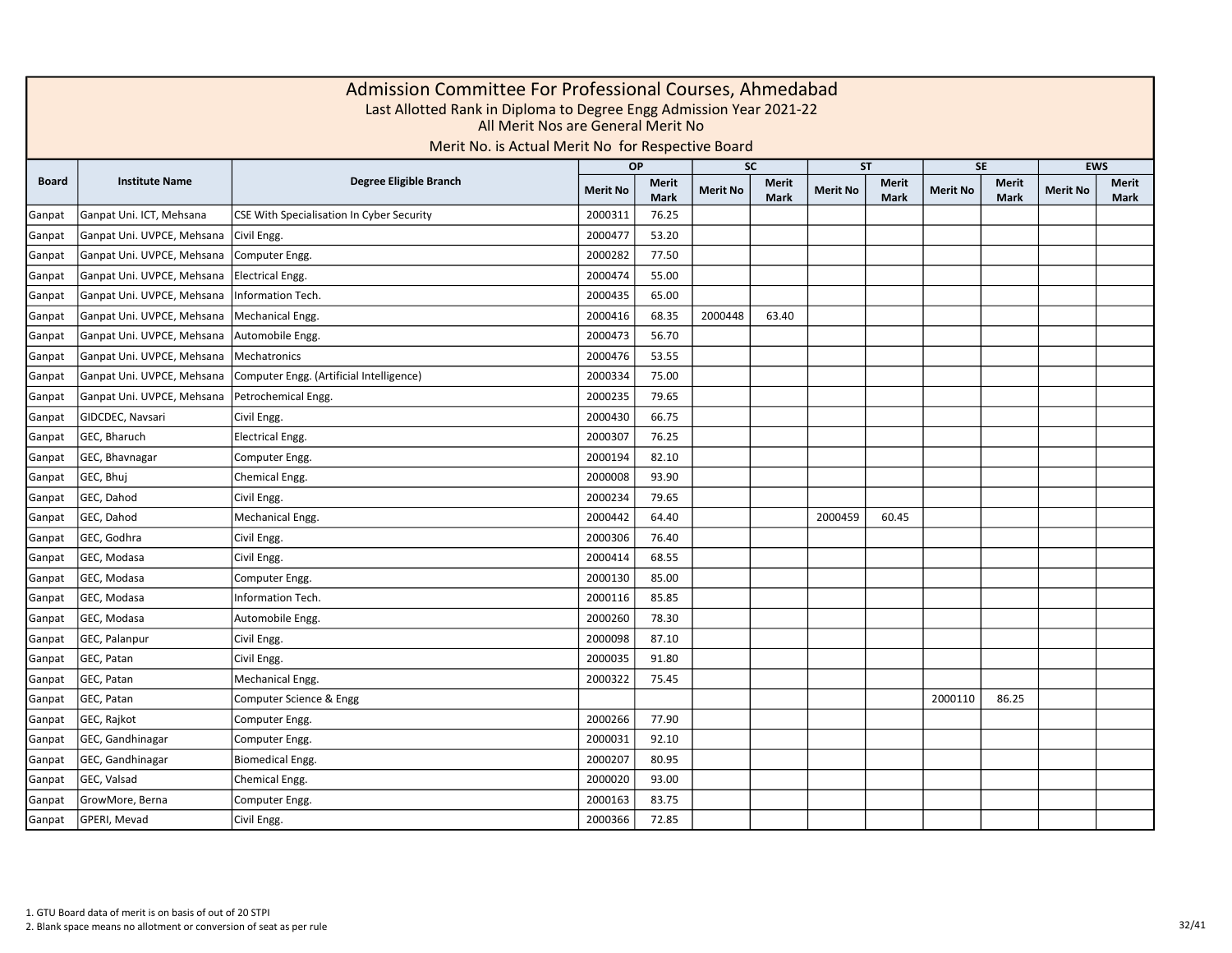|              |                          | Admission Committee For Professional Courses, Ahmedabad<br>Last Allotted Rank in Diploma to Degree Engg Admission Year 2021-22<br>All Merit Nos are General Merit No<br>Merit No. is Actual Merit No for Respective Board |                 |                             |                 |                             |                 |                             |                 |               |                 |                      |
|--------------|--------------------------|---------------------------------------------------------------------------------------------------------------------------------------------------------------------------------------------------------------------------|-----------------|-----------------------------|-----------------|-----------------------------|-----------------|-----------------------------|-----------------|---------------|-----------------|----------------------|
|              |                          |                                                                                                                                                                                                                           |                 | <b>OP</b>                   | <b>SC</b>       |                             |                 | <b>ST</b>                   |                 | <b>SE</b>     |                 | <b>EWS</b>           |
| <b>Board</b> | <b>Institute Name</b>    | Degree Eligible Branch                                                                                                                                                                                                    | <b>Merit No</b> | <b>Merit</b><br><b>Mark</b> | <b>Merit No</b> | <b>Merit</b><br><b>Mark</b> | <b>Merit No</b> | <b>Merit</b><br><b>Mark</b> | <b>Merit No</b> | Merit<br>Mark | <b>Merit No</b> | Merit<br><b>Mark</b> |
| Ganpat       | GPERI, Mevad             | Computer Engg.                                                                                                                                                                                                            | 2000214         | 80.40                       |                 |                             |                 |                             |                 |               |                 |                      |
| Ganpat       | GPERI, Mevad             | Mechanical Engg.                                                                                                                                                                                                          | 2000235         | 79.65                       |                 |                             |                 |                             |                 |               |                 |                      |
| Ganpat       | Hansaba, Patan           | <b>Electrical Engg.</b>                                                                                                                                                                                                   | 2000040         | 91.25                       |                 |                             |                 |                             |                 |               |                 |                      |
| Ganpat       | HGCE-Ahmedabad           | Mechanical Engg.                                                                                                                                                                                                          | 2000432         | 66.15                       |                 |                             |                 |                             |                 |               |                 |                      |
| Ganpat       | Nirma Uni, Ahmedabad     | Civil Engg.                                                                                                                                                                                                               | 2000415         | 68.55                       |                 |                             |                 |                             |                 |               |                 |                      |
| Ganpat       | Nirma Uni, Ahmedabad     | Mechanical Engg.                                                                                                                                                                                                          | 2000023         | 92.85                       |                 |                             |                 |                             |                 |               |                 |                      |
| Ganpat       | Nirma Uni, Ahmedabad     | Computer Science & Engg                                                                                                                                                                                                   | 2000019         | 93.75                       |                 |                             |                 |                             |                 |               |                 |                      |
| Ganpat       | <b>ITM Universe</b>      | Mechatronics                                                                                                                                                                                                              | 2000225         | 80.20                       |                 |                             |                 |                             |                 |               |                 |                      |
| Ganpat       | KITRC, Kalol             | Computer Engg.                                                                                                                                                                                                            | 2000302         | 76.65                       |                 |                             |                 |                             |                 |               |                 |                      |
| Ganpat       | KITRC, Kalol             | Mechanical Engg.                                                                                                                                                                                                          | 2000441         | 64.55                       |                 |                             |                 |                             |                 |               |                 |                      |
| Ganpat       | LDCE, Ahmedabad          | Civil Engg.                                                                                                                                                                                                               | 2000021         | 92.90                       |                 |                             |                 |                             |                 |               |                 |                      |
| Ganpat       | LDCE, Ahmedabad          | Computer Engg.                                                                                                                                                                                                            |                 |                             |                 |                             |                 |                             | 2000002         | 95.00         |                 |                      |
| Ganpat       | LDCE, Ahmedabad          | <b>Electrical Engg.</b>                                                                                                                                                                                                   | 2000351         | 73.75                       |                 |                             |                 |                             |                 |               |                 |                      |
| Ganpat       | LDCE, Ahmedabad          | Information Tech.                                                                                                                                                                                                         | 2000010         | 93.90                       |                 |                             |                 |                             |                 |               |                 |                      |
| Ganpat       | LDCE, Ahmedabad          | Mechanical Engg.                                                                                                                                                                                                          |                 |                             |                 |                             |                 |                             |                 |               | 2000186         | 82.30                |
| Ganpat       | LDCE, Ahmedabad          | Automobile Engg.                                                                                                                                                                                                          | 2000230         | 80.00                       |                 |                             |                 |                             |                 |               |                 |                      |
| Ganpat       | LDCE, Ahmedabad          | Chemical Engg.                                                                                                                                                                                                            | 2000001         | 95.00                       |                 |                             |                 |                             |                 |               |                 |                      |
| Ganpat       | LDCE, Ahmedabad          | Electronics & Communication Engg.                                                                                                                                                                                         | 2000269         | 77.90                       |                 |                             |                 |                             |                 |               |                 |                      |
| Ganpat       | LDRP, GNAGAR             | Civil Engg.                                                                                                                                                                                                               | 2000376         | 72.15                       |                 |                             |                 |                             |                 |               |                 |                      |
| Ganpat       | LDRP, GNAGAR             | Computer Engg.                                                                                                                                                                                                            |                 |                             |                 |                             |                 |                             |                 |               | 2000067         | 89.15                |
| Ganpat       | LEC, MORBI               | Chemical Engg.                                                                                                                                                                                                            | 2000017         | 93.90                       |                 |                             |                 |                             |                 |               |                 |                      |
| Ganpat       | LJIET, Ahmedabad         | Civil Engg.                                                                                                                                                                                                               |                 |                             |                 |                             |                 |                             |                 |               |                 |                      |
| Ganpat       | LJIET, Ahmedabad         | Computer Engg.                                                                                                                                                                                                            | 2000045         | 90.85                       |                 |                             |                 |                             |                 |               |                 |                      |
| Ganpat       | LJIET, Ahmedabad         | Automobile Engg.                                                                                                                                                                                                          | 2000433         | 65.20                       |                 |                             |                 |                             |                 |               |                 |                      |
| Ganpat       | LJIET, Ahmedabad         | Chemical Engg.                                                                                                                                                                                                            | 2000166         | 83.50                       |                 |                             |                 |                             |                 |               |                 |                      |
| Ganpat       | LCIT, Bhandu             | Computer Science & Engg                                                                                                                                                                                                   | 2000310         | 76.25                       |                 |                             |                 |                             |                 |               |                 |                      |
| Ganpat       | MEC, BESNA               | Mechanical Engg.                                                                                                                                                                                                          | 2000400         | 70.00                       |                 |                             |                 |                             |                 |               |                 |                      |
| Ganpat       | MEC, BESNA               | Automobile Engg.                                                                                                                                                                                                          | 2000433         | 65.20                       |                 |                             |                 |                             |                 |               |                 |                      |
| Ganpat       | OMEC, Junagadh           | Chemical Engg.                                                                                                                                                                                                            | 2000115         | 85.90                       |                 |                             |                 |                             |                 |               |                 |                      |
| Ganpat       | PPSSE, PPS Uni., Kosamba | Chemical Engg.                                                                                                                                                                                                            | 2000151         | 83.90                       |                 |                             |                 |                             |                 |               |                 |                      |
| Ganpat       | Pacific, Surat           | Chemical Engg.                                                                                                                                                                                                            | 2000166         | 83.50                       |                 |                             |                 |                             |                 |               |                 |                      |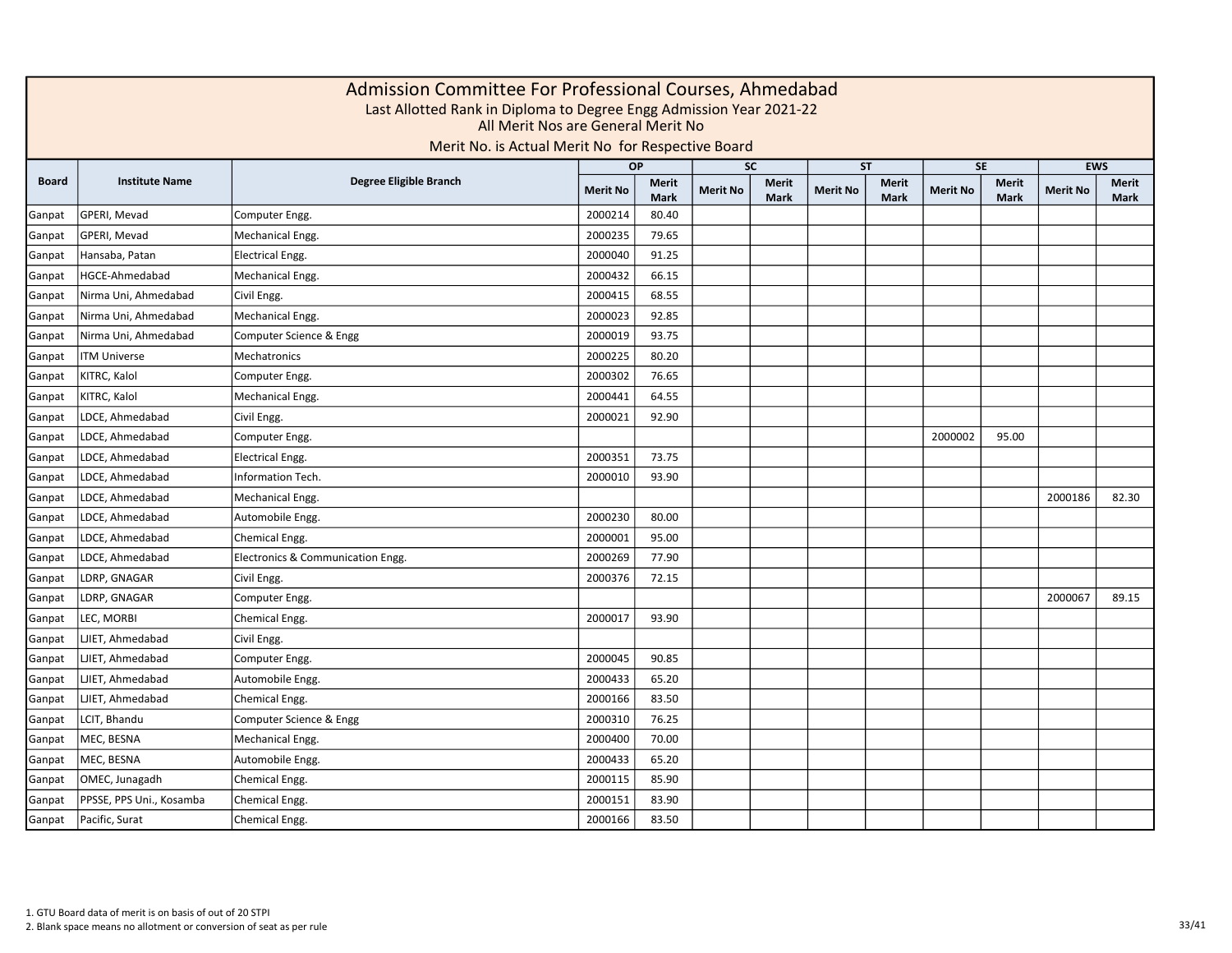|              | Admission Committee For Professional Courses, Ahmedabad<br>Last Allotted Rank in Diploma to Degree Engg Admission Year 2021-22<br>All Merit Nos are General Merit No<br>Merit No. is Actual Merit No for Respective Board<br><b>EWS</b><br><b>SC</b><br><b>SE</b><br>OP<br><b>ST</b> |                                          |                 |                             |                 |                             |                 |                      |                 |                             |                 |               |  |  |  |
|--------------|--------------------------------------------------------------------------------------------------------------------------------------------------------------------------------------------------------------------------------------------------------------------------------------|------------------------------------------|-----------------|-----------------------------|-----------------|-----------------------------|-----------------|----------------------|-----------------|-----------------------------|-----------------|---------------|--|--|--|
|              |                                                                                                                                                                                                                                                                                      |                                          |                 |                             |                 |                             |                 |                      |                 |                             |                 |               |  |  |  |
| <b>Board</b> | <b>Institute Name</b>                                                                                                                                                                                                                                                                | Degree Eligible Branch                   | <b>Merit No</b> | <b>Merit</b><br><b>Mark</b> | <b>Merit No</b> | <b>Merit</b><br><b>Mark</b> | <b>Merit No</b> | Merit<br><b>Mark</b> | <b>Merit No</b> | <b>Merit</b><br><b>Mark</b> | <b>Merit No</b> | Merit<br>Mark |  |  |  |
| Ganpat       | PDPU, Raisan                                                                                                                                                                                                                                                                         | Civil Engg.                              | 2000317         | 75.75                       |                 |                             |                 |                      |                 |                             |                 |               |  |  |  |
| Ganpat       | PDPU, Raisan                                                                                                                                                                                                                                                                         | Computer Engg.                           | 2000059         | 90.40                       |                 |                             |                 |                      |                 |                             |                 |               |  |  |  |
| Ganpat       | PDPU, Raisan                                                                                                                                                                                                                                                                         | <b>Electrical Engg.</b>                  | 2000227         | 80.00                       |                 |                             |                 |                      |                 |                             |                 |               |  |  |  |
| Ganpat       | PDPU, Raisan                                                                                                                                                                                                                                                                         | Mechanical Engg.                         |                 |                             |                 |                             |                 |                      |                 |                             |                 |               |  |  |  |
| Ganpat       | PDPU, Raisan                                                                                                                                                                                                                                                                         | Automobile Engg.                         | 2000345         | 74.25                       |                 |                             |                 |                      |                 |                             |                 |               |  |  |  |
| Ganpat       | PDPU, Raisan                                                                                                                                                                                                                                                                         | Chemical Engg.                           | 2000211         | 80.65                       |                 |                             |                 |                      |                 |                             |                 |               |  |  |  |
| Ganpat       | PDPU, Raisan                                                                                                                                                                                                                                                                         | Information & Communication Tech.        | 2000108         | 86.25                       |                 |                             |                 |                      |                 |                             |                 |               |  |  |  |
| Ganpat       | PDPU, Raisan                                                                                                                                                                                                                                                                         | Petroleum Engg.                          | 2000246         | 78.90                       |                 |                             |                 |                      |                 |                             |                 |               |  |  |  |
| Ganpat       | PIET, Waghodia                                                                                                                                                                                                                                                                       | Information Tech.                        | 2000237         | 79.60                       |                 |                             |                 |                      |                 |                             |                 |               |  |  |  |
| Ganpat       | PIET, Waghodia                                                                                                                                                                                                                                                                       | Computer Science & Engg                  | 2000191         | 82.10                       |                 |                             |                 |                      |                 |                             |                 |               |  |  |  |
| Ganpat       | PIT, Waghodia                                                                                                                                                                                                                                                                        | Chemical Engg.                           | 2000211         | 80.65                       |                 |                             |                 |                      |                 |                             |                 |               |  |  |  |
| Ganpat       | PIT, Waghodia                                                                                                                                                                                                                                                                        | Mechatronics                             | 2000068         | 89.05                       |                 |                             |                 |                      |                 |                             |                 |               |  |  |  |
| Ganpat       | SALCE, Ahmedabad                                                                                                                                                                                                                                                                     | Information Tech.                        | 2000285         | 77.50                       |                 |                             |                 |                      |                 |                             |                 |               |  |  |  |
| Ganpat       | SALITER, Ahmedabad                                                                                                                                                                                                                                                                   | Computer Engg.                           | 2000311         | 76.25                       |                 |                             |                 |                      |                 |                             |                 |               |  |  |  |
| Ganpat       | SALITER, Ahmedabad                                                                                                                                                                                                                                                                   | Automobile Engg.                         | 2000298         | 76.75                       |                 |                             |                 |                      |                 |                             |                 |               |  |  |  |
| Ganpat       | SKPCE, Visnagar                                                                                                                                                                                                                                                                      | Civil Engg.                              | 2000428         | 66.80                       |                 |                             |                 |                      |                 |                             |                 |               |  |  |  |
| Ganpat       | SKPCE, Visnagar                                                                                                                                                                                                                                                                      | Computer Engg.                           | 2000391         | 71.25                       |                 |                             |                 |                      |                 |                             |                 |               |  |  |  |
| Ganpat       | SKPCE, Visnagar                                                                                                                                                                                                                                                                      | Mechanical Engg.                         | 2000416         | 68.35                       |                 |                             |                 |                      |                 |                             |                 |               |  |  |  |
| Ganpat       | SCET, Surat                                                                                                                                                                                                                                                                          | Computer Engg.                           | 2000187         | 82.10                       |                 |                             |                 |                      |                 |                             |                 |               |  |  |  |
| Ganpat       | SCET, Surat                                                                                                                                                                                                                                                                          | Chemical Engg.                           | 2000207         | 80.95                       |                 |                             |                 |                      |                 |                             |                 |               |  |  |  |
| Ganpat       | GSFCU, Vadodara                                                                                                                                                                                                                                                                      | Chemical Engg.                           | 2000090         | 87.85                       |                 |                             |                 |                      |                 |                             |                 |               |  |  |  |
| Ganpat       | SVBIT, Unava                                                                                                                                                                                                                                                                         | Computer Engg.                           | 2000128         | 85.00                       |                 |                             |                 |                      |                 |                             |                 |               |  |  |  |
| Ganpat       | SSIT, Bhat                                                                                                                                                                                                                                                                           | Computer Engg.                           | 2000208         | 80.85                       |                 |                             |                 |                      |                 |                             |                 |               |  |  |  |
| Ganpat       | SSMIT, Bharuch                                                                                                                                                                                                                                                                       | Chemical Engg.                           | 2000101         | 86.65                       |                 |                             |                 |                      |                 |                             |                 |               |  |  |  |
| Ganpat       | Silver Oak, Ahmedabad                                                                                                                                                                                                                                                                | Computer Engg.                           | 2000216         | 80.40                       |                 |                             |                 |                      |                 |                             |                 |               |  |  |  |
| Ganpat       | Silver Oak, Ahmedabad                                                                                                                                                                                                                                                                | Information Tech.                        | 2000184         | 82.50                       |                 |                             |                 |                      |                 |                             |                 |               |  |  |  |
| Ganpat       | Silver Oak, Ahmedabad                                                                                                                                                                                                                                                                | Information Tech. (D2D)                  |                 |                             |                 |                             |                 |                      |                 |                             |                 |               |  |  |  |
| Ganpat       | Silver Oak, Ahmedabad                                                                                                                                                                                                                                                                | Computer Engg. (AI And Machine Learning) | 2000133         | 85.00                       |                 |                             |                 |                      |                 |                             |                 |               |  |  |  |
| Ganpat       | SRPATEL, Dabhi                                                                                                                                                                                                                                                                       | Mechanical Engg.                         | 2000312         | 76.15                       |                 |                             |                 |                      |                 |                             |                 |               |  |  |  |
| Ganpat       | VVP, Rajkot                                                                                                                                                                                                                                                                          | Chemical Engg.                           | 2000246         | 78.90                       |                 |                             |                 |                      |                 |                             |                 |               |  |  |  |
| Ganpat       | Veerayatan, Mandvi                                                                                                                                                                                                                                                                   | Chemical Engg.                           | 2000099         | 86.75                       |                 |                             |                 |                      |                 |                             |                 |               |  |  |  |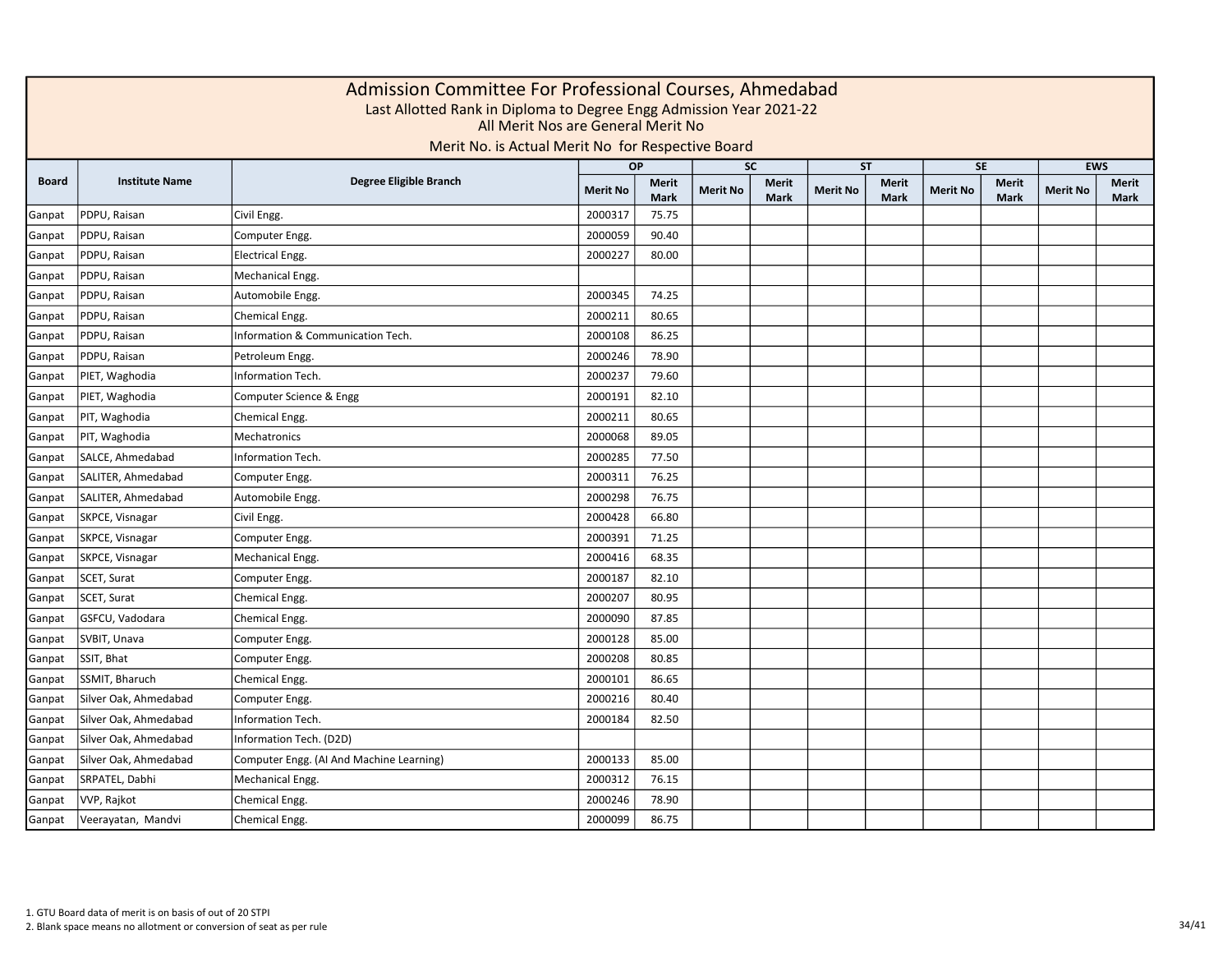|              | Admission Committee For Professional Courses, Ahmedabad<br>Last Allotted Rank in Diploma to Degree Engg Admission Year 2021-22<br>All Merit Nos are General Merit No<br>Merit No. is Actual Merit No for Respective Board<br>OP<br><b>SE</b><br><b>EWS</b><br><b>SC</b><br><b>ST</b> |                                                     |                 |                      |                 |                             |                 |                      |                 |                             |                 |                      |  |  |  |
|--------------|--------------------------------------------------------------------------------------------------------------------------------------------------------------------------------------------------------------------------------------------------------------------------------------|-----------------------------------------------------|-----------------|----------------------|-----------------|-----------------------------|-----------------|----------------------|-----------------|-----------------------------|-----------------|----------------------|--|--|--|
|              |                                                                                                                                                                                                                                                                                      |                                                     |                 |                      |                 |                             |                 |                      |                 |                             |                 |                      |  |  |  |
| <b>Board</b> | <b>Institute Name</b>                                                                                                                                                                                                                                                                | Degree Eligible Branch                              | <b>Merit No</b> | Merit<br><b>Mark</b> | <b>Merit No</b> | <b>Merit</b><br><b>Mark</b> | <b>Merit No</b> | Merit<br><b>Mark</b> | <b>Merit No</b> | <b>Merit</b><br><b>Mark</b> | <b>Merit No</b> | <b>Merit</b><br>Mark |  |  |  |
| Ganpat       | VGEC, Ahmedabad                                                                                                                                                                                                                                                                      | Civil Engg.                                         |                 |                      |                 |                             | 2000347         | 73.95                |                 |                             |                 |                      |  |  |  |
| Ganpat       | VGEC, Ahmedabad                                                                                                                                                                                                                                                                      | Computer Engg.                                      |                 |                      |                 |                             |                 |                      | 2000055         | 90.40                       |                 |                      |  |  |  |
| Ganpat       | VGEC, Ahmedabad                                                                                                                                                                                                                                                                      | <b>Electrical Engg.</b>                             | 2000335         | 75.00                |                 |                             |                 |                      |                 |                             |                 |                      |  |  |  |
| Ganpat       | VGEC, Ahmedabad                                                                                                                                                                                                                                                                      | Information Tech.                                   | 2000030         | 92.50                |                 |                             |                 |                      |                 |                             |                 |                      |  |  |  |
| Ganpat       | NLJIET, Ahmedabad                                                                                                                                                                                                                                                                    | Information Tech.                                   | 2000232         | 80.00                |                 |                             |                 |                      |                 |                             |                 |                      |  |  |  |
| Ganpat       | NLJIET, Ahmedabad                                                                                                                                                                                                                                                                    | CSE (AI And Machine Learning)                       |                 |                      |                 |                             |                 |                      |                 |                             |                 |                      |  |  |  |
| <b>ITM</b>   | AIT, Ahmedabad                                                                                                                                                                                                                                                                       | Computer Engg.                                      | 2100006         | 87.90                |                 |                             |                 |                      |                 |                             |                 |                      |  |  |  |
| <b>ITM</b>   | BIT, Vadodara                                                                                                                                                                                                                                                                        | Computer Science & Engg                             | 2100010         | 86.10                |                 |                             |                 |                      |                 |                             |                 |                      |  |  |  |
| <b>ITM</b>   | CPIT, Changa                                                                                                                                                                                                                                                                         | Computer Engg.                                      | 2100005         | 90.20                |                 |                             |                 |                      |                 |                             |                 |                      |  |  |  |
| ITM          | Ganpat Uni. ICT, Mehsana                                                                                                                                                                                                                                                             | CSE With Specialisation In Cyber Security           | 2100025         | 77.30                |                 |                             |                 |                      |                 |                             |                 |                      |  |  |  |
| <b>ITM</b>   | GEC, Modasa                                                                                                                                                                                                                                                                          | Computer Engg.                                      | 2100016         | 83.10                |                 |                             |                 |                      |                 |                             |                 |                      |  |  |  |
| ITM          | Indus Uni., Ahmedabad                                                                                                                                                                                                                                                                | Computer Engg.                                      | 2100020         | 80.00                |                 |                             |                 |                      |                 |                             |                 |                      |  |  |  |
| <b>ITM</b>   | <b>ITM Universe</b>                                                                                                                                                                                                                                                                  | Mechatronics                                        | 2100009         | 86.20                |                 |                             |                 |                      |                 |                             |                 |                      |  |  |  |
| <b>ITM</b>   | <b>ITM Universe</b>                                                                                                                                                                                                                                                                  | Computer Science & Engg                             | 2100022         | 79.40                |                 |                             |                 |                      |                 |                             |                 |                      |  |  |  |
| <b>ITM</b>   | <b>ITM Universe</b>                                                                                                                                                                                                                                                                  | CSE With Specialisation In Cyber Security           | 2100019         | 82.30                |                 |                             |                 |                      |                 |                             |                 |                      |  |  |  |
| <b>ITM</b>   | ITM Voca, Vadodara                                                                                                                                                                                                                                                                   | Computer Engg. (Cloud Tech. & Info. Security)       | 2100003         | 90.90                |                 |                             |                 |                      |                 |                             |                 |                      |  |  |  |
| <b>ITM</b>   | ITM Voca, Vadodara                                                                                                                                                                                                                                                                   | Mechanical Engg. (CAD & Advanced Cnc Manufacturing) | 2100007         | 86.20                |                 |                             |                 |                      |                 |                             |                 |                      |  |  |  |
| <b>ITM</b>   | ITM Voca, Vadodara                                                                                                                                                                                                                                                                   | Mechatronics (Industrial Automation And Robotics)   | 2100009         | 86.20                |                 |                             |                 |                      |                 |                             |                 |                      |  |  |  |
| <b>ITM</b>   | NSIT, Jetalpur                                                                                                                                                                                                                                                                       | Computer Science & Engg                             | 2100013         | 83.80                |                 |                             |                 |                      |                 |                             |                 |                      |  |  |  |
| <b>ITM</b>   | Neotech, Vadodara                                                                                                                                                                                                                                                                    | Computer Engg.                                      | 2100015         | 83.70                |                 |                             |                 |                      |                 |                             |                 |                      |  |  |  |
| <b>ITM</b>   | Neotech, Vadodara                                                                                                                                                                                                                                                                    | Mechanical Engg.                                    | 2100023         | 79.00                |                 |                             |                 |                      |                 |                             |                 |                      |  |  |  |
| <b>ITM</b>   | PIET, Waghodia                                                                                                                                                                                                                                                                       | Mechanical Engg.                                    | 2100018         | 83.00                |                 |                             |                 |                      |                 |                             |                 |                      |  |  |  |
| <b>ITM</b>   | PIET, Waghodia                                                                                                                                                                                                                                                                       | Computer Science & Engg                             | 2100024         | 78.30                |                 |                             |                 |                      |                 |                             |                 |                      |  |  |  |
| <b>ITM</b>   | PIT, Waghodia                                                                                                                                                                                                                                                                        | Computer Science & Engg                             | 2100015         | 83.70                |                 |                             |                 |                      |                 |                             |                 |                      |  |  |  |
| <b>ITM</b>   | SPCE, Bakrol                                                                                                                                                                                                                                                                         | Computer Engg.                                      | 2100021         | 79.60                |                 |                             |                 |                      |                 |                             |                 |                      |  |  |  |
| <b>ITM</b>   | SVPIT, Vasad                                                                                                                                                                                                                                                                         | Mechanical Engg.                                    | 2100023         | 79.00                |                 |                             |                 |                      |                 |                             |                 |                      |  |  |  |
| <b>ITM</b>   | Navrachana, Vadodara                                                                                                                                                                                                                                                                 | Computer Science & Engg                             | 2100017         | 83.00                |                 |                             |                 |                      |                 |                             |                 |                      |  |  |  |
| <b>ITM</b>   | GSFCU, Vadodara                                                                                                                                                                                                                                                                      | Computer Science & Engg                             | 2100022         | 79.40                |                 |                             |                 |                      |                 |                             |                 |                      |  |  |  |
| Parul        | ADIT, Karamsad                                                                                                                                                                                                                                                                       | Food Processing & Tech.                             | 2400039         | 69.42                |                 |                             |                 |                      |                 |                             |                 |                      |  |  |  |
| Parul        | Aditya, Ahmedabad                                                                                                                                                                                                                                                                    | Chemical Engg.                                      | 2400035         | 71.59                |                 |                             |                 |                      |                 |                             |                 |                      |  |  |  |
| Parul        | IAR, Gandhinagar                                                                                                                                                                                                                                                                     | Chemical Engg.                                      | 2400040         | 68.10                |                 |                             |                 |                      |                 |                             |                 |                      |  |  |  |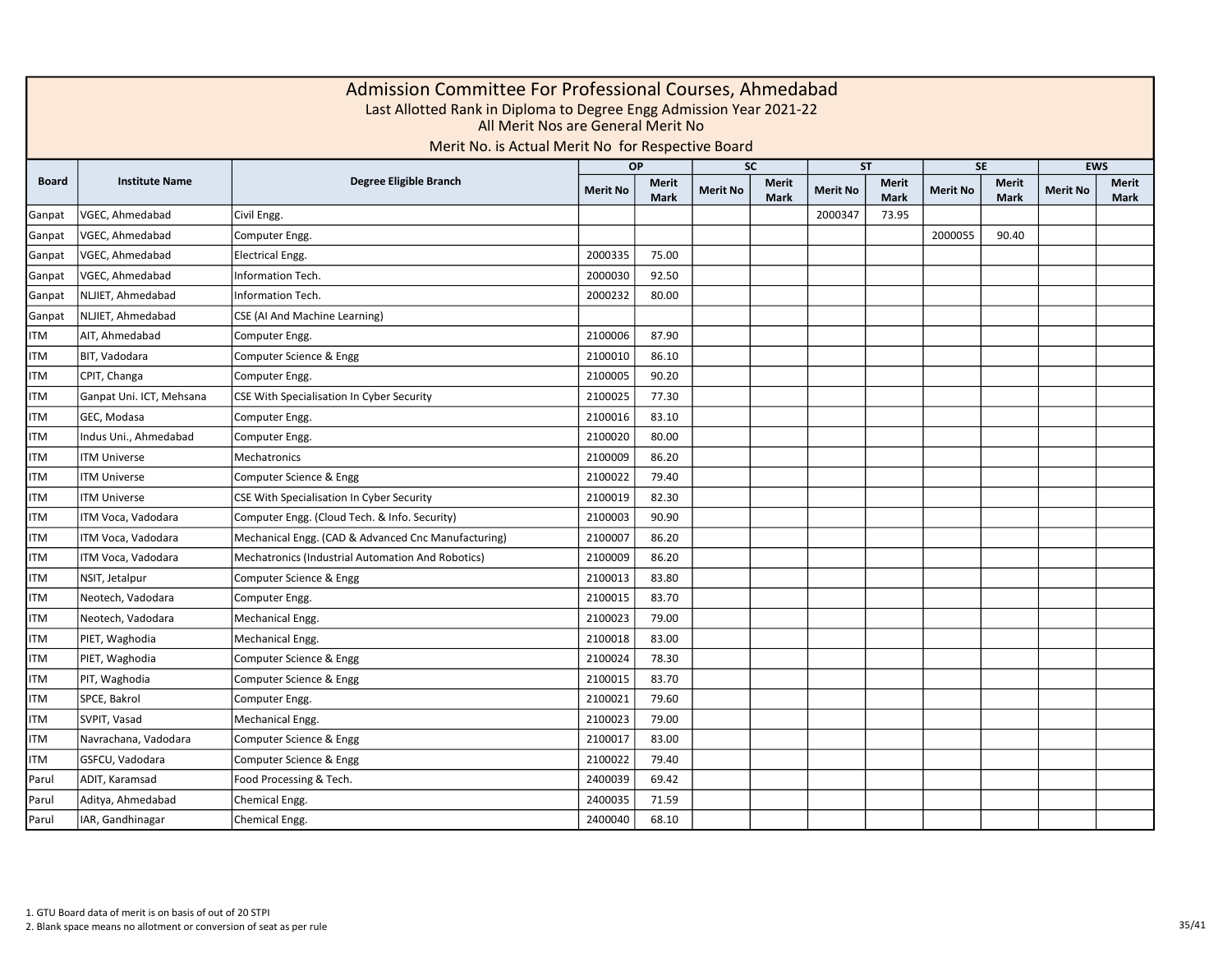|              |                            | Admission Committee For Professional Courses, Ahmedabad<br>Last Allotted Rank in Diploma to Degree Engg Admission Year 2021-22<br>All Merit Nos are General Merit No<br>Merit No. is Actual Merit No for Respective Board |                 |                             |                 |                             |                 |                      |                 |                             |                 |                      |
|--------------|----------------------------|---------------------------------------------------------------------------------------------------------------------------------------------------------------------------------------------------------------------------|-----------------|-----------------------------|-----------------|-----------------------------|-----------------|----------------------|-----------------|-----------------------------|-----------------|----------------------|
|              |                            |                                                                                                                                                                                                                           |                 | <b>OP</b>                   |                 | $\overline{SC}$             |                 | <b>ST</b>            |                 | SE                          |                 | <b>EWS</b>           |
| <b>Board</b> | <b>Institute Name</b>      | Degree Eligible Branch                                                                                                                                                                                                    | <b>Merit No</b> | <b>Merit</b><br><b>Mark</b> | <b>Merit No</b> | <b>Merit</b><br><b>Mark</b> | <b>Merit No</b> | Merit<br><b>Mark</b> | <b>Merit No</b> | <b>Merit</b><br><b>Mark</b> | <b>Merit No</b> | <b>Merit</b><br>Mark |
| Parul        | MSU (GIA), Vadodara        | Computer Science & Engg                                                                                                                                                                                                   | 2400008         | 83.02                       |                 |                             |                 |                      |                 |                             |                 |                      |
| Parul        | MSU (GIA), Vadodara        | Textile Engg.                                                                                                                                                                                                             | 2400002         | 86.67                       |                 |                             |                 |                      |                 |                             |                 |                      |
| Parul        | GCET, VVNagar              | Chemical Engg.                                                                                                                                                                                                            | 2400003         | 86.35                       |                 |                             |                 |                      |                 |                             |                 |                      |
| Parul        | Ganpat Uni. UVPCE, Mehsana | Computer Engg.                                                                                                                                                                                                            | 2400011         | 81.53                       |                 |                             |                 |                      |                 |                             |                 |                      |
| Parul        | GEC, Bharuch               | Chemical Engg.                                                                                                                                                                                                            | 2400001         | 89.52                       |                 |                             |                 |                      |                 |                             |                 |                      |
| Parul        | <b>ITM Universe</b>        | Chemical Engg.                                                                                                                                                                                                            | 2400051         | 58.57                       |                 |                             |                 |                      |                 |                             |                 |                      |
| Parul        | LDCE, Ahmedabad            | Rubber Tech.                                                                                                                                                                                                              | 2400028         | 75.42                       |                 |                             |                 |                      |                 |                             |                 |                      |
| Parul        | LJIET, Ahmedabad           | Chemical Engg.                                                                                                                                                                                                            | 2400021         | 77.94                       |                 |                             |                 |                      |                 |                             |                 |                      |
| Parul        | MEFGI-FOT, Rajkot          | Chemical Engg.                                                                                                                                                                                                            | 2400050         | 58.89                       |                 |                             |                 |                      |                 |                             |                 |                      |
| Parul        | PPSSE, PPS Uni., Kosamba   | Chemical Engg.                                                                                                                                                                                                            | 2400052         | 57.94                       |                 |                             |                 |                      |                 |                             |                 |                      |
| Parul        | Pacific, Surat             | Chemical Engg.                                                                                                                                                                                                            | 2400053         | 50.95                       |                 |                             |                 |                      |                 |                             |                 |                      |
| Parul        | PIT, Waghodia              | Agriculture Engg.                                                                                                                                                                                                         | 2400038         | 69.58                       |                 |                             |                 |                      |                 |                             |                 |                      |
| Parul        | PIT, Waghodia              | Chemical Engg.                                                                                                                                                                                                            | 2400053         | 50.95                       |                 |                             |                 |                      |                 |                             |                 |                      |
| Parul        | PIT, Waghodia              | Computer Science & Engg                                                                                                                                                                                                   | 2400011         | 81.53                       |                 |                             |                 |                      |                 |                             |                 |                      |
| Parul        | Agrawal, Navsari           | Chemical Engg.                                                                                                                                                                                                            | 2400017         | 79.52                       |                 |                             |                 |                      |                 |                             |                 |                      |
| Parul        | SALCE, Ahmedabad           | Chemical Engg.                                                                                                                                                                                                            | 2400047         | 61.75                       |                 |                             |                 |                      |                 |                             |                 |                      |
| Parul        | SCET, Surat                | Chemical Engg.                                                                                                                                                                                                            | 2400052         | 57.94                       |                 |                             |                 |                      |                 |                             |                 |                      |
| Parul        | Sigma, Bakrol              | Chemical Engg. (Green Tech. And Sustainability Engg.) - Emerging Area                                                                                                                                                     | 2400048         | 61.11                       |                 |                             |                 |                      |                 |                             |                 |                      |
| Gokul        | ADIT, Karamsad             | Automobile Engg.                                                                                                                                                                                                          | 2500020         | 74.51                       |                 |                             |                 |                      |                 |                             |                 |                      |
| Gokul        | AIT, Ahmedabad             | <b>Electrical Engg.</b>                                                                                                                                                                                                   | 2500011         | 78.10                       |                 |                             |                 |                      |                 |                             |                 |                      |
| Gokul        | BVM (GIA), VVNagar         | Production Engg.                                                                                                                                                                                                          | 2500020         | 74.51                       |                 |                             |                 |                      |                 |                             |                 |                      |
| Gokul        | GEC, Godhra                | Civil Engg.                                                                                                                                                                                                               | 2500014         | 76.14                       |                 |                             |                 |                      |                 |                             |                 |                      |
| Gokul        | GEC, Modasa                | Mechanical Engg.                                                                                                                                                                                                          | 2500039         | 69.76                       |                 |                             |                 |                      |                 |                             |                 |                      |
| Gokul        | GEC, Palanpur              | Electrical Engg.                                                                                                                                                                                                          | 2500011         | 78.10                       |                 |                             |                 |                      |                 |                             |                 |                      |
| Gokul        | GEC, Palanpur              | Mechanical Engg.                                                                                                                                                                                                          | 2500026         | 72.44                       |                 |                             |                 |                      |                 |                             |                 |                      |
| Gokul        | GEC, Patan                 | Mechanical Engg.                                                                                                                                                                                                          | 2500010         | 80.85                       |                 |                             |                 |                      |                 |                             |                 |                      |
| Gokul        | GEC, Patan                 | Computer Science & Engg                                                                                                                                                                                                   | 2500006         | 85.25                       |                 |                             |                 |                      |                 |                             |                 |                      |
| Gokul        | GEC, Rajkot                | Civil Engg.                                                                                                                                                                                                               | 2500019         | 74.71                       |                 |                             |                 |                      |                 |                             |                 |                      |
| Gokul        | Hansaba, Patan             | Civil Engg.                                                                                                                                                                                                               | 2500043         | 68.29                       |                 |                             |                 |                      |                 |                             |                 |                      |
| Gokul        | Hansaba, Patan             | Computer Engg.                                                                                                                                                                                                            | 2500050         | 62.46                       |                 |                             |                 |                      |                 |                             |                 |                      |
| Gokul        | Hansaba, Patan             | <b>Electrical Engg.</b>                                                                                                                                                                                                   | 2500052         | 60.79                       |                 |                             |                 |                      |                 |                             |                 |                      |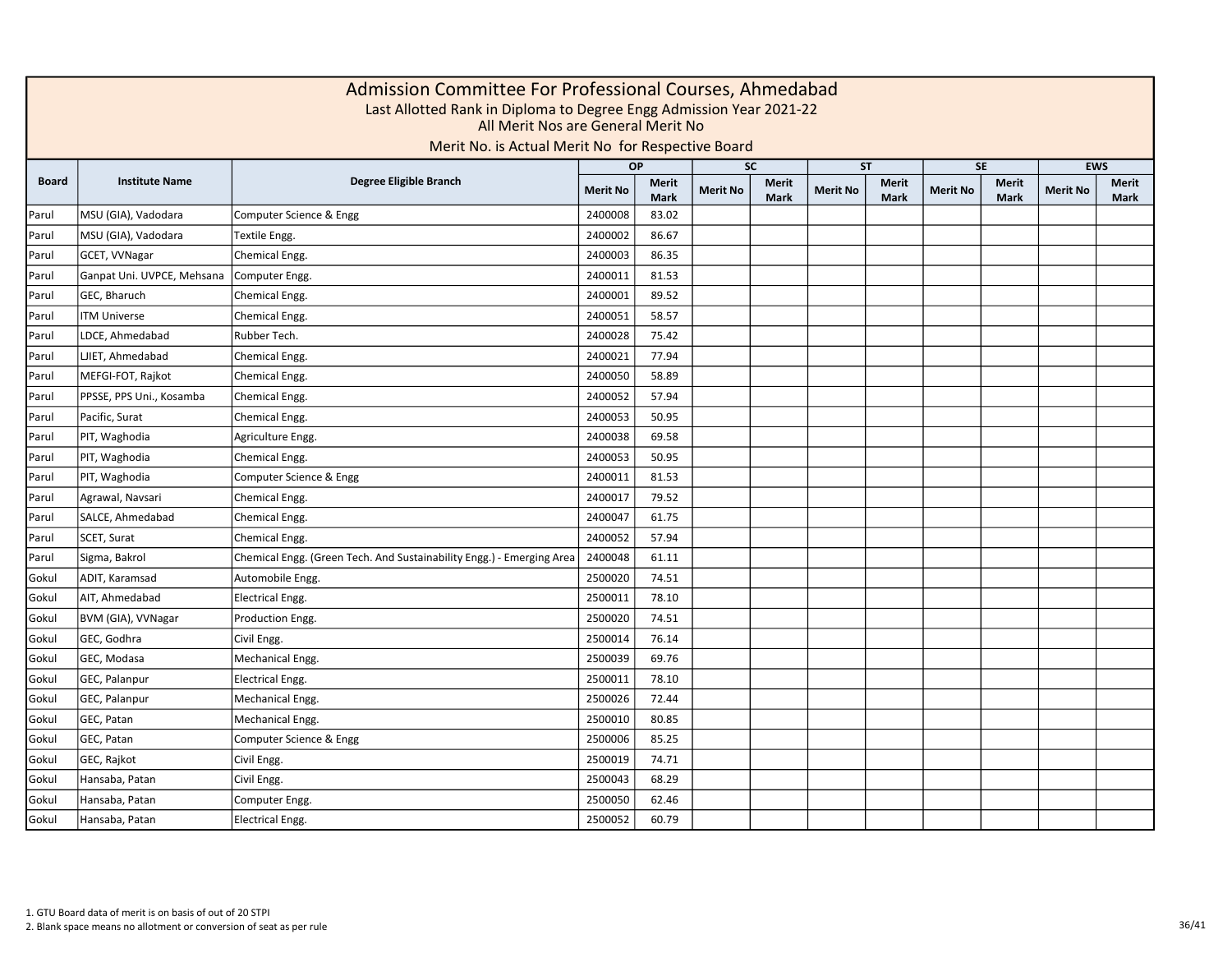| Admission Committee For Professional Courses, Ahmedabad<br>Last Allotted Rank in Diploma to Degree Engg Admission Year 2021-22<br>All Merit Nos are General Merit No<br>Merit No. is Actual Merit No for Respective Board |                              |                               |                 |                      |                 |                             |                 |                             |                 |               |                 |                      |
|---------------------------------------------------------------------------------------------------------------------------------------------------------------------------------------------------------------------------|------------------------------|-------------------------------|-----------------|----------------------|-----------------|-----------------------------|-----------------|-----------------------------|-----------------|---------------|-----------------|----------------------|
|                                                                                                                                                                                                                           |                              |                               | OP              |                      | <b>SC</b>       |                             |                 | <b>ST</b>                   |                 | <b>SE</b>     |                 | <b>EWS</b>           |
| <b>Board</b>                                                                                                                                                                                                              | <b>Institute Name</b>        | Degree Eligible Branch        | <b>Merit No</b> | Merit<br><b>Mark</b> | <b>Merit No</b> | <b>Merit</b><br><b>Mark</b> | <b>Merit No</b> | <b>Merit</b><br><b>Mark</b> | <b>Merit No</b> | Merit<br>Mark | <b>Merit No</b> | Merit<br><b>Mark</b> |
| Gokul                                                                                                                                                                                                                     | Hansaba, Patan               | Mechanical Engg.              | 2500048         | 65.24                |                 |                             |                 |                             |                 |               |                 |                      |
| Gokul                                                                                                                                                                                                                     | Nirma Uni, Ahmedabad         | Mechanical Engg.              | 2500015         | 76.10                |                 |                             |                 |                             |                 |               |                 |                      |
| Gokul                                                                                                                                                                                                                     | LDCE, Ahmedabad              | Mechanical Engg.              | 2500010         | 80.85                |                 |                             |                 |                             |                 |               |                 |                      |
| Gokul                                                                                                                                                                                                                     | MEC, BESNA                   | Civil Engg.                   | 2500051         | 62.00                |                 |                             |                 |                             |                 |               |                 |                      |
| Gokul                                                                                                                                                                                                                     | PIET, Waghodia               | Civil Engg.                   | 2500027         | 72.29                |                 |                             |                 |                             |                 |               |                 |                      |
| Gokul                                                                                                                                                                                                                     | SKPCE, Visnagar              | Civil Engg.                   | 2500041         | 68.43                |                 |                             |                 |                             |                 |               |                 |                      |
| Gokul                                                                                                                                                                                                                     | SKPCE, Visnagar              | Computer Engg.                | 2500002         | 90.82                |                 |                             |                 |                             |                 |               |                 |                      |
| Gokul                                                                                                                                                                                                                     | Indrashil, Kadi              | Mechanical Engg.              | 2500034         | 71.46                |                 |                             |                 |                             |                 |               |                 |                      |
| Gokul                                                                                                                                                                                                                     | SRPATEL, Dabhi               | Civil Engg.                   | 2500038         | 70.14                |                 |                             |                 |                             |                 |               |                 |                      |
| Gokul                                                                                                                                                                                                                     | SRPATEL, Dabhi               | Mechanical Engg.              | 2500048         | 65.24                |                 |                             |                 |                             |                 |               |                 |                      |
| Gokul                                                                                                                                                                                                                     | NLJIET, Ahmedabad            | CSE (AI And Machine Learning) | 2500004         | 87.21                |                 |                             |                 |                             |                 |               |                 |                      |
| Marwadi                                                                                                                                                                                                                   | Adani, Ahmedabad             | Civil & Infrastructure Engg.  | 2200161         | 13.06                |                 |                             |                 |                             |                 |               |                 |                      |
| Marwadi                                                                                                                                                                                                                   | Aditya, Ahmedabad            | Chemical Engg.                | 2200062         | 16.59                |                 |                             |                 |                             |                 |               |                 |                      |
|                                                                                                                                                                                                                           | Marwadi Aditya, Ahmedabad    | Information Tech. (D2D)       | 2200075         | 16.24                |                 |                             |                 |                             |                 |               |                 |                      |
|                                                                                                                                                                                                                           | Marwadi   AIT, Ahmedabad     | Civil Engg.                   | 2200134         | 14.31                |                 |                             |                 |                             |                 |               |                 |                      |
|                                                                                                                                                                                                                           | Marwadi AIT, Ahmedabad       | Computer Engg.                | 2200133         | 14.31                |                 |                             |                 |                             |                 |               |                 |                      |
|                                                                                                                                                                                                                           | Marwadi BAIT, Surat          | Chemical Engg.                | 2200062         | 16.59                |                 |                             |                 |                             |                 |               |                 |                      |
|                                                                                                                                                                                                                           | Marwadi   BVM (GIA), VVNagar | Civil Engg.                   | 2200052         | 16.78                |                 |                             |                 |                             |                 |               |                 |                      |
|                                                                                                                                                                                                                           | Marwadi   BVM (GIA), VVNagar | <b>Electrical Engg.</b>       |                 |                      |                 |                             |                 |                             | 2200097         | 15.72         |                 |                      |
| Marwadi                                                                                                                                                                                                                   | CPIT, Changa                 | Mechanical Engg.              | 2200007         | 18.60                |                 |                             |                 |                             |                 |               |                 |                      |
| Marwadi                                                                                                                                                                                                                   | Darshan, Rajkot              | Civil Engg.                   | 2200113         | 15.16                |                 |                             |                 |                             |                 |               |                 |                      |
| Marwadi                                                                                                                                                                                                                   | IAR, Gandhinagar             | Chemical Engg.                | 2200088         | 15.87                |                 |                             |                 |                             |                 |               |                 |                      |
| Marwadi                                                                                                                                                                                                                   | DPIATR, Changa               | Information Tech.             | 2200061         | 16.60                |                 |                             |                 |                             |                 |               |                 |                      |
| Marwadi                                                                                                                                                                                                                   | MSU (GIA), Vadodara          | Civil Engg.                   |                 |                      |                 |                             |                 |                             | 2200063         | 16.58         |                 |                      |
| Marwadi                                                                                                                                                                                                                   | MSU (GIA), Vadodara          | <b>Electrical Engg.</b>       | 2200139         | 14.12                |                 |                             |                 |                             |                 |               |                 |                      |
| Marwadi                                                                                                                                                                                                                   | DDU (SFI), Nadiad            | Mechanical Engg.              | 2200127         | 14.64                |                 |                             |                 |                             |                 |               |                 |                      |
| Marwadi                                                                                                                                                                                                                   | GIT, Gandhinagar             | Information Tech.             | 2200150         | 13.64                |                 |                             |                 |                             |                 |               |                 |                      |
| Marwadi                                                                                                                                                                                                                   | Ganpat Uni. UVPCE, Mehsana   | Mechanical Engg.              |                 |                      |                 |                             |                 |                             | 2200086         | 15.95         |                 |                      |
| Marwadi                                                                                                                                                                                                                   | GEC, Modasa                  | Automobile Engg.              | 2200090         | 15.81                |                 |                             |                 |                             |                 |               |                 |                      |
| Marwadi                                                                                                                                                                                                                   | GEC, Rajkot                  | Computer Engg.                | 2200072         | 16.36                |                 |                             |                 |                             |                 |               |                 |                      |
|                                                                                                                                                                                                                           | Marwadi GEC, Rajkot          | Automobile Engg.              |                 |                      |                 |                             |                 |                             | 2200162         | 12.86         |                 |                      |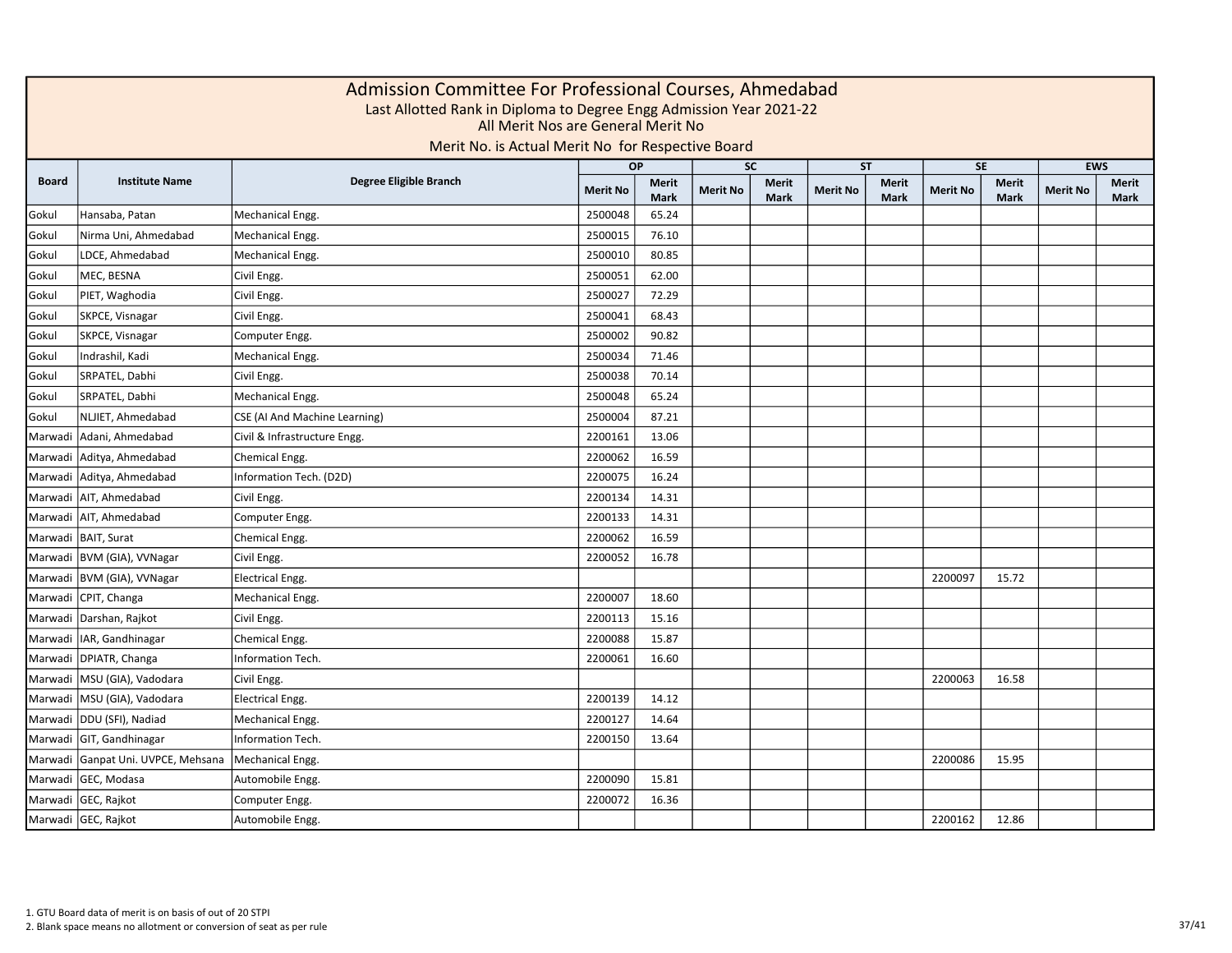| <b>OP</b><br><b>SC</b><br><b>ST</b><br><b>SE</b><br>Degree Eligible Branch<br><b>Board</b><br><b>Institute Name</b><br><b>Merit</b><br><b>Merit</b><br><b>Merit</b><br><b>Merit</b><br><b>Merit No</b><br><b>Merit No</b><br><b>Merit No</b><br><b>Merit No</b><br><b>Mark</b><br><b>Mark</b><br><b>Mark</b><br><b>Mark</b><br>GEC, Valsad<br>2200071<br>Marwadi<br>Civil Engg.<br>16.36<br>Gyanmanjari, Bhavnagar<br>2200147<br>13.71<br>Marwadi<br>Computer Engg.<br>Marwadi HJD, Kera<br>Civil Engg.<br>2200107<br>15.49<br>Indus Uni., Ahmedabad<br>Electronics & Communication Engg.<br>2200042<br>16.94<br>Marwadi<br>Nirma Uni, Ahmedabad<br>Computer Science & Engg<br>2200003<br>19.36<br>Marwadi<br><b>ITM Universe</b><br>16.12<br>Marwadi<br>Chemical Engg.<br>2200078<br><b>ITM Universe</b><br>Computer Science & Engg<br>2200059<br>16.67<br>Marwadi<br>LDCE, Ahmedabad<br>2200004<br>19.25<br>Marwadi<br>Computer Engg.<br>LDCE, Ahmedabad<br>Information Tech.<br>2200010<br>18.58<br>Marwadi<br>LDRP, GNAGAR<br>2200083<br>16.00<br>Marwadi<br>Computer Engg.<br>LDRP, GNAGAR<br>2200070<br>16.38<br>Marwadi<br>Automobile Engg.<br>LEC, MORBI<br>2200079<br>16.08<br>Marwadi<br>Civil Engg. | Admission Committee For Professional Courses, Ahmedabad<br>Last Allotted Rank in Diploma to Degree Engg Admission Year 2021-22<br>All Merit Nos are General Merit No<br>Merit No. is Actual Merit No for Respective Board |  |  |  |  |  |  |  |  |  |  |  |
|----------------------------------------------------------------------------------------------------------------------------------------------------------------------------------------------------------------------------------------------------------------------------------------------------------------------------------------------------------------------------------------------------------------------------------------------------------------------------------------------------------------------------------------------------------------------------------------------------------------------------------------------------------------------------------------------------------------------------------------------------------------------------------------------------------------------------------------------------------------------------------------------------------------------------------------------------------------------------------------------------------------------------------------------------------------------------------------------------------------------------------------------------------------------------------------------------------------|---------------------------------------------------------------------------------------------------------------------------------------------------------------------------------------------------------------------------|--|--|--|--|--|--|--|--|--|--|--|
|                                                                                                                                                                                                                                                                                                                                                                                                                                                                                                                                                                                                                                                                                                                                                                                                                                                                                                                                                                                                                                                                                                                                                                                                                | <b>EWS</b>                                                                                                                                                                                                                |  |  |  |  |  |  |  |  |  |  |  |
|                                                                                                                                                                                                                                                                                                                                                                                                                                                                                                                                                                                                                                                                                                                                                                                                                                                                                                                                                                                                                                                                                                                                                                                                                | <b>Merit</b><br><b>Merit No</b><br><b>Mark</b>                                                                                                                                                                            |  |  |  |  |  |  |  |  |  |  |  |
|                                                                                                                                                                                                                                                                                                                                                                                                                                                                                                                                                                                                                                                                                                                                                                                                                                                                                                                                                                                                                                                                                                                                                                                                                |                                                                                                                                                                                                                           |  |  |  |  |  |  |  |  |  |  |  |
|                                                                                                                                                                                                                                                                                                                                                                                                                                                                                                                                                                                                                                                                                                                                                                                                                                                                                                                                                                                                                                                                                                                                                                                                                |                                                                                                                                                                                                                           |  |  |  |  |  |  |  |  |  |  |  |
|                                                                                                                                                                                                                                                                                                                                                                                                                                                                                                                                                                                                                                                                                                                                                                                                                                                                                                                                                                                                                                                                                                                                                                                                                |                                                                                                                                                                                                                           |  |  |  |  |  |  |  |  |  |  |  |
|                                                                                                                                                                                                                                                                                                                                                                                                                                                                                                                                                                                                                                                                                                                                                                                                                                                                                                                                                                                                                                                                                                                                                                                                                |                                                                                                                                                                                                                           |  |  |  |  |  |  |  |  |  |  |  |
|                                                                                                                                                                                                                                                                                                                                                                                                                                                                                                                                                                                                                                                                                                                                                                                                                                                                                                                                                                                                                                                                                                                                                                                                                |                                                                                                                                                                                                                           |  |  |  |  |  |  |  |  |  |  |  |
|                                                                                                                                                                                                                                                                                                                                                                                                                                                                                                                                                                                                                                                                                                                                                                                                                                                                                                                                                                                                                                                                                                                                                                                                                |                                                                                                                                                                                                                           |  |  |  |  |  |  |  |  |  |  |  |
|                                                                                                                                                                                                                                                                                                                                                                                                                                                                                                                                                                                                                                                                                                                                                                                                                                                                                                                                                                                                                                                                                                                                                                                                                |                                                                                                                                                                                                                           |  |  |  |  |  |  |  |  |  |  |  |
|                                                                                                                                                                                                                                                                                                                                                                                                                                                                                                                                                                                                                                                                                                                                                                                                                                                                                                                                                                                                                                                                                                                                                                                                                |                                                                                                                                                                                                                           |  |  |  |  |  |  |  |  |  |  |  |
|                                                                                                                                                                                                                                                                                                                                                                                                                                                                                                                                                                                                                                                                                                                                                                                                                                                                                                                                                                                                                                                                                                                                                                                                                |                                                                                                                                                                                                                           |  |  |  |  |  |  |  |  |  |  |  |
|                                                                                                                                                                                                                                                                                                                                                                                                                                                                                                                                                                                                                                                                                                                                                                                                                                                                                                                                                                                                                                                                                                                                                                                                                |                                                                                                                                                                                                                           |  |  |  |  |  |  |  |  |  |  |  |
|                                                                                                                                                                                                                                                                                                                                                                                                                                                                                                                                                                                                                                                                                                                                                                                                                                                                                                                                                                                                                                                                                                                                                                                                                |                                                                                                                                                                                                                           |  |  |  |  |  |  |  |  |  |  |  |
|                                                                                                                                                                                                                                                                                                                                                                                                                                                                                                                                                                                                                                                                                                                                                                                                                                                                                                                                                                                                                                                                                                                                                                                                                |                                                                                                                                                                                                                           |  |  |  |  |  |  |  |  |  |  |  |
| Marwadi LEC, MORBI<br>2200053<br>16.76<br>Mechanical Engg.                                                                                                                                                                                                                                                                                                                                                                                                                                                                                                                                                                                                                                                                                                                                                                                                                                                                                                                                                                                                                                                                                                                                                     |                                                                                                                                                                                                                           |  |  |  |  |  |  |  |  |  |  |  |
| Marwadi LEC, MORBI<br>2200009<br>18.59<br>Chemical Engg.                                                                                                                                                                                                                                                                                                                                                                                                                                                                                                                                                                                                                                                                                                                                                                                                                                                                                                                                                                                                                                                                                                                                                       |                                                                                                                                                                                                                           |  |  |  |  |  |  |  |  |  |  |  |
| Marwadi   MEFGI-FOE, Rajkot<br>2200103<br>15.53<br>Civil Engg.                                                                                                                                                                                                                                                                                                                                                                                                                                                                                                                                                                                                                                                                                                                                                                                                                                                                                                                                                                                                                                                                                                                                                 |                                                                                                                                                                                                                           |  |  |  |  |  |  |  |  |  |  |  |
| Marwadi MEFGI-FOE, Rajkot<br>2200150<br>13.64<br>Computer Engg.                                                                                                                                                                                                                                                                                                                                                                                                                                                                                                                                                                                                                                                                                                                                                                                                                                                                                                                                                                                                                                                                                                                                                |                                                                                                                                                                                                                           |  |  |  |  |  |  |  |  |  |  |  |
| 14.73<br>Marwadi   MEFGI-FOE, Rajkot<br><b>Electrical Engg.</b><br>2200124                                                                                                                                                                                                                                                                                                                                                                                                                                                                                                                                                                                                                                                                                                                                                                                                                                                                                                                                                                                                                                                                                                                                     |                                                                                                                                                                                                                           |  |  |  |  |  |  |  |  |  |  |  |
| 16.65<br>Marwadi   MEFGI-FOE, Rajkot<br><b>Information Tech.</b><br>2200060                                                                                                                                                                                                                                                                                                                                                                                                                                                                                                                                                                                                                                                                                                                                                                                                                                                                                                                                                                                                                                                                                                                                    |                                                                                                                                                                                                                           |  |  |  |  |  |  |  |  |  |  |  |
| Marwadi MEFGI-FOE, Rajkot<br>2200128<br>14.63<br>Mechanical Engg.                                                                                                                                                                                                                                                                                                                                                                                                                                                                                                                                                                                                                                                                                                                                                                                                                                                                                                                                                                                                                                                                                                                                              |                                                                                                                                                                                                                           |  |  |  |  |  |  |  |  |  |  |  |
| Marwadi MEFGI-FOT, Rajkot<br>2200166<br>12.00<br>Civil Engg.                                                                                                                                                                                                                                                                                                                                                                                                                                                                                                                                                                                                                                                                                                                                                                                                                                                                                                                                                                                                                                                                                                                                                   |                                                                                                                                                                                                                           |  |  |  |  |  |  |  |  |  |  |  |
| 12.75<br>Marwadi   MEFGI-FOT, Rajkot<br>Computer Engg.<br>2200165                                                                                                                                                                                                                                                                                                                                                                                                                                                                                                                                                                                                                                                                                                                                                                                                                                                                                                                                                                                                                                                                                                                                              |                                                                                                                                                                                                                           |  |  |  |  |  |  |  |  |  |  |  |
| 2200099<br>15.66<br>Marwadi   MEFGI-FOT, Rajkot<br><b>Electrical Engg.</b>                                                                                                                                                                                                                                                                                                                                                                                                                                                                                                                                                                                                                                                                                                                                                                                                                                                                                                                                                                                                                                                                                                                                     |                                                                                                                                                                                                                           |  |  |  |  |  |  |  |  |  |  |  |
| 2200164<br>12.85<br>Marwadi MEFGI-FOT, Rajkot<br>Mechanical Engg.                                                                                                                                                                                                                                                                                                                                                                                                                                                                                                                                                                                                                                                                                                                                                                                                                                                                                                                                                                                                                                                                                                                                              |                                                                                                                                                                                                                           |  |  |  |  |  |  |  |  |  |  |  |
| MEFGI-FOT, Rajkot<br>2200143<br>13.81<br>Automobile Engg.<br>Marwadi                                                                                                                                                                                                                                                                                                                                                                                                                                                                                                                                                                                                                                                                                                                                                                                                                                                                                                                                                                                                                                                                                                                                           |                                                                                                                                                                                                                           |  |  |  |  |  |  |  |  |  |  |  |
| 2200160<br>13.12<br>MEFGI-FOT, Rajkot<br>Marwadi<br>Chemical Engg.                                                                                                                                                                                                                                                                                                                                                                                                                                                                                                                                                                                                                                                                                                                                                                                                                                                                                                                                                                                                                                                                                                                                             |                                                                                                                                                                                                                           |  |  |  |  |  |  |  |  |  |  |  |
| MEFGI-FOT, Rajkot<br>Computer Engg. (Artificial Intelligence)<br>2200089<br>15.87<br>Marwadi                                                                                                                                                                                                                                                                                                                                                                                                                                                                                                                                                                                                                                                                                                                                                                                                                                                                                                                                                                                                                                                                                                                   |                                                                                                                                                                                                                           |  |  |  |  |  |  |  |  |  |  |  |
| MEFGI-FOT, Rajkot<br>Information & Communication Tech.<br>2200163<br>12.86<br>Marwadi                                                                                                                                                                                                                                                                                                                                                                                                                                                                                                                                                                                                                                                                                                                                                                                                                                                                                                                                                                                                                                                                                                                          |                                                                                                                                                                                                                           |  |  |  |  |  |  |  |  |  |  |  |
| OMEC, Junagadh<br>2200110<br>15.32<br>Chemical Engg.<br>Marwadi                                                                                                                                                                                                                                                                                                                                                                                                                                                                                                                                                                                                                                                                                                                                                                                                                                                                                                                                                                                                                                                                                                                                                |                                                                                                                                                                                                                           |  |  |  |  |  |  |  |  |  |  |  |
| PDPU, Raisan<br>2200161<br>13.06<br>Civil Engg.<br>Marwadi                                                                                                                                                                                                                                                                                                                                                                                                                                                                                                                                                                                                                                                                                                                                                                                                                                                                                                                                                                                                                                                                                                                                                     |                                                                                                                                                                                                                           |  |  |  |  |  |  |  |  |  |  |  |
| 2200008<br>PDPU, Raisan<br>Computer Engg.<br>18.60<br>Marwadi                                                                                                                                                                                                                                                                                                                                                                                                                                                                                                                                                                                                                                                                                                                                                                                                                                                                                                                                                                                                                                                                                                                                                  |                                                                                                                                                                                                                           |  |  |  |  |  |  |  |  |  |  |  |
| Marwadi   PDPU, Raisan<br>Automobile Engg.<br>2200159<br>13.12                                                                                                                                                                                                                                                                                                                                                                                                                                                                                                                                                                                                                                                                                                                                                                                                                                                                                                                                                                                                                                                                                                                                                 |                                                                                                                                                                                                                           |  |  |  |  |  |  |  |  |  |  |  |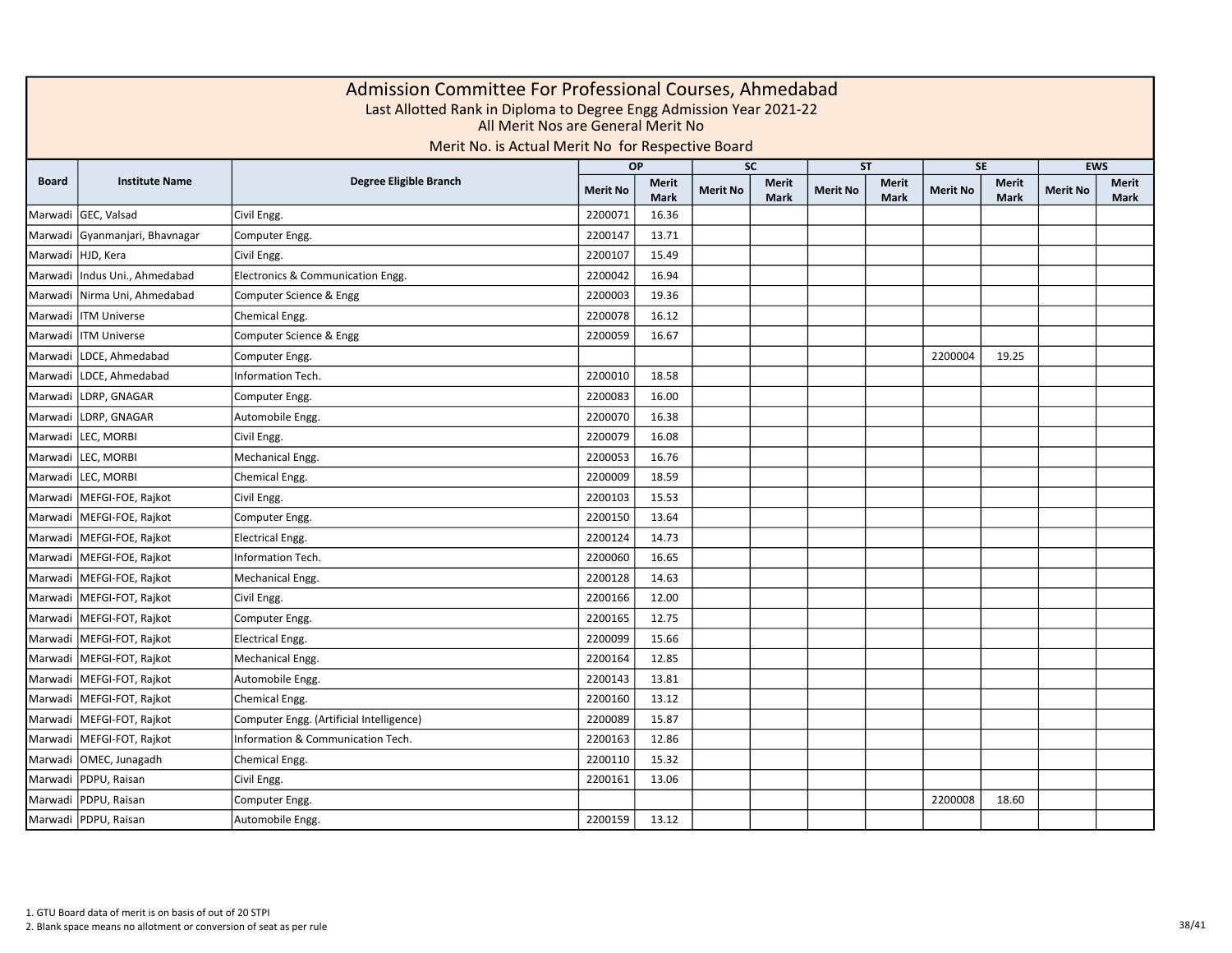| Admission Committee For Professional Courses, Ahmedabad<br>Last Allotted Rank in Diploma to Degree Engg Admission Year 2021-22<br>All Merit Nos are General Merit No<br>Merit No. is Actual Merit No for Respective Board |                               |                                   |                 |                             |                 |                             |                 |                             |                 |                             |                 |                             |
|---------------------------------------------------------------------------------------------------------------------------------------------------------------------------------------------------------------------------|-------------------------------|-----------------------------------|-----------------|-----------------------------|-----------------|-----------------------------|-----------------|-----------------------------|-----------------|-----------------------------|-----------------|-----------------------------|
|                                                                                                                                                                                                                           |                               |                                   | <b>OP</b>       |                             |                 | <b>SC</b>                   |                 | <b>ST</b>                   |                 | <b>SE</b>                   | <b>EWS</b>      |                             |
| <b>Board</b>                                                                                                                                                                                                              | <b>Institute Name</b>         | Degree Eligible Branch            | <b>Merit No</b> | <b>Merit</b><br><b>Mark</b> | <b>Merit No</b> | <b>Merit</b><br><b>Mark</b> | <b>Merit No</b> | <b>Merit</b><br><b>Mark</b> | <b>Merit No</b> | <b>Merit</b><br><b>Mark</b> | <b>Merit No</b> | <b>Merit</b><br><b>Mark</b> |
| Marwadi                                                                                                                                                                                                                   | PDPU, Raisan                  | Chemical Engg.                    | 2200040         | 16.94                       |                 |                             |                 |                             |                 |                             |                 |                             |
| Marwadi                                                                                                                                                                                                                   | PDPU, Raisan                  | Information & Communication Tech. | 2200049         | 16.80                       |                 |                             |                 |                             |                 |                             |                 |                             |
|                                                                                                                                                                                                                           | Marwadi   PIET, Waghodia      | Civil Engg.                       | 2200066         | 16.50                       |                 |                             |                 |                             |                 |                             |                 |                             |
|                                                                                                                                                                                                                           | Marwadi  RK Uni., Rajkot      | Mechanical Engg.                  | 2200028         | 17.64                       |                 |                             |                 |                             |                 |                             |                 |                             |
| Marwadi                                                                                                                                                                                                                   | SalETI, Ahmedabad             | Computer Engg.                    | 2200075         | 16.24                       |                 |                             |                 |                             |                 |                             |                 |                             |
| Marwadi                                                                                                                                                                                                                   | SPCE, Bakrol                  | Computer Engg.                    | 2200133         | 14.31                       |                 |                             |                 |                             |                 |                             |                 |                             |
| Marwadi                                                                                                                                                                                                                   | SCET, Surat                   | Information Tech.                 | 2200019         | 18.00                       |                 |                             |                 |                             |                 |                             |                 |                             |
|                                                                                                                                                                                                                           | Marwadi SCET, Surat           | Chemical Engg.                    | 2200013         | 18.25                       |                 |                             |                 |                             |                 |                             |                 |                             |
|                                                                                                                                                                                                                           | Marwadi GSFCU, Vadodara       | Mechanical Engg.                  | 2200096         | 15.73                       |                 |                             |                 |                             |                 |                             |                 |                             |
|                                                                                                                                                                                                                           | Marwadi Silver Oak, Ahmedabad | Computer Engg.                    | 2200083         | 16.00                       |                 |                             |                 |                             |                 |                             |                 |                             |
|                                                                                                                                                                                                                           | Marwadi VVP, Rajkot           | Civil Engg.                       | 2200156         | 13.36                       |                 |                             |                 |                             |                 |                             |                 |                             |
|                                                                                                                                                                                                                           | Marwadi VVP, Rajkot           | <b>Electrical Engg.</b>           | 2200111         | 15.30                       |                 |                             |                 |                             |                 |                             |                 |                             |
|                                                                                                                                                                                                                           | Marwadi VVP, Rajkot           | Chemical Engg.                    | 2200078         | 16.12                       |                 |                             |                 |                             |                 |                             |                 |                             |
|                                                                                                                                                                                                                           | Marwadi Veerayatan, Mandvi    | Chemical Engg.                    | 2200018         | 18.01                       |                 |                             |                 |                             |                 |                             |                 |                             |
|                                                                                                                                                                                                                           | Marwadi VGEC, Ahmedabad       | Computer Engg.                    | 2200034         | 17.40                       |                 |                             |                 |                             |                 |                             |                 |                             |
|                                                                                                                                                                                                                           | Marwadi VGEC, Ahmedabad       | Mechanical Engg.                  |                 |                             |                 |                             |                 |                             | 2200090         | 15.81                       |                 |                             |
|                                                                                                                                                                                                                           | Swarnim   Adani, Ahmedabad    | Information & Communication Tech. | 2300014         | 17.73                       |                 |                             |                 |                             |                 |                             |                 |                             |
|                                                                                                                                                                                                                           | Swarnim   AIT, Ahmedabad      | Computer Engg.                    | 2300017         | 16.43                       |                 |                             |                 |                             |                 |                             |                 |                             |
|                                                                                                                                                                                                                           | Swarnim   ApolloET, Ahmedabad | Computer Engg.                    | 2300016         | 16.95                       |                 |                             |                 |                             |                 |                             |                 |                             |
|                                                                                                                                                                                                                           | Swarnim   GPERI, Mevad        | Computer Engg.                    | 2300009         | 18.73                       |                 |                             |                 |                             |                 |                             |                 |                             |
| Swarnim                                                                                                                                                                                                                   | Indus Uni., Ahmedabad         | Civil Engg.                       | 2300018         | 15.73                       |                 |                             |                 |                             |                 |                             |                 |                             |
| Swarnim                                                                                                                                                                                                                   | LDRP, GNAGAR                  | Computer Engg.                    | 2300001         | 19.48                       |                 |                             |                 |                             |                 |                             |                 |                             |
| Swarnim                                                                                                                                                                                                                   | LJIET, Ahmedabad              | Civil Engg.                       | 2300018         | 15.73                       |                 |                             |                 |                             |                 |                             |                 |                             |
| Swarnim                                                                                                                                                                                                                   | LJIET, Ahmedabad              | Computer Engg.                    | 2300010         | 18.73                       |                 |                             |                 |                             |                 |                             |                 |                             |
| Swarnim                                                                                                                                                                                                                   | LJIET, Ahmedabad              | Information & Communication Tech. | 2300013         | 18.23                       |                 |                             |                 |                             |                 |                             |                 |                             |
| Swarnim                                                                                                                                                                                                                   | SALCE, Ahmedabad              | Computer Engg.                    | 2300017         | 16.43                       |                 |                             |                 |                             |                 |                             |                 |                             |
| Swarnim                                                                                                                                                                                                                   | SALCE, Ahmedabad              | Information Tech.                 | 2300015         | 17.26                       |                 |                             |                 |                             |                 |                             |                 |                             |
| Swarnim                                                                                                                                                                                                                   | SALITER, Ahmedabad            | Computer Engg.                    | 2300015         | 17.26                       |                 |                             |                 |                             |                 |                             |                 |                             |
| Swarnim                                                                                                                                                                                                                   | Silver Oak, Ahmedabad         | Computer Engg.                    | 2300016         | 16.95                       |                 |                             |                 |                             |                 |                             |                 |                             |
| Swarnim                                                                                                                                                                                                                   | Silver Oak, Ahmedabad         | Computer Engg. (D2D)              | 2300013         | 18.23                       |                 |                             |                 |                             |                 |                             |                 |                             |
|                                                                                                                                                                                                                           | Swarnim   Aadishwar, Bhoyan   | Computer Engg.                    | 2300005         | 19.23                       |                 |                             |                 |                             |                 |                             |                 |                             |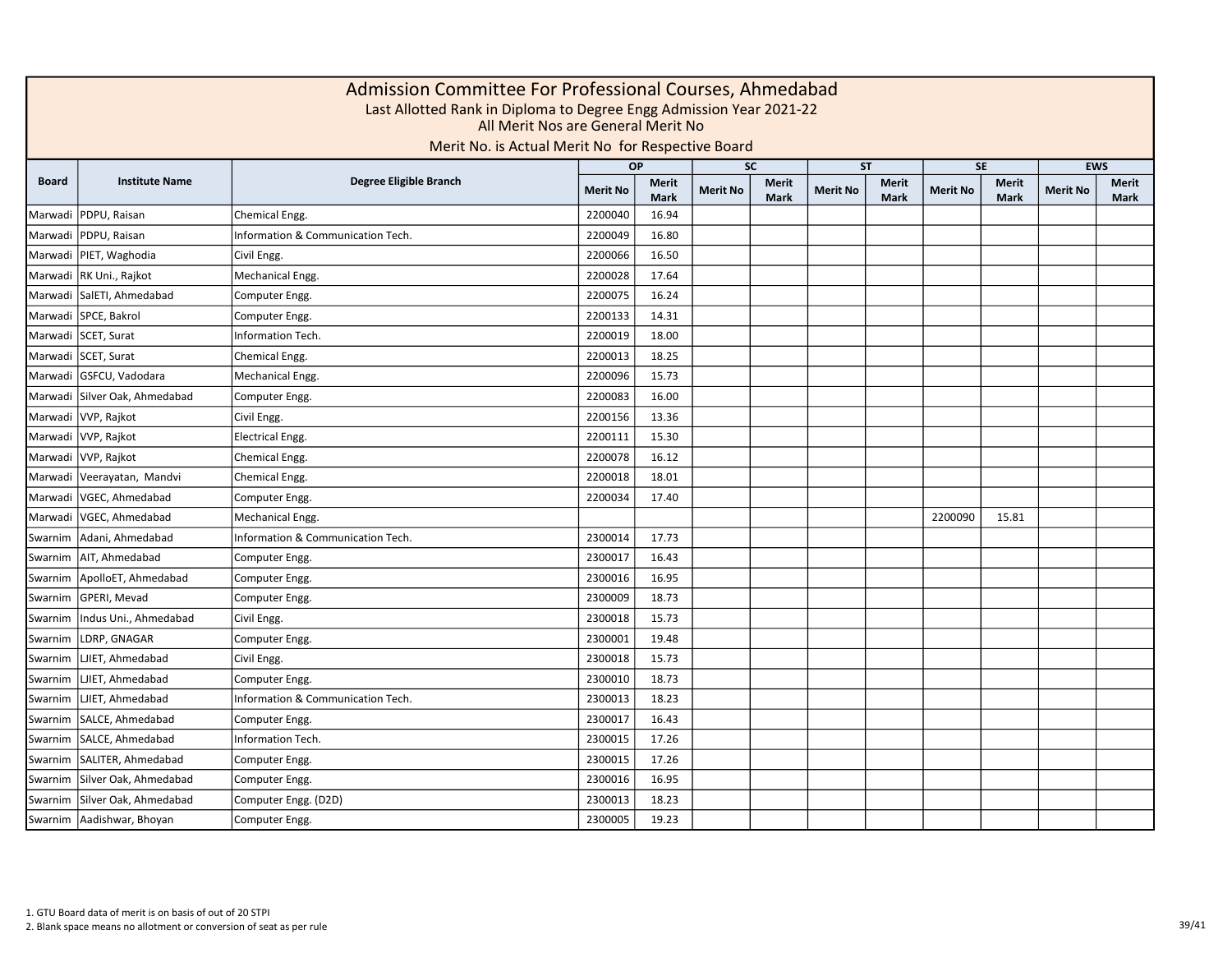| Admission Committee For Professional Courses, Ahmedabad<br>Last Allotted Rank in Diploma to Degree Engg Admission Year 2021-22<br>All Merit Nos are General Merit No<br>Merit No. is Actual Merit No for Respective Board |                       |                                   |                 |                             |                 |                             |                 |                      |                 |               |                 |                      |
|---------------------------------------------------------------------------------------------------------------------------------------------------------------------------------------------------------------------------|-----------------------|-----------------------------------|-----------------|-----------------------------|-----------------|-----------------------------|-----------------|----------------------|-----------------|---------------|-----------------|----------------------|
|                                                                                                                                                                                                                           |                       |                                   | <b>OP</b>       |                             |                 | <b>SC</b>                   |                 | <b>ST</b>            |                 | <b>SE</b>     |                 | <b>EWS</b>           |
| <b>Board</b>                                                                                                                                                                                                              | <b>Institute Name</b> | Degree Eligible Branch            | <b>Merit No</b> | <b>Merit</b><br><b>Mark</b> | <b>Merit No</b> | <b>Merit</b><br><b>Mark</b> | <b>Merit No</b> | Merit<br><b>Mark</b> | <b>Merit No</b> | Merit<br>Mark | <b>Merit No</b> | Merit<br><b>Mark</b> |
| All India                                                                                                                                                                                                                 | BVM (GIA), VVNagar    | Computer Engg.                    | 9900007         | 90.70                       |                 |                             |                 |                      |                 |               |                 |                      |
| All India                                                                                                                                                                                                                 | BVM (GIA), VVNagar    | Production Engg.                  | 9900107         | 46.35                       |                 |                             |                 |                      |                 |               |                 |                      |
| All India                                                                                                                                                                                                                 | BVM (GIA), VVNagar    | Electronics Engg.                 | 9900080         | 62.85                       |                 |                             |                 |                      |                 |               |                 |                      |
| All India                                                                                                                                                                                                                 | GEC, Surat            | Electrical Engg.                  | 9900042         | 76.25                       |                 |                             |                 |                      |                 |               |                 |                      |
| All India                                                                                                                                                                                                                 | GEC, Surat            | Mechanical Engg.                  | 9900031         | 82.08                       |                 |                             |                 |                      |                 |               |                 |                      |
| All India                                                                                                                                                                                                                 | MSU (GIA), Vadodara   | Civil Engg.                       | 9900001         | 95.40                       |                 |                             |                 |                      |                 |               |                 |                      |
| All India                                                                                                                                                                                                                 | MSU (GIA), Vadodara   | Mechanical Engg.                  | 9900002         | 93.85                       |                 |                             |                 |                      |                 |               |                 |                      |
| All India                                                                                                                                                                                                                 | MSU (GIA), Vadodara   | Computer Science & Engg           | 9900003         | 91.45                       |                 |                             |                 |                      |                 |               |                 |                      |
| All India                                                                                                                                                                                                                 | MSU (GIA), Vadodara   | Textile Engg.                     | 9900078         | 63.38                       |                 |                             |                 |                      |                 |               |                 |                      |
| All India                                                                                                                                                                                                                 | MSU (GIA), Vadodara   | Textile Tech.                     | 9900070         | 66.20                       |                 |                             |                 |                      |                 |               |                 |                      |
| All India                                                                                                                                                                                                                 | DDU (GIA), Nadiad     | Chemical Engg.                    | 9900034         | 80.17                       |                 |                             |                 |                      |                 |               |                 |                      |
| All India                                                                                                                                                                                                                 | GEC, Bharuch          | <b>Electrical Engg.</b>           | 9900095         | 54.85                       |                 |                             |                 |                      |                 |               |                 |                      |
| All India                                                                                                                                                                                                                 | GEC, Bharuch          | Mechanical Engg.                  | 9900013         | 86.65                       |                 |                             |                 |                      |                 |               |                 |                      |
| All India                                                                                                                                                                                                                 | GEC, Bharuch          | Electronics & Communication Engg. | 9900105         | 48.77                       |                 |                             |                 |                      |                 |               |                 |                      |
| All India                                                                                                                                                                                                                 | GEC, Bhavnagar        | Civil Engg.                       | 9900026         | 83.39                       |                 |                             |                 |                      |                 |               |                 |                      |
| All India                                                                                                                                                                                                                 | GEC, Bhavnagar        | Mechanical Engg.                  | 9900033         | 80.20                       |                 |                             |                 |                      |                 |               |                 |                      |
| All India                                                                                                                                                                                                                 | GEC, Bhuj             | Chemical Engg.                    | 9900051         | 72.18                       |                 |                             |                 |                      |                 |               |                 |                      |
| All India                                                                                                                                                                                                                 | GEC, Bhuj             | Mining Engg.                      | 9900104         | 48.85                       |                 |                             |                 |                      |                 |               |                 |                      |
| All India                                                                                                                                                                                                                 | GEC, Dahod            | Civil Engg.                       | 9900017         | 84.75                       |                 |                             |                 |                      |                 |               |                 |                      |
| All India                                                                                                                                                                                                                 | GEC, Godhra           | Mechanical Engg.                  | 9900071         | 66.00                       |                 |                             |                 |                      |                 |               |                 |                      |
| All India                                                                                                                                                                                                                 | GEC, Modasa           | Civil Engg.                       | 9900080         | 62.20                       |                 |                             |                 |                      |                 |               |                 |                      |
| All India                                                                                                                                                                                                                 | GEC, Modasa           | <b>Electrical Engg.</b>           | 9900106         | 48.70                       |                 |                             |                 |                      |                 |               |                 |                      |
| All India                                                                                                                                                                                                                 | GEC, Modasa           | Mechanical Engg.                  | 9900107         | 47.20                       |                 |                             |                 |                      |                 |               |                 |                      |
| All India                                                                                                                                                                                                                 | GEC, Modasa           | Electronics & Communication Engg. | 9900085         | 57.43                       |                 |                             |                 |                      |                 |               |                 |                      |
| All India                                                                                                                                                                                                                 | GEC, Palanpur         | Civil Engg.                       | 9900006         | 90.83                       |                 |                             |                 |                      |                 |               |                 |                      |
| All India                                                                                                                                                                                                                 | GEC, Palanpur         | Mechanical Engg.                  | 9900077         | 64.00                       |                 |                             |                 |                      |                 |               |                 |                      |
| All India                                                                                                                                                                                                                 | GEC, Palanpur         | Mining Engg.                      | 9900098         | 54.33                       |                 |                             |                 |                      |                 |               |                 |                      |
| All India                                                                                                                                                                                                                 | GEC, Patan            | <b>Electrical Engg.</b>           | 9900103         | 49.57                       |                 |                             |                 |                      |                 |               |                 |                      |
| All India                                                                                                                                                                                                                 | GEC, Patan            | Mechanical Engg.                  | 9900061         | 69.50                       |                 |                             |                 |                      |                 |               |                 |                      |
| All India                                                                                                                                                                                                                 | GEC, Patan            | Computer Science & Engg           | 9900014         | 85.20                       |                 |                             |                 |                      |                 |               |                 |                      |
| All India                                                                                                                                                                                                                 | GEC, Patan            | Electronics & Communication Engg. | 9900053         | 70.66                       |                 |                             |                 |                      |                 |               |                 |                      |